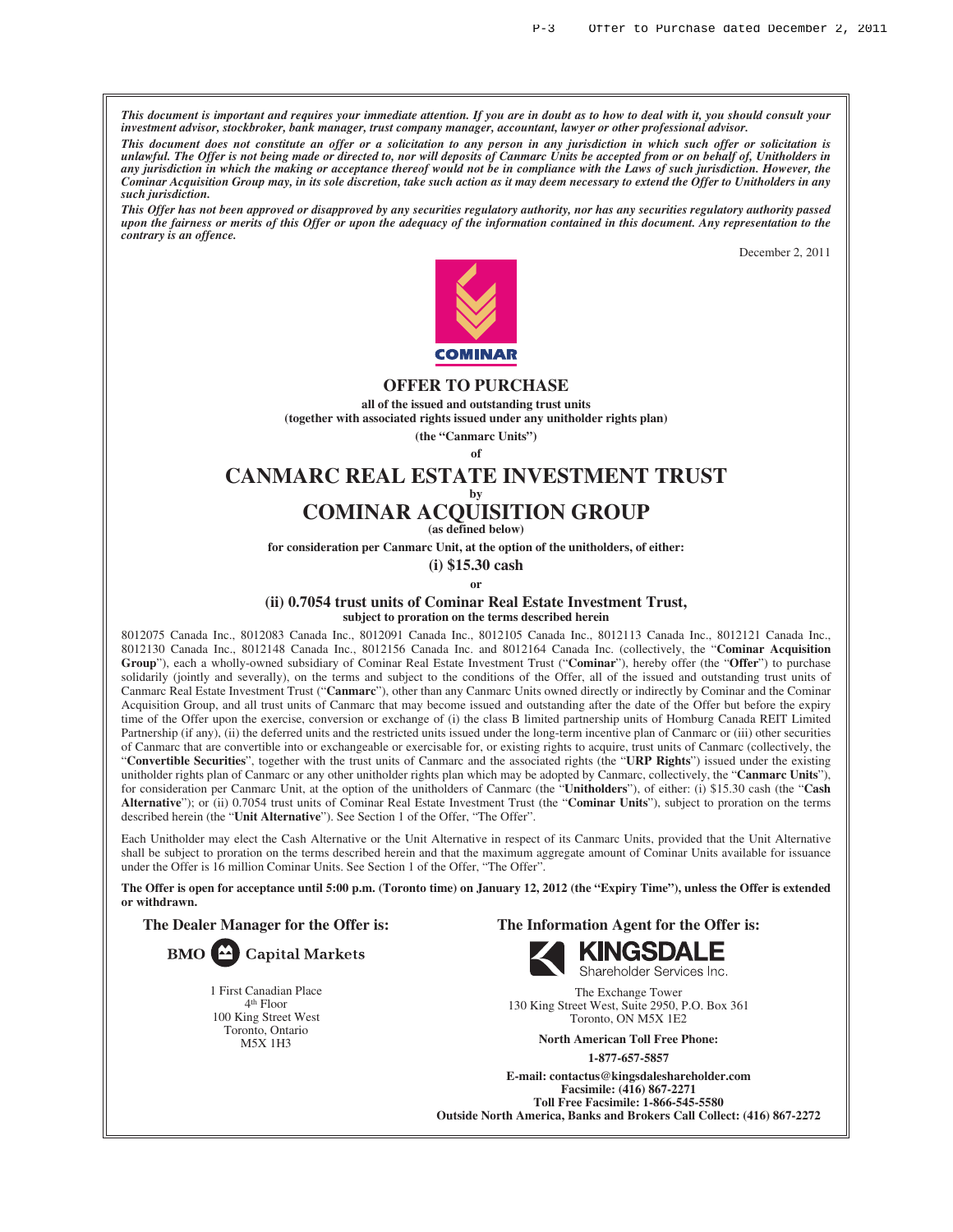The Canmarc Units are listed on the Toronto Stock Exchange (the "**TSX**") under the trading symbol "CMQ.UN". **Based on the Cash Alternative of \$15.30 per Canmarc Unit, the Offer represents a premium of approximately 15.2% over the closing price of \$13.28 per Canmarc Unit on the TSX on November 25, 2011, the last trading day prior to Cominar's announcement of its intention to make the Offer**, **a premium of approximately 33.2% over the closing price of \$11.49 per Canmarc Unit on the TSX on September 8, 2011, the last trading day prior to Homburg Invest Inc.'s announcement that it had applied for protection under the** *Companies' Creditors Arrangement Act***, and a premium of approximately 33.0% over the issuance price of \$11.50 per Canmarc Unit under Canmarc's most recent public offering of Canmarc Units announced on August 23, 2011.**

The Offer is conditional on, among other things, there having been validly deposited under the Offer and not withdrawn at the Expiry Time such number of Canmarc Units that constitutes, (i) together with any Canmarc Units owned directly or indirectly by Cominar and the Cominar Acquisition Group, at least 66%% of Canmarc Units then outstanding (calculated on a fully-diluted basis) and (ii) at least a majority of the Canmarc Units (on a fully-diluted basis) the votes attached to which would be included in the minority approval of a second step business combination under applicable securities Laws. This and the other conditions of the Offer are described in Section 4 of the Offer, "Conditions of the Offer". Subject to applicable Laws, the Cominar Acquisition Group reserves the right to withdraw or extend the Offer and to not take up and pay for any Canmarc Unit deposited under the Offer unless each of the conditions of the Offer is satisfied or waived (at the sole discretion of the Cominar Acquisition Group) at or prior to the Expiry Time.

A Unitholder who wishes to accept the Offer must properly complete and execute the accompanying Letter of Transmittal (printed on YELLOW paper) or a manually executed facsimile thereof and deposit it, at or prior to the Expiry Time, together with certificate(s) representing its Canmarc Units and all other required documents, with Computershare Investor Services Inc. (the "**Depositary**") at its office in Toronto, Ontario, specified in the Letter of Transmittal, in accordance with the instructions in the Letter of Transmittal. Alternatively, a Unitholder may (i) accept the Offer by following the procedures for book-entry transfer of Canmarc Units set out in Section 3 of the Offer, "Manner of Acceptance – Acceptance by Book-Entry Transfer", or (ii) follow the procedure for guaranteed delivery set out in Section 3 of the Offer, "Manner of Acceptance – Procedure for Guaranteed Delivery", using the accompanying Notice of Guaranteed Delivery (printed on PINK paper), or a manually executed facsimile thereof.

**Unitholders whose Canmarc Units are registered in the name of an investment advisor, stockbroker, bank, trust company or other nominee should immediately contact that nominee for assistance in order to take the necessary steps to be able to deposit such Canmarc Units under the Offer.**

**All payments under the Offer will be made in Canadian dollars. Unitholders will not be required to pay any fee or commission if they accept the Offer by depositing their Canmarc Units directly with the Depositary or if they make use of the services of a Soliciting Dealer, if any, to accept the Offer.**

Questions and requests for assistance may be directed to the Depositary or the information agent for the Offer, Kingsdale Shareholder Services Inc. (the "**Information Agent**"), whose contact details are provided on the back cover of this document. Additional copies of this document and the Letter of Transmittal and the Notice of Guaranteed Delivery may be obtained without charge on request from the Depositary or the Information Agent and are accessible on the Canadian Securities Administrators' website at *www.sedar.com*. This website address is provided for informational purposes only and no information contained on, or accessible from, such website is incorporated by reference herein unless expressly incorporated by reference.

No broker, dealer, salesperson or other person has been authorized to give any information or make any representation other than those contained in this document, and, if given or made, such information or representation must not be relied upon as having been authorized by the Cominar Acquisition Group, Cominar, the Information Agent, a Soliciting Dealer or the Depositary.

This document does not constitute an offer or a solicitation to any person in any jurisdiction in which such offer or solicitation is unlawful. The Offer is not being made or directed to, nor will deposits of Canmarc Units be accepted from or on behalf of, Unitholders in any jurisdiction in which the making or acceptance thereof would not be in compliance with the Laws of such jurisdiction. However, the Cominar Acquisition Group may, in its sole discretion, take such action as it may deem necessary to extend the Offer to Unitholders in any such jurisdiction.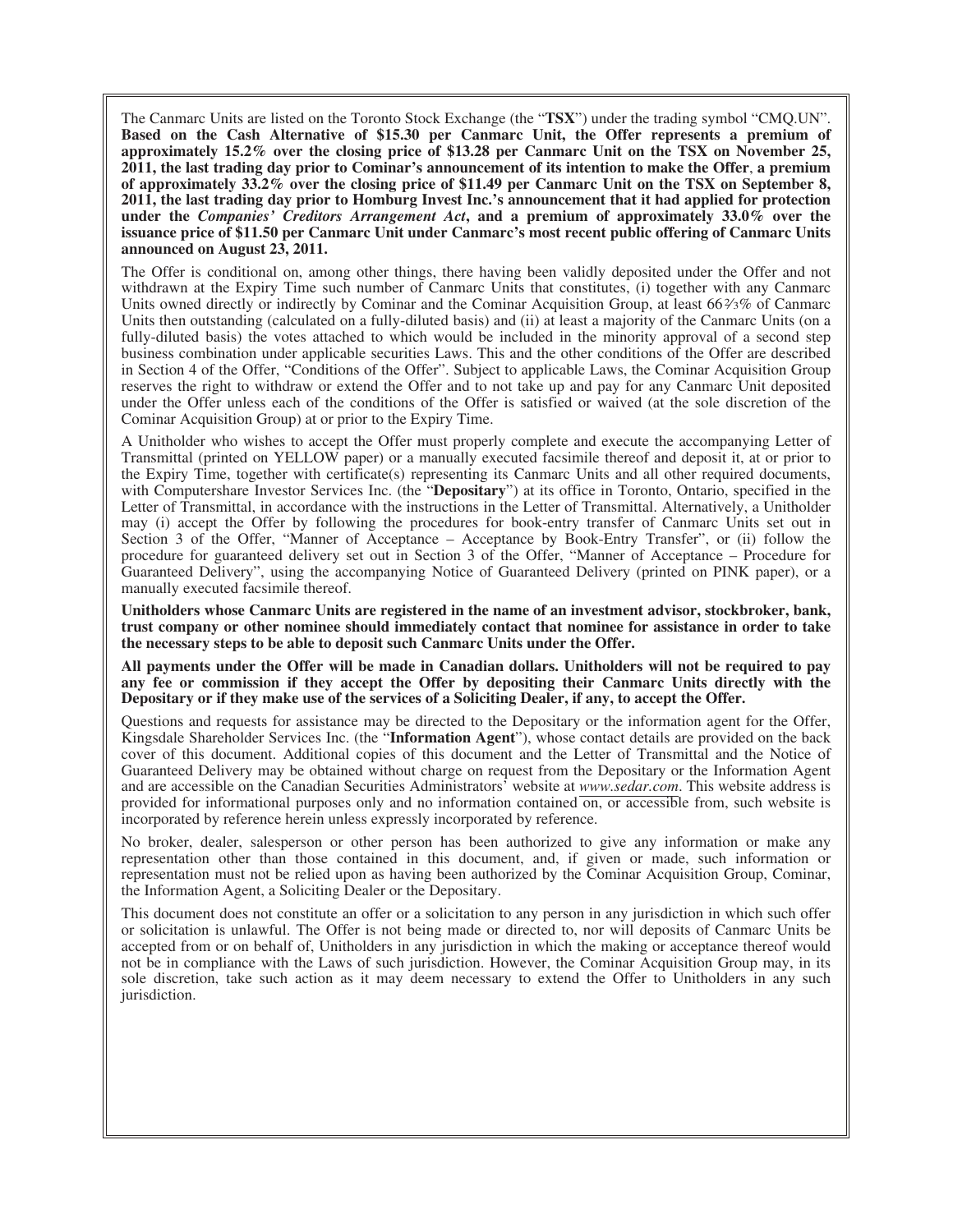### **NOTICE TO UNITHOLDERS IN THE UNITED STATES**

THE COMINAR UNITS OFFERED UNDER THE OFFER ARE BEING OFFERED PURSUANT TO AN EXEMPTION FROM THE REGISTRATION REQUIREMENTS OF THE U.S. SECURITIES ACT OF 1933, AS AMENDED (THE "U.S. SECURITIES ACT") PROVIDED BY RULE 802 THEREUNDER. NO COMINAR UNITS WILL BE DELIVERED IN THE UNITED STATES OR TO OR FOR THE ACCOUNT OR FOR THE BENEFIT OF A PERSON IN THE UNITED STATES, UNLESS COMINAR IS SATISFIED THAT SUCH COMINAR UNITS MAY BE DELIVERED IN THE RELEVANT JURISDICTION IN RELIANCE UPON AVAILABLE EXEMPTIONS FROM THE REGISTRATION REQUIREMENTS OF THE U.S. SECURITIES ACT AND THE SECURITIES LAWS OF THE RELEVANT U.S. STATE OR OTHER LOCAL JURISDICTION, OR ON A BASIS OTHERWISE DETERMINED TO BE ACCEPTABLE TO COMINAR IN ITS SOLE DISCRETION, AND WITHOUT SUBJECTING COMINAR TO ANY REGISTRATION, REPORTING OR SIMILAR REQUIREMENTS. WITHOUT LIMITATION OF THE FOREGOING, EXCEPT AS MAY BE OTHERWISE DETERMINED BY COMINAR IN ITS SOLE DISCRETION, COMINAR UNITS WILL NOT BE DELIVERED TO OR FOR THE ACCOUNT OR FOR THE BENEFIT OF INELIGIBLE UNITHOLDERS (AS DEFINED IN THE OFFER).

HOWEVER, INELIGIBLE UNITHOLDERS THAT WOULD OTHERWISE RECEIVE COMINAR UNITS IN EXCHANGE FOR THEIR CANMARC UNITS SHALL HAVE SUCH COMINAR UNITS ISSUED TO A SELLING AGENT, WHICH SHALL, AS AGENT FOR SUCH UNITHOLDERS, AS EXPEDITIOUSLY AS IS COMMERCIALLY REASONABLE THEREAFTER, SELL SUCH COMINAR UNITS ON THEIR BEHALF THROUGH THE FACILITIES OF THE TSX AND HAVE THE NET PROCEEDS OF SUCH SALE, LESS ANY APPLICABLE BROKERAGE COMMISSIONS, OTHER EXPENSES AND WITHHOLDING TAXES, DELIVERED TO SUCH UNITHOLDERS. EACH UNITHOLDER FOR WHOM COMINAR UNITS ARE SOLD BY THE SELLING AGENT WILL RECEIVE AN AMOUNT EQUAL TO SUCH UNITHOLDER'S PRO RATA INTEREST IN THE NET PROCEEDS OF SALES OF ALL COMINAR UNITS SO SOLD BY THE SELLING AGENT. COMINAR WILL HAVE NO LIABILITY FOR ANY SUCH PROCEEDS RECEIVED OR THE REMITTANCE THEREOF TO SUCH UNITHOLDERS.

ALL INELIGIBLE UNITHOLDERS MUST NOTIFY THEIR BROKER, FINANCIAL ADVISOR, FINANCIAL INSTITUTION OR OTHER NOMINEE THROUGH WHICH THEIR CANMARC UNITS ARE HELD OF THEIR STATUS AS AN INELIGIBLE UNITHOLDER. FAILURE BY AN INELIGIBLE UNITHOLDER TO INFORM SUCH UNITHOLDER'S BROKER, FINANCIAL ADVISOR, FINANCIAL INSTITUTION OR OTHER NOMINEE THROUGH WHICH SUCH UNITHOLDER'S UNITS ARE HELD OF SUCH UNITHOLDER'S STATUS AS AN INELIGIBLE UNITHOLDER PRIOR TO THE EXPIRY TIME WILL BE DEEMED TO BE A CERTIFICATION THAT SUCH UNITHOLDER IS NOT A RESIDENT OF A U.S. STATE WHO IS NOT AN EXEMPT "INSTITUTIONAL INVESTOR" WITHIN THE MEANING OF THE SECURITIES LAWS AND REGULATIONS OF THE SUBJECT STATE OF WHICH SUCH UNITHOLDER IS A RESIDENT. ANY UNITHOLDER IN THE UNITED STATES THAT DEPOSITS CANMARC UNITS USING A LETTER OF TRANSMITTAL THAT DOES NOT INDICATE WHETHER SUCH UNITHOLDER IS AN INELIGIBLE UNITHOLDER WILL BE DEEMED TO HAVE CERTIFIED THAT SUCH UNITHOLDER IS NOT AN INELIGIBLE UNITHOLDER.

THE COMINAR UNITS ISSUED TO UNITHOLDERS UNDER THE OFFER WILL BE "RESTRICTED SECURITIES" WITHIN THE MEANING OF RULE 144 UNDER THE U.S. SECURITIES ACT TO THE SAME EXTENT AND PROPORTION THAT CANMARC UNITS DEPOSITED BY SUCH UNITHOLDERS UNDER THE OFFER ARE "RESTRICTED SECURITIES". ACCORDINGLY, IF YOU DEPOSIT CANMARC UNITS UNDER THE OFFER THAT BEAR A U.S. SECURITIES ACT RESTRICTIVE LEGEND, ANY COMINAR UNIT ISSUED TO YOU IN EXCHANGE FOR SUCH CANMARC UNITS SHALL ALSO BEAR A U.S. SECURITIES ACT RESTRICTIVE LEGEND.

THE SECURITIES OFFERED UNDER THE OFFER HAVE NOT BEEN APPROVED OR DISAPPROVED BY THE UNITED STATES SECURITIES AND EXCHANGE COMMISSION OR ANY UNITED STATES STATE SECURITIES COMMISSION NOR HAS ANY SUCH SECURITIES COMMISSION PASSED UPON THE ACCURACY OR ADEQUACY OF THE OFFER AND CIRCULAR. ANY REPRESENTATION TO THE CONTRARY IS A CRIMINAL OFFENCE.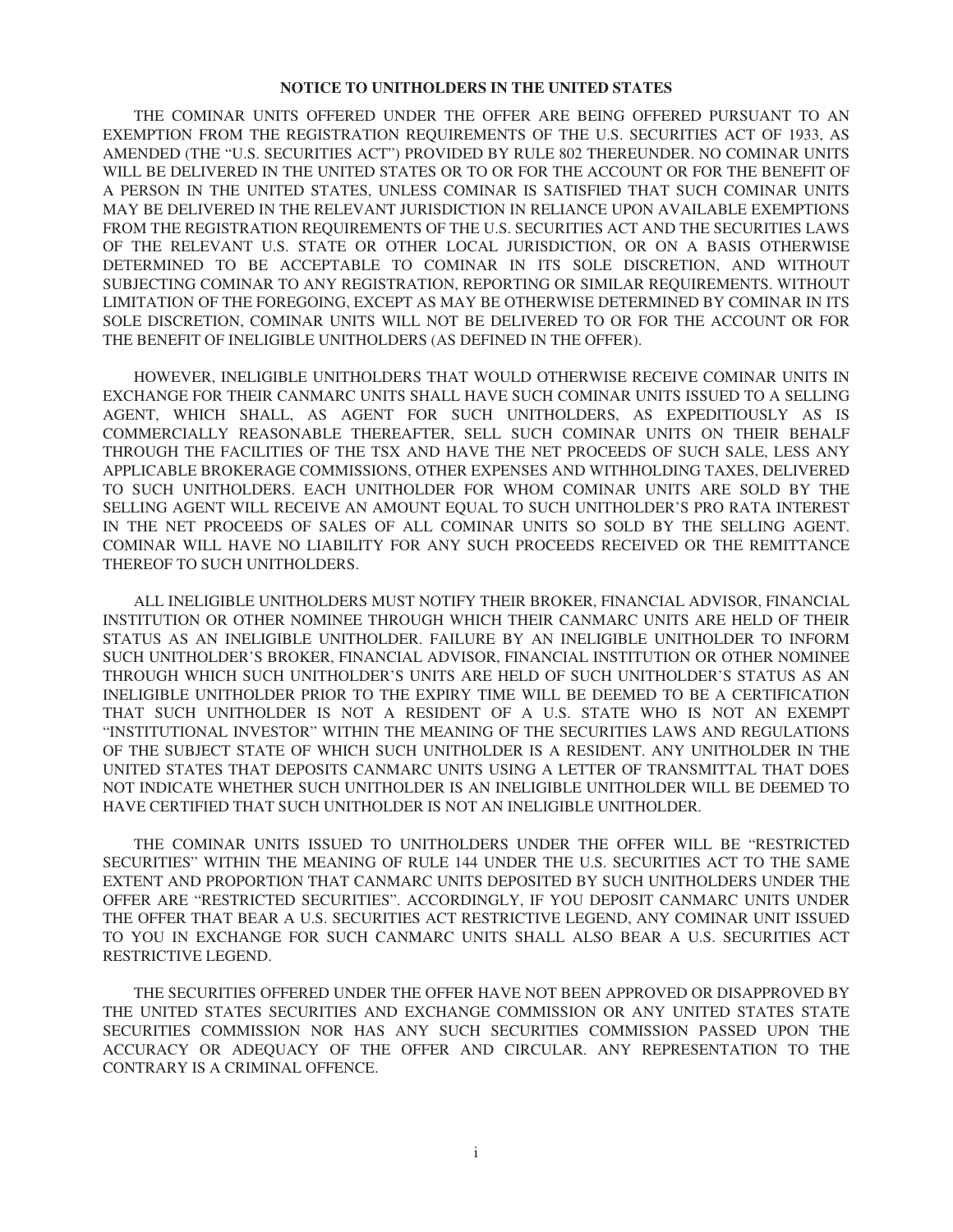NEITHER THE FACT THAT A REGISTRATION STATEMENT OR AN APPLICATION FOR A LICENSE HAS BEEN FILED WITH THE STATE OF NEW HAMPSHIRE NOR THE FACT THAT A SECURITY IS EFFECTIVELY REGISTERED OR A PERSON IS LICENSED IN THE STATE OF NEW HAMPSHIRE CONSTITUTES A FINDING BY THE SECRETARY OF STATE THAT ANY DOCUMENT FILED UNDER RSA 421-B IS TRUE, COMPLETE AND NOT MISLEADING. NEITHER ANY SUCH FACT NOR THE FACT THAN AN EXEMPTION OR EXCEPTION IS AVAILABLE FOR A SECURITY OR A TRANSACTION MEANS THAT THE SECRETARY OF STATE HAS PASSED IN ANY WAY UPON THE MERITS OR QUALIFICATIONS OF, OR RECOMMENDED OR GIVEN APPROVAL TO, ANY PERSON, SECURITY, OR TRANSACTION. IT IS UNLAWFUL TO MAKE, OR CAUSE TO BE MADE, TO ANY PROSPECTIVE PURCHASER OR CLIENT ANY REPRESENTATION INCONSISTENT WITH THE PROVISIONS OF THIS PARAGRAPH.

The Offer is being made for the securities of a Canadian entity that does not have securities registered under Section 12 of the United States Securities Exchange Act of 1934, as amended (the "**U.S. Exchange Act**"). Accordingly, the Offer is not subject to Section 14(d) of the U.S. Exchange Act, or Regulation 14D promulgated by the U.S. Securities and Exchange Commission (the "**SEC**") thereunder. The Offer is made in the United States with respect to securities of a "foreign private issuer", as such term is defined in Rule 3b-4 under the U.S. Exchange Act, in accordance with Canadian corporate and tender offer rules. Unitholders resident in the United States should be aware that such requirements are different from those of the United States applicable to tender offers under the U.S. Exchange Act and the rules and regulations promulgated thereunder. Financial statements included herein or incorporated by reference have been prepared in accordance with Canadian generally accepted accounting principles or international financial reporting standards and thus may not be comparable to financial statements of United States companies.

Unitholders resident of countries other than Canada, including the United States, should be aware that the disposition of Canmarc Units by them on the terms described herein may have tax consequences both in their country of residence and in Canada. Such consequences, including the effect of the Offer and the tender of the Canmarc Units by them, may not be fully described herein and such holders are urged to consult their tax advisors. See Section 22 of the Circular, "Certain Canadian Federal Income Tax Considerations", and Section 23 of the Circular, "Certain United States Federal Income Tax Considerations".

Unitholders should be aware that the Cominar Acquisition Group, Cominar and their affiliates, directly or indirectly, may bid for or make purchases of Canmarc Units during the period of the Offer, as permitted by applicable Laws in Canada.

It may be difficult for Unitholders who are resident of countries other than Canada, including the United States, to enforce their rights and any claim they may have under laws other than Canadian laws, including, without limitation, United States federal securities laws, given that the Cominar Acquisition Group is formed of entities incorporated under the laws of Canada, Cominar is an unincorporated close-ended real estate investment trust governed by the laws of the Province of Québec and Canmarc is an unincorporated open-ended real estate investment trust governed by the laws of the Province of Québec, that the majority of the officers, directors and trustees of Cominar, the Cominar Acquisition Group and Canmarc reside in Canada, and that all or a substantial portion of the assets of the Cominar Acquisition Group, Cominar and Canmarc and the other above-mentioned persons are located in Canada. Unitholders who are resident of countries other than Canada, including the United States, may not be able to sue the Cominar Acquisition Group, Cominar, Canmarc or their respective officers, directors or trustees in a Canadian court for violation of laws, including United States federal securities laws. It may be difficult to compel such parties to subject themselves to the jurisdiction of a court outside of Canada, including a court in the United States, or to enforce judgment obtained from a court located outside of Canada, including of a court of the United States.

### **NOTICE TO HOLDERS OF CONVERTIBLE SECURITIES**

The Offer is being made only for Canmarc Units and is not made for any Convertible Securities. Any holder of Convertible Securities who wishes to accept the Offer must, to the extent permitted by the terms of the security and applicable Laws, convert, exchange or exercise such Convertible Securities in order to deposit the resulting Canmarc Units in accordance with the terms of the Offer. Any such conversion, exchange or exercise must be completed sufficiently in advance of the Expiry Time to ensure that the holder of such Convertible Securities will be in a position to deposit such Canmarc Units at or prior to the Expiry Time, or in sufficient time to comply with the procedures referred to under "Manner of Acceptance – Procedure for Guaranteed Delivery" in Section 3 of the Offer.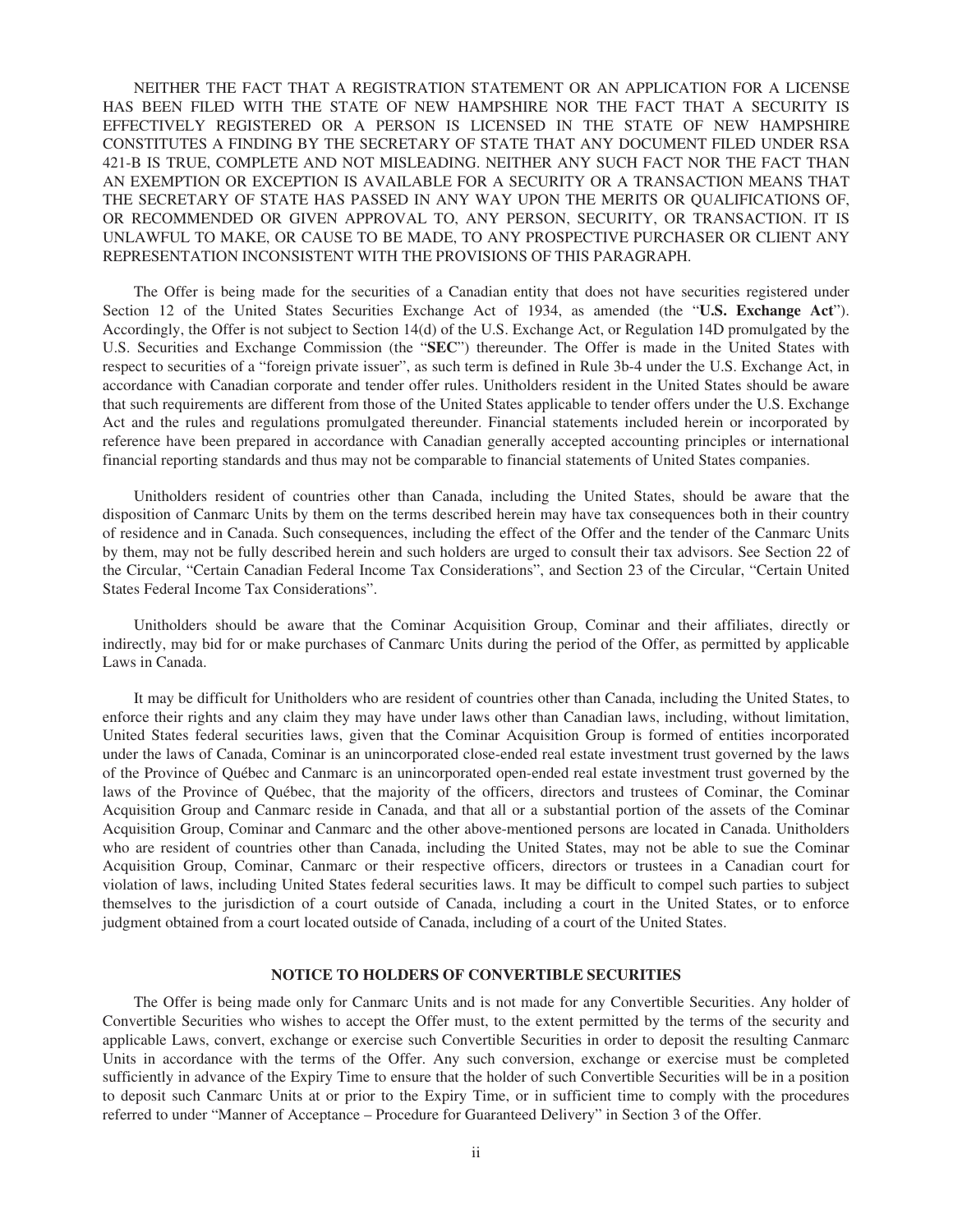**The tax consequences to holders of Convertible Securities of converting, exchanging or exercising their Convertible Securities are not described in either Section 22 of the Circular, "Certain Canadian Federal Income Tax Considerations**"**, or in Section 23 of the Circular, "Certain United States Federal Income Tax Considerations**"**. Holders of Convertible Securities should consult their tax advisors for advice with respect to potential income tax consequences to them in connection with the decision whether to convert, exchange or exercise their Convertible Securities.**

### **CURRENCY**

All dollar references in the Offer and Circular are in Canadian dollars, except where otherwise indicated.

### **FORWARD-LOOKING STATEMENTS**

Certain statements contained in the accompanying Circular under Section 7, "Purpose of the Offer and Plans for Canmarc", Section 9, "Source of Funds", and Section 13, "Acquisition of Canmarc Units Not Deposited", in addition to certain statements contained elsewhere in this document, are "forward-looking statements" and are prospective in nature. All statements other than statements of historical fact may be forward-looking statements. Forward-looking statements are often, but not always, identified by the use of words such as "seek", "anticipate", "plan", "continue", "estimate", "expect", "may", "will", "project", "predict", "potential", "targeting", "intend", "could", "might", "should", "believe" and similar expressions. These statements involve known and unknown risks, uncertainties and other factors that may cause actual results or events to differ materially from those anticipated in such forward-looking statements. Cominar's actual results could differ materially from those anticipated in forward-looking statements, as applicable, including as a result of the risks associated with the ownership of immoveable property, access to capital, current global financial conditions, competition in the real estate sector, property acquisitions and developments, dependence on key personnel, potential conflicts of interest, general uninsured losses, governmental regulation, limits on activities and debt financing. While Cominar believes that the expectations reflected in the forward-looking statements contained herein, and in its documents incorporated by reference herein, are reasonable, no assurance can be given that these expectations will prove to be correct, and such forward-looking statements included in, or incorporated by reference in such documents should not be unduly relied upon. These statements speak only as of the date hereof or as of the date specified in the documents incorporated by reference herein, as the case may be. These factors are discussed in greater detail in the accompanying Circular and in Cominar's most recent Annual Information Form filed with the Canadian provincial securities regulatory authorities and available on SEDAR.

The Cominar Acquisition Group and Cominar disclaim any intention or obligation to update or revise any forward-looking statements whether as a result of new information, future events or otherwise, except as required by applicable Laws.

#### **INFORMATION CONCERNING CANMARC**

The information concerning Canmarc contained in this document has been taken from and is based solely upon Canmarc's public disclosure on file with Canadian securities regulatory authorities. Canmarc has not reviewed this document, and neither has confirmed the accuracy and completeness of the information in respect of Canmarc contained in this document. Although neither the Cominar Acquisition Group nor Cominar has any knowledge that would indicate that any information or statements contained in this document concerning Canmarc taken from, or based upon, such public disclosure contain any untrue statement of a material fact or omit to state a material fact that is required to be stated or that is necessary to make a statement not misleading in light of the circumstances in which it was made, neither the Cominar Acquisition Group, Cominar nor any of their respective directors, trustees or officers has verified, nor do they assume any responsibility for, the accuracy or completeness of such information or statements or for any failure by Canmarc to disclose events or facts which may have occurred or which may affect the significance or accuracy of any such information or statements but which are unknown to the Cominar Acquisition Group or Cominar. Except as otherwise indicated, information concerning Canmarc is given based on information in Canmarc's public disclosure available as of November 25, 2011. All references to the number of Canmarc Units outstanding on a fully-diluted basis as at November 25, 2011 in this document are references to estimates of such figures based solely on Canmarc's public disclosure.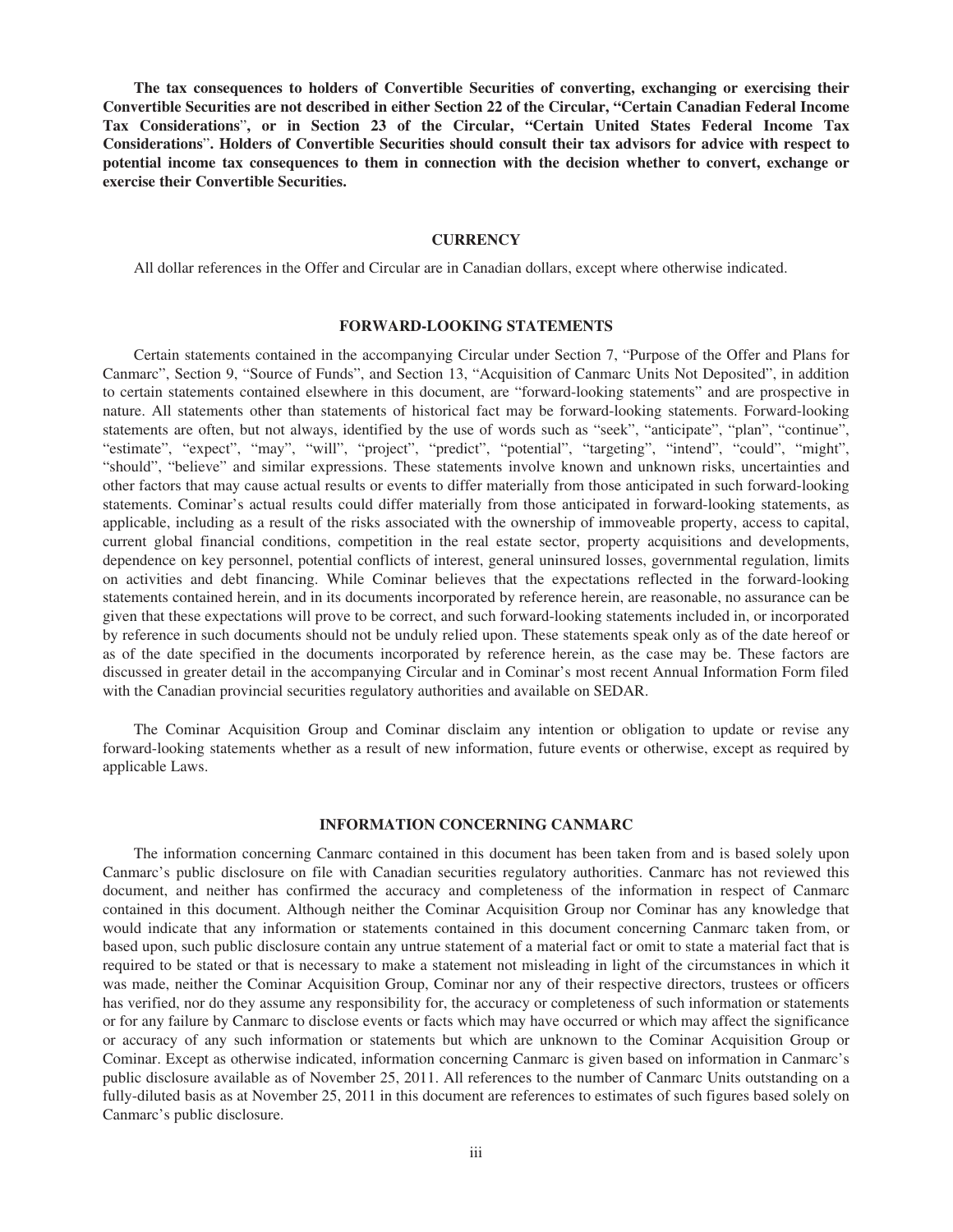# **TABLE OF CONTENTS**

| $\overline{\mathbf{u}}$<br>$\overline{1}$<br>$\overline{2}$<br>$\overline{c}$<br>$\overline{2}$<br>3<br>$\overline{3}$<br>3<br>$\overline{4}$<br>5<br>5<br>5<br>6<br>6<br>6<br>Stock Exchange Listing (and all contact the contact of the contact of the contact of the contact of the contact of the contact of the contact of the contact of the contact of the contact of the contact of the contact of th<br>6<br>7<br>7<br>7<br>8<br>8<br>8<br>8<br>9<br>27<br>28<br>29<br>30<br>30<br>31<br>32<br>32<br>33<br>35<br>35<br>35<br>35<br>36<br>36<br>5. Background to the Offer manufacture of the Contract of the Offer manufacture of the Offer manufacture of the Offer<br>37<br>39<br>40 | $\overline{\mathbf{i}}$ |
|-------------------------------------------------------------------------------------------------------------------------------------------------------------------------------------------------------------------------------------------------------------------------------------------------------------------------------------------------------------------------------------------------------------------------------------------------------------------------------------------------------------------------------------------------------------------------------------------------------------------------------------------------------------------------------------------------|-------------------------|
|                                                                                                                                                                                                                                                                                                                                                                                                                                                                                                                                                                                                                                                                                                 |                         |
|                                                                                                                                                                                                                                                                                                                                                                                                                                                                                                                                                                                                                                                                                                 |                         |
|                                                                                                                                                                                                                                                                                                                                                                                                                                                                                                                                                                                                                                                                                                 |                         |
|                                                                                                                                                                                                                                                                                                                                                                                                                                                                                                                                                                                                                                                                                                 |                         |
|                                                                                                                                                                                                                                                                                                                                                                                                                                                                                                                                                                                                                                                                                                 |                         |
|                                                                                                                                                                                                                                                                                                                                                                                                                                                                                                                                                                                                                                                                                                 |                         |
|                                                                                                                                                                                                                                                                                                                                                                                                                                                                                                                                                                                                                                                                                                 |                         |
|                                                                                                                                                                                                                                                                                                                                                                                                                                                                                                                                                                                                                                                                                                 |                         |
|                                                                                                                                                                                                                                                                                                                                                                                                                                                                                                                                                                                                                                                                                                 |                         |
|                                                                                                                                                                                                                                                                                                                                                                                                                                                                                                                                                                                                                                                                                                 |                         |
|                                                                                                                                                                                                                                                                                                                                                                                                                                                                                                                                                                                                                                                                                                 |                         |
|                                                                                                                                                                                                                                                                                                                                                                                                                                                                                                                                                                                                                                                                                                 |                         |
|                                                                                                                                                                                                                                                                                                                                                                                                                                                                                                                                                                                                                                                                                                 |                         |
|                                                                                                                                                                                                                                                                                                                                                                                                                                                                                                                                                                                                                                                                                                 |                         |
|                                                                                                                                                                                                                                                                                                                                                                                                                                                                                                                                                                                                                                                                                                 |                         |
|                                                                                                                                                                                                                                                                                                                                                                                                                                                                                                                                                                                                                                                                                                 |                         |
|                                                                                                                                                                                                                                                                                                                                                                                                                                                                                                                                                                                                                                                                                                 |                         |
|                                                                                                                                                                                                                                                                                                                                                                                                                                                                                                                                                                                                                                                                                                 |                         |
|                                                                                                                                                                                                                                                                                                                                                                                                                                                                                                                                                                                                                                                                                                 |                         |
|                                                                                                                                                                                                                                                                                                                                                                                                                                                                                                                                                                                                                                                                                                 |                         |
|                                                                                                                                                                                                                                                                                                                                                                                                                                                                                                                                                                                                                                                                                                 |                         |
|                                                                                                                                                                                                                                                                                                                                                                                                                                                                                                                                                                                                                                                                                                 |                         |
|                                                                                                                                                                                                                                                                                                                                                                                                                                                                                                                                                                                                                                                                                                 |                         |
|                                                                                                                                                                                                                                                                                                                                                                                                                                                                                                                                                                                                                                                                                                 |                         |
|                                                                                                                                                                                                                                                                                                                                                                                                                                                                                                                                                                                                                                                                                                 |                         |
|                                                                                                                                                                                                                                                                                                                                                                                                                                                                                                                                                                                                                                                                                                 |                         |
|                                                                                                                                                                                                                                                                                                                                                                                                                                                                                                                                                                                                                                                                                                 |                         |
|                                                                                                                                                                                                                                                                                                                                                                                                                                                                                                                                                                                                                                                                                                 |                         |
|                                                                                                                                                                                                                                                                                                                                                                                                                                                                                                                                                                                                                                                                                                 |                         |
|                                                                                                                                                                                                                                                                                                                                                                                                                                                                                                                                                                                                                                                                                                 |                         |
|                                                                                                                                                                                                                                                                                                                                                                                                                                                                                                                                                                                                                                                                                                 |                         |
|                                                                                                                                                                                                                                                                                                                                                                                                                                                                                                                                                                                                                                                                                                 |                         |
|                                                                                                                                                                                                                                                                                                                                                                                                                                                                                                                                                                                                                                                                                                 |                         |
|                                                                                                                                                                                                                                                                                                                                                                                                                                                                                                                                                                                                                                                                                                 |                         |
|                                                                                                                                                                                                                                                                                                                                                                                                                                                                                                                                                                                                                                                                                                 |                         |
|                                                                                                                                                                                                                                                                                                                                                                                                                                                                                                                                                                                                                                                                                                 |                         |
|                                                                                                                                                                                                                                                                                                                                                                                                                                                                                                                                                                                                                                                                                                 |                         |
|                                                                                                                                                                                                                                                                                                                                                                                                                                                                                                                                                                                                                                                                                                 |                         |
|                                                                                                                                                                                                                                                                                                                                                                                                                                                                                                                                                                                                                                                                                                 |                         |
|                                                                                                                                                                                                                                                                                                                                                                                                                                                                                                                                                                                                                                                                                                 |                         |
|                                                                                                                                                                                                                                                                                                                                                                                                                                                                                                                                                                                                                                                                                                 |                         |
|                                                                                                                                                                                                                                                                                                                                                                                                                                                                                                                                                                                                                                                                                                 |                         |
|                                                                                                                                                                                                                                                                                                                                                                                                                                                                                                                                                                                                                                                                                                 |                         |
|                                                                                                                                                                                                                                                                                                                                                                                                                                                                                                                                                                                                                                                                                                 |                         |
|                                                                                                                                                                                                                                                                                                                                                                                                                                                                                                                                                                                                                                                                                                 |                         |
|                                                                                                                                                                                                                                                                                                                                                                                                                                                                                                                                                                                                                                                                                                 |                         |
|                                                                                                                                                                                                                                                                                                                                                                                                                                                                                                                                                                                                                                                                                                 |                         |
|                                                                                                                                                                                                                                                                                                                                                                                                                                                                                                                                                                                                                                                                                                 |                         |
|                                                                                                                                                                                                                                                                                                                                                                                                                                                                                                                                                                                                                                                                                                 |                         |
|                                                                                                                                                                                                                                                                                                                                                                                                                                                                                                                                                                                                                                                                                                 |                         |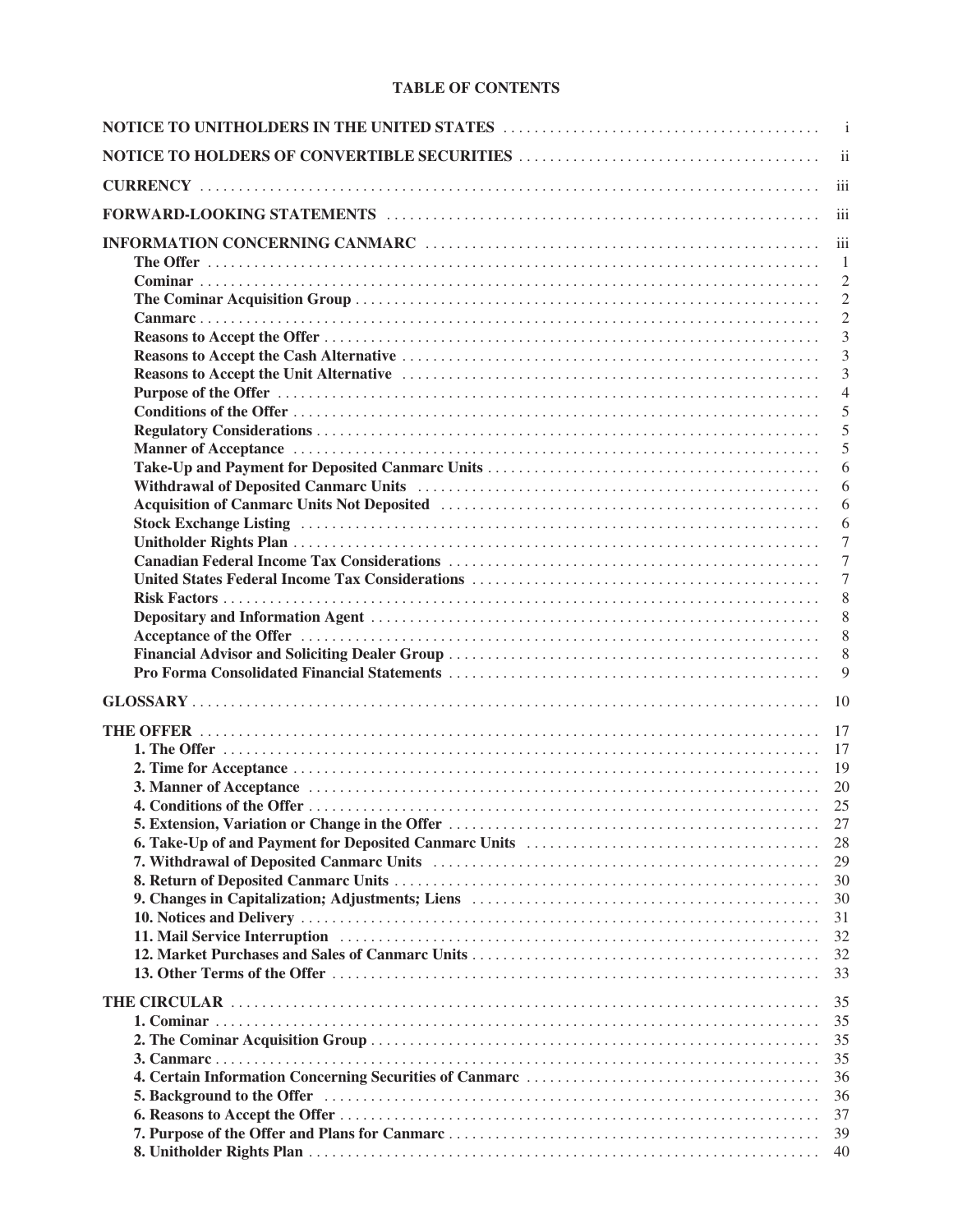|                                                                                                                 | 43     |
|-----------------------------------------------------------------------------------------------------------------|--------|
|                                                                                                                 | 44     |
|                                                                                                                 | 45     |
|                                                                                                                 | 45     |
|                                                                                                                 | 45     |
|                                                                                                                 | 50     |
|                                                                                                                 | 51     |
|                                                                                                                 | 51     |
|                                                                                                                 | 53     |
| 18. Effect of the Offer on the Market for and Listing of Canmarc Units and Status as a Reporting                |        |
|                                                                                                                 | 53     |
|                                                                                                                 | 54     |
|                                                                                                                 | 59     |
|                                                                                                                 | 63     |
|                                                                                                                 | 63     |
|                                                                                                                 | 73     |
|                                                                                                                 | 79     |
|                                                                                                                 | 79     |
|                                                                                                                 | 79     |
|                                                                                                                 | 79     |
|                                                                                                                 | 79     |
|                                                                                                                 | 79     |
|                                                                                                                 | 80     |
|                                                                                                                 | 80     |
|                                                                                                                 | 80     |
|                                                                                                                 | 80     |
|                                                                                                                 | 81     |
|                                                                                                                 | 81     |
|                                                                                                                 | $A-1$  |
| CERTIFICATE OF COMINAR REAL ESTATE INVESTMENT TRUST                                                             | $A-3$  |
| APPENDIX I                                                                                                      | $B-1$  |
|                                                                                                                 | $B-9$  |
|                                                                                                                 | $B-10$ |
| CONSENT OF LEGAL ADVISOR (and the contract of the conservation of the conservation of the conservation of the c | $C-1$  |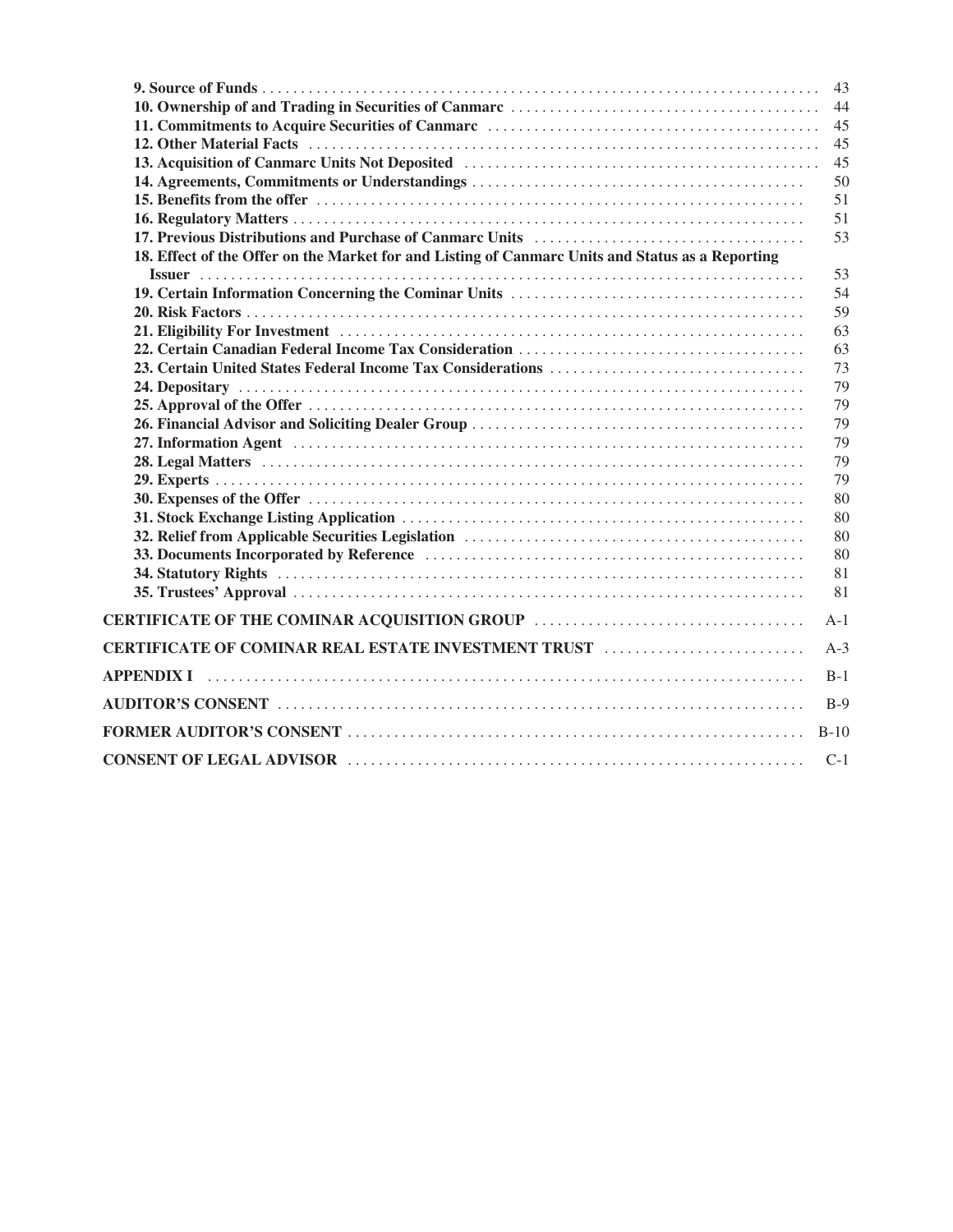*The following is a summary only and is qualified in its entirety by the detailed provisions contained elsewhere in the Offer and Circular. Unitholders are urged to read the Offer and Circular in their entirety. Terms defined in the Glossary and not otherwise defined in this Summary have the respective meanings given to them in the Glossary, unless the context otherwise requires.*

### **The Offer**

The Cominar Acquisition Group hereby offers to purchase solidarily (jointly and severally), on the terms and subject to the conditions of the Offer, all of the issued and outstanding Canmarc Units Cominar does not directly or indirectly own, together with the associated URP Rights, including all Canmarc Units that may become issued and outstanding after the date of the Offer but before the Expiry Time upon the conversion, exchange or exercise of the Convertible Securities, for a consideration per Canmarc Unit, at the option of the Unitholder, of either:

- (a) \$15.30 cash; or
- (b) 0.7054 Cominar Units, subject to proration and on the terms described herein,

as elected by the Unitholder in the applicable Letter of Transmittal or Notice of Guaranteed Delivery.

Each Unitholder may elect the Cash Alternative or the Unit Alternative in respect of its Canmarc Units, provided that the Unit Alternative shall be subject to proration on the terms described herein and that the maximum aggregate amount of Cominar Units available for issuance under the Unit Alternative of the Offer is 16 million Cominar Units. See Section 1 of the Offer, "The Offer".

## **UNITHOLDERS WHO DO NOT PROPERLY ELECT EITHER THE CASH ALTERNATIVE OR THE UNIT ALTERNATIVE WITH RESPECT TO ANY CANMARC UNITS DEPOSITED BY THEM PURSUANT TO THE OFFER WILL BE DEEMED TO HAVE ELECTED THE CASH ALTERNATIVE.**

The Offer is being made only for Canmarc Units and the associated URP Rights and is not made for any Convertible Securities. Any holder of Convertible Securities who wishes to accept the Offer must, to the extent permitted by the terms of the security and applicable Laws, convert, exchange or exercise such Convertible Securities in order to deposit the resulting Canmarc Units in accordance with the terms of the Offer. Any such conversion, exchange or exercise must be completed sufficiently in advance of the Expiry Time to ensure that the holder of such Convertible Securities will be in a position to deposit such Canmarc Units at or prior to the Expiry Time, or in sufficient time to comply with the procedures referred to under Manner of Acceptance – Procedure for Guaranteed Delivery" in Section 3 of the Offer.

**Based on the Cash Alternative of \$15.30 per Canmarc Unit, the Offer represents a premium of approximately 15.2% over the closing price of \$13.28 per Canmarc Unit on the TSX on November 25, 2011, the last trading day prior to Cominar's announcement of its intention to make the Offer**, **a premium of approximately 33.2% over the closing price of \$11.49 per Canmarc Unit on the TSX on September 8, 2011, the last trading day prior to Homburg Invest Inc.'s announcement that it had applied for protection under the** *Companies' Creditors Arrangement Act***, and a premium of approximately 33.0% over the issuance price of \$11.50 per Canmarc Unit under Canmarc's most recent public offering of Canmarc Units announced on August 23, 2011.**

The obligation of the Cominar Acquisition Group to take up and pay for Canmarc Units pursuant to the Offer is subject to certain conditions. See Section 4 of the Offer, "Conditions of the Offer".

No fractional Cominar Units will be issued pursuant to the Offer. In lieu of fractional Cominar Units, a Unitholder accepting the Offer who would otherwise receive a fraction of a Cominar Unit will receive a cash payment determined on the basis of \$21.69 for each whole Cominar Unit.

No Cominar Units will be delivered in the United States or to or for the account or for the benefit of a person in the United States, unless Cominar is satisfied that such Cominar Units may be delivered in the relevant jurisdiction in reliance upon available exemptions from applicable registration requirements, or on a basis otherwise determined to be acceptable to Cominar in its sole discretion, and without subjecting Cominar to any registration, reporting or similar requirements. Without limitation of the foregoing, except as may be otherwise determined by Cominar in its sole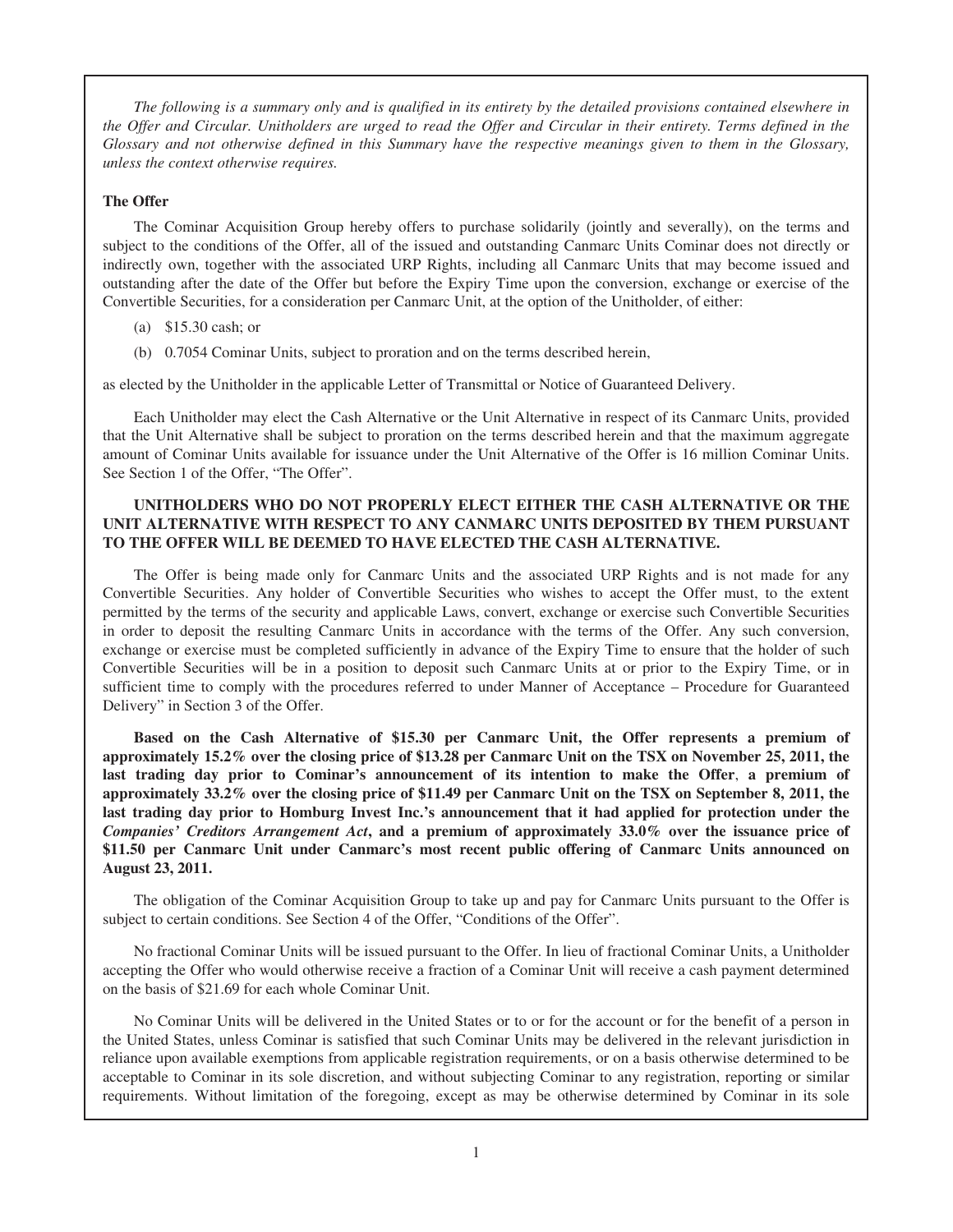discretion, Cominar Units will not be delivered to or for the account or for the benefit of Ineligible Unitholders. However, Ineligible Unitholders that would otherwise receive Cominar Units in exchange for their Canmarc Units shall have such Cominar Units issued to a selling agent, who shall sell such Cominar Units on their behalf through the facilities of the TSX and have the net proceeds of such sale, less any applicable brokerage commissions, other expenses and withholding taxes, delivered to such Unitholders. All Ineligible Unitholders, must notify their broker, financial advisor, financial institution or other nominee through which their Canmarc Units held of their status as an Ineligible Unitholder. See Section 1 of the Offer, "The Offer" and Section 16 of the Circular, "Regulatory Matters – U.S. Securities Laws".

**The Cominar Units issuable in respect of Ineligible Unitholders who elect the Unit Alternative will be issued and delivered to the Depositary for sale by the Depositary on their behalf.**

### **Time for Acceptance**

The Offer is open for acceptance until 5:00 p.m. (Toronto time) on January 12, 2012 unless the Offer is extended or withdrawn by Cominar. See Section 5 of the Offer, "Extension, Variation or Change in the Offer".

#### **Cominar**

Cominar is an unincorporated close-ended real estate investment trust created by contract of trust on March 31, 1998, as amended, and is governed by the laws of the Province of Québec. The head and registered office of Cominar is located at 455 rue du Marais, Québec City, Québec, G1M 3A2.

As one of the largest property owners and managers in the Province of Québec, Cominar has a leading presence and enjoys significant economies of scale in this market. It currently owns a diversified portfolio of 269 office, retail, industrial and mixed-use properties of which 95 are located in the greater Québec City area, 136 are located in the greater Montréal area, 4 are located in the greater Ottawa area and 34 are located in the Atlantic provinces. The portfolio comprises approximately 6.7 million square feet of office space, 3.1 million square feet of retail space and 11.2 million square feet of industrial and mixed-use space, representing, in the aggregate, over 21.0 million square feet of leasable area. As at September 30, 2011, Cominar's portfolio was approximately 93.6% leased. Cominar's properties are mostly situated in prime locations along major traffic arteries and benefit from high visibility and easy access by both tenants and tenants' customers.

#### **The Cominar Acquisition Group**

The entities forming part of the Cominar Acquisition Group were incorporated under the laws of Canada on November 18, 2011 and have not carried on any material business prior to the date hereof other than in connection with matters directly related to the Offer. Each of the entities forming part of the Cominar Acquisition Group is a whollyowned subsidiary of Cominar.

#### **Canmarc**

Canmarc is an unincorporated open-ended real estate investment trust created by declaration of trust, as amended on May 25, 2010, and is governed by the laws of the Province of Québec. The head and registered office of Canmarc is located at 1 Place Alexis Nihon, Suite 1010, Montréal, Québec, H3Z 3B8.

Canmarc owns a portfolio of Canadian income-producing commercial properties, comprised mainly of retail and office properties with certain industrial properties, as well as certain income-producing multifamily residential properties. As at November 9, 2011, Canmarc owned a portfolio of 114 income-producing commercial properties that comprise approximately 8.8 million square feet of commercial gross leasable area and one income-producing multifamily residential property that comprises 464 multi-family residential units.

The properties are located in the Province of Québec, Atlantic Canada, Western Canada and the Province of Ontario. Canmarc's operational infrastructure is national in scope, operating in five provinces and three operating platforms located in Halifax/Dartmouth, Nova Scotia, Montréal, Québec, and Calgary, Alberta.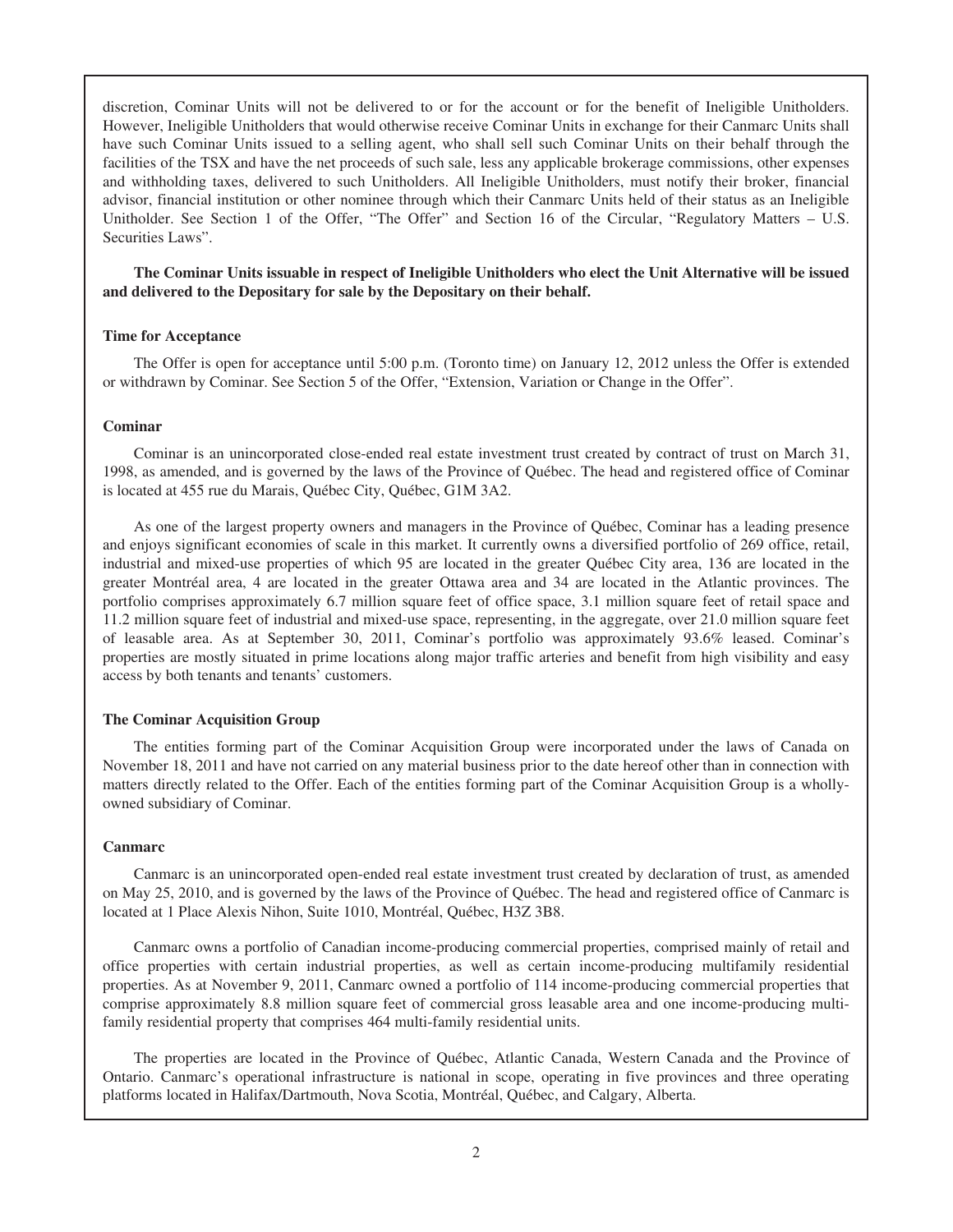### **Reasons to Accept the Offer**

Unitholders should consider the following factors in making their decision to accept the Offer.

### **Reasons to Accept the Cash Alternative**

### *Significant Premium*

The all-cash purchase price under the Cash Alternative represents a premium of approximately 15.2% over the closing price of \$13.28 per Canmarc Unit on November 25, 2011, the last trading day prior to the announcement of the Offer, a premium of approximately 33.2% over the closing price of \$11.49 per Canmarc Unit on the TSX on September 8, 2011, the last trading day prior to Homburg Invest Inc.'s announcement that it had applied for protection under the *Companies' Creditors Arrangement Act*, and a premium of approximately 33.0% over the issuance price of \$11.50 per Canmarc Unit under Canmarc's most recent public offering of Canmarc Units announced on August 23, 2011.

### *Certainty of Value and Immediate Liquidity*

The consideration under the Cash Alternative provides Unitholders with certainty of value and immediate liquidity, and removes the risks associated with the continued ownership of Canmarc Units.

### *Fully Financed Cash Offer*

The Offer is not subject to any financing conditions. National Bank of Canada, Bank of Montreal and Caisse Centrale Desjardins have provided Cominar with a commitment to fund the entire consideration payable for the Canmarc Units and back-stop post-closing refinancing and liquidity requirements.

### **Reasons to Accept the Unit Alternative**

### *Increase in Monthly Cash Distributions*

Based on the exchange ratio of 0.7054 Cominar Units per Canmarc Unit offered under the Unit Alternative and before any proration of the consideration under the Unit Alternative, the monthly cash distributions to Unitholders electing the Unit Alternative are expected to increase by approximately 6.9%.

### *Participation in Future Upside of the Combined Entity*

Unitholders electing the Unit Alternative will have the opportunity to participate in the future upside of Cominar. The acquisition of Canmarc is expected to significantly enhance Cominar's profile by providing it with the following benefits:

### Addition of Complementary Portfolio of High-quality Properties

The acquisition of Canmarc will provide Cominar with an additional 8.8 million square feet of high-quality real estate that is complementary to its existing portfolio. Combined with Cominar's existing properties, the addition of Canmarc's assets will create a unique portfolio of high-quality properties including a number of landmark buildings.

**Enhanced Size and Diversification** 

The acquisition of Canmarc will increase Cominar's asset base by approximately 42% to approximately 30 million square feet, with an enhanced footprint in the Province of Québec and a meaningful presence in the Maritimes, western Canada and Ontario. Furthermore, Cominar's portfolio will benefit from enhanced diversification among the office, retail and industrial asset classes.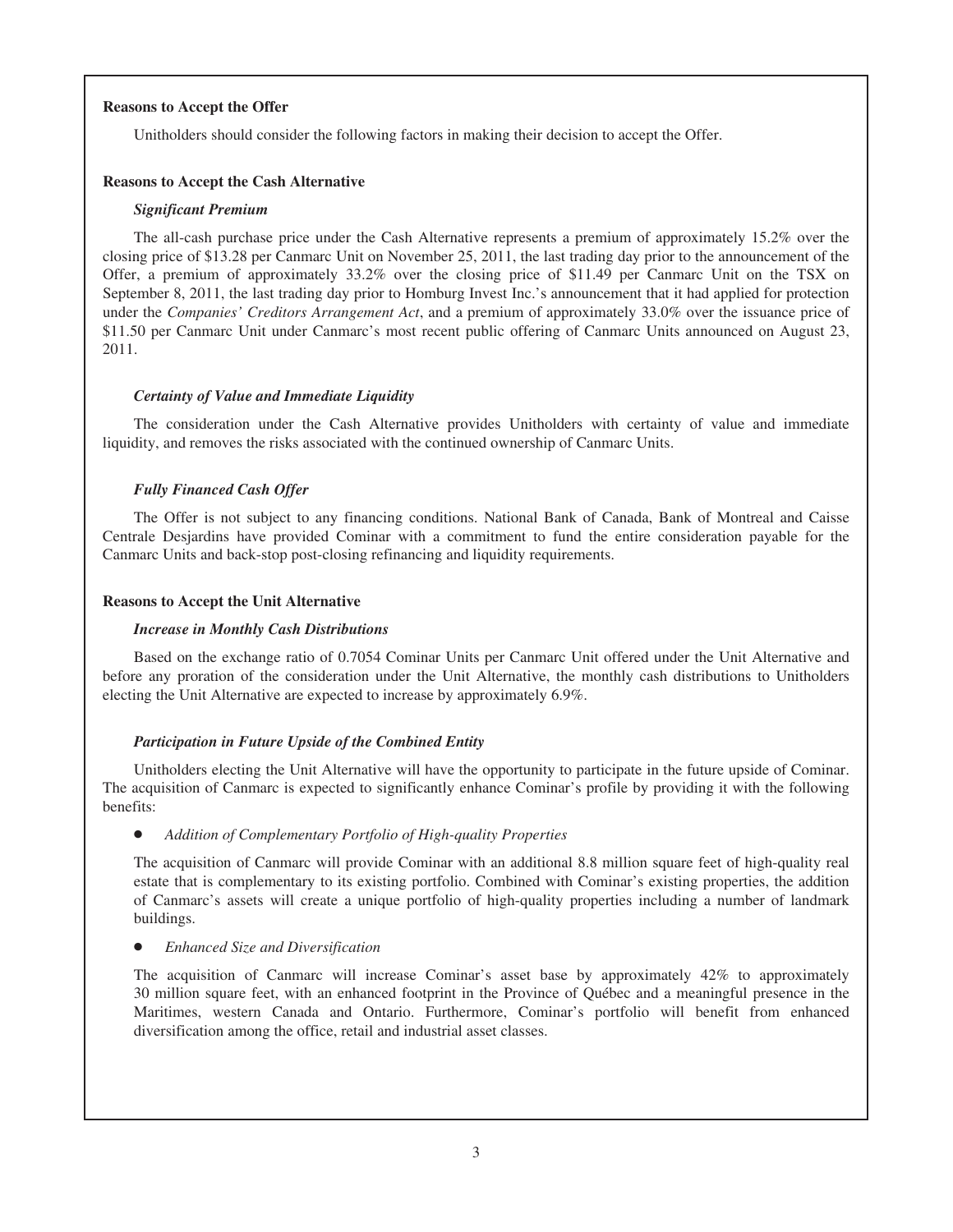Based on public disclosure, management of Cominar expects the following geographical and asset class distribution of the combined entity's gross leasable area:



**Improved Capital Markets Profile** 

The acquisition of Canmarc will increase Cominar's enterprise value to approximately \$4.4 billion, creating the second-largest diversified REIT in Canada, while increasing liquidity for Cominar unitholders. Accordingly, Cominar will benefit from stronger access to capital.

Lower Cost of Capital

The increased size and enhanced geographic and asset-class diversification resulting from the acquisition of Canmarc is expected to allow Cominar to benefit from a lower cost of capital, thus improving its competitiveness for future asset and portfolio acquisitions.

**Positioned for Further Growth** 

The combined entity will be ideally positioned to execute Cominar's continued expansion in its key markets and in the Ontario market.

Š *Synergies*

Given the scale of its existing operations in the Province of Québec, Cominar expects to realize synergies from the combination of the two entities. Cominar's knowledge of the key markets in which Canmarc operates is expected to result in lower operating costs and improved operating efficiencies, creating further synergies for Cominar.

*Immediately Accretive* 

The transaction is expected to be immediately accretive to distributable income, funds from operations and adjusted funds from operations, on a per unit basis. The accretion to adjusted funds from operations per unit is in turn expected to result in a decreased payout ratio for the combined entity.

### **Purpose of the Offer**

The purpose of the Offer is to enable the Cominar Acquisition Group to acquire (and Cominar indirectly to acquire through the Cominar Acquisition Group) all of the outstanding Canmarc Units. If the Cominar Acquisition Group takes up and accepts for payment the Canmarc Units validly deposited under the Offer, the Cominar Acquisition Group currently intends, and subject to compliance with all applicable Laws, to acquire all the outstanding Canmarc Units not deposited under the Offer pursuant to a Compulsory Acquisition or Subsequent Acquisition Transaction. See Section 7 of the Circular, "Purpose of the Offer and Plans for Canmarc", and Section 13 of the Circular, "Acquisition of Canmarc Units Not Deposited".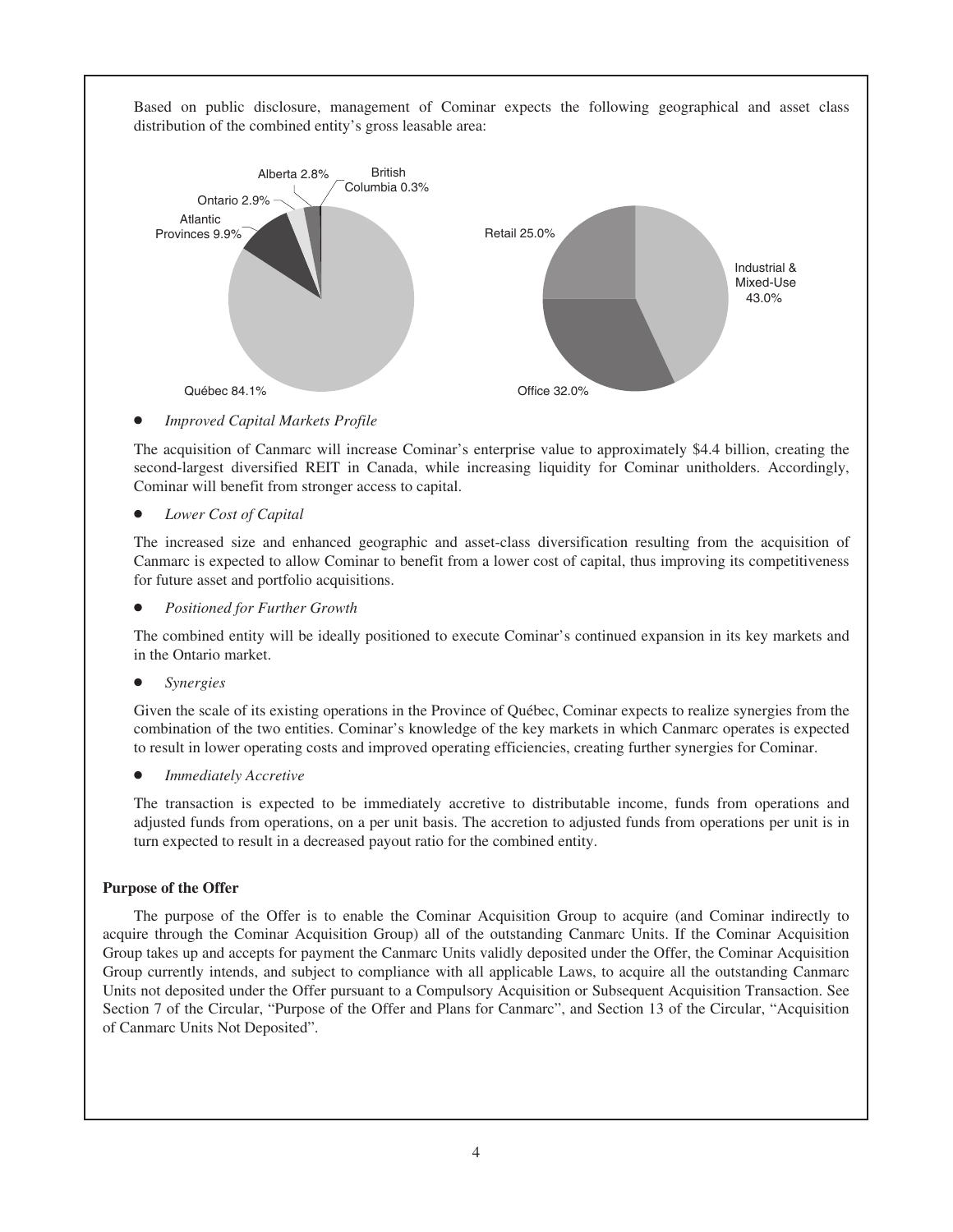#### **Conditions of the Offer**

Notwithstanding any other provision of the Offer, but subject to applicable Laws, the Cominar Acquisition Group will have the right to withdraw the Offer or extend the Offer, and shall not be required to take up and pay for any Canmarc Unit deposited under the Offer, unless the conditions described in Section 4 of the Offer, "Conditions of the Offer", are satisfied or waived (at the sole discretion of the Cominar Acquisition Group) at or prior to the Expiry Time. The Offer is conditional upon, among other things, there having been validly deposited under the Offer and not withdrawn such number of Canmarc Units that constitutes (i) together with any Canmarc Units owned directly or indirectly by Cominar and the Cominar Acquisition Group, at least 66%% of the outstanding Canmarc Units (on a fully-diluted basis) at the Expiry Time and (ii) at least a majority of the Canmarc Units (on a fully-diluted basis) the votes attached to which would be included in the minority approval of a second step business combination under applicable securities Laws. See Section 4 of the Offer, "Conditions of the Offer"

#### **Regulatory Considerations**

While the Offer constitutes an "insider bid" for the purposes of MI 61-101, no formal valuation is required thereunder because neither the Cominar Acquisition Group nor any joint actor with the Cominar Acquisition Group has, or has had within the preceding 12 months, any board or management representation in respect of Canmarc, or has knowledge of any material information concerning Canmarc or its securities that has not been generally disclosed. See Section 16 of the Circular, "Regulatory Matters".

### **Manner of Acceptance**

A Unitholder who wishes to accept the Offer must properly complete and execute the accompanying Letter of Transmittal (printed on YELLOW paper) or a manually executed facsimile thereof and deposit it, at or prior to the Expiry Time, together with certificate(s) representing their Canmarc Units and all other required documents, with the Depositary at its office in Toronto, Ontario specified in the Letter of Transmittal in accordance with the instructions in the Letter of Transmittal. See Section 3 of the Offer, "Manner of Acceptance – Letter of Transmittal".

If a Unitholder wishes to accept the Offer and deposit its Canmarc Units under the Offer and the certificate(s) representing such Unitholder's Canmarc Units is (are) not immediately available, or if the certificate(s) and all other required documents cannot be provided to the Depositary at or prior to the Expiry Time, such Canmarc Units nevertheless may be validly deposited under the Offer in compliance with the procedures for guaranteed delivery using the accompanying Notice of Guaranteed Delivery (printed on PINK paper), or a manually executed facsimile thereof, in accordance with the instructions in the Notice of Guaranteed Delivery. See Section 3 of the Offer, "Manner of Acceptance – Procedure for Guaranteed Delivery".

Unitholders may accept the Offer by following the procedures for book-entry transfer established by CDS, provided that a Book-Entry Confirmation through CDSX is received by the Depositary at its office in Toronto, Ontario specified in the Letter of Transmittal at or prior to the Expiry Time. Unitholders accepting the Offer through bookentry transfer must make sure such documents are received by the Depositary at or prior to the Expiry Time. Unitholders accepting the Offer through a book-entry transfer shall be deemed to have completed and submitted a Letter of Transmittal and to be bound by the terms thereof (in the event they have not otherwise completed a Letter of Transmittal) and therefore such instructions shall be considered a valid tender in accordance with the Offer.

**Unitholders will not be required to pay any fee or commission if they accept the Offer by depositing their Canmarc Units directly with the Depositary or if they make use of the services of a Soliciting Dealer, if any, to accept the Offer.**

**Unitholders whose Canmarc Units are registered in the name of an investment advisor, stockbroker, bank, trust company or other nominee should immediately contact that nominee for assistance in order to take necessary steps to be able to deposit such Canmarc Units under the Offer.**

Unitholders should contact the Depositary, the Information Agent, a Soliciting Dealer or a broker or dealer for assistance in accepting the Offer and in depositing their Canmarc Units with the Depositary.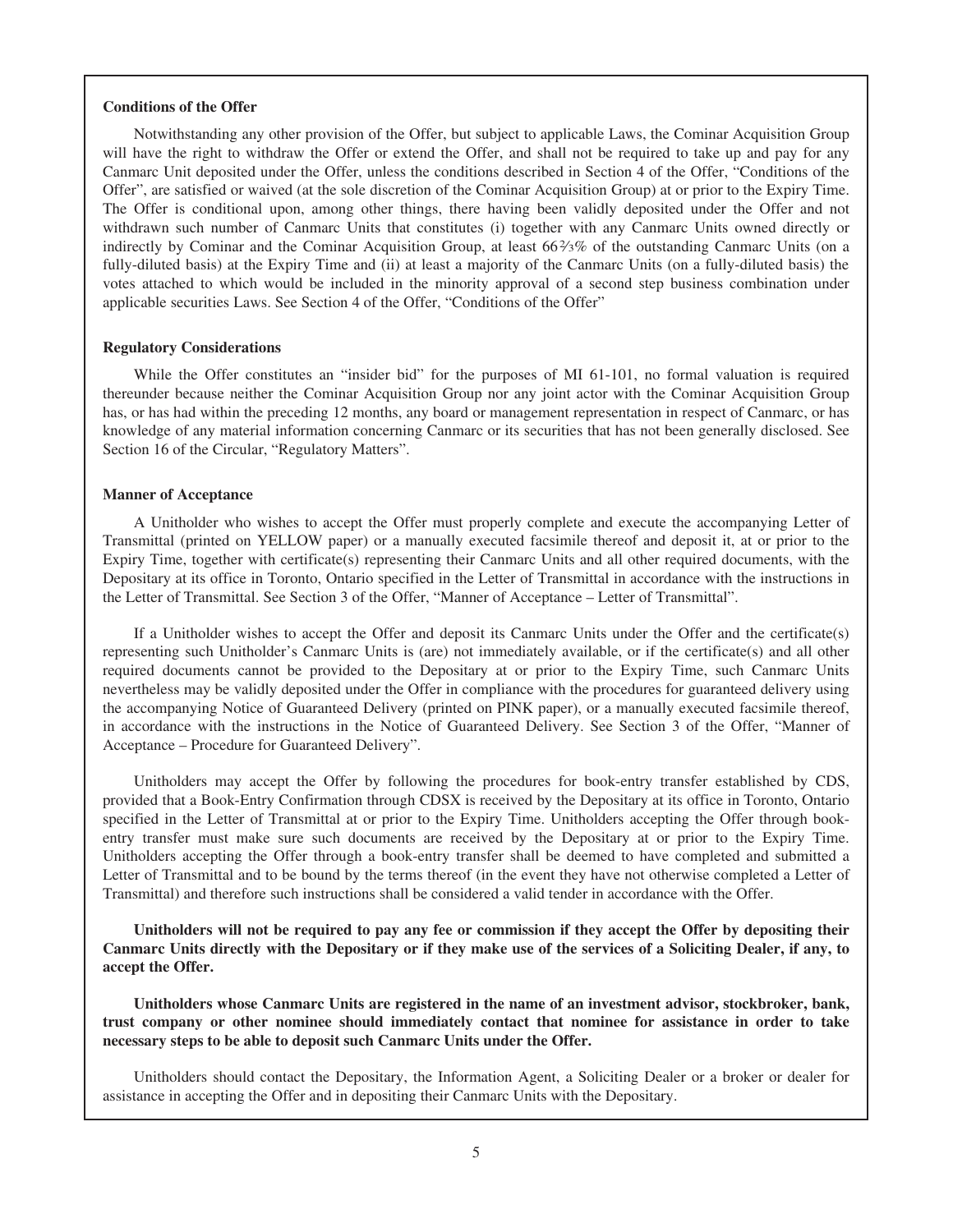### **Take-Up and Payment for Deposited Canmarc Units**

If all of the conditions described in Section 4 of the Offer, "Conditions of the Offer", have been satisfied or waived (at the sole discretion of the Cominar Acquisition Group) at or prior to the Expiry Time, the Cominar Acquisition Group will take up and pay for Canmarc Units validly deposited under the Offer and not properly withdrawn not later than ten days after the Expiry Time. Any Canmarc Units taken up will be paid for or Cominar Units will be issued as soon as possible, and in any event not later than three business days after they are taken up. Any Canmarc Units deposited under the Offer after the date on which Canmarc Units are first taken up by the Cominar Acquisition Group under the Offer but prior to the Expiry Time will be taken up and paid for or Cominar Units will be issued not later than ten days after such deposit. See Section 6 of the Offer, "Take-Up of and Payment for Deposited Canmarc Units".

Each Unitholder may elect the Cash Alternative or the Unit Alternative in respect of its Canmarc Units, provided that the Unit Alternative shall be subject to proration on the terms described herein and that the maximum aggregate amount of Cominar Units available for issuance under the Offer is 16 million Cominar Units. See Section 1 of the Offer, "The Offer".

#### **Withdrawal of Deposited Canmarc Units**

Canmarc Units deposited under the Offer may be withdrawn by or on behalf of the depositing Unitholder at any time before the Canmarc Units have been taken up by Cominar Acquisition Group under the Offer and in the other circumstances described in Section 7 of the Offer, "Withdrawal of Deposited Canmarc Units". Except as so indicated or as otherwise required by applicable Laws, deposits of Canmarc Units are irrevocable.

### **Acquisition of Canmarc Units Not Deposited**

If the Cominar Acquisition Group takes up and pays for Canmarc Units deposited under the Offer, the Cominar Acquisition Group's current intention is that it will pursue a Compulsory Acquisition (as defined in the Offer) or a Subsequent Acquisition Transaction (as defined in the Offer) to enable the acquisition and/or exchange and/or redemption of all Canmarc Units not deposited under the Offer. In order to effect a Subsequent Acquisition Transaction in respect of Canmarc, the Cominar Acquisition Group currently intends to amend the declaration of trust of Canmarc as further described herein. The execution of the Letter of Transmittal (or, in the case of Canmarc Units deposited by book-entry transfer, the making of a book-entry transfer) irrevocably approves the Special Resolutions (as defined in the Offer) and irrevocably constitutes, appoints and authorizes the Cominar Acquisition Group, each director and officer of the Cominar Acquisition Group and any other person designated by the Cominar Acquisition Group to pass the Special Resolutions on behalf of the depositing Unitholders and take such other steps to implement the Special Resolutions. Unitholders, through their respective CDS participants, who utilize CDSX to accept the Offer through a book-entry transfer of their holdings into the Depositary's account with CDS shall be deemed to have completed and submitted a Letter of Transmittal and to be bound by the terms thereof and therefore such instructions received by the Depositary are considered a valid deposit under and in accordance with the terms of the Offer. Accordingly, by depositing Canmarc Units under the Offer, depositing Unitholders will be, among other things, approving and authorizing the Special Resolutions and such amendments to the declaration of trust of Canmarc to enable the acquisition and/or exchange and/or redemption of all of the Canmarc Units not deposited under the Offer by way of a Subsequent Acquisition Transaction on the same conditions as under the Offer. There is no assurance that a Compulsory Acquisition or a Subsequent Acquisition Transaction will be completed on the terms described herein or at all, in particular if the Cominar Acquisition Group acquires less than 662⁄3% of the outstanding Canmarc Units (on a fully-diluted basis). See Section 13 of the Circular, "Acquisition of Canmarc Units Not Deposited".

#### **Stock Exchange Listing**

The Canmarc Units are listed on the TSX under the trading symbol "CMQ.UN". See Section 4 of the Circular, "Certain Information Concerning Securities of Canmarc". Depending on the number of Canmarc Units purchased by the Cominar Acquisition Group under the Offer, it is possible that the Canmarc Units will fail to meet the criteria of the TSX for continued listing on the TSX. If permitted by applicable Laws, the Cominar Acquisition Group intends to cause Canmarc to apply to delist the Canmarc Units from the TSX as soon as practicable after completion of the Offer,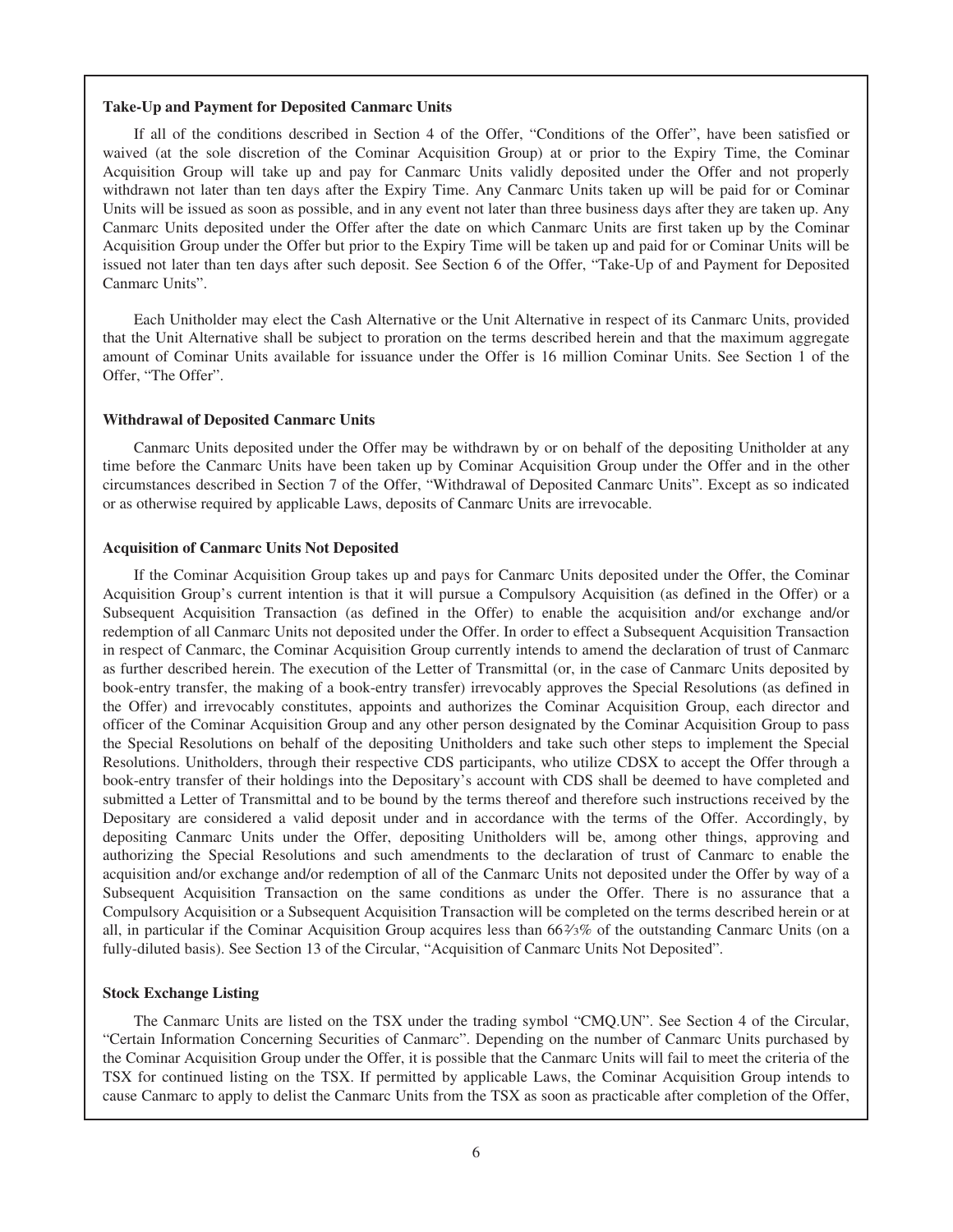any Compulsory Acquisition or any Subsequent Acquisition Transaction. See Section 18 of the Circular, "Effect of the Offer on the Market for and Listing of Canmarc Units and Status as a Reporting Issuer".

### **Unitholder Rights Plan**

Pursuant to the terms of the Unitholder Rights Plan of Canmarc (the "**Unitholder Rights Plan**"), Canmarc has issued one URP Right (as defined in the Offer) for each Canmarc Unit outstanding as at the date hereof and will issue one URP Right for each Canmarc Unit issued during the currency of the Unitholder Rights Plan. The Unitholder Rights Plan allows for "Permitted Bids" (as described below). A "Permitted Bid" means a bid which is made by an Offeror by means of a take-over bid circular and which also complies with additional provisions, including that: (i) the bid is made to all holders of Canmarc Units, other than the Offeror, for all of the issued and outstanding Canmarc Units (including any Convertible Securities); and (ii) the bid contains, and the take-up and payment for securities tendered or deposited thereunder is subject to specific irrevocable and unqualified conditions more fully described in Section 8 of the Circular, "Unitholder Rights Plan".

The Offer is not a "Permitted Bid" for purposes of the Unitholder Rights Plan. Accordingly, in order for the Offer to proceed, the Unitholder Rights Plan must be terminated, or action must be taken by the Canmarc Board or by a securities commission or court of competent jurisdiction to remove the effect of the Unitholder Rights Plan and permit the Offer to proceed. See Section 8 of the Circular, "Unitholder Rights Plan".

According to Canmarc, the Unitholder Rights Plan is intended to ensure that the Unitholders and the Canmarc Board be given sufficient time to evaluate the bid, negotiate with the initial bidder and encourage competing bids. In the present circumstances, the Cominar Acquisition Group believes that, by early January, Canmarc and its trustees and the Unitholders will have had more than adequate time to fully consider the Offer and any available alternative transactions and to determine whether to deposit their Canmarc Units under the Offer.

#### **Canadian Federal Income Tax Considerations**

Generally, a Unitholder who is resident in Canada, who holds Canmarc Units as capital property and who sells Canmarc Units to the Cominar Acquisition Group under the Offer will realize a capital gain (or capital loss) equal to the amount by which the amount received for the Canmarc Units (which would be the cash received plus the fair market value of any Cominar units received), net of any reasonable costs of disposition, exceeds (or is less than) the aggregate adjusted cost base to the Unitholder of such Canmarc Units.

Generally, Unitholders who are Non-residents of Canada for the purposes of the Tax Act will not be subject to tax in Canada in respect of any capital gain realized on the sale of Canmarc Units to the Cominar Acquisition Group under the Offer, unless those Canmarc Units constitute "taxable Canadian property" to such Unitholder within the meaning of the Tax Act and that gain is not otherwise exempt from tax under the Tax Act pursuant to an exemption contained in an applicable income tax treaty.

**The foregoing is a very brief summary of certain Canadian federal income tax consequences and is qualified in its entirety by Section 22 of the Circular, "Certain Canadian Federal Income Tax Considerations", which provides a summary of the principal Canadian federal income tax considerations generally applicable to Unitholders. Unitholders are urged to consult their own tax advisors to determine the particular tax consequences to them of a sale of Canmarc Units pursuant to the Offer, a Compulsory Acquisition or a Subsequent Acquisition Transaction. Holders of Convertible Securities should consult their own tax advisors having regard to their own personal circumstances.**

### **United States Federal Income Tax Considerations**

Subject to the rules regarding passive foreign investment companies or passive foreign investment company ("**PFIC**"), Unitholders who are residents or citizens of the United States for U.S. federal income tax purposes, who hold Canmarc Units as capital assets, and who dispose of Canmarc Units under the Offer generally will recognize a capital gain or loss for U.S. federal income tax purposes equal to the difference, if any, between the amount of cash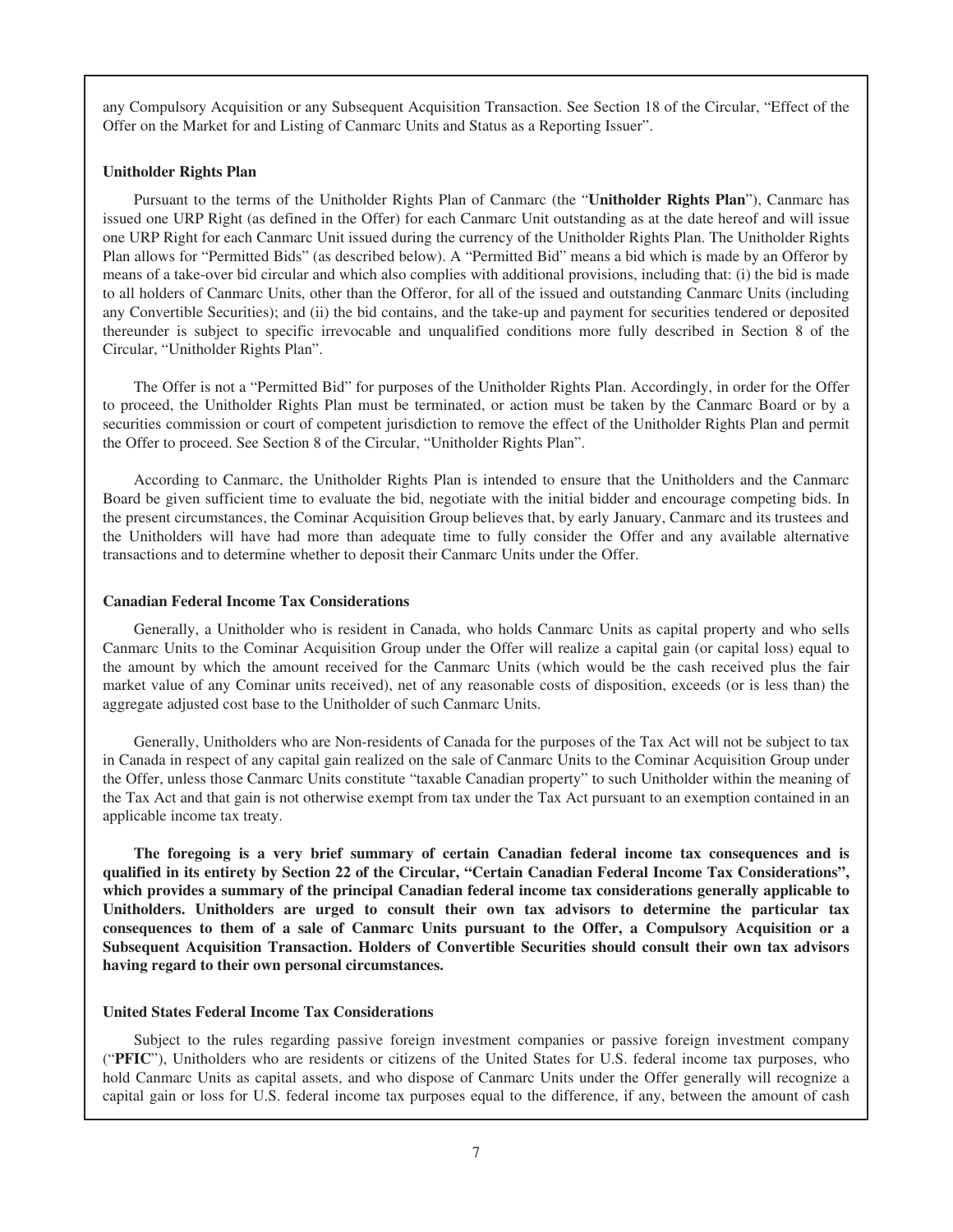received (other than amounts, if any, received by a Dissenting Unitholder that are or are deemed to be interest for U.S. federal income tax purposes, which will be treated as ordinary income) and the U.S. Unitholder's adjusted tax basis in the Canmarc Units disposed of under the Offer. In the event that Canmarc is a PFIC for U.S. federal income tax purposes, the tax consequences to a U.S. Unitholder participating in the Offer will depend on whether certain elections have been made by the U.S. Unitholder and may differ materially from those described in the previous sentence.

Backup withholding and information reporting may also apply to U.S. Unitholders participating in the Offer.

**The foregoing is a very brief summary of certain U.S. federal income tax consequences and is qualified in its entirety by Section 23 of the Circular, "Certain United States Federal Income Tax Considerations", which provides a summary of the principal U.S. federal income tax considerations generally applicable to U.S. Unitholders. Unitholders are urged to consult their own tax advisors to determine the particular tax consequences to them of a sale of Canmarc Units pursuant to the Offer, a Compulsory Acquisition or a Subsequent Acquisition Transaction. Holders of Convertible Securities should consult their own tax advisors having regard to their own personal circumstances.**

### **Risk Factors**

An investment in Cominar Units and the combination of Cominar and Canmarc are subject to certain risks and uncertainties. In assessing the Offer, Unitholders should carefully consider the risks and uncertainties identified in Section 20 of the Circular, "Risk Factors".

#### **Depositary and Information Agent**

Cominar has engaged Computershare Investor Services Inc. to act as the Depositary to receive deposits of Canmarc Units. The Depositary will also be responsible for giving certain notices, if required, and for making payment for all Canmarc Units purchased by the Cominar Acquisition Group under the Offer. The Depositary will also facilitate book-entry transfers of Canmarc Units. See Section 3 of the Offer, "Manner of Acceptance".

The Cominar Acquisition Group has also retained Kingsdale Shareholder Services Inc. to act as Information Agent to provide information to Unitholders in connection with the Offer.

Computershare Investor Services Inc., in its capacity as Depositary, and Kingsdale Shareholder Services Inc. in its capacity as Information Agent, will receive reasonable and customary compensation from the Cominar Acquisition Group for services in connection with the Offer and will be reimbursed for certain out-of-pocket expenses.

Contact details for the Depositary and the Information Agent are provided on the back cover of this document.

### **Acceptance of the Offer**

Neither the Cominar Acquisition Group nor Cominar has any knowledge regarding whether any other Unitholder will accept the Offer.

#### **Financial Advisor and Soliciting Dealer Group**

Cominar has retained BMO Capital Markets to act as its financial advisor with respect to the Offer.

The Cominar Acquisition Group has also retained BMO Capital Markets to act as dealer manager and to form a soliciting dealer group to solicit acceptances of the Offer.

The Cominar Acquisition Group is paying the Soliciting Dealer a fee customary for such transactions for each Canmarc Unit deposited and taken up by the Cominar Acquisition Group under the Offer (other than Canmarc Units held and tendered by employees, officers and trustees, or former officers or trustees, of Canmarc).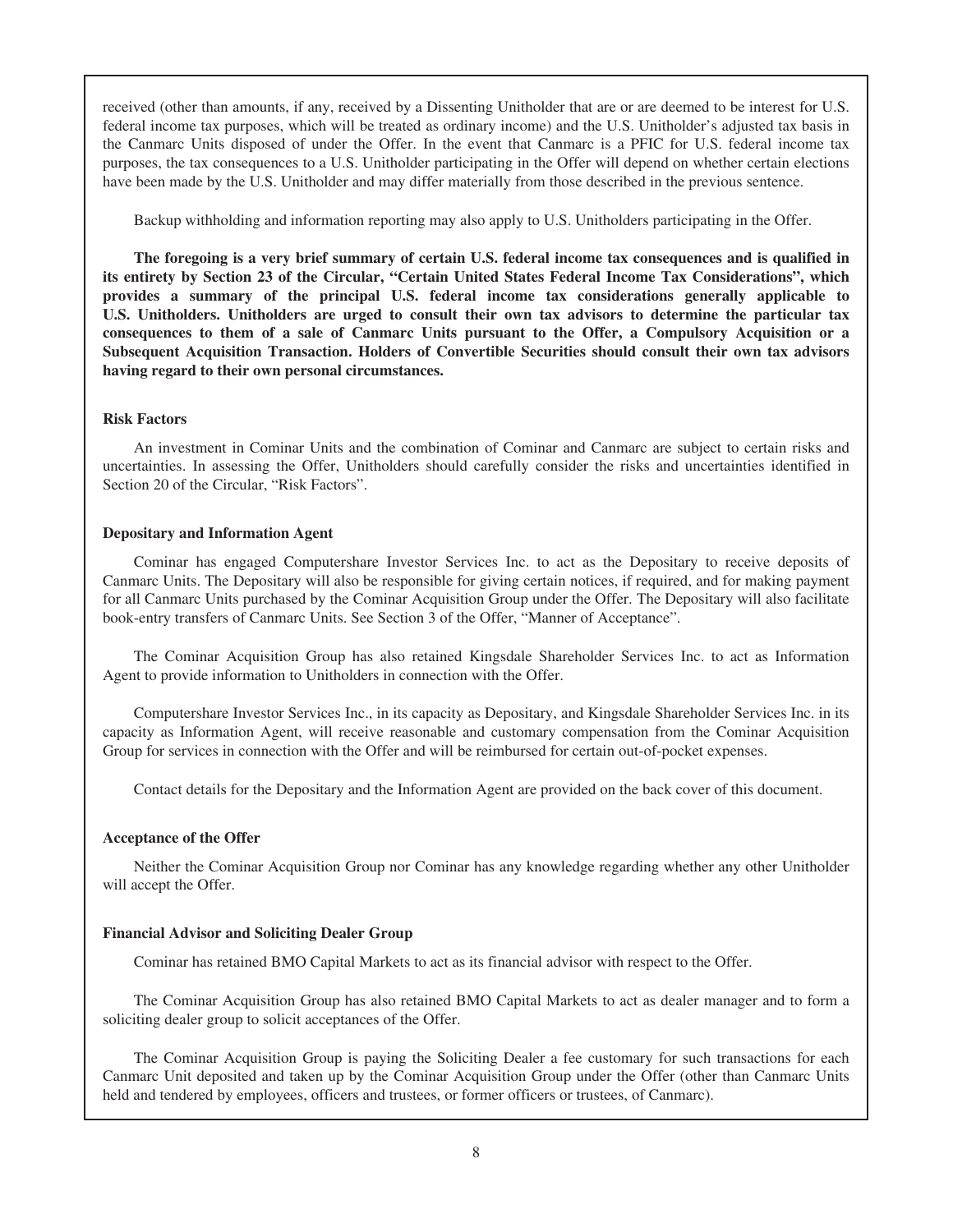No fee or commission will be payable by any Unitholder who transmits such Unitholder's Canmarc Units directly to the Depositary or who makes use of the services of a Soliciting Dealer to accept the Offer.

See Section 26 of the Circular, "Financial Advisor and Soliciting Dealer Group".

### **Pro Forma Consolidated Financial Statements**

Unitholders should refer to Appendix I to the Offer and Circular for unaudited pro forma consolidated balance sheet and statements of income of Cominar as at September 30, 2011 and for the nine-month period ended September 30, 2011 and the year ended December 31, 2010, giving effect to the proposed acquisition of all of the issued and outstanding Canmarc Units in the manner set forth therein. **Such pro forma financial statements have been prepared using certain of Cominar's and Canmarc's respective financial statements as more particularly described in the notes to the pro forma financial statements. Cominar has not had access to any non-public books and records of Canmarc, has relied entirely on Canmarc's publicly filed financial statements and is not in a position to independently assess or verify the information in Canmarc's publicly filed documents, including the financial statements of Canmarc that were used to prepare the pro forma financial statements. Such pro forma financial statements are not intended to be indicative of the results that would actually have occurred, or the results expected in future periods, had the events reflected herein occurred on the dates indicated. Actual amounts recorded upon consummation of the transactions contemplated by the Offer will differ from such pro forma financial statements. Any potential synergies that may be realized after consummation of the transaction have been excluded from such pro forma financial statements. Since the pro forma financial statements been developed to retroactively show the effect of a transaction that is expected to occur at a later date (even though this was accomplished by following generally accepted practice and using reasonable assumptions), there are limitations inherent in the very nature of pro forma data. Also, neither Cominar nor its independent auditors have had an opportunity to meet with Canmarc's independent auditors to discuss Canmarc's financial statements upon which the pro forma financial statements are based. Furthermore, Cominar has not obtained the consent of Canmarc's independent auditors as to the use of their audit report in respect of the Canmarc audited financial statements upon which the pro forma financial statements are partially derived. The data contained in the pro forma financial statements represents only a simulation of the potential impact of the Cominar Acquisition Group's acquisition of Canmarc. Unitholders are cautioned to not place undue reliance on such pro forma financial statements.**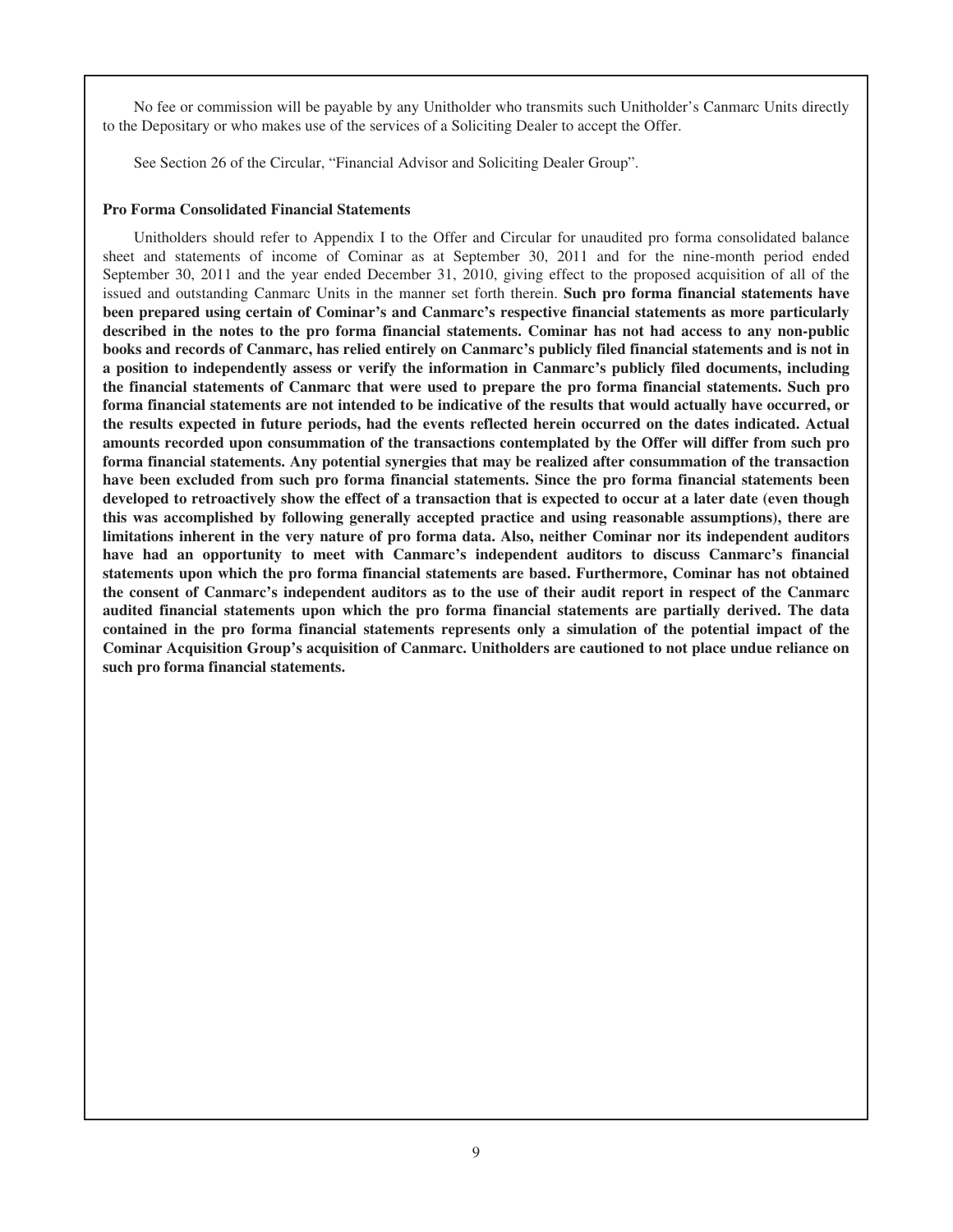### **GLOSSARY**

*This Glossary forms a part of the Offer and Circular. In the Offer and Circular and the Letter of Transmittal, unless otherwise specified or the subject matter or context is inconsistent therewith, the following terms shall have the meanings set out below, and grammatical variations thereof shall have the corresponding meanings, unless the context requires otherwise. Unitholders are urged to read the Offer and Circular in their entirety:*

"affiliate" has the meaning given to it in Part XX of the OSA or MI 62-104, as applicable;

"**allowable capital loss**" has the meaning given to it in Section 22 of the Circular, "Certain Canadian Federal Income Tax Considerations – Unitholders Resident in Canada – Sale Pursuant to the Offer";

"**Alternative Subsequent Acquisition**" has the meaning given to it in Section 13 of the Circular of the Circular, "Acquisition of Canmarc Units Not Deposited";

"**associate**" has the meaning given to in Part XX of the OSA or MI 62-104, as applicable;

"**Book-Entry Confirmation**" means confirmation of a book-entry transfer of a Unitholder's Canmarc Units into the Depositary's account at CDS;

"**business combination**" has the meaning given to it in MI 61-101;

"**business day**" means any day other than a Saturday, a Sunday or a statutory holiday in any province or territory in Canada;

"**Canmarc**" means Canmarc Real Estate Investment Trust, an unincorporated open-ended real estate investment trust created by declaration of trust and governed by the laws of the Province of Québec, and where the context requires, its subsidiaries;

"**Canmarc Board**" means the board of trustees of Canmarc;

"**Canmarc DRIP**" means the distribution reinvestment plan of Canmarc having an effective date of May 25, 2010;

"**Canmarc LTIP**" means Canmarc's Long Term Incentive Plan, as described under "Long Term Incentive Plan" in the information circular of Canmarc dated April 20, 2011;

"**Canmarc Units**" means the issued and outstanding units of Canmarc including units of Canmarc issued on the conversion, exchange or exercise of Convertible Securities, and the associated URP Rights, and a "**Canmarc Unit**" means any one unit of Canmarc and the associated URP Right;

"**Cash Alternative**" has the meaning ascribed thereto in Section 1 of the Offer, "The Offer";

"**CBCA**" means the *Canada Business Corporations Act*, as amended from time to time;

"**CDS**" means CDS Clearing and Depository Services Inc. or its nominee, which at the date hereof is CDS & Co.;

"**CDSX**" means the CDS on-line tendering system pursuant to which book-entry transfers may be effected;

"**Circular**" means the circular accompanying and forming part of the Offer;

"**Class B LP Units**" means the class B limited partnership units of Homburg Canada REIT Limited Partnership;

"**Code**" has the meaning given to it in Section 23 of the Circular, "Certain United States Federal Income Tax Considerations";

**"Cominar"** means Cominar Real Estate Investment Trust, an unincorporated close-ended real estate investment trust created by contract of trust and governed by the laws of the Province of Québec, and where the context requires, its subsidiaries;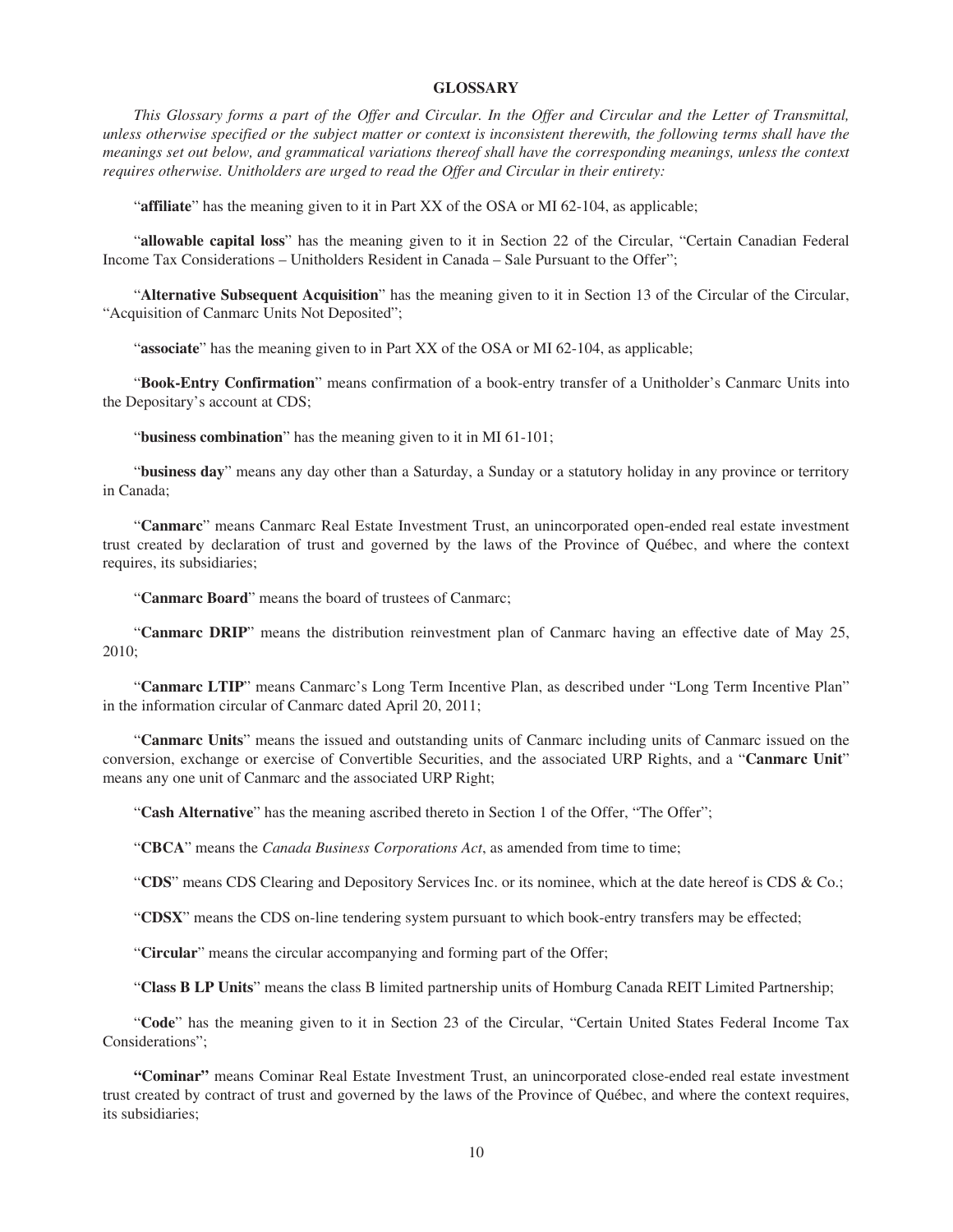"**Cominar Acquisition Group**" means collectively, 8012075 Canada Inc., 8012083 Canada Inc., 8012091 Canada Inc., 8012105 Canada Inc., 8012113 Canada Inc., 8012121 Canada Inc., 8012130 Canada Inc., 8012148 Canada Inc., 8012156 Canada Inc. and 8012164 Canada Inc., each a wholly-owned subsidiary of Cominar which has been incorporated under the CBCA, and where the context so requires, the "**Cominar Acquisition Group**" shall also, when the context so requires, include Cominar;

"**Cominar DRIP**" means the distribution reinvestment plan of Cominar, as amended and restated, as described under "Distribution Reinvestment Plan" in the Annual Information Form of Cominar dated March 30, 2011;

**"Commissioner of Competition"** means the Commissioner of Competition appointed under the Competition Act, and any person delegated to perform the Commissioner of Competition's duties;

**"Competition Act"** means the *Competition Act* (Canada);

"**Competition Act Approval**" means the occurrence of any one or more of the following: (i) the relevant waiting period in section 123 of the *Competition Act* shall have expired and there shall be no threatened or actual application by the Commissioner of Competition for an order under section 92 or 100 of the Competition Act; (ii) the Commissioner of Competition shall have waived the obligation to submit a notification under section  $113(c)$  of the Competition Act; or (iii) the Commissioner of Competition shall have issued an advance ruling certificate pursuant to section 102 of the Competition, provided that in the case of (i) or (ii) above, the Commissioner of Competition shall have issued a "no action letter" under section 123 of the Competition Act satisfactory to the Cominar Acquisition Group, acting reasonably, indicating that the Commissioner of Competition has determined not to make, at that time, an application for an order under section 92 of the *Competition Act* and any terms and conditions attached to any such letter shall be acceptable to the Cominar Acquisition Group, acting reasonably;

"**Compulsory Acquisition**" has the meaning given to it in Section 13 of the Circular, "Acquisition of Canmarc Units Not Deposited – Compulsory Acquisition";

"**Convention**" means the *Convention between Canada and the United States of America with Respect to Taxes on Income and on Capital*, signed September 26, 1980, as amended**;**

"**Convertible Securities**" means any securities of Canmarc that are convertible into or exchangeable or exercisable for, or existing rights to acquire, Canmarc Units, other than URP Rights;

"**CRA**" means the Canada Revenue Agency;

"**Credit Facilities**" has the meaning given to it in Section 9 of the Circular, "Source of Funds";

"**Davies**" means Davies Ward Phillips & Vineberg LLP, legal counsel to Cominar and the Cominar Acquisition Group;

"**December 16, 2010 Proposals**" has the meaning given to it in Section 22 of the Circular, "Certain Canadian Federal Income Tax Considerations";

"**Deferred Income Plans**" means, collectively, trusts governed by registered retirement savings plans, registered retirement income funds, deferred profit sharing plans, registered education savings plans and registered disability savings plans, as well as TFSA, each as defined in the Tax Act;

"**Depositary**" means Computershare Investor Services Inc.;

"**Deposited Canmarc Units**" has the meaning given to it in Section 3 of the Offer, "Manner of Acceptance – Distributions":

"Dissenting Unitholders" has the meaning given to it in Section 13 of the Circular of the Circular, "Acquisition of Canmarc Units Not Deposited";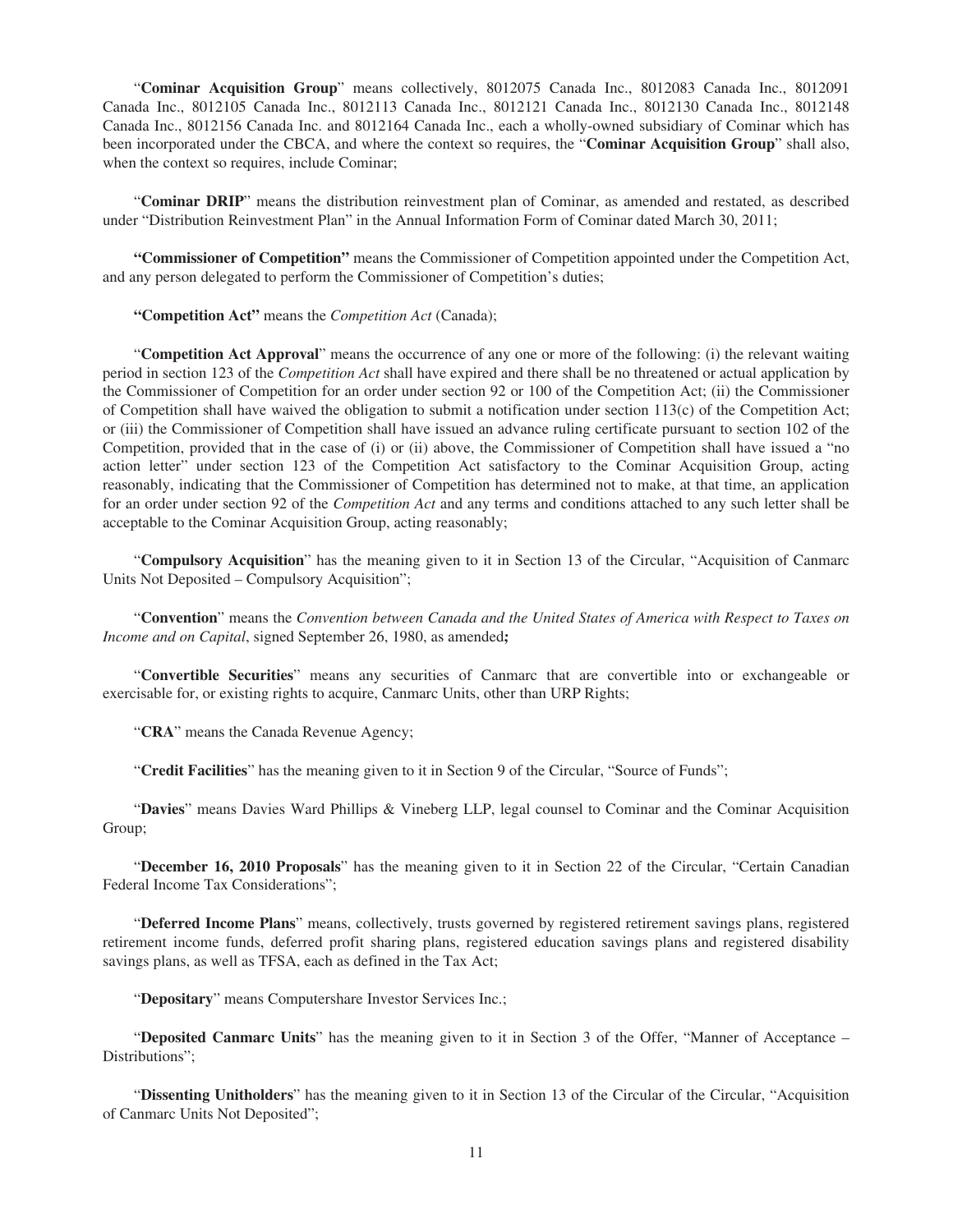"**Distributable Income**" means, in respect of Cominar, the amount of cash available to be distributed by Cominar, calculated in the manner set forth under the heading "Computation of Distributable Income for Distribution Purposes" in the annual information form of Cominar dated March 30, 2011;

"**Distributions**" has the meaning given to it in Section 3 of the Offer, "Manner of Acceptance – Distributions";

"**DTC**" means The Depositary Trust Company or its nominee, which at the date hereof is Cede & Co.;

"**Effective Time**" has the meaning given to it in Section 3 of the Offer, "Manner of Acceptance – Power of Attorney";

"**Equity Bridge Loan**" has the meaning given to it in Section 9 of the Circular, "Source of Funds";

"**Expiry Time**" means 5:00 p.m. (Toronto time) on January 12, 2012, or such later time or times and date or dates as may be fixed by the Cominar Acquisition Group from time to time pursuant to Section 5 of the Offer, "Extension, Variation or Change in the Offer";

"**fully-diluted basis**" means, with respect to the number of outstanding Canmarc Units at any time, the number of Canmarc Units that would be outstanding if all Convertible Securities were converted into, or exchanged or exercised for, Canmarc Units;

"**Grandfathered Person**" has the meaning given to it in Section 8 of the Circular, "Unitholder Rights Plan";

"**Ineligible Unitholder**" means a Unitholder for which the investment decision to deposit Canmarc Units under the Offer is made by a resident of a U.S. state or other U.S. jurisdiction or other country in which the Cominar Acquisition Group is not satisfied, in its sole discretion, that the Canmarc Units may be lawfully delivered in reliance upon available exemptions from the registration requirements of the U.S. Securities Act and the securities laws of the relevant U.S. state or other U.S. jurisdiction or other country, or on a basis otherwise determined to be acceptable to the Cominar Acquisition Group in its sole discretion, and without subjecting the Cominar Acquisition Group to any registration, reporting or similar requirements (without limitation of the foregoing, an Ineligible Unitholder shall include any Unitholder who is a resident of the United States and who does not qualify as an exempt "institutional investor" within the meaning of the securities laws and regulations of the Unitholder's U.S. jurisdiction);

"insider" has the meaning given to it in the OSA or MI 62-104, as applicable;

"**IRS**" has the meaning given to it in Section 23 of the Circular, "Certain United States Federal Income Tax Considerations";

"**Laws**" means any applicable laws, including international, national, provincial, state, municipal and local laws, treaties, statutes, ordinances, judgments, decrees, injunctions, writs, certificates and orders, notices, by-laws, rules, regulations, ordinances, policies, directives or other requirements of any Regulatory Authority having the force of law and the term "**applicable**" with respect to such Laws and in a context that refers to one or more persons, means such Laws as are applicable to such person or its business, undertaking, property or securities and emanate from a person having jurisdiction over the person or persons or its or their business, undertaking, property or securities;

"**Letter of Transmittal**" means the letter of transmittal in the form accompanying the Offer (printed on YELLOW paper);

"**Market Purchases**" has the meaning given to it in Section 13 of the Circular, "Acquisition of Canmarc Units Not Deposited";

"**Material Adverse Effect**" means any condition, event, circumstance, change, effect, development, occurrence or state of facts which, when considered either individually or in the aggregate, (i) is, or could reasonably be expected to be, material and adverse to the condition (financial or otherwise), properties, rights, licenses, status for tax purposes, assets, liabilities, obligations (whether absolute, accrued, conditional or otherwise), businesses, operations or results of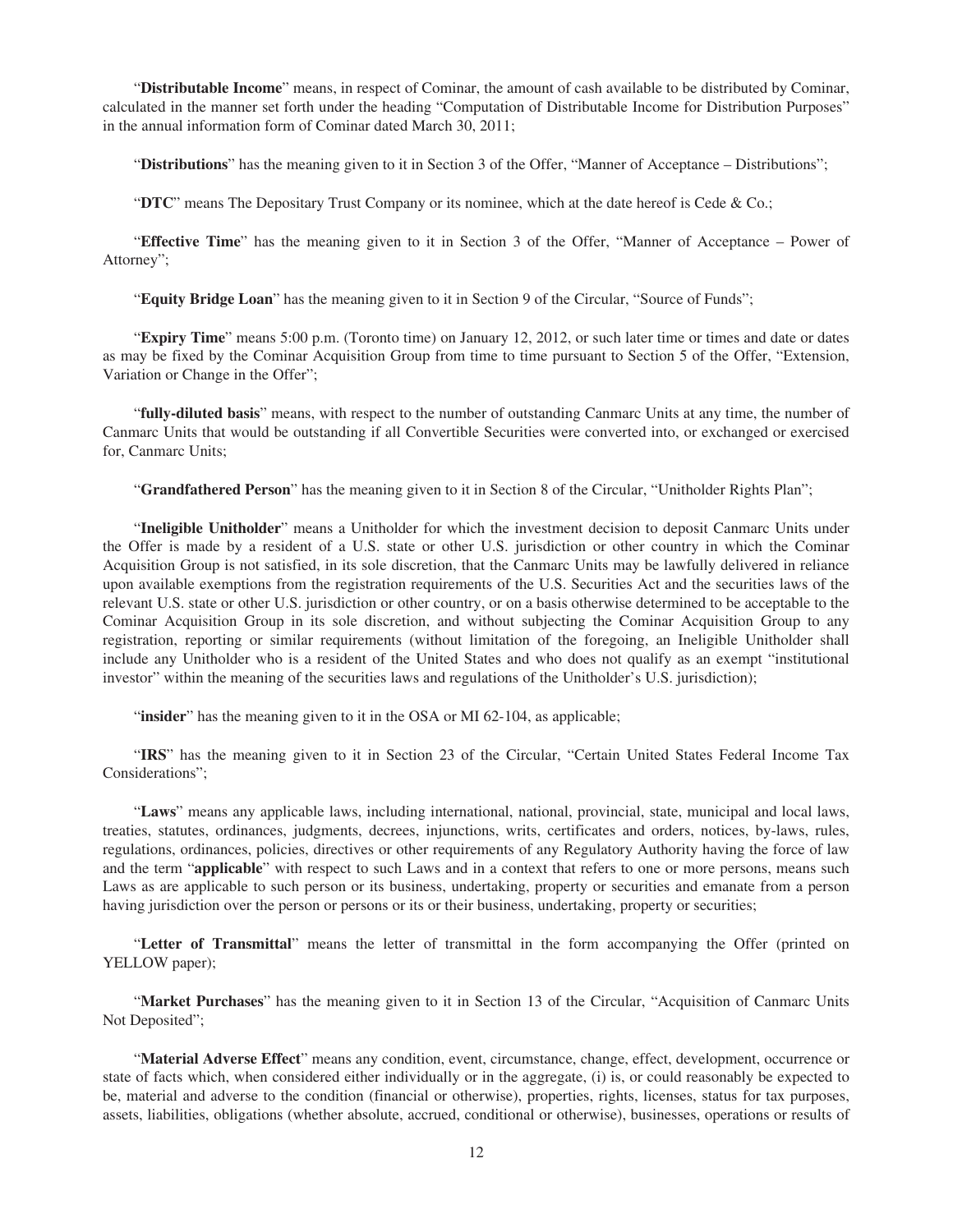operations of Canmarc or Cominar, or any of their respective subsidiaries and material joint ventures, taken in each case as a whole, (ii) could be reasonably expected to reduce the anticipated economic value to the Cominar Acquisition Group of the acquisition of the Canmarc Units or make it inadvisable for, or impair the ability of, the Cominar Acquisition Group to proceed with the Offer and/or with taking up and paying for the Canmarc Units deposited under the Offer or completing a Compulsory Acquisition or Subsequent Acquisition Transaction or (iii) could, if the Offer or any Compulsory Acquisition or Subsequent Acquisition Transaction were consummated, be material and adverse to the Cominar Acquisition Group, Cominar or any of their affiliates or which could limit, restrict or impose limitations or conditions on the ability of the Cominar Acquisition Group, Cominar or any of their affiliates to own, operate or effect control over Canmarc or any material portion of the business, properties or assets of Canmarc or its subsidiaries or material joint ventures or would compel the Cominar Acquisition Group, Cominar or any of their affiliates to dispose of or hold separate any material portion of the business, properties or assets of Canmarc or its subsidiaries or material joint ventures;

"**Maximum Take-Up Date Unit Consideration**" has the meaning ascribed thereto in Section 1 of the Offer, "The Offer – Proration";

"**Maximum Unit Consideration**" has the meaning ascribed thereto in Section 1 of the Offer, "The Offer – Proration";

"**MI 61-101**" means Multilateral Instrument 61-101 – *Protection of Minority Security Holders in Special Transactions*, as amended or replaced from time to time;

"**MI 62-104**" means Multilateral Instrument 62-104 – *Take-Over Bids and Issuer Bids*, as amended or replaced from time to time;

"Minimum Tender Condition" has the meaning given to it in Section 4 of the Offer, "Conditions of the Offer";

"**Mortgage Bridge Loan**" has the meaning given to it in Section 9 of the Circular, "Source of Funds";

"**Named Executive Officer**" has the meaning given to it in Section 15 of the Circular, "Benefits from the Offer";

"**Non-Resident Holder**" has the meaning given to it in Section 22 of the Circular, "Certain Canadian Federal Income Tax Considerations – Unitholders Not Resident in Canada";

"**Notice of Guaranteed Delivery**" means the notice of guaranteed delivery in the form accompanying the Offer (printed on PINK paper);

"**Offer**" means the offer to purchase Canmarc Units made hereby to the Unitholders pursuant to the terms and subject to the conditions set out herein;

"**Offer and Circular**" means the Offer and the Circular, including the Summary, the Glossary and all Schedules to the Offer and Circular;

"**Offeror**" has the meaning given to it in Section 8 of the Circular, "Unitholder Rights Plan";

"**Offeror's Notice**" has the meaning given to it in Section 13 of the Circular, "Acquisition of Canmarc Units Not Deposited – Compulsory Acquisition";

"**OSA**" means the *Securities Act* (Ontario), as amended from time to time;

"**OSC Rule 62-504**" means Ontario Securities Commission Rule 62-504 – *Take-Over Bids and Issuer Bids*, as amended or replaced from time to time;

"**PFIC**" has the meaning given to it in Section 23 of the Circular, "Certain United States Federal Income Tax Considerations – Passive Foreign Investment Companies";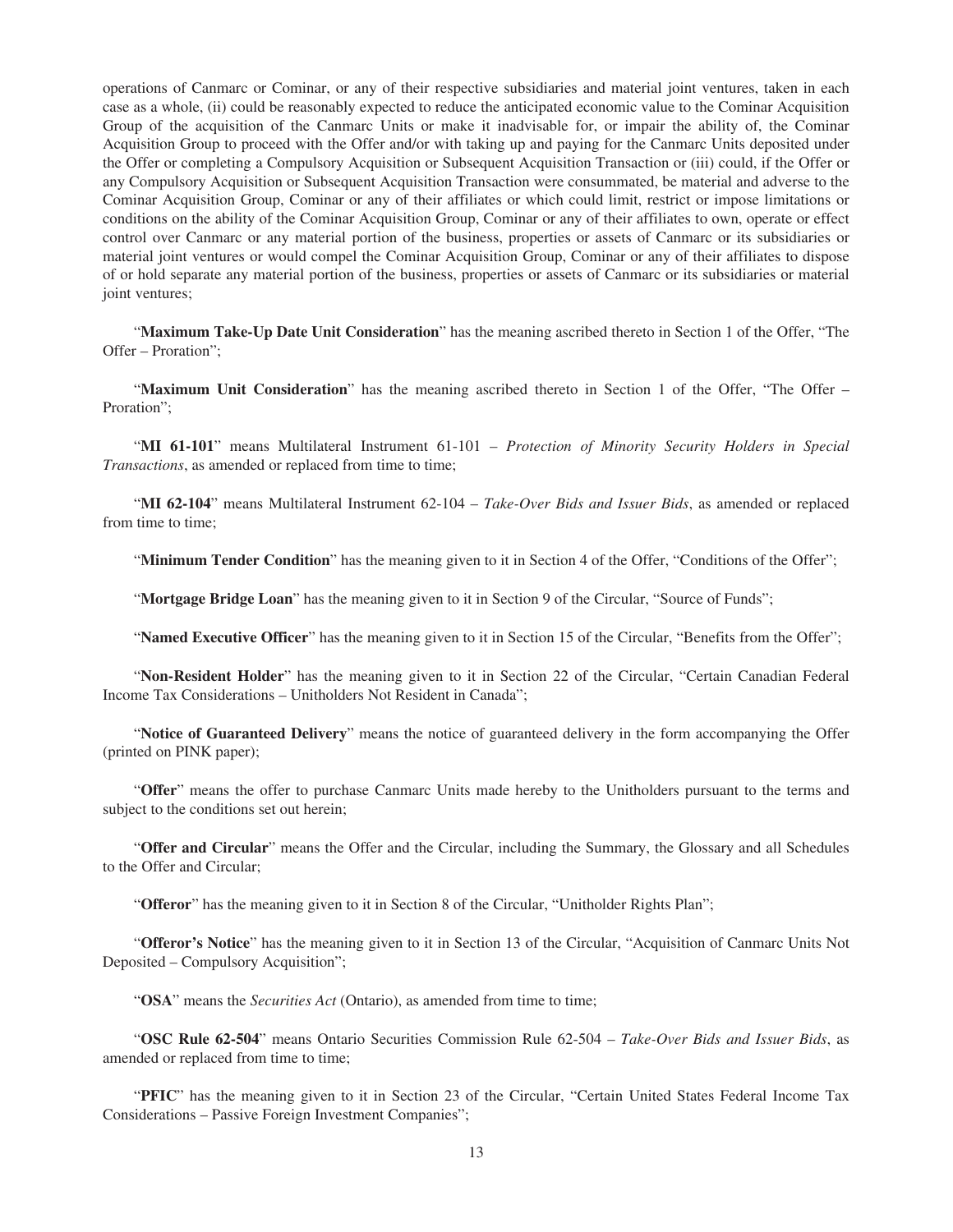"**Qualified Offer**" means an offer to acquire all of the Canmarc Units for consideration that includes shares of the Qualified Unitholder and that permits Unitholders that deposit such Canmarc Units to the offer to dispose of such Canmarc Units on a tax-deferred rollover basis for purposes of the *Tax Act*, if such Unitholders are eligible to do so;

"**Qualified Unitholder**" has the meaning given to it in Section 13 of the Circular, "Acquisition of Canmarc Units Not Deposited";

"**Real Estate Investment Trust Exception**" has the meaning given to in Section 20 of the Circular "Risk Factors";

"**Redeemable Units**" has the meaning given to it in Section 22 of the Circular, "Certain Canadian Federal Income Tax Considerations – Unitholders Resident in Canada – Subsequent Acquisition Transaction";

"**Redemption Price**" has the meaning given to it in Section 8 of the Circular, "Unitholder Rights Plan";

"**Regulations**" has the meaning given to it in Section 22 of the Circular, "Certain Canadian Federal Income Tax Considerations";

### "**Regulatory Authority**" means:

- (a) any corporation or other entity owned or controlled, through stock or capital ownership or otherwise, by any of such entities or other bodies;
- (b) any entity exercising executive, legislative, judicial, regulatory or administrative functions of or pertaining to government;
- (c) any multinational or supranational body or organization, nation, government, state, province, country, territory, municipality, quasi-government, administrative, judicial or regulatory authority, agency, board, body, bureau, commission, instrumentality, court or tribunal or any political subdivision thereof, or any central bank (or similar monetary or regulatory authority) or taxing authority thereof, or any ministry or department or agency of any of the foregoing; and
- (d) any self-regulatory organization or stock exchange, including, without limitation, the TSX;

"**Requested Number of Cominar Units**" has the meaning ascribed thereto in Section 1 of the Offer, "The Proration";

"**Resident Holder**" has the meaning given to it in Section 22 of the Circular, "Certain Canadian Federal Income Tax Considerations – Unitholders Resident in Canada";

"**Restricted Event**" means, with respect to Canmarc and its subsidiaries: (i) any purchase, licence, lease or acquisition of an interest in properties or assets other than in the ordinary course of business; (ii) any sale, licence, lease, pledge, transfer or disposition of an interest in properties or assets other than in the ordinary course of business; (iii) any amendment to Canmarc's declaration of trust; (iv) any material capital expenditures, except material capital expenditures in respect of which Canmarc has entered into legally binding agreements to incur in the ordinary course (v) any material use of restricted cash of Canmarc other than the uses thereof described in Canmarc's publicly filed documents as they exist as at the date hereof; (vi) any entering into, instituting, modifying, enhancing or terminating any agreement, arrangement or benefit or incentive plan with or in favour of any senior officers, employees or trustees other than any such agreement or arrangement entered into in the ordinary course with any employee other than an employee that is a trustee or officer of Canmarc; (vii) any release, relinquishment or impairment of, or any threat to, any material contractual rights, security interests, pledges, hypothecs or other encumbrances in their favour, leases, licences or other statutory rights; (viii) incurring, agreeing to incur, guaranteeing or agreeing to guarantee the payment of any material amount of indebtedness of a third party; (ix) declaring, paying, authorizing or making any distribution or payment of or on any of its securities, other than distributions in the ordinary course; (x) any material change to the capitalization of Canmarc or any of its subsidiaries, including any issuance by Canmarc or any other person, authorization, adoption or proposal regarding the issuance of, or purchase, or proposal to purchase, any Canmarc Units (including under any URP Rights), Class B LP Units, special voting units of Canmarc or Convertible Securities;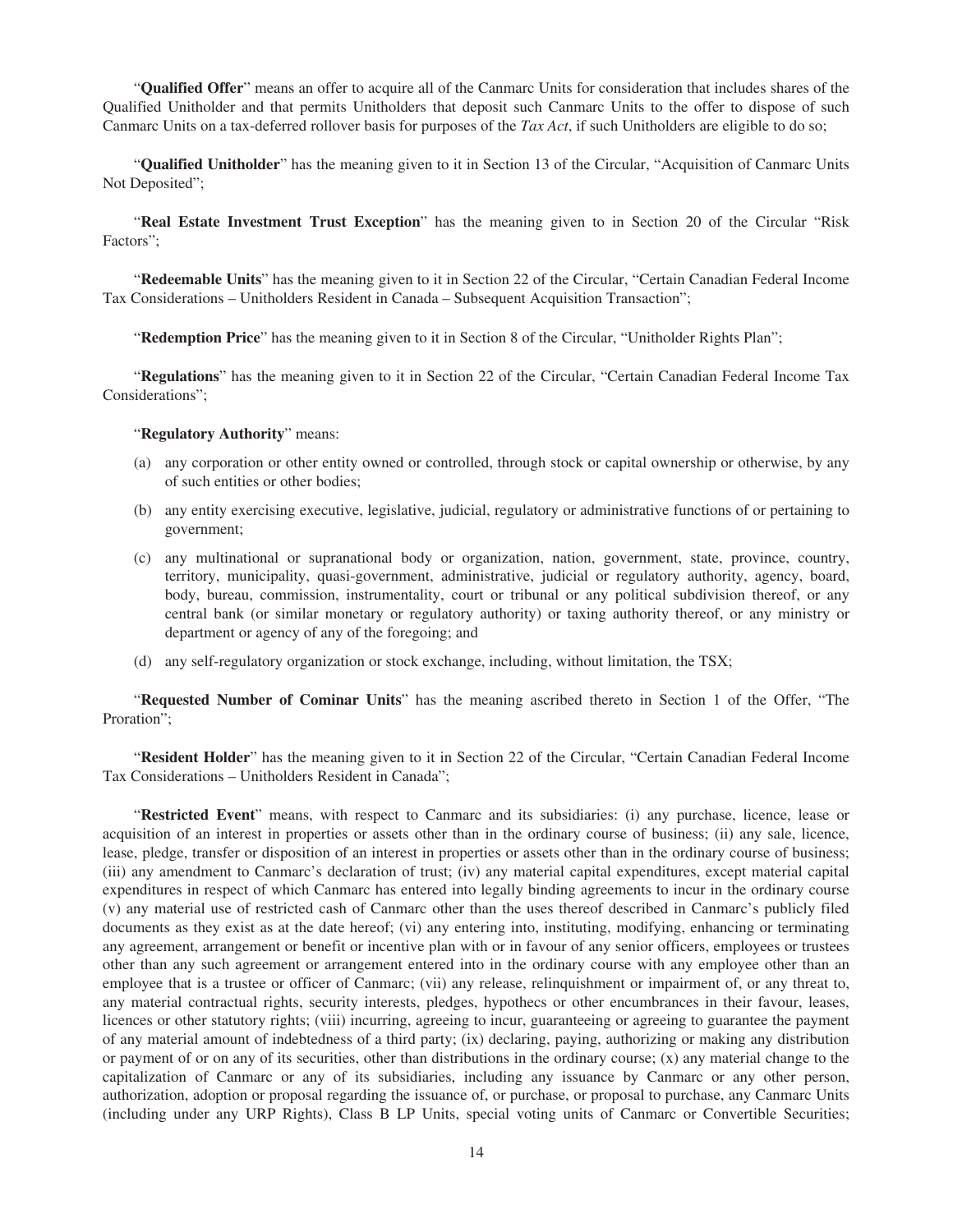(xi) any entering into an agreement providing, among other things, for Canmarc to call a special meeting of Unitholders to consider a business combination, capital reorganization or other transaction other than with the Cominar Acquisition Group, Cominar or their affiliates; (xii) other than with the Cominar Acquisition Group, Cominar or any of its affiliates subsequent to the date of the Offer, any take-over bid or tender offer (including, without limitation, an issuer bid or self-tender offer) or exchange offer, merger, amalgamation, plan or arrangement, reorganization, consolidation, business combination, reverse take-over, sale of substantially all of its properties and/or assets, sale of securities, recapitalization, liquidation, dissolution, winding up or similar transaction involving Canmarc or any of its subsidiaries or any transaction; and (xiii) any material change in the business or affairs of Canmarc or its affiliates;

"**Revolving Loan**" has the meaning given to it in Section 9 of the Circular, "Source of Funds";

"**Rights Certificates**" means the certificates representing the URP Rights;

"**SEC**" means the U.S. Securities and Exchange Commission;

"**SEDAR**" means the Canadian Securities Administrators' website at *www.sedar.com*;

"**Separation Time**" has the meaning given to it in Section 8 of the Circular, "Unitholder Rights Plan";

"**SIFT Rules**" means the provisions under the Tax Act which address the taxation of SIFTs and their unitholders;

"**SIFT**" means "specified investment flow-through" trust;

"**Soliciting Dealer**" has the meaning given to it in Section 26 of the Circular, "Financial Advisor and Soliciting Dealer Group";

"**Soliciting Dealer Group**" has the meaning given to it in Section 26 of the Circular, "Financial Advisor and Soliciting Dealer Group";

"**Special Resolutions**" has the meaning given to it in Section 13 of the Circular, "Acquisition of Canmarc Units Not Deposited";

"**Subsequent Acquisition Transaction**" has the meaning given to it in Section 13 of the Circular, "Acquisition of Canmarc Units Not Deposited – Subsequent Acquisition Transaction";

"**subsidiary**" means, with respect to a person, any body corporate of which more than 50% of the outstanding shares or units ordinarily entitled to elect a majority of the board of directors or trustees thereof (whether or not units or shares of any other class or classes shall or might be entitled to vote upon the happening of any event or contingency) are at the time owned or over which voting control or direction is exercised, directly or indirectly, by such person and shall include any body corporate, partnership, trust, joint venture or other entity over which such person exercises direction or control or which is in a like relation to a subsidiary, and "**Canmarc Subsidiary**" means a subsidiary of Canmarc;

"**take up**", in reference to Canmarc Units, means to accept such Canmarc Units for payment by giving written notice of such acceptance to the Depositary and "**take-up**", "**taking up**" and "**taken up**" have corresponding meanings;

"**Take-Up Date**" means, with respect to any Canmarc Unit, any date on which the Cominar Acquisition Group takes up the Canmarc Units pursuant to the Offer or acquires such Canmarc Units pursuant to a Compulsory Acquisition or Subsequent Acquisition Transaction;

"**Tax Act**" means the Income *Tax Act (Canada)*, as amended;

"**Tax Proposals**" means all specific proposals to amend the Tax Act announced by or on behalf of the Minister of Finance (Canada) prior to the date of this Circular;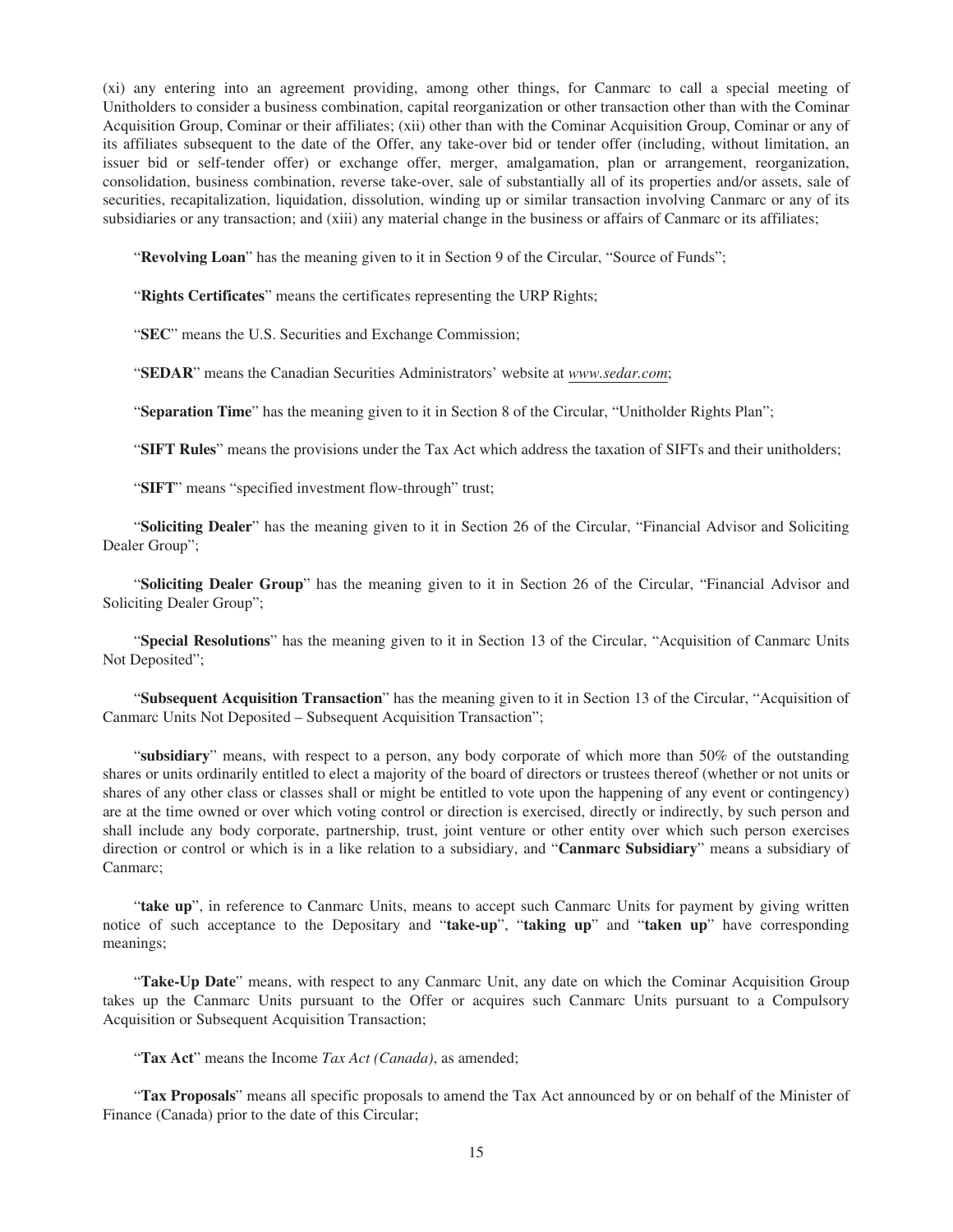"**tax**" or "**taxes**" means all taxes, however denominated, including any interest, penalties or other additions that may become payable in respect thereof, imposed by any federal, provincial, territorial, state, local or foreign government or any agency or political subdivision of any such government, which taxes shall include, without limiting the generality of the foregoing, all income or profits taxes (including, but not limited to, federal income taxes and provincial income taxes), payroll and employee withholding taxes, unemployment insurance, social insurance taxes, sales and use taxes, ad valorem taxes, excise taxes, franchise taxes, gross receipts taxes, business license taxes, occupation taxes, real and personal property taxes, stamp taxes, environmental taxes, transfer taxes, capital taxes, workers compensation and other governmental charges, and other obligations of the same or of a similar nature to any of the foregoing, which Canmarc or its subsidiaries is required to pay, withhold, remit or collect;

"**taxable capital gain**" has the meaning given to it in Section 22 of the Circular, "Certain Canadian Federal Income Tax Considerations – Unitholders Resident in Canada – Sale Pursuant to the Offer";

"**TCP**" means taxable Canadian property, as defined in the Tax Act;

"**TFSA**" means a tax free savings account, as defined in the Tax Act;

"**Treasury Regulations**" means Regulations of the United States Department of the Treasury and/or the United States Internal Revenue Service promulgated under or in respect of the Code;

"**Trustees' Circular**" means the trustees' circular of the Canmarc Board to be mailed in respect of the Offer;

"**TSX**" means the Toronto Stock Exchange;

"**U.S. Exchange Act**" means the *United States Securities Exchange Act of 1934*, as amended;

"**U.S. Securities Act**" means the *United States Securities Act of 1933*, as amended;

"**U.S. Treaty**" has the meaning given to it in Section 22 of the Circular, "Certain Canadian Federal Income Tax Considerations – Unitholders Not Resident in Canada – Disposition of Canmarc Units Pursuant to the Offer or a Compulsory Acquisition";

"**U.S. Unitholder**" has the meaning given to it in Section 23 of the Circular, "Certain United States Federal Income Tax Considerations".

"**Unit Acquisition Date**" has the meaning given to it in Section 8 of the Circular, "Unitholder Rights Plan";

"**Unit Alternative**" has the meaning ascribed thereto in Section 1 of the Offer, "The Offer";

"**Unit Prorating Factor**" has the meaning ascribed thereto in Section 1 of the Offer, "The Offer", "The Offer – Proration":

"**United States**" means the United States, as defined in Rule 902 of Regulation S under the U.S. Securities Act;

"**Unitholder Purchase Agreement**" means the agreement of purchase and sale entered into as of November 25, 2011 between Cominar and a significant institutional Unitholder of Canmarc providing for the purchase by Cominar of 3,099,300 Canmarc Units;

"**Unitholder Rights Plan**" means the unitholder rights plan agreement dated May 25, 2010 between CIBC Mellon Trust Company and Canmarc, as previously known as Homburg Canada Real Estate Investment Trust, and where the context so requires, any other unitholder rights plan which may be adopted by Canmarc after the date hereof;

"**Unitholders**" means, collectively, the holders of Canmarc Units;

"**URP Right**" means a right issued pursuant to a Unitholder Rights Plan; and

"**Valuation Requirements**" has the meaning ascribed thereto in Section 16 of the Circular, "Regulatory Matters".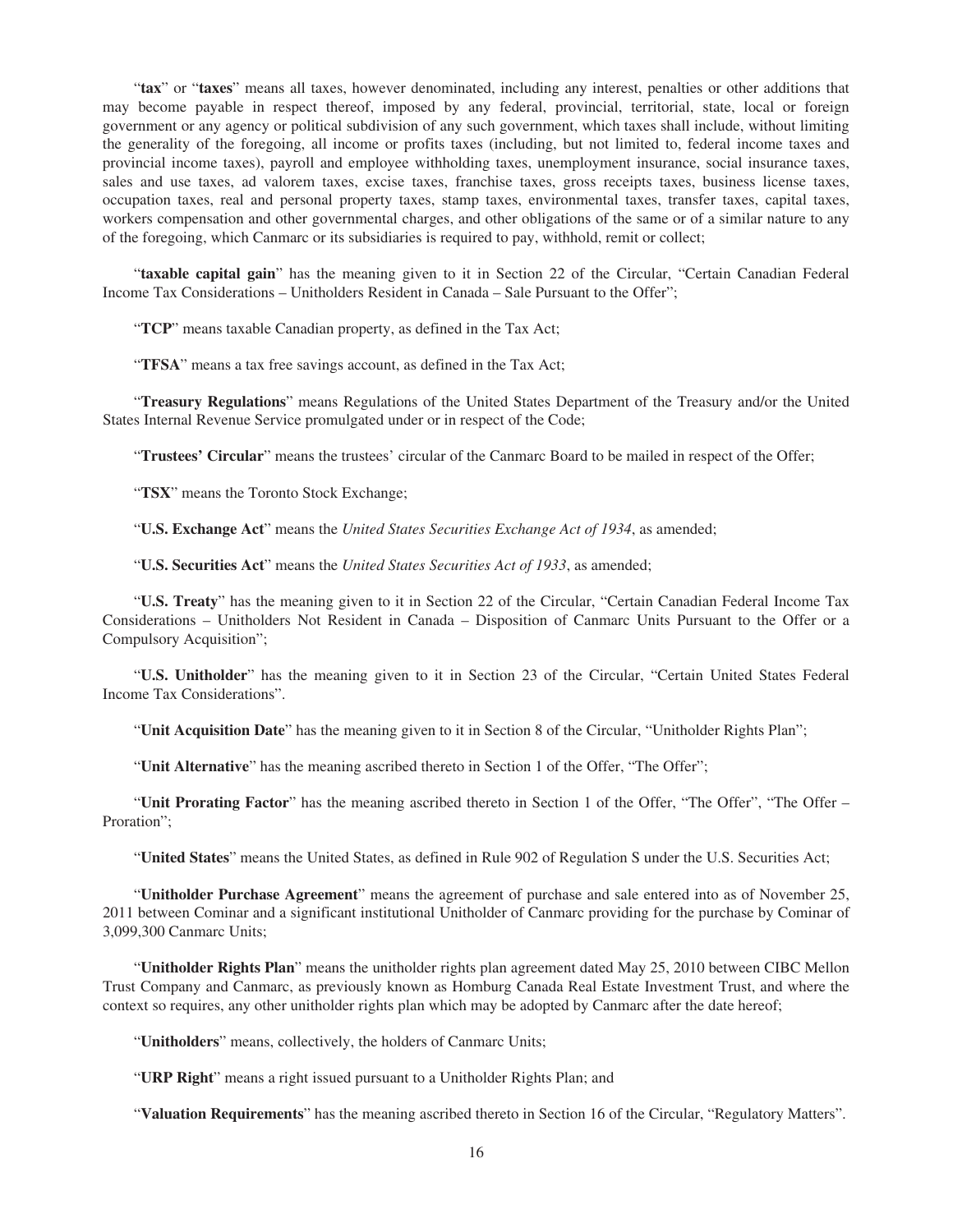### **THE OFFER**

*The accompanying Circular, which is incorporated into and forms part of the Offer, contains important information that should be read carefully before making a decision with respect to the Offer. Unless the context otherwise requires, terms used but not defined in the Offer have the respective meanings given to them in the accompanying Glossary, unless the context otherwise requires.*

December 2, 2011

### **TO: THE HOLDERS OF UNITS OF CANMARC REAL ESTATE INVESTMENT TRUST**

#### **1. The Offer**

#### *General*

The Cominar Acquisition Group hereby solidarily (jointly and severally) offers to purchase, on the terms and subject to the conditions of the Offer, all of the issued and outstanding Canmarc Units Cominar does not directly or indirectly own, together with the associated URP Rights, including all Canmarc Units that may become issued and outstanding after the date of the Offer but before the Expiry Time upon the conversion, exchange or exercise of the Convertible Securities, for a consideration per Canmarc Unit, at the option of the Unitholder, of either:

- (a) \$15.30 cash (the "**Cash Alternative**"); or
- (b) 0.7054 Cominar Units, subject to proration on the terms described herein (the "**Unit Alternative**"),

as elected by the Unitholder in the applicable Letter of Transmittal or Notice of Guaranteed Delivery.

Unitholders wishing to accept the Offer may elect the Cash Alternative or the Unit Alternative in respect of their Canmarc Units, provided that the Unit Alternative shall be subject to proration and that the maximum aggregate of Cominar Units available for issuance under the Unit Alternative of the Offer is 16 million Cominar Units. The Letter of Transmittal and Notice of Guaranteed Delivery in respect of the Offer accompanying the Offer and Circular set forth the manner in which such election may be made.

### **UNITHOLDERS WHO DO NOT PROPERLY ELECT EITHER THE CASH ALTERNATIVE OR THE UNIT ALTERNATIVE WITH RESPECT TO ANY CANMARC UNITS DEPOSITED BY THEM PURSUANT TO THE OFFER WILL BE DEEMED TO HAVE ELECTED THE CASH ALTERNATIVE.**

The Offer is being made only for Canmarc Units and the associated URP Rights and is not made for any Convertible Securities. Any holder of Convertible Securities who wishes to accept the Offer must, to the extent permitted by the terms of the security and applicable Laws, convert, exchange or exercise such Convertible Securities in order to deposit the resulting Canmarc Units in accordance with the terms of the Offer. Any such conversion, exchange or exercise must be completed sufficiently in advance of the Expiry Time to ensure that the holder of such Convertible Securities will be in a position to deposit such resulting Canmarc Units at or prior to the Expiry Time, or in sufficient time to comply with the procedures referred to under "Manner of Acceptance – Procedure for Guaranteed Delivery" in Section 3 of the Offer.

**Based on the Cash Alternative of \$15.30 per Canmarc Unit, the Offer represents a premium of approximately 15.2% over the closing price of \$13.28 per Canmarc Unit on the TSX on November 25, 2011, the last trading day prior to Cominar's announcement of its intention to make the Offer, a premium of approximately 33.2% over the closing price of \$11.49 per Canmarc Unit on the TSX on September 8, 2011, the last trading day prior to Homburg Invest Inc.'s announcement that it had applied for protection under the** *Companies' Creditors Arrangement Act***, and a premium of approximately 33.0% over the issuance price of \$11.50 per Canmarc Unit under Canmarc's most recent public offering of Canmarc Units announced on August 23, 2011.**

The obligation of the Cominar Acquisition Group to take up and pay for Canmarc Units pursuant to the Offer is subject to certain conditions. See Section 4 of the Offer, "Conditions of the Offer".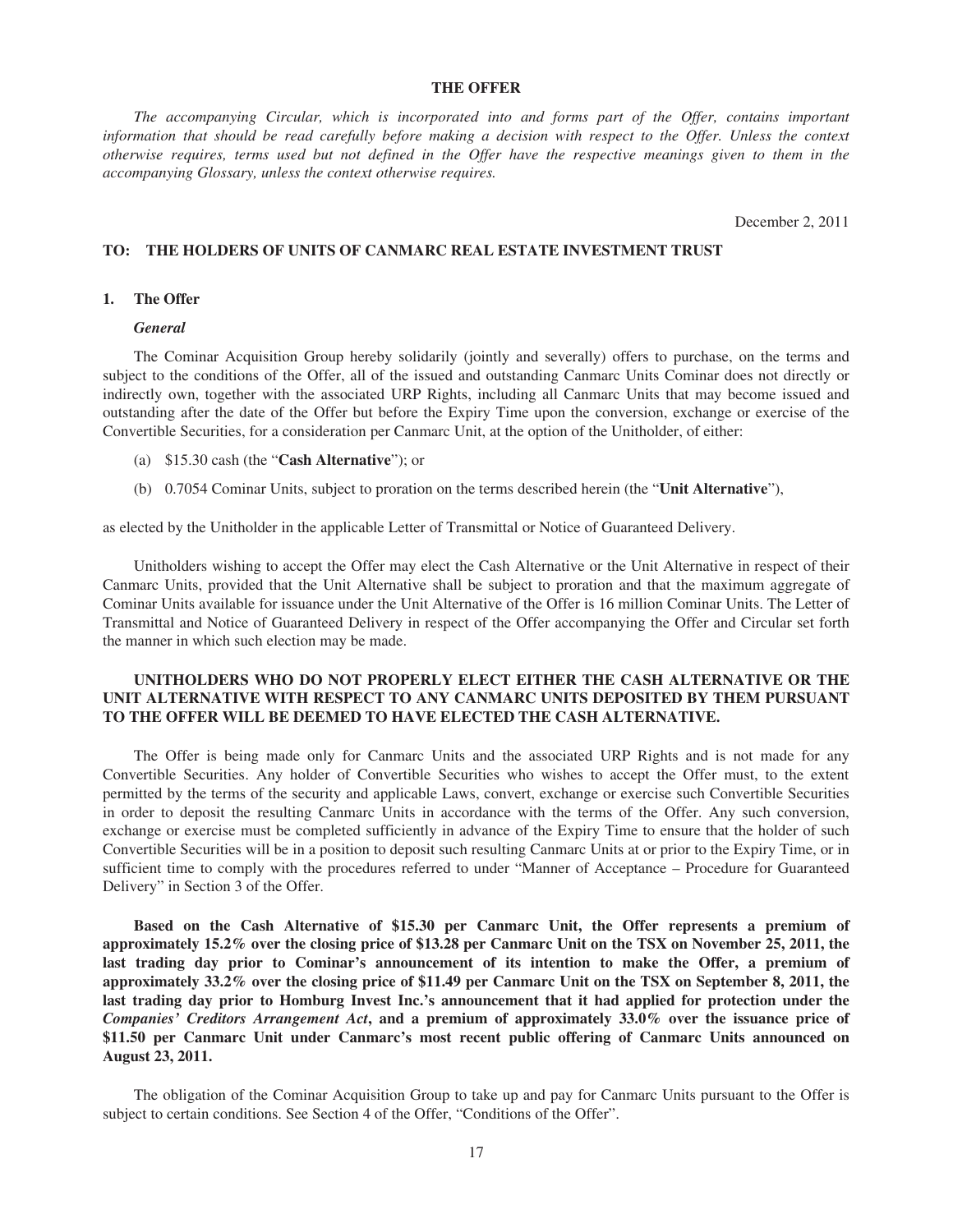No Cominar Units will be delivered in the United States or to or for the account or for the benefit of a person in the United States, unless the Cominar Acquisition Group is satisfied that such Cominar Units may be delivered in the relevant jurisdiction in reliance upon available exemptions from the registration requirements of the U.S. Securities Act and the securities laws of the relevant U.S. state or other local jurisdiction, or on a basis otherwise determined to be acceptable to the Cominar Acquisition Group in its sole discretion, and without subjecting the Cominar Acquisition Group or Cominar to any registration, reporting or similar requirements. Without limitation of the foregoing, except as may be otherwise determined by the Cominar Acquisition Group in its sole discretion, Cominar Units will not be delivered to or for the account or for the benefit of Ineligible Unitholders.

Ineligible Unitholders that would otherwise receive Cominar Units in exchange for their Canmarc Units shall have such Cominar Units issued to a selling agent, which shall, as agent for such Unitholders, as expeditiously as is commercially reasonable thereafter, sell such Cominar Units on their behalf through the facilities of the TSX and have the net proceeds of such sale, less any applicable brokerage commissions, other expenses and withholding taxes, delivered to such Unitholders. Each Unitholder for whom Cominar Units are sold by the selling agent will receive an amount equal to such Unitholder's pro rata interest in the net proceeds of sales of all Cominar Units so sold by the selling agent. In effecting the sale of any Cominar Units, the selling agent will, except as provided above, exercise its sole judgment as to the timing and manner of sale and will not be obligated to seek or obtain a minimum price for such Cominar Units. Neither the Cominar Acquisition Group, nor Cominar, nor the Depositary, nor the selling agent will be liable for any loss arising out of any sale of such Cominar Units relating to the manner or timing of such sales, the date or dates of such sales or the prices at which the Cominar Units are sold, or otherwise. The sale price of the Cominar Units sold on behalf of such persons will fluctuate with the market price of the Cominar Units, and no assurance can be given that any particular price will be received upon such sale.

All Ineligible Unitholders must notify their broker, financial advisor, financial institution or other nominee through which their Canmarc Units are held of their status as an Ineligible Unitholder. Failure by an Ineligible Unitholder to inform such Unitholder's broker, financial advisor, financial institution or other nominee through which such Unitholder's Units are held of such Unitholder's status as an Ineligible Unitholder prior to the Expiry Time will be deemed to be a certification that such Unitholder is not a resident of a U.S. state who is not an exempt "institutional investor" within the meaning of the securities laws and regulations of the subject state of which such Unitholder is a resident. Any Unitholder in the United States that deposits Canmarc Units using a Letter of Transmittal that does not indicate whether such Unitholder is an Ineligible Unitholder will be deemed to have certified that such Unitholder is not an Ineligible Unitholder.

#### **All amounts payable under the Offer will be paid in Canadian dollars.**

Unitholders who have deposited their Canmarc Units pursuant to the Offer will be deemed to have deposited the URP Rights associated with such Canmarc Units. No additional payment will be made for the URP Rights and no part of the consideration to be paid by Cominar for the Canmarc Units will be allocated to the URP Rights.

Unitholders who do not deposit their Canmarc Units under the Offer will not be entitled to any right of dissent or appraisal in connection with the Offer.

Unitholders should contact the Depositary, the Information Agent, a Soliciting Dealer or a broker or dealer for assistance in accepting the Offer and in depositing Canmarc Units with the Depositary.

**Unitholders will not be required to pay any fee or commission if they accept the Offer by depositing their Canmarc Units directly with the Depositary or if they make use of the services of a Soliciting Dealer to accept the Offer.**

**This document does not constitute an offer or a solicitation to any person in any jurisdiction in which such offer or solicitation is unlawful. The Offer is not being made or directed to, nor will deposits of Canmarc Units be accepted from or on behalf of, Unitholders in any jurisdiction in which the making or acceptance thereof would not be in compliance with the Laws of such jurisdiction. However, the Cominar Acquisition Group may, in its sole discretion, take such action as it may deem necessary to extend the Offer to Unitholders in any such jurisdiction.**

**Unitholders whose Canmarc Units are registered in the name of an investment advisor, stockbroker, bank, trust company or other nominee should immediately contact such nominee for assistance in depositing their Canmarc Units.**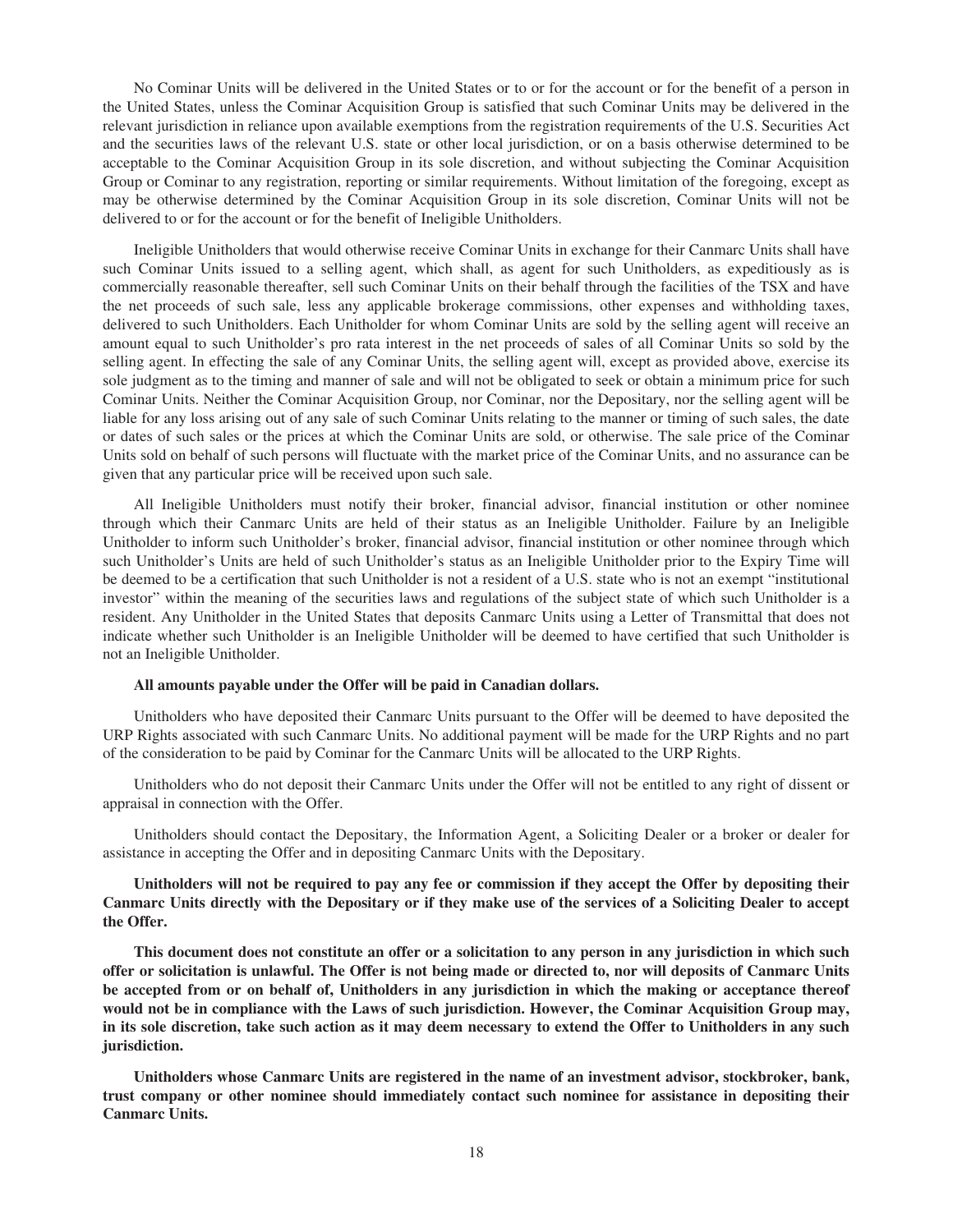### *Proration*

Unitholders who elect or are deemed to have elected the Cash Alternative will not, under any circumstance, be subject to proration and, accordingly, will be entitled to receive, on the terms and subject to the conditions of the Offer, \$15.30 cash for each Canmarc Unit in respect of which the Cash Alternative has been or is deemed to have been elected.

The maximum aggregate number of Cominar Units available under the Offer and any Compulsory Acquisition or Subsequent Acquisition Transaction will be limited to 16 million Cominar Units (the "**Maximum Unit Consideration**"). The portion of the Maximum Unit Consideration available under the Unit Alternative at each Take-up Date on which the Cominar Acquisition Group takes up Canmarc Units will be proportionate to the ratio of the number of Canmarc Units being taken up on such Take-up Date to the total number of Canmarc Units outstanding calculated on a fully-diluted basis (the "**Maximum Take-up Date Unit Consideration**" in respect of such Take-up Date). If after taking into account the aggregate number of Cominar Units that would otherwise be issuable on any particular Take-up Date to Unitholders who have elected the Unit Alternative (the "**Requested Number of Cominar Units**"), the number of Cominar Units so issued would exceed the Maximum Take-up Date Unit Consideration, then the following prorating provisions will apply to each Unitholder that has elected the Unit Alternative:

- (a) the Cominar Acquisition Group will deliver to each such Unitholder such number of Cominar Units as is equal to the product, rounded down to the nearest whole number, of  $(x)$  0.7054,  $(y)$  the number of Canmarc Units tendered under the Unit Alternative to such Cominar Acquisition Group by such Unitholder, and (z) a fraction (the "**Unit Prorating Factor**"), the numerator of which is the Maximum Take-up Date Unit Consideration and the denominator of which is the Requested Number of Cominar Units; and
- (b) the Cominar Acquisition Group will then pay to each such Unitholder a cash amount equal to the product of (x) \$15.30, (y) the number of Canmarc Units tendered under the Unit Alternative by such Unitholder and (z) the difference between one and the Unit Prorating Factor,

and where a Unitholder would have been entitled to receive a fraction of a Cominar Unit but for the rounding referred to in paragraphs (a) (x) above, the Cominar Acquisition Group will deliver to such Unitholder a cash amount equal to the product of  $(x)$  \$21.69 and  $(y)$  such fraction.

#### *Other*

No fractional Cominar Units will be issued pursuant to the Offers. In lieu of fractional Cominar Units, a Unitholder accepting the Offer who would otherwise receive a fraction of a Cominar Unit will receive a cash payment determined on the basis of \$21.69 for each whole Cominar Unit.

### **The Cominar Units issuable in respect of Ineligible Unitholders who elect the Unit Alternative will be issued and delivered to the Depositary for sale by the Depositary on their behalf.**

### **2. Time for Acceptance**

The Offer is open for acceptance from the date of the Offer until 5:00 p.m. (Toronto time) on January 12, 2012, or such later time or times and date or dates as may be fixed by the Cominar Acquisition Group from time to time pursuant to Section 5 of the Offer, "Extension, Variation or Change in the Offer", unless the Offer is withdrawn by the Cominar Acquisition Group.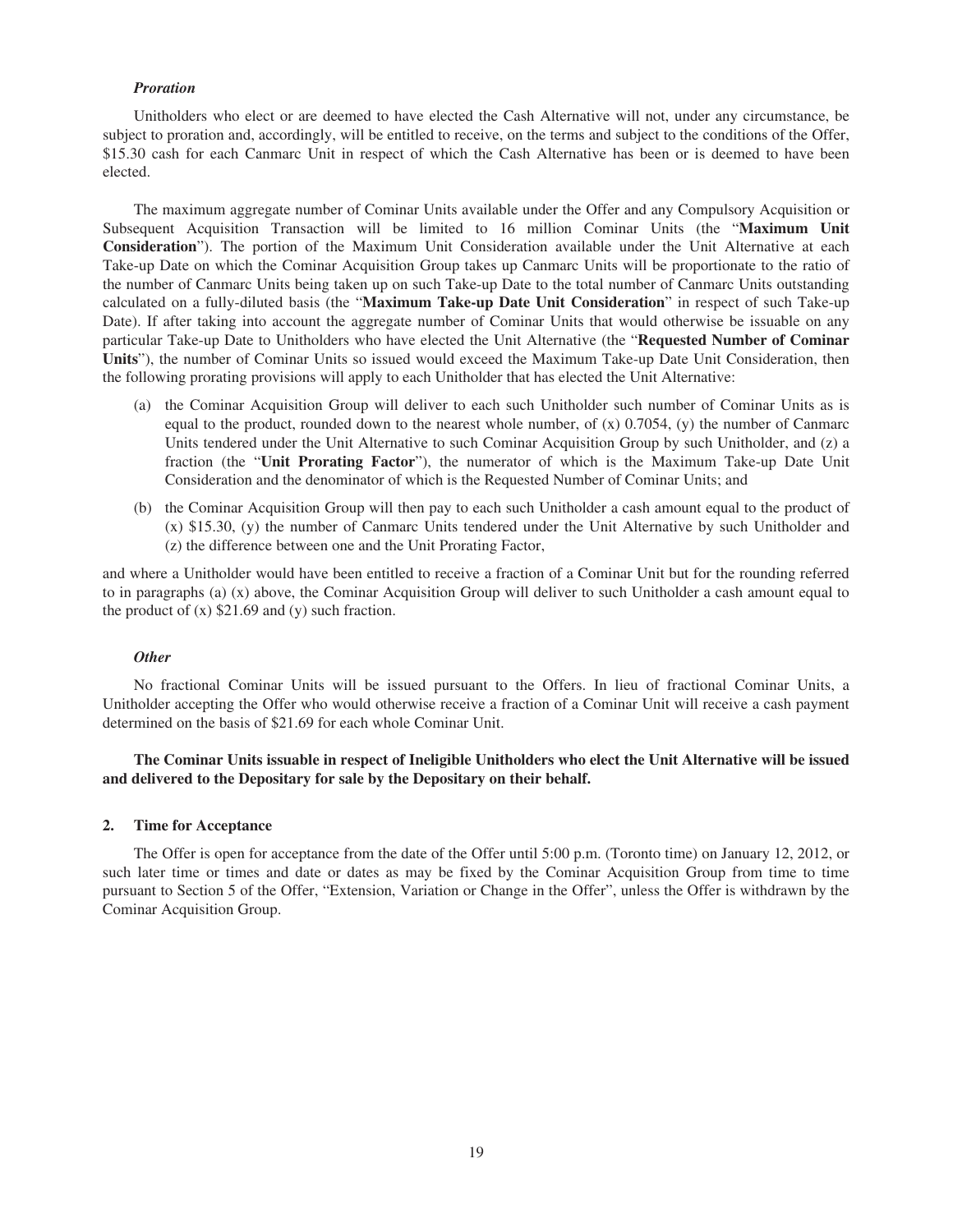### **3. Manner of Acceptance**

#### *Letter of Transmittal*

The Offer may be accepted by delivering to the Depositary at its office in Toronto, Ontario specified in the Letter of Transmittal (printed on YELLOW paper) accompanying the Offer, so as to be received at or prior to the Expiry Time:

- (a) the certificate(s) representing the Canmarc Units in respect of which the Offer is being accepted and Rights Certificates, if applicable (see "URP Rights" below);
- (b) a Letter of Transmittal in the form accompanying the Offer, or a manually executed facsimile thereof, properly completed and executed in accordance with the instructions set out in the Letter of Transmittal (including signature guarantee if required); and
- (c) all other documents required by the terms of the Offer and the Letter of Transmittal.

Unitholders will not be required to pay any fee or commission if they accept the Offer by depositing their Canmarc Units directly with the Depositary or if they make use of the services of a Soliciting Dealer, to accept the Offer.

In certain cases, the signatures on the Letter of Transmittal must be guaranteed by an Eligible Institution. See "– Letter of Transmittal Signature Guarantees" below and the instructions set out in the Letter of Transmittal in order to determine if the signatures on your Letter of Transmittal must be guaranteed by an Eligible Institution.

The Offer will be deemed to be accepted only if the Depositary has actually received these documents at its office in Toronto, Ontario specified in the Letter of Transmittal at or prior to the Expiry Time. Alternatively, Canmarc Units may be deposited under the Offer in compliance with the procedures for guaranteed delivery set out below under the heading "– Procedure for Guaranteed Delivery" or in compliance with the procedures for book-entry transfers set out below under the heading "– Acceptance by Book-Entry Transfer".

#### *Letter of Transmittal Signature Guarantees*

No signature guarantee is required on the Letter of Transmittal if:

- (a) the Letter of Transmittal is signed by the registered owner of the Canmarc Units exactly as the name of the registered holder appears on Canmarc Unit certificate deposited therewith, and the cash payable under the Offer is to be delivered directly to such registered holder; or
- (b) Canmarc Units are deposited for the account of an Eligible Institution.

In all other cases, all signatures on the Letter of Transmittal must be guaranteed by an Eligible Institution. If a certificate representing Canmarc Units is registered in the name of a person other than the signatory of a Letter of Transmittal or if the cash payable is to be delivered to a person other than the registered owner, the certificate must be endorsed or accompanied by an appropriate unit transfer power of attorney, in either case, signed exactly as the name of the registered owner appears on the certificate with the signature on the certificate or power of attorney guaranteed by an Eligible Institution.

#### *Procedure for Guaranteed Delivery*

If a Unitholder wishes to deposit Canmarc Units under the Offer and either (i) the certificate(s) representing the Canmarc Units is (are) not immediately available or (ii) the certificate(s) and all other required documents cannot be delivered to the Depositary at or prior to the Expiry Time, those Canmarc Units may nevertheless be deposited validly under the Offer provided that all of the following conditions are met:

- (a) the deposit is made by or through an Eligible Institution;
- (b) a Notice of Guaranteed Delivery (printed on PINK paper) in the form accompanying the Offer, or a manually executed facsimile thereof, properly completed and executed, including the guarantee of delivery by an Eligible Institution in the form set out in the Notice of Guaranteed Delivery, is received by the Depositary at its office in Toronto, Ontario specified in the Notice of Guaranteed Delivery at or prior to the Expiry Time;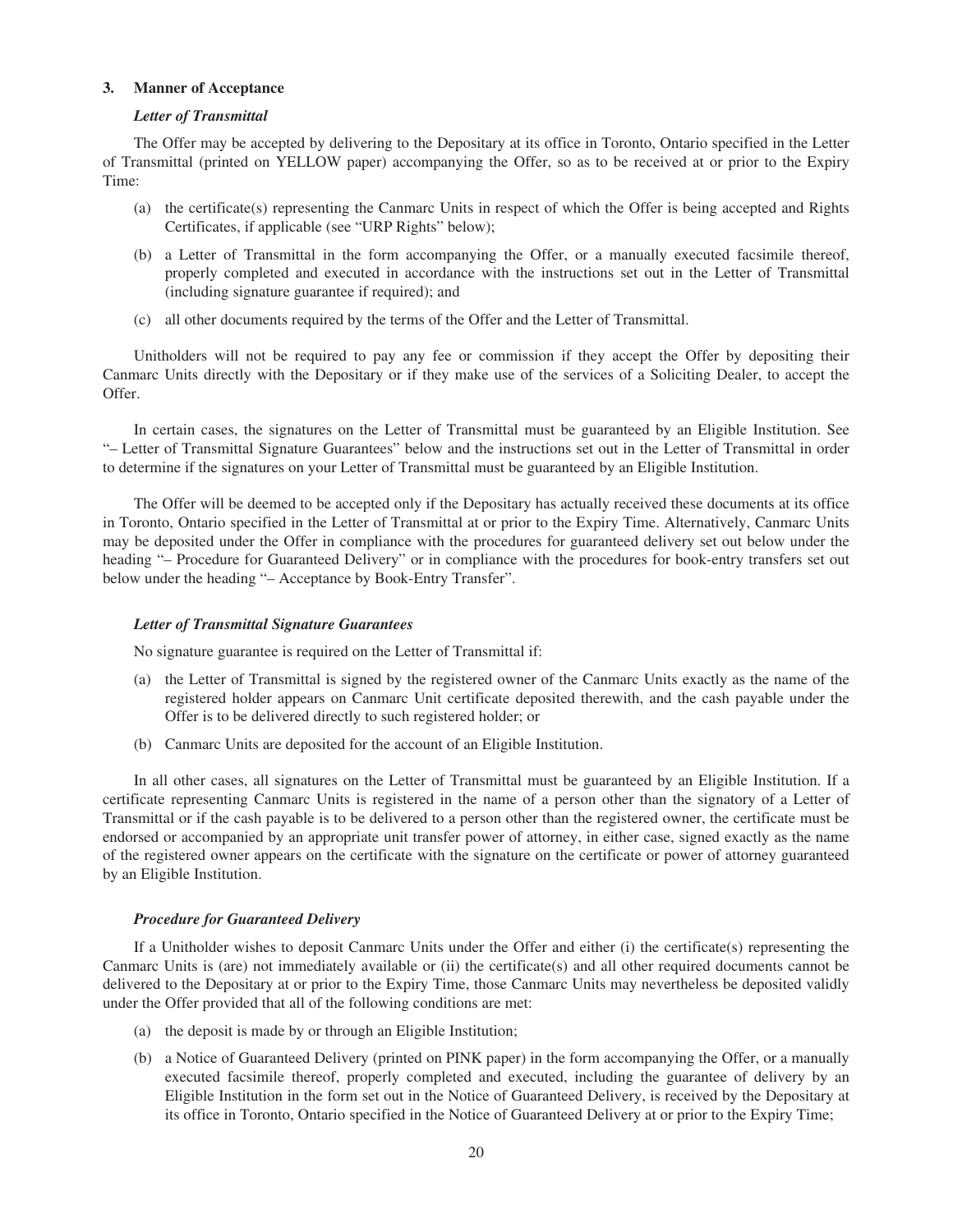- (c) the certificate(s) representing all Deposited Canmarc Units, and if the Separation Time has occurred before the Expiry Time and Rights Certificates have been distributed before the Expiry Time, the Rights Certificate(s) representing all deposited URP Rights, together with a Letter of Transmittal, or a manually executed facsimile thereof, properly completed and executed, with the signatures guaranteed, if required, in accordance with the instructions set out in the Letter of Transmittal, and all other documents required thereby, are received by the Depositary at its office specified in the Letter of Transmittal at or prior to 5 p.m. (Toronto time) on the third trading day on the TSX after the Expiry Time; and
- (d) if the Separation Time has occurred before the Expiry Time but Rights Certificates have not been distributed by Canmarc before the Expiry Time, the Rights Certificate(s) representing all deposited URP Rights, together with a Letter of Transmittal, or a manually executed facsimile thereof, properly completed and executed, with the signatures guaranteed, if required, in accordance with instructions set out in the Letter of Transmittal and all other documents required thereby, are received by the Depositary at its office specified in the Letter of Transmittal before 5 p.m. (Toronto time) on the third trading day on the TSX after Rights Certificates are distributed by Canmarc.

**The Notice of Guaranteed Delivery must be delivered by hand or courier or transmitted by facsimile or mailed to the Depositary at its office in Toronto, Ontario specified in the Notice of Guaranteed Delivery at or prior to the Expiry Time and must include a guarantee by an Eligible Institution in the form set out in the Notice of Guaranteed Delivery. Delivery of the Notice of Guaranteed Delivery and the Letter of Transmittal and accompanying certificate(s) representing Canmarc Units and, if applicable, URP Rights and all other required documents to an address or transmission by facsimile to facsimile number other than those specified in the Notice of Guaranteed Delivery does not constitute delivery for purposes of satisfying a guaranteed delivery.**

### *Acceptance by Book-Entry Transfer*

Unitholders may accept the Offer by following the procedures for a book-entry transfer established by CDS, provided that a Book-Entry Confirmation through CDSX is received by the Depositary at its office in Toronto, Ontario specified in the Letter of Transmittal at or prior to the Expiry Time. The Depositary has established an account at CDS for the purpose of the Offer. Any financial institution that is a participant in CDS may cause CDS to make a book-entry transfer of a Unitholder's Canmarc Units into the Depositary's account in accordance with CDS procedures for such transfer. Delivery of Canmarc Units to the Depositary by means of a book-entry transfer will constitute a valid deposit of such Canmarc Units under the Offer.

Unitholders, through their respective CDS participants, who utilize CDSX to accept the Offer through a bookentry transfer of their holdings into the Depositary's account with CDS shall be deemed to have completed and submitted a Letter of Transmittal and to be bound by the terms thereof and therefore such instructions received by the Depositary are considered a valid deposit under and in accordance with the terms of the Offer.

### *URP Rights*

Unless waived by Cominar, Unitholders are required to deposit one URP Right under each existing Unitholder Rights Plan for each Canmarc Unit deposited under the Offer in order to effect a valid deposit of such Canmarc Unit. No additional payment will be made for the URP Rights and no amount of the consideration to be paid by Cominar for the Deposited Canmarc Units will be allocated to the URP Rights. The following procedures must be followed in order to effect the valid deposit of the URP Rights associated with the Deposited Canmarc Units:

- (a) if the Separation Time under the relevant unitholder rights plan(s) of Canmarc has not occurred prior to the Expiry Time and Rights Certificates have not been distributed by Canmarc, a deposit of Canmarc Units will also constitute a deposit of the associated URP Rights;
- (b) if the Separation Time occurs before the Expiry Time and Rights Certificates have been distributed by Canmarc prior to the time Canmarc Units are deposited under the Offer, Rights Certificates representing URP Rights equal in number to the number of Deposited Canmarc Units must be delivered with the Letter of Transmittal or, if available, a Book-Entry Confirmation must be received by the Depositary with respect thereto; and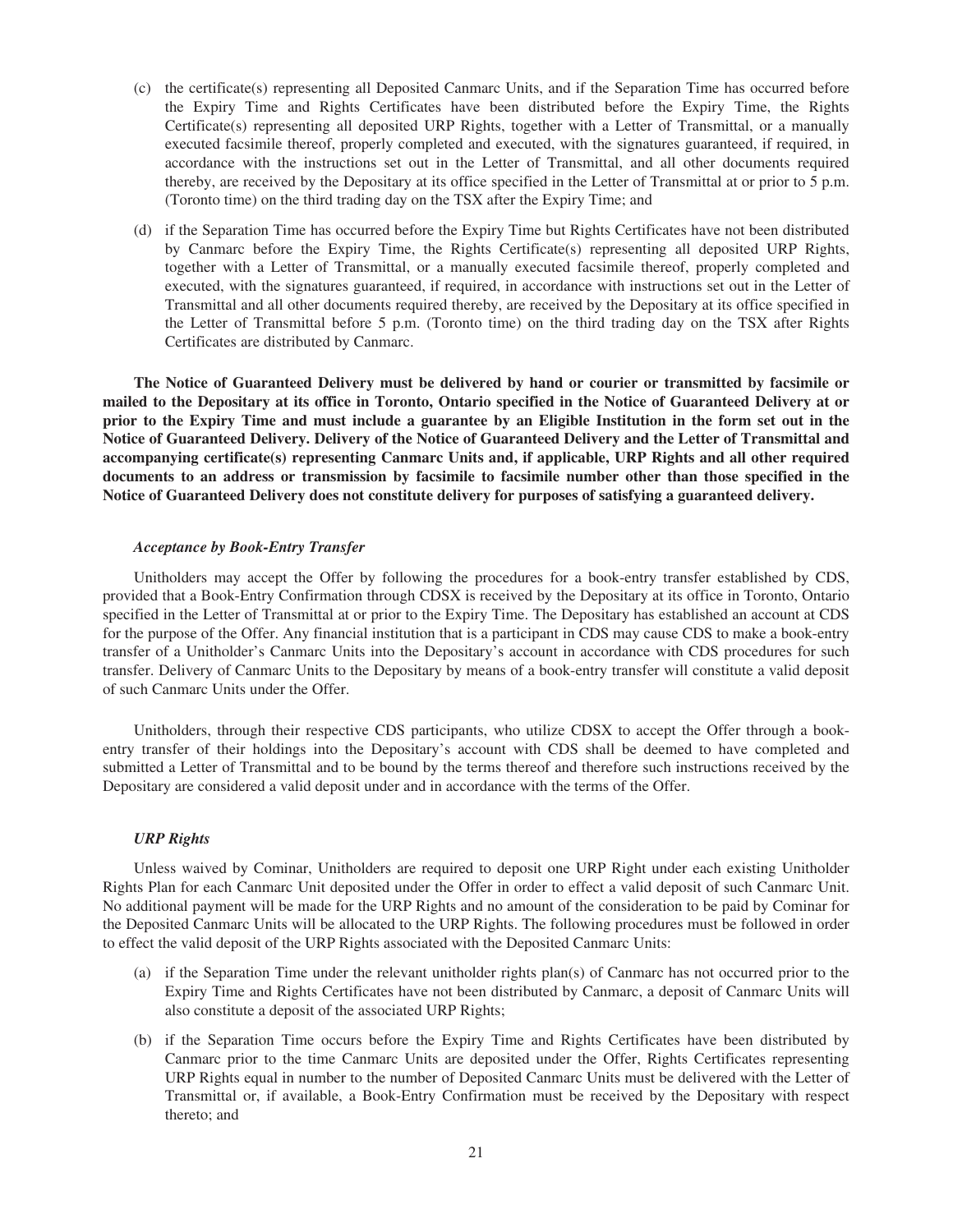(c) if the Separation Time occurs before the Expiry Time and Rights Certificates have not been distributed by the time Canmarc Units are deposited under the Offer, or the Rights Certificates have been distributed but not received by the Unitholder making the deposit, the Unitholder may deposit its URP Rights before receiving Rights Certificates by using the guaranteed delivery procedure set out in Section 3 of the Offer, "Manner of Acceptance – Procedure for Guaranteed Delivery".

Note that, in any case, a deposit of Canmarc Units constitutes an agreement by the Unitholder making the deposit to deliver Rights Certificates representing URP Rights equal in number to the number of Canmarc Units deposited by the Unitholder, or, if available, a Book-Entry Confirmation must be received by the Depositary with respect thereto, on or before the third trading day on the TSX after the date, if any, that Rights Certificates are distributed. Cominar reserves the right to require, if the Separation Time occurs before the Expiry Time, that the Depositary receive from the Unitholder making the deposit, prior to taking up the Canmarc Units deposited by the undersigned for payment pursuant to the Offer, Rights Certificates (or, if available, a Book-Entry Confirmation) from the Unitholder representing URP Rights equal in number to the Canmarc Units deposited by the Unitholder.

Participants of CDS should contact CDS, with respect to the deposit of their Canmarc Units under the Offer. CDS will be issuing instructions to its participants as to the method of depositing such Canmarc Units under the terms of the Offer. In addition, Canmarc Units and, if applicable, Rights Certificates, may be deposited under the Offer in compliance with the procedures for guaranteed delivery set out below under the heading "Procedure for Guaranteed Delivery" and Canmarc Units may be deposited under the Offer in compliance with the procedures for book-entry transfers set out in Section 3 of the Offer, "Manner of Acceptance – Acceptance by Book-Entry Transfer".

#### *Holders of Convertible Securities*

The Offer is being made only for Canmarc Units and is not made for any Convertible Securities. Any holder of Convertible Securities who wishes to accept the Offer must, to the extent permitted by the terms of the security and applicable Laws, convert, exchange or exercise such Convertible Securities in order to deposit the resulting Canmarc Units in accordance with the terms of the Offer. Any such conversion, exchange or exercise must be completed sufficiently in advance of the Expiry Time to ensure that the holder of such Convertible Securities will be in a position to deposit such Canmarc Units at or prior to the Expiry Time, or in sufficient time to comply with the procedures referred to under "Manner of Acceptance – Procedure for Guaranteed Delivery" in Section 3 of the Offer.

#### *General*

The Offer will be deemed to be accepted by a Unitholder only if the Depositary has actually received the requisite documents at its office in Toronto, Ontario specified in the Letter of Transmittal at or prior to the Expiry Time. In all cases, payment for Canmarc Units deposited and taken up by the Cominar Acquisition Group will be made only after timely receipt by the Depositary of (i) certificate(s) representing the Canmarc Units (or, in the case of a book-entry transfer to the Depositary, a Book-Entry Confirmation for the Canmarc Units, as applicable) and, if applicable, Rights Certificates, (ii) a Letter of Transmittal, or a manually executed facsimile thereof, properly completed and duly executed, covering such Canmarc Units, with the signature(s) guaranteed, if required, in accordance with the instructions set out in the Letter of Transmittal and (iii) all other required documents.

**The method of delivery of certificate(s) representing Canmarc Units and, if applicable, Rights Certificates (or a Book-Entry Confirmation, as applicable), the Letter of Transmittal, the Notice of Guaranteed Delivery and all other required documents is at the option and risk of the person depositing such documents. The Cominar Acquisition Group recommends that such documents be delivered by hand to the Depositary and a receipt obtained or, if mailed, that registered mail, with return receipt requested, be used and that proper insurance be obtained. It is suggested that any such mailing be made sufficiently in advance of the Expiry Time to permit delivery to the Depositary at or prior to the Expiry Time. Delivery will only be effective upon actual physical receipt by the Depositary.**

**Investment advisors, stockbrokers, banks, trust companies or other nominees may set deadlines for the deposit of Canmarc Units that are earlier than those specified above. Unitholders whose Canmarc Units are**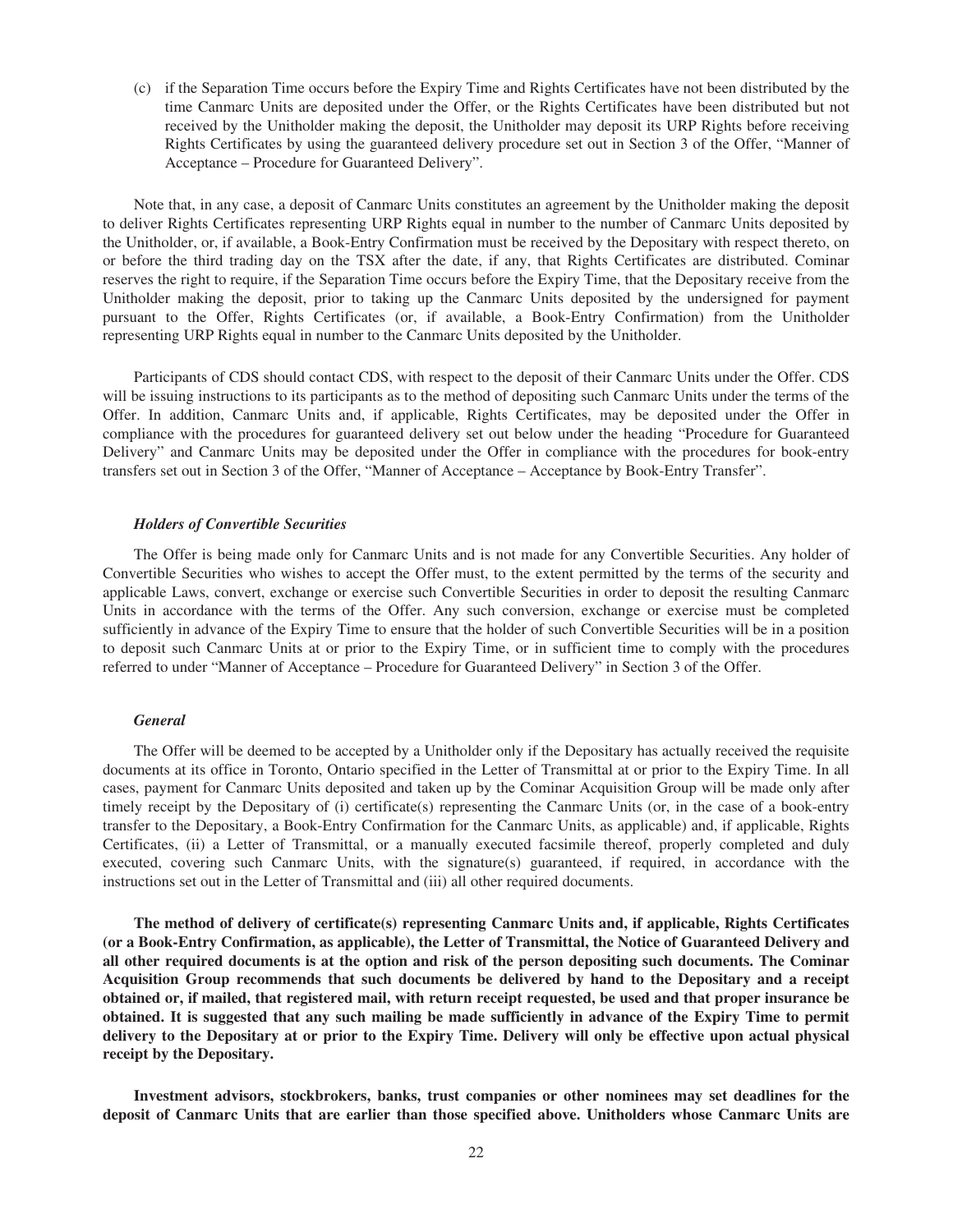### **registered in the name of an investment advisor, stockbroker, bank, trust company or other nominee should immediately contact such nominee for assistance in depositing their Canmarc Units if they wish to accept the Offer.**

All questions as to the validity, form, eligibility (including, without limitation, timely receipt) and acceptance of any Canmarc Units deposited under the Offer will be determined by the Cominar Acquisition Group in its sole discretion. Depositing Unitholders agree that such determination will be final and binding. Cominar reserves the absolute right to reject any and all deposits that it determines not to be in proper form or that may be unlawful to accept under the laws of any jurisdiction. The Cominar Acquisition Group reserves the absolute right to waive any defects or irregularities in the deposit of any Canmarc Units. **There shall be no duty or obligation of the Cominar Acquisition Group, Cominar, the Depositary or any other person to give notice of any defects or irregularities in any deposit and no liability shall be incurred or suffered by any of them for failure to give any such notice. The Cominar Acquisition Group's interpretation of the terms and conditions of the Offer, the Circular, the Letter of Transmittal and any other related documents will be final and binding.**

The Cominar Acquisition Group reserves the right to permit the Offer to be accepted in a manner other than that set out in this Section 3.

Under no circumstance will interest accrue or any amount be paid by the Cominar Acquisition Group or the Depositary by reason of any delay in exchanging any Canmarc Units or making payments for any Canmarc Units to any person on account of Canmarc Units accepted for payment under the Offer.

#### *Distributions*

Subject to the terms and conditions of the Offer and subject, in particular, to Canmarc Units being validly withdrawn by or on behalf of a depositing Unitholder, and except as provided below, by accepting the Offer pursuant to the procedures set out herein, a Unitholder deposits, sells, assigns and transfers to the Cominar Acquisition Group all right, title and interest in and to the Canmarc Units and the URP Rights covered by the Letter of Transmittal or bookentry transfer (collectively, the "**Deposited Canmarc Units**") and in and to all rights and benefits arising from such Deposited Canmarc Units including, without limitation, any and all distributions, dividends, payments, securities, property or other interests that may be declared, paid, accrued, issued, distributed, made or transferred on or in respect of the Deposited Canmarc Units or any of them on and after the date of the Offer, including, without limitation, any distributions, dividends or payments on such distributions, dividends, payments, securities, property or other interests (collectively, "**Distributions**").

#### *Power of Attorney*

The execution of a Letter of Transmittal (or, in the case of Canmarc Units deposited by book-entry transfer of Canmarc Units, by the making of a book-entry transfer) irrevocably constitutes and appoints, effective at and after the time (the "**Effective Time**") that the Cominar Acquisition Group takes up the Deposited Canmarc Units, each director and officer of each entity forming part of the Cominar Acquisition Group, and any other person designated by the Cominar Acquisition Group, as the true and lawful agent, attorney, attorney-in-fact and proxy of the holder of the Deposited Canmarc Units (which Deposited Canmarc Units upon being taken up are, together with any Distributions thereon, hereinafter referred to as the "**Purchased Securities**") with respect to such Purchased Securities, with full power of substitution (such powers of attorney, being coupled with an interest, being irrevocable), in the name of and on behalf of such Unitholder:

- (a) to register or record the transfer and/or cancellation of such Purchased Securities to the extent consisting of securities on the appropriate securities registers maintained by or on behalf of Canmarc;
- (b) for so long as any such Purchased Securities are registered or recorded in the name of such Unitholder, to exercise any and all rights of such Unitholder including, without limitation, the right to vote, to execute and deliver (provided the same is not contrary to applicable Laws), as and when requested by the Cominar Acquisition Group, any and all instruments of proxy, authorizations or consents in form and on terms satisfactory to the Cominar Acquisition Group in respect of any or all Purchased Securities, to revoke any such instruments, authorizations or consents given prior to or after the Effective Time, and to designate in any such instruments, authorizations or consents any person or persons as the proxyholder of such Unitholder in respect of such Purchased Securities for all purposes including, without limitation, in connection with any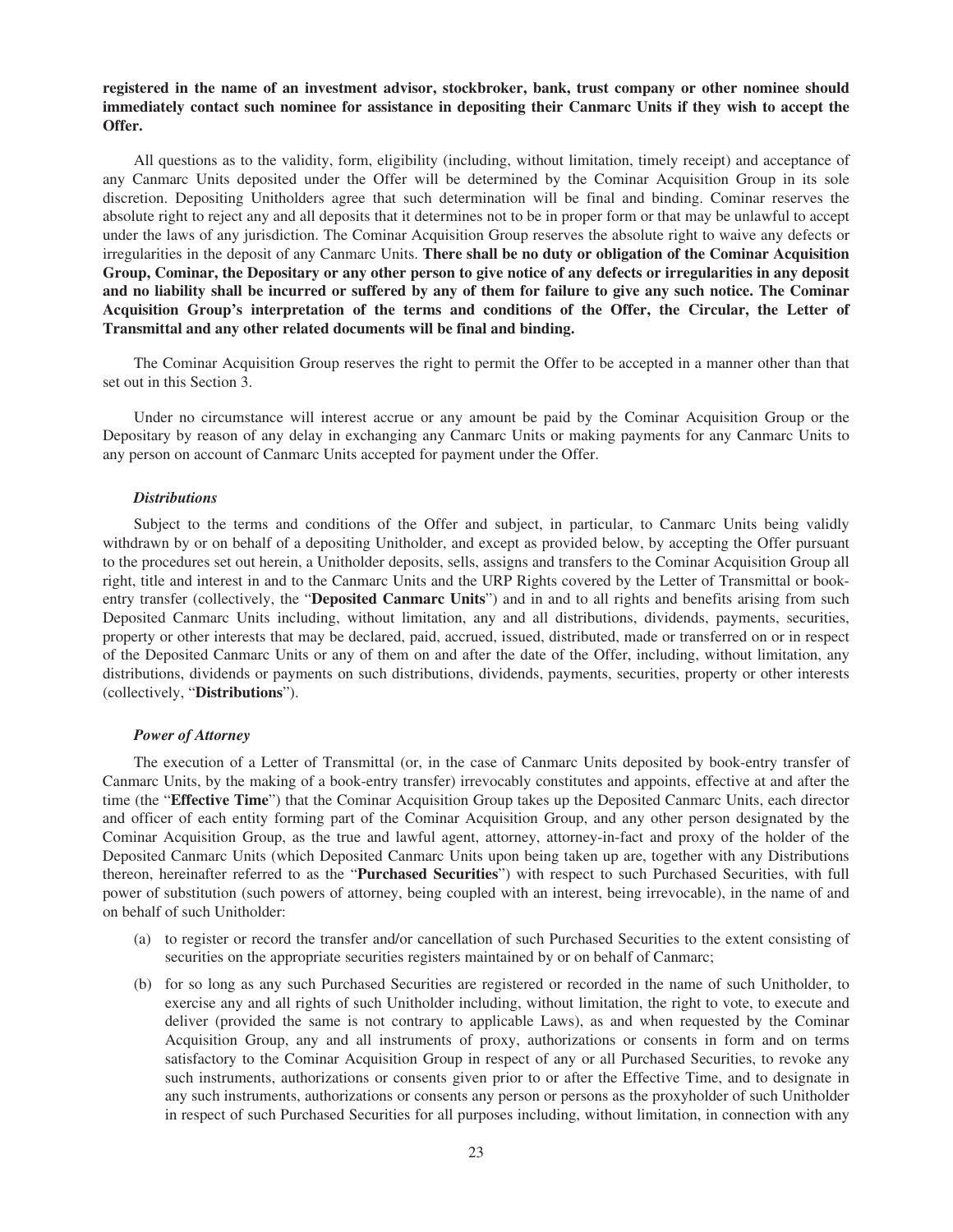meeting or meetings (whether annual, special or otherwise, or any adjournments thereof, including, without limitation, any meeting to consider a Subsequent Acquisition Transaction) of holders of relevant securities of Canmarc;

- (c) to execute, endorse and negotiate, for and in the name of and on behalf of such Unitholder, any and all cheques or other instruments representing any Distributions payable to or to the order of, or endorsed in favour of, such Unitholder; and
- (d) to exercise any other rights of a Unitholder with respect to such Purchased Securities, all as set out in the Letter of Transmittal.

A Unitholder accepting the Offer under the terms of the Letter of Transmittal (including by book-entry transfer) revokes any and all other authority, whether as agent, attorney-in-fact, attorney, proxy or otherwise, previously conferred or agreed to be conferred by the Unitholder at any time with respect to the Deposited Canmarc Units or any Distributions. Such depositing Unitholder agrees that no subsequent authority, whether as agent, attorney-in-fact, attorney, proxy or otherwise will be granted with respect to the Deposited Canmarc Units or any Distributions by or on behalf of the depositing Unitholder unless the Deposited Canmarc Units are not taken up and paid for under the Offer or are withdrawn in accordance with Section 7 of the Offer, "Withdrawal of Deposited Canmarc Units".

A Unitholder accepting the Offer under the terms of the Letter of Transmittal (including by book-entry transfer) also agrees not to vote any of the Purchased Securities at any meeting (whether annual, special or otherwise or any adjournments thereof, including, without limitation, any meeting to consider a Subsequent Acquisition Transaction) of holders of relevant securities of Canmarc and, except as may otherwise be agreed with the Cominar Acquisition Group, not to exercise any of the other rights or privileges attached to the Purchased Securities, and agrees to execute and deliver to the Cominar Acquisition Group any and all instruments of proxy, authorizations or consents in respect of all or any of the Purchased Securities, and agrees to designate or appoint in any such instruments of proxy, authorizations or consents, the person or persons specified by the Cominar Acquisition Group as the proxy or the proxy nominee or nominees of the holder of the Purchased Securities. Upon such appointment, all prior proxies and other authorizations (including, without limitation, all appointments of any agent, attorney or attorney-in-fact) or consents given by the holder of such Purchased Securities with respect thereto will be revoked and no subsequent proxies or other authorizations or consents may be given by such person with respect thereto.

#### *Further Assurances*

A Unitholder accepting the Offer covenants under the terms of the Letter of Transmittal (including by book-entry transfer) to execute, upon request of the Cominar Acquisition Group, any additional documents, transfers and other assurances as may be necessary or desirable to complete the sale, assignment and transfer of the Purchased Securities to the Cominar Acquisition Group. Each authority therein conferred or agreed to be conferred is, to the extent permitted by applicable Laws, irrevocable and may be exercised during any subsequent legal incapacity of such Unitholder and shall, to the extent permitted by applicable Laws, survive the death or incapacity, bankruptcy or insolvency of the Unitholder and all obligations of the Unitholder therein shall be binding upon the heirs, executors, administrators, attorneys, personal representatives, successors and assigns of such Unitholder.

#### *Formation of Agreement; Unitholder's Representations and Warranties*

The acceptance of the Offer pursuant to the procedures set out above constitutes a binding agreement between a depositing Unitholder and the Cominar Acquisition Group, effective immediately following the time at which the Cominar Acquisition Group takes up the Canmarc Units deposited by such Unitholder, in accordance with the terms and conditions of the Offer and the Letter of Transmittal. This agreement includes a representation and warranty by the depositing Unitholder that (i) the person signing the Letter of Transmittal or on whose behalf a book-entry transfer is made has full power and authority to deposit, sell, assign and transfer the Deposited Canmarc Units and all rights and benefits arising from such Deposited Canmarc Units including, without limitation, any Distributions, (ii) the person signing the Letter of Transmittal or on whose behalf a book-entry transfer is made owns the Deposited Canmarc Units and any Distributions deposited under the Offer, (iii) the Deposited Canmarc Units and Distributions have not been sold, assigned or transferred, nor has any agreement been entered into to sell, assign or transfer any of the Deposited Canmarc Units or Distributions, to any other person, (iv) the deposit of the Deposited Canmarc Units and Distributions complies with applicable Laws, and (v) when the Deposited Canmarc Units and Distributions are taken up and paid for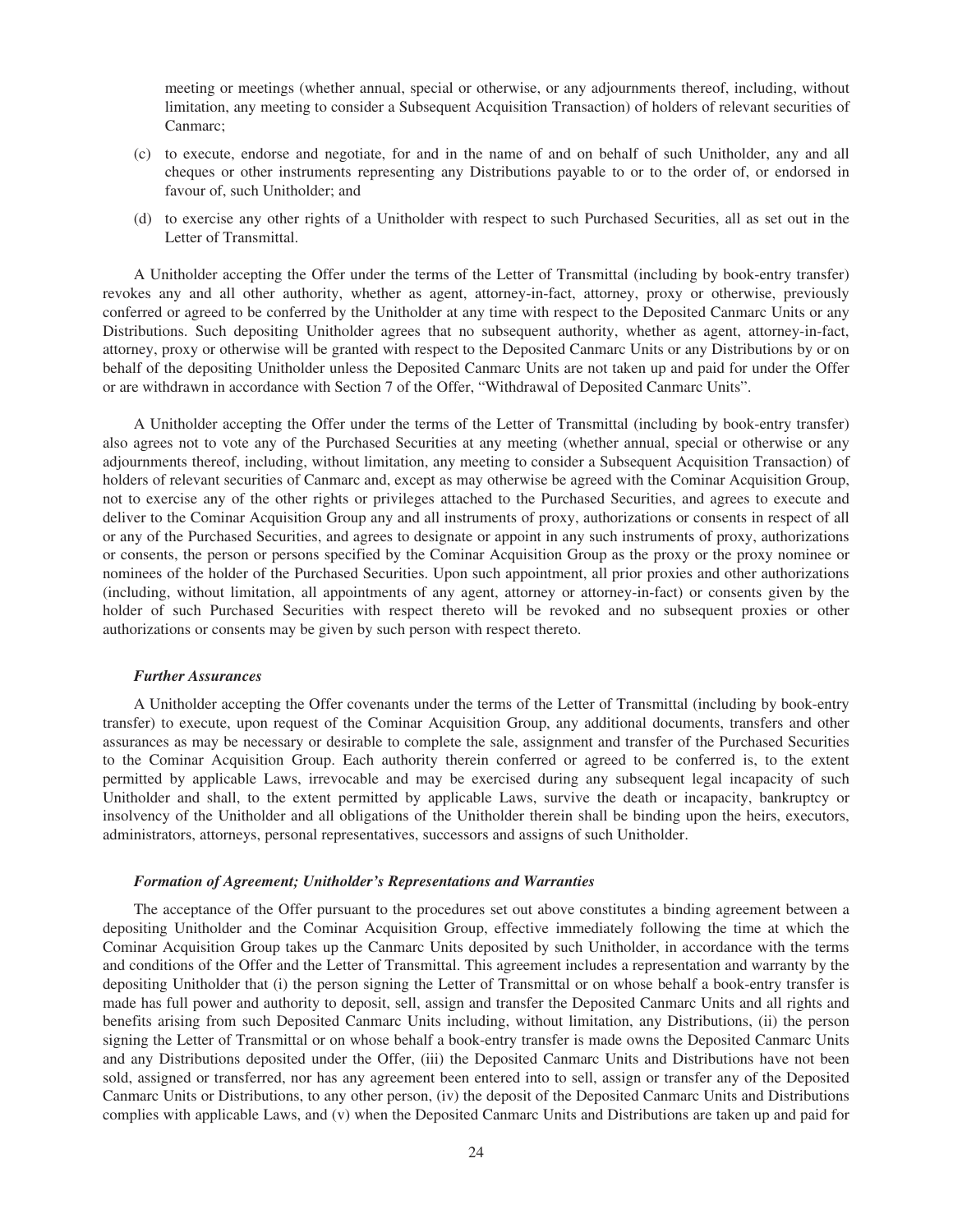by the Cominar Acquisition Group, the Cominar Acquisition Group will acquire good title thereto (and to any Distributions), free and clear of all liens, restrictions, charges, encumbrances, claims and rights of others.

### **4. Conditions of the Offer**

Notwithstanding any other provision of the Offer, subject to applicable Laws, and in addition to (and not in limitation of) the Cominar Acquisition Group's right to vary or change the Offer at any time prior to the Expiry Time pursuant to Section 5 of the Offer, "Extension, Variation or Change in the Offer", the Cominar Acquisition Group will have the right to withdraw the Offer and not take up nor pay for any Canmarc Units deposited under the Offer, and will have the right to extend the period of time during which the Offer is open for acceptance, unless all of the following conditions are satisfied or waived by the Cominar Acquisition Group (in its sole discretion) at or prior to the Expiry Time:

- (a) there shall have been validly deposited pursuant to the Offer and not withdrawn at the Expiry Time, such number of Canmarc Units which represents, in each case, on a fully-diluted basis (i) together with the Canmarc Units owned by the Cominar Acquisition Group and Cominar, at least  $66\frac{2}{3}\%$  of the outstanding Canmarc Units and (ii) at least a majority of the outstanding Canmarc Units the votes of which would be included in any minority approval of a Subsequent Acquisition Transaction pursuant to MI 61-101 (the "Minimum Tender Condition");
- (b) the Cominar Acquisition Group shall have determined, in its reasonable discretion, that (i) neither Canmarc nor any of its subsidiaries or associates or other entities in which it has a direct or indirect interest (collectively, the "**Entities**") shall have taken or proposed to take any action, or disclosed any previously undisclosed action or intention taken and no other person shall have taken any action, that might result in a Material Adverse Effect, and (ii) there shall not exist and shall not have occurred (or, if there does exist or shall have occurred prior to the commencement of the Offer, there shall not have been disclosed, generally or to the Cominar Acquisition Group in writing, or the Cominar Acquisition Group shall not otherwise have discovered) any set of facts that might constitute or that might result in a Material Adverse Effect;
- (c) the Cominar Acquisition Group shall have determined in its reasonable discretion that, on terms satisfactory to the Cominar Acquisition Group:
	- (i) the Canmarc Board shall have waived the application of the Unitholder Rights Plan of Canmarc dated May 25, 2010 and any other Unitholder Rights Plan subsequently adopted by the Canmarc Board which would provide rights to the Unitholders to purchase any securities of Canmarc as a result of the Offer, any Compulsory Acquisition or any Subsequent Acquisition Transaction;
	- (ii) a cease trade order shall have been issued by a securities commission having jurisdiction that has the effect of prohibiting or preventing the exercise of URP Rights or the issue of Canmarc Units upon the exercise of the URP Rights in relation to the purchase of Canmarc Units by the Cominar Acquisition Group under the Offer, any Compulsory Acquisition or any Subsequent Acquisition Transaction;
	- (iii) a court of competent jurisdiction shall have ordered that the URP Rights are illegal or of no force or effect or may not be exercised in relation to the Offer, any Compulsory Acquisition or any Subsequent Acquisition Transaction; or
	- (iv) the URP Rights and any Unitholder Rights Plan shall otherwise have become or been held unexercisable or unenforceable in relation to the Canmarc Units with respect to the Offer, any Compulsory Acquisition or any Subsequent Acquisition Transaction;
- (d) all government or regulatory consents, authorizations, waivers, permits, reviews, orders, rulings, decisions, approvals or exemptions (including, without limitation, the Competition Act Approval, those of any stock exchange or other securities regulatory authorities) that are necessary, or desirable
	- (i) to complete the Offer and the acquisition of Canmarc Units;
	- (ii) to issue and list on the TSX, the Cominar Units issuable pursuant to the Offer, a Compulsory Acquisition or Subsequent Acquisition Transaction; and
	- (iii) to prevent or avoid the occurrence of a Material Adverse Effect as a result of the completion of the Offer, a Compulsory Acquisition or Subsequent Acquisition Transaction,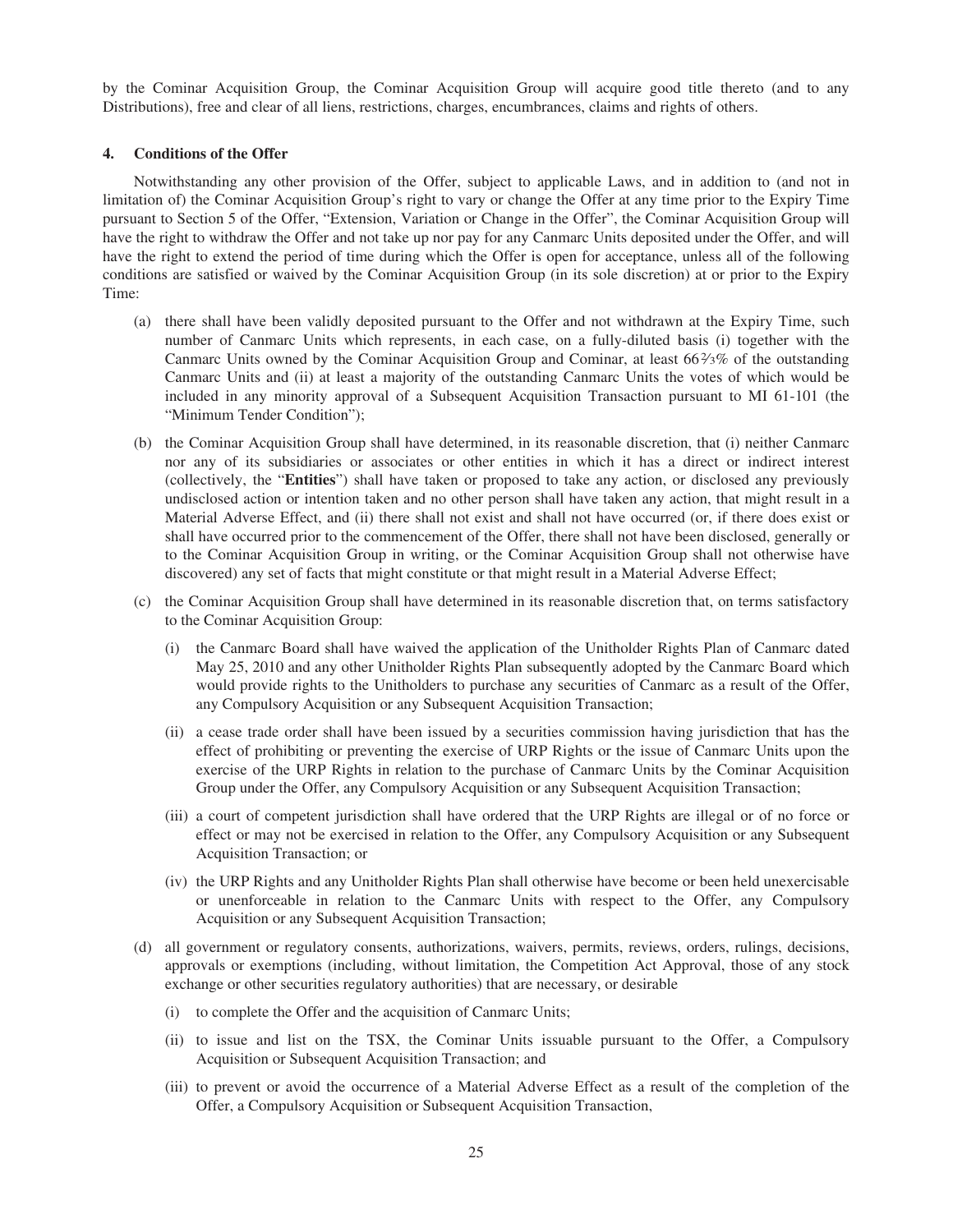shall have been obtained or concluded on terms and conditions satisfactory to the Cominar Acquisition Group, and all regulatory notice and waiting or suspensory periods in respect of the foregoing shall have expired or been terminated;

- (e) the Cominar Acquisition Group shall have determined in its reasonable discretion that (i) no act, action, suit or proceeding shall have been threatened, taken or commenced by or before, and no judgement or order shall have been issued by, any domestic or foreign elected or appointed public official or private person (including, without limitation, any individual, corporation, firm, group or other entity), any governmental agency or regulatory authority or administrative agency or commission in Canada, the United States or elsewhere, any domestic or foreign court, tribunal or other regulatory authority or any other person in any case, whether or not having the force of Law, and (ii) no Laws shall have been proposed, enacted, promulgated, amended or applied, in either case, unless same is acceptable to the Cominar Acquisition Group in its reasonable discretion:
	- (A) challenging the Offer or the Cominar Acquisition Group's ability to maintain the Offer;
	- (B) that would cease trade, enjoin, prohibit or impose material limitations or conditions on or make materially more costly the making of the Offer, the purchase by or the sale to the Cominar Acquisition Group of the Canmarc Units, the right of the Cominar Acquisition Group to own or exercise full rights of ownership over the Canmarc Units, or the consummation of any Compulsory Acquisition or Subsequent Acquisition Transaction or which could have any such effect;
	- (C) which has had or could have a Material Adverse Effect;
	- (D) which seeks to compel the Cominar Acquisition Group, Cominar or their affiliates to dispose of or hold separate any material portion of the business, properties or assets of Canmarc or any of its affiliates;
	- (E) which may make uncertain the ability of the Cominar Acquisition Group or its affiliates to complete the Offer, a Compulsory Acquisition or Subsequent Acquisition Transaction; or
	- (F) challenging, limiting or adversely affecting the validity, enforceability or right to set up the security interests, pledges, hypothecs or other encumbrances in favour of Canmarc affecting the Canmarc Units held by Homburg Realty Fund (199) Limited Partnership or any consideration received pursuant to the divestiture, transfer, substitution or exchange of any such Canmarc Units;
- (f) there shall not exist any prohibition at Law against the Cominar Acquisition Group making the Offer or taking up and paying for Canmarc Units deposited under the Offer or completing any Compulsory Acquisition or Subsequent Acquisition Transaction;
- (g) Canmarc shall not have authorized, proposed or announced an intention to effect and shall not have entered into any agreement, arrangement, commitment, proposal, offer or understanding with respect to, and there shall not have occurred, a Restricted Event;
- (h) there shall not exist any facts or circumstances in respect of Convertible Securities, the Canmarc DRIP, the Canmarc LTIP or any other incentive or similar plan of Canmarc that adversely impacts or could adversely impact the ability of the Cominar Acquisition Group or Cominar to complete a Subsequent Acquisition Transaction, including any issuance of any Canmarc Units, securities of Canmarc or Convertible Securities (including, for greater certainty under the Canmarc DRIP, the Canmarc LTIP or any other incentive or similar plan of Canmarc).
- (i) the Cominar Acquisition Group shall have determined that there shall not have occurred, developed or come into effect or existence any event, action, state, condition or financial occurrence of national or international consequence, or any Law, regulation, action, government regulation, inquiry or other occurrence of any nature whatsoever that adversely affects or involves, or may adversely affect or involve, the financial markets in Canada or in the United States, generally or that has made or may make it inadvisable or impossible for the Cominar Acquisition Group to proceed with the transactions contemplated by the Offer or for the Cominar Acquisition Group to proceed with taking up and paying for the Canmarc Units deposited under the Offer; and
- (j) there shall not exist any untrue statement of material fact, or an omission to state a material fact that is required to be stated or that is necessary to make a statement not misleading in the light of the circumstances in which it was made and at the date it was made (after giving effect to all subsequent filings in relation to all matters covered in earlier filings), in any document filed by or on behalf of Canmarc with any securities regulatory authority.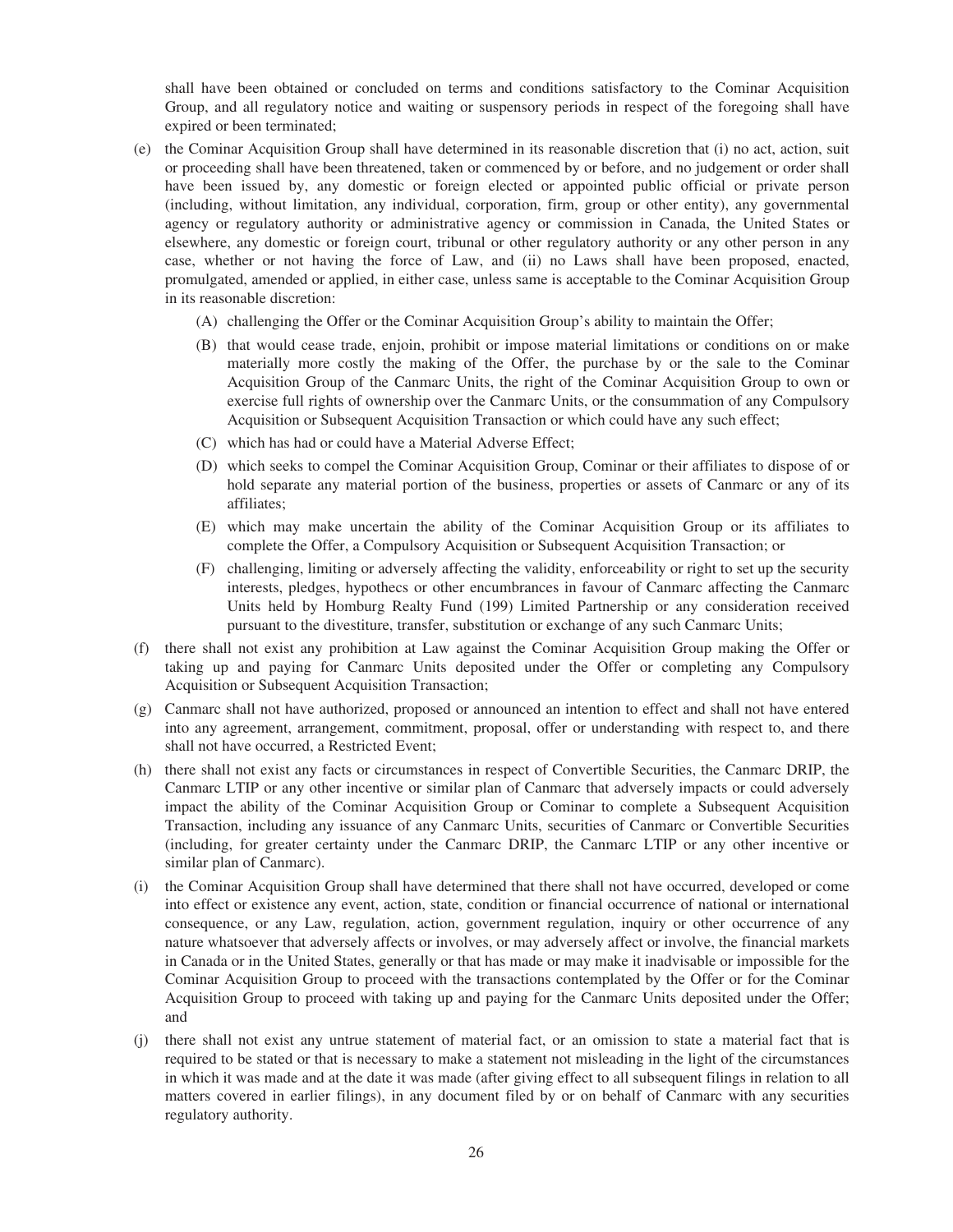The foregoing conditions are for the exclusive benefit of the Cominar Acquisition Group and may be asserted by the Cominar Acquisition Group regardless of the circumstances giving rise to any such assertion, including, without limitation, any action or inaction by the Cominar Acquisition Group. The Cominar Acquisition Group in its sole discretion may waive any of the foregoing conditions in whole or in part at any time and from time to time without prejudice to any other rights which the Cominar Acquisition Group may have. The failure by the Cominar Acquisition Group at any time to exercise any of the foregoing rights will not be deemed to be a waiver of any such right, the waiver of any such right with respect to particular facts and circumstances will not be deemed a waiver with respect to any other facts and each such right shall be deemed to be an ongoing right which may be asserted at any time and from time to time.

Any waiver of a condition or the withdrawal of the Offer will be effective upon written notice or other communication confirmed in writing by the Cominar Acquisition Group to that effect to the Depositary at its principal office in Toronto, Ontario. Forthwith after giving any such notice, the Cominar Acquisition Group will make a public announcement of such waiver or withdrawal, will cause the Depositary, if required by applicable Laws, as soon as practicable thereafter to communicate such notice to all Unitholders in the manner set out in Section 10 of the Offer, "Notices and Delivery" and will provide a copy of the aforementioned notice to the TSX. If the Offer is withdrawn, the Cominar Acquisition Group will not be obligated to take up or pay for any Canmarc Units deposited under the Offer and the Depositary will promptly return all Deposited Canmarc Units in accordance with Section 8 of the Offer, "Return of the Deposited Canmarc Units".

#### **5. Extension, Variation or Change in the Offer**

The Offer is open for acceptance from the date of the Offer until, but not after, the Expiry Time, subject to extension or variation in the Cominar Acquisition Group's sole discretion, unless the Offer is withdrawn by the Cominar Acquisition Group.

Subject to the limitations hereafter described, the Cominar Acquisition Group reserves the right, in its sole discretion, at any time and from time to time while the Offer is open for acceptance (or at any other time if permitted by applicable Laws), to extend the Expiry Time or to vary the Offer by giving written notice (or other communication subsequently confirmed in writing, provided that such confirmation is not a condition of the effectiveness of the notice) of such extension or variation to the Depositary at its principal office in Toronto, Ontario, and by causing the Depositary, if required by applicable Laws, as soon as practicable thereafter to communicate such notice in the manner set out in Section 10 of the Offer, "Notices and Delivery", to all registered Unitholders whose Canmarc Units have not been taken up prior to the extension or variation and to all holders of Convertible Securities. The Cominar Acquisition Group shall, as soon as practicable after giving notice of an extension or variation to the Depositary, make a public announcement of the extension or variation to the extent and in the manner required by applicable Laws and provide a copy of the notice thereof to the TSX. Any notice of extension or variation will be deemed to have been given and to be effective on the day on which it is delivered or otherwise communicated in writing to the Depositary at its principal office in Toronto, Ontario.

Where the terms of the Offer are varied, the Offer will not expire before 10 days after the notice of such variation has been given to the Unitholders, unless otherwise permitted by applicable Laws and subject to abridgement or elimination of that period pursuant to such orders or other forms of relief as may be granted by Regulatory Authorities.

If, before the Expiry Time or after the Expiry Time but before the expiry of all rights of withdrawal with respect to the Offer, a change occurs in the information contained in the Offer or the Circular, a notice of change, or a notice of variation that would reasonably be expected to affect the decision of a Unitholder to accept or reject the Offer (other than a change that is not within the control of the Cominar Acquisition Group or of an affiliate of the Cominar Acquisition Group unless it is a change in a material fact relating to the Cominar Units being offered), Cominar will give written notice of such change to the Depositary at its principal office in Toronto, Ontario, and will cause the Depositary, if required by applicable Laws, as soon as practicable thereafter, to provide notice of such change in the manner set out in Section 10 of the Offer, "Notices and Delivery", to all Unitholders whose Canmarc Units have not been taken up under the Offer at the date of the occurrence of the change and to all holders of Convertible Securities. As soon as practicable after giving notice of the change in information to the Depositary, the Cominar Acquisition Group will make a public announcement of the change in information to the extent and in the manner required by applicable Laws and provide a copy of the notice thereof to the TSX and the applicable securities regulatory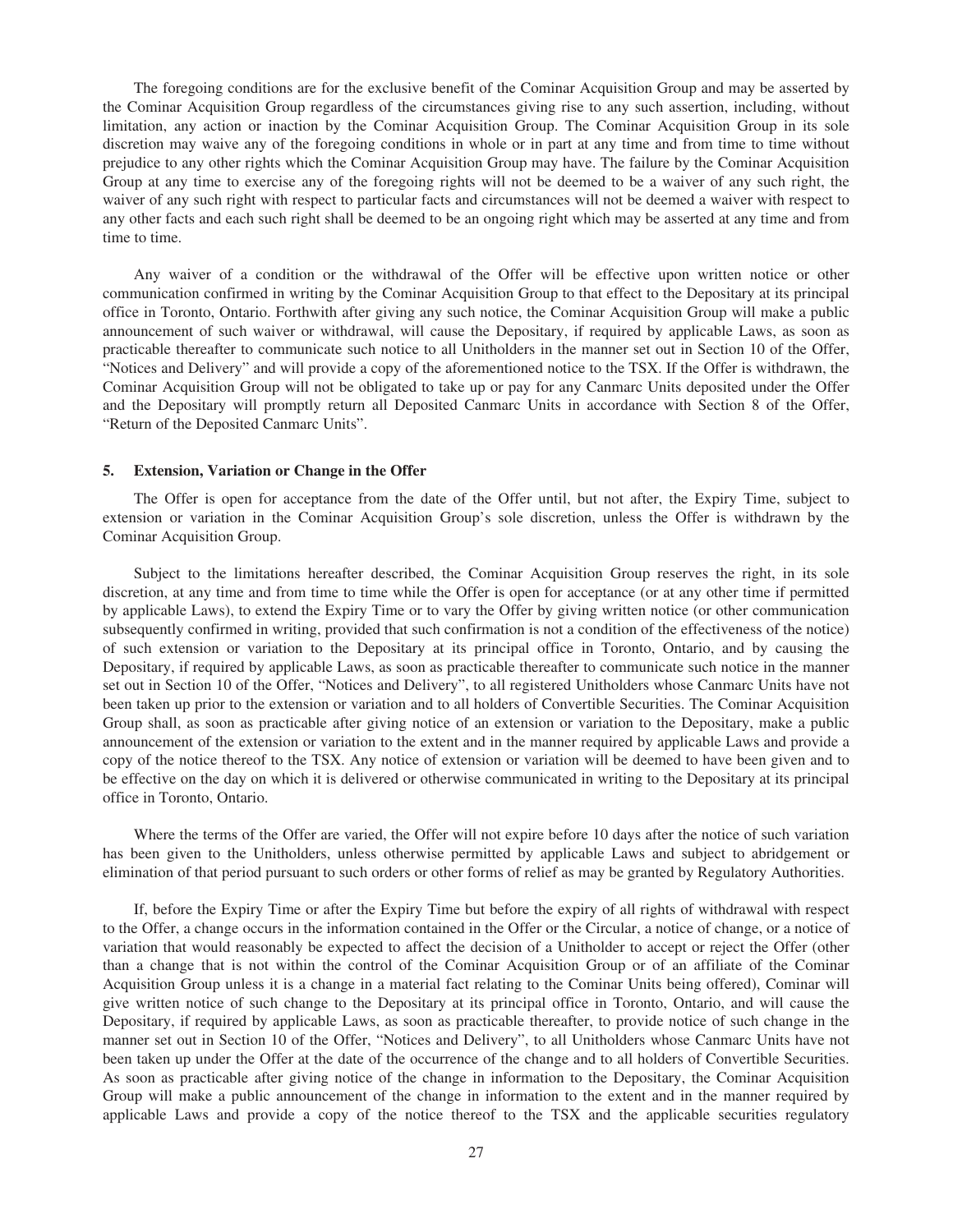authorities. Any notice of change in information will be deemed to have been given and to be effective on the day on which it is delivered or otherwise communicated to the Depositary at its principal office in Toronto, Ontario.

Notwithstanding the foregoing, but subject to applicable Laws, the Offer may not be extended by the Cominar Acquisition Group if all of the terms and conditions of the Offer have been complied with or waived, unless the Cominar Acquisition Group first takes up all Canmarc Units deposited under the Offer and not withdrawn.

During any extension or in the event of any variation of the Offer or change in information, all Canmarc Units previously deposited and not taken up or withdrawn will remain subject to the Offer and may be taken up by the Cominar Acquisition Group in accordance with the terms hereof, subject to Section 7 of the Offer, "Withdrawal of Deposited Canmarc Units". An extension of the Expiry Time, a variation of the Offer or a change in information does not, unless otherwise expressly stated, constitute a waiver by the Cominar Acquisition Group of its rights under Section 4 of the Offer, "Conditions of the Offer".

If, prior to the Expiry Time, the consideration being offered for the Canmarc Units under the Offer is increased, the increased consideration will be paid to all depositing Unitholders whose Canmarc Units are taken up under the Offer, whether or not such Canmarc Units were taken up before the increase.

#### **6. Take-Up of and Payment for Deposited Canmarc Units**

If all of the conditions described in Section 4 of the Offer, "Conditions of the Offer", have been satisfied or waived by the Cominar Acquisition Group (in its sole discretion) at or prior to the Expiry Time, the members of the Cominar Acquisition Group will proportionately take up and pay for Canmarc Units validly deposited under the Offer and not properly withdrawn not later than ten days after the Expiry Time. Any Canmarc Units taken up will be paid for or Cominar Units will be issued as soon as possible, and in any event not later than three business days after they are taken up. Any Canmarc Units deposited under the Offer after the date on which Canmarc Units are first taken up by the Cominar Acquisition Group under the Offer but prior to the Expiry Time will be taken up and paid for or Cominar Units will be issued not later than ten days after such deposit.

Each Unitholder may elect the Cash Alternative or the Unit Alternative in respect of its Canmarc Units, provided that the Unit Alternative shall be subject to proration on the terms described herein and that the maximum aggregate of Cominar Units available for issuance under the Offer is 16 million Cominar Units. See Section 1 of the Offer, "The Offer".

The Cominar Acquisition Group will be deemed to have taken up and accepted for payment Canmarc Units validly deposited and not withdrawn under the Offer if, as and when the Cominar Acquisition Group gives written notice, or other communication confirmed in writing, to the Depositary at its principal office in Toronto, Ontario to that effect. Subject to applicable Laws, the Cominar Acquisition Group expressly reserves the right, in its sole discretion to, on, or after the initial Expiry Time, withdraw the Offer and not take up or pay for any Canmarc Units if any condition specified in Section 4 of the Offer, "Conditions of the Offer", is not satisfied or waived, by giving written notice thereof, or other communication confirmed in writing, to the Depositary at its principal office in Toronto, Ontario. The Cominar Acquisition Group will not, however, take up and pay for any Canmarc Units deposited under the Offer unless it simultaneously takes up and pays for all Canmarc Units then validly deposited under the Offer and not withdrawn.

The Cominar Acquisition Group will pay for Canmarc Units validly deposited under the Offer and not withdrawn by providing the Depositary Cominar Units and sufficient funds (by bank transfer or other means satisfactory to the Depositary), as the case may be, for transmittal to depositing Unitholders, subject to the maximum aggregate of Cominar Units described above. Under no circumstances will interest accrue or be paid by the Cominar Acquisition Group or the Depositary to persons depositing Canmarc Units on the purchase price of Canmarc Units purchased by the Cominar Acquisition Group, regardless of any delay in making payments for Canmarc Units.

The Depositary will act as the agent of persons who have deposited Canmarc Units in acceptance of the Offer for the purposes of receiving payment from the Cominar Acquisition Group and transmitting such payment to such persons, and receipt of payment by the Depositary will be deemed to constitute receipt of payment by persons depositing Canmarc Units under the Offer.

All payments under the Offer will be made in Canadian dollars.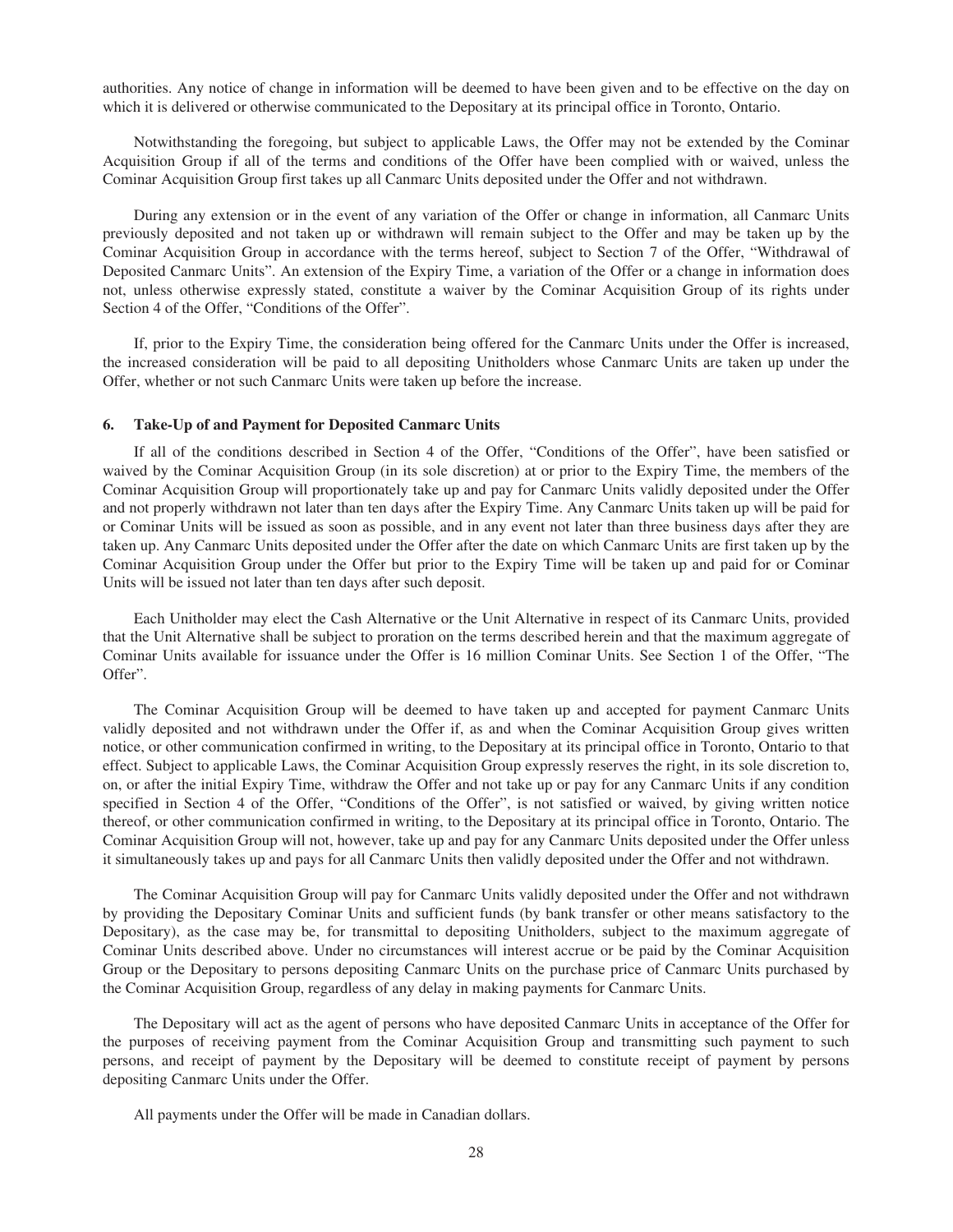Settlement with each Unitholder who has deposited (and not withdrawn) Canmarc Units under the Offer will be made by the Depositary forwarding a unit certificate representing Cominar Units (or, in the case of Canmarc Units deposited by book-entry transfer, crediting the Canmarc Units to the account of CDS, from which such book-entry transfer was made) and/or issuing or causing to be issued a cheque (except for payments in excess of \$25 million, which will be made by wire transfer, as set out in the Letter of Transmittal) payable in Canadian funds in the amount to which the person depositing Canmarc Units is entitled. Unless otherwise directed by the Letter of Transmittal, the unit certificate representing Cominar Units (or, in the case of Canmarc Units deposited by book-entry transfer, the credit of Canmarc Units) and/or the cheque will be issued in the name of the registered holder of the Canmarc Units so deposited. Unless the person depositing the Canmarc Units instructs the Depositary to hold the unit certificate and/or the cheque for pick-up by checking the appropriate box in the Letter of Transmittal, the unit certificate and/or the cheque will be forwarded by first class mail to such person at the address specified in the Letter of Transmittal. If no such address is specified, the unit certificate and/or the cheque will be sent to the address of the registered holder as shown on the securities register maintained by or on behalf of Canmarc. Unit certificates and/or cheques mailed in accordance with this paragraph will be deemed to be delivered at the time of mailing. Pursuant to applicable Laws, the Cominar Acquisition Group may, in certain circumstances, be required to make withholdings from the amount otherwise payable to a Unitholder.

Unitholders will not be required to pay any fee or commission if they accept the Offer by depositing their Canmarc Units directly with the Depositary or if they make use of the services of a Soliciting Dealer, if any, to accept the offer.

#### **7. Withdrawal of Deposited Canmarc Units**

Except as otherwise stated in this Section 7 or as otherwise required by applicable Laws, all deposits of Canmarc Units under the Offer are irrevocable. Unless otherwise required or permitted by applicable Laws, any Canmarc Units deposited in acceptance of the Offer may be withdrawn by or on behalf of the depositing Unitholder:

- (a) at any time before the Canmarc Units have been taken up by the Cominar Acquisition Group under the Offer;
- (b) if the Canmarc Units have not been paid for by the Cominar Acquisition Group within three business days after having been taken up; or
- (c) at any time before the expiration of ten days from the date upon which either:
	- (i) a notice of change relating to a change which has occurred in the information contained in the Offer, or the Circular, a notice of change or a notice of variation, that would reasonably be expected to affect the decision of a Unitholder to accept or reject the Offer (other than a change that is not within the control of the Cominar Acquisition Group, Cominar or of an affiliate of the Cominar Acquisition Group or Cominar, unless it is a change in a material fact relating to the Cominar Units being offered), in the event that such change occurs before the Expiry Time or after the Expiry Time but before the expiry of all rights of withdrawal in respect of the Offer; or
	- (ii) a notice of variation concerning a variation in the terms of the Offer (other than a variation consisting solely of an increase in the consideration offered for the Canmarc Units where the Expiry Time is not extended for more than ten days),

is mailed, delivered or otherwise properly communicated (subject to abridgement of that period pursuant to such order or orders or other forms of relief as may be granted by applicable courts or Regulatory Authorities) and only if such deposited Canmarc Units have not been taken up by the Cominar Acquisition Group at the date of the notice.

Withdrawals of Canmarc Units deposited under the Offer must be effected by notice of withdrawal made by or on behalf of the depositing Unitholder and must be actually received by the Depositary at the place of deposit of the applicable Canmarc Units (or Notice of Guaranteed Delivery in respect thereof) within the time limits indicated above. Notices of withdrawal: (i) must be made by a method that provides the Depositary with a written or printed copy; (ii) must be signed by or on behalf of the person who signed the Letter of Transmittal accompanying (or Notice of Guaranteed Delivery in respect of) the Canmarc Units which are to be withdrawn; and (iii) must specify such person's name, the number of Canmarc Units to be withdrawn, the name of the registered holder and the certificate number shown on each certificate representing the Canmarc Units to be withdrawn. Any signature in a notice of withdrawal must be guaranteed by an Eligible Institution in the same manner as in a Letter of Transmittal (as described in the instructions set out therein), except in the case of Canmarc Units deposited for the account of an Eligible Institution.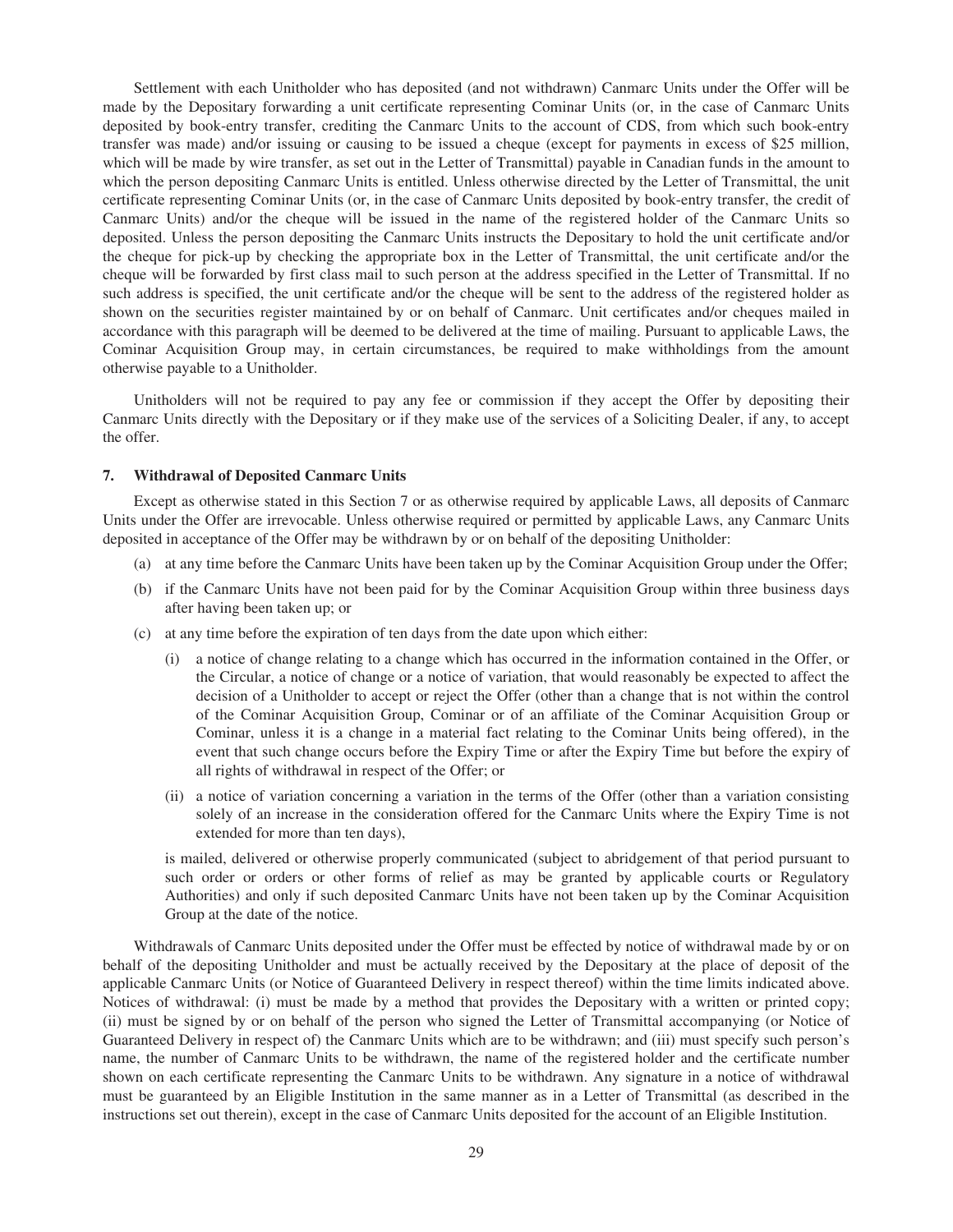If Canmarc Units have been deposited pursuant to the procedures for book-entry transfer, as set out in Section 3 of the Offer, "Manner of Acceptance – Acceptance by Book-Entry Transfer", any notice of withdrawal must specify the name and number of the account at CDS, to be credited with the withdrawn Canmarc Units and otherwise comply with the procedures of CDS.

**A withdrawal of Canmarc Units deposited under the Offer can only be accomplished in accordance with the foregoing procedures. The withdrawal will take effect only upon actual receipt by the Depositary of the properly completed and executed written notice of withdrawal.**

**Investment advisors, stockbrokers, banks, trust companies or other nominees may set deadlines for the withdrawal of Canmarc Units deposited under the Offer that are earlier than those specified above. Unitholders whose Canmarc Units are registered in the name of an investment advisor, stockbroker, bank, trust company or other nominee should contact such nominee for assistance.**

All questions as to the validity (including, without limitation, timely receipt) and form of notices of withdrawal will be determined by the Cominar Acquisition Group in its sole discretion and such determination will be final and binding. There is no duty or obligation of the Cominar Acquisition Group, Cominar, the Depositary or any other person to give notice of any defect or irregularity in any notice of withdrawal and no liability shall be incurred or suffered by any of them for failure to give such notice.

If the Cominar Acquisition Group extends the period of time during which the Offer is open, is delayed in taking up or paying for Canmarc Units or is unable to take up or pay for Canmarc Units for any reason, then, without prejudice to the Cominar Acquisition Group's other rights, Canmarc Units deposited under the Offer may, subject to applicable Laws, be retained by the Depositary on behalf of the Cominar Acquisition Group and such Canmarc Units may not be withdrawn except to the extent that depositing Unitholders are entitled to withdrawal rights as set out in this Section 7 or pursuant to applicable Laws.

Withdrawals cannot be rescinded and any Canmarc Units withdrawn will be deemed not validly deposited for the purposes of the Offer, but may be re-deposited at any subsequent time prior to the Expiry Time by following any of the procedures described in Section 3 of the Offer, "Manner of Acceptance".

In addition to the foregoing rights of withdrawal, Unitholders in the provinces and territories of Canada are entitled to one or more statutory rights of rescission, price revision or to damages in certain circumstances. See Section 34 of the Circular, "Statutory Rights".

## **8. Return of Deposited Canmarc Units**

Any Deposited Canmarc Units that are not taken up and paid for by the Cominar Acquisition Group pursuant to the terms and conditions of the Offer for any reason will be returned, at the Cominar Acquisition Group's expense, to the depositing Unitholder as soon as practicable after the Expiry Time or withdrawal of the Offer, by either (i) sending certificates representing the Canmarc Units not purchased by first-class insured mail to the address of the depositing Unitholder specified in the Letter of Transmittal or, if such name or address is not so specified, in such name and to such address as shown on the securities register maintained by or on behalf of Canmarc, or (ii) in the case of Canmarc Units deposited by book-entry transfer of such Canmarc Units pursuant to the procedures set out in Section 3 of the Offer, "Manner of Acceptance – Acceptance by Book-Entry Transfer", such Canmarc Units will be credited to the depositing holder's account maintained with CDS.

### **9. Changes in Capitalization; Adjustments; Liens**

If, on or after the date of the Offer, Canmarc should divide, combine, reclassify, consolidate, convert or otherwise change any of the Canmarc Units or its capitalization, issue any Canmarc Units, or issue, grant or sell any Options or other Convertible Securities, or disclose that it has taken or intends to take any such action, then the Cominar Acquisition Group may, in its sole discretion and without prejudice to its rights under Section 4 of the Offer, "Conditions of the Offer", make such adjustments as it considers appropriate to the purchase price and other terms of the Offer (including, without limitation, the type of securities offered to be purchased and the amount payable therefor) to reflect such division, combination, reclassification, consolidation, conversion, issuance, grant, sale or other change. See "Extension, Variation or Change in the Offer" in Section 5 of the Circular.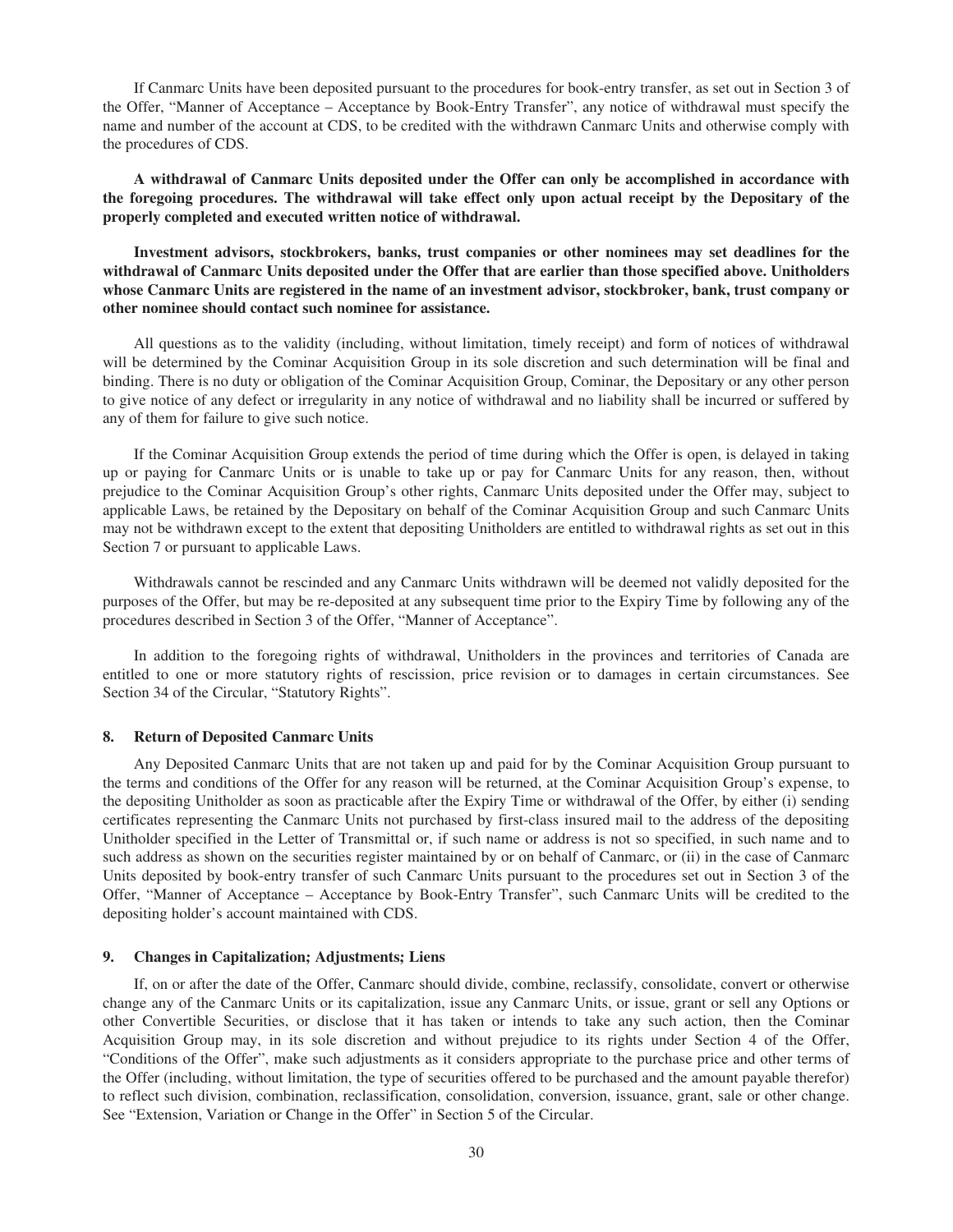Canmarc Units and any Distributions acquired under the Offer shall be transferred by the Unitholder and acquired by the Cominar Acquisition Group free and clear of all liens, restrictions, charges, encumbrances, claims and equities and together with all rights and benefits arising therefrom, including, without limitation, the right to any and all distributions, payments, securities, property, rights (including URP Rights), assets or other interests which may be accrued, declared, paid, issued, distributed, made or transferred on or after the date of the Offer on or in respect of the Canmarc Units, whether or not separated from the Canmarc Units.

If, on or after the date of the Offer, Canmarc should declare, set aside or pay any distribution or dividend, or declare, make or pay any other payment on, or declare, allot, reserve or issue any securities, rights or other interests with respect to any Canmarc Unit, which is or are payable or distributable to Unitholders on a record date prior to the date of transfer into the name of the Cominar Acquisition Group or its nominee or transferee on the securities register maintained by or on behalf of Canmarc in respect of Canmarc Units accepted for purchase under the Offer, then (and without prejudice to its rights under Section 4 of the Offer, "Conditions of the Offer"): (i) in the case of any such cash distributions, dividends or payments that in an aggregate amount do not exceed the purchase price per Canmarc Unit payable in cash, the amount of the distributions, dividends or payments will be received and held by the depositing Unitholder for the account of the Cominar Acquisition Group until the Cominar Acquisition Group pays for such Canmarc Units, and to the extent that such distributions, dividends or payments do not exceed the purchase price per Canmarc Unit payable in cash by the Cominar Acquisition Group pursuant to the Offer the purchase price per Canmarc Unit payable by the Cominar Acquisition Group pursuant to the Offer in cash will be reduced by the amount of any such distribution, dividend or payment; and (ii) in the case of any such cash distributions, dividends or payments that in an aggregate amount exceeds the purchase price per Canmarc Unit payable in cash by the Cominar Acquisition Group pursuant to the Offer, or in the case of any Non-cash distribution, dividend, payment, securities, property, rights, assets or other interests, the whole of any such distribution, dividend, payment, securities, property, rights, assets or other interests (and not simply the portion that exceeds the purchase price per Canmarc Unit payable by the Cominar Acquisition Group under the Offer) will be received and held by the depositing Unitholder for the account of the Cominar Acquisition Group and will be promptly remitted and transferred by the depositing Unitholder to the Depositary for the account of the Cominar Acquisition Group, accompanied by appropriate documentation of transfer. Pending such remittance, the Cominar Acquisition Group will be entitled to all rights and privileges as the owner of any such distribution, dividend, payment, securities, property, rights, assets or other interests and may withhold the entire purchase price payable by the Cominar Acquisition Group under the Offer or deduct from the consideration payable by the Cominar Acquisition Group under the Offer the amount or value thereof, as determined by the Cominar Acquisition Group in its sole discretion.

The declaration or payment of a distribution may have tax consequences not described under "Certain Canadian Federal Income Tax Considerations" in Section 22 of the Circular or "Certain United States Federal Income Tax Considerations" in Section 23 of the Circular.

### **10. Notices and Delivery**

Without limiting any other lawful means of giving notice, and unless otherwise specified by applicable Laws, any notice to be given by the Cominar Acquisition Group or the Depositary under the Offer will be deemed to have been properly given if it is mailed by first class mail, postage prepaid, to the registered Unitholders (and to registered holders of Convertible Securities) at their respective addresses as shown on the register maintained by or on behalf of Canmarc in respect of the Canmarc Units and will be deemed to have been received on the first business day following the date of mailing. For this purpose, "business day" means any day other than a Saturday, Sunday or statutory holiday in the jurisdiction to which the notice is mailed. These provisions apply notwithstanding any accidental omission to give notice to any one or more Unitholders and notwithstanding any interruption of mail services following mailing. Except as otherwise permitted by applicable Laws, if mail service is interrupted or delayed following mailing, the Cominar Acquisition Group intends to make reasonable efforts to disseminate the notice by other means, such as publication. Except as otherwise required or permitted by applicable Laws, if post offices in Canada or the United States are not open for the deposit of mail, any notice which the Cominar Acquisition Group or the Depositary may give or cause to be given to Unitholders under the Offer will be deemed to have been properly given and to have been received by Unitholders if (i) it is given to the TSX for dissemination through its facilities, (ii) it is published once in the National Edition of *The Globe and Mail* or *The National Post* and in *La Presse* in the Province of Québec and in *The New York Times* or *The Wall Street Journal* in the United States, or (iii) it is given to the Canada News Wire Service and the Dow Jones News Service for dissemination through its facilities.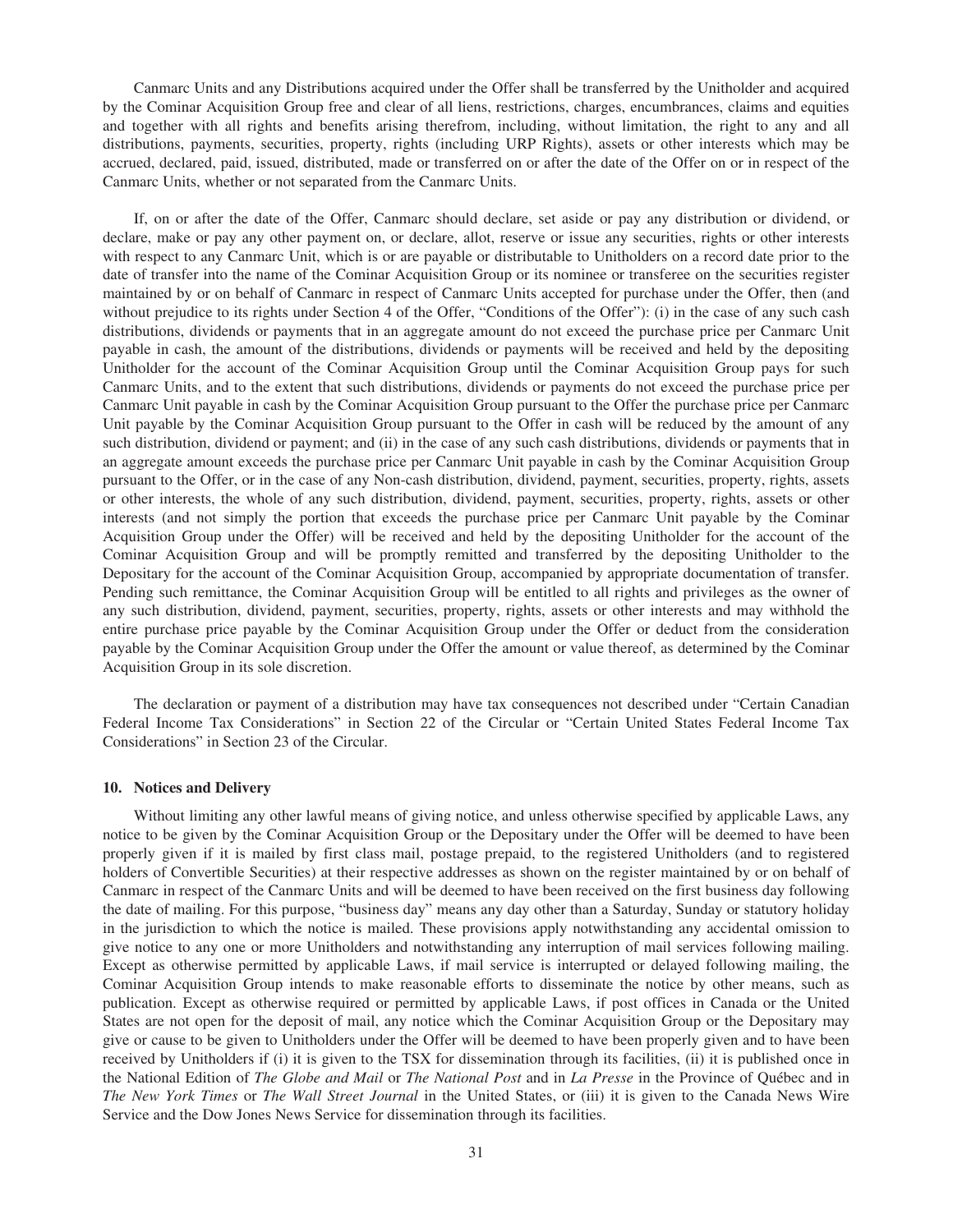The Offer and Circular and the accompanying Letter of Transmittal will be mailed to registered Unitholders (and to registered holders of Convertible Securities) by first class mail, postage prepaid, or made in such other manner as is permitted by applicable Laws and the Cominar Acquisition Group will use its reasonable efforts to furnish such documents to brokers, investment advisors, banks and similar persons whose names, or the names of whose nominees, appear in the register maintained by or on behalf of Canmarc in respect of the Canmarc Units or, if security position listings are available, who are listed as participants in a clearing agency's security position listing, for subsequent transmittal to the beneficial owners of Canmarc Units where such listings are received.

These securityholder materials are being sent to both registered and Non-registered owners of securities. If you are a Non-registered owner, and the Cominar Acquisition Group or its agent has sent these materials directly to you, your name and address and information about your holdings of securities have been obtained in accordance with applicable regulatory requirements from the intermediary holding such securities on your behalf.

**Wherever the Offer calls for documents to be delivered to the Depositary, such documents will not be considered delivered unless and until they have been physically received at the Toronto, Ontario office of the Depositary specified in the Letter of Transmittal.**

#### **11. Mail Service Interruption**

Notwithstanding the provisions of the Offer, the Circular and the Letter of Transmittal cheques and any other relevant documents will not be mailed if the Cominar Acquisition Group determines that delivery thereof by mail may be delayed. Persons entitled to cheques and/or any other relevant documents which are not mailed for the foregoing reason may take delivery thereof at the office of the Depositary to which the deposited certificate(s) for Canmarc Units were delivered until such time as the Cominar Acquisition Group has determined that delivery by mail will no longer be delayed. The Cominar Acquisition Group shall provide notice of any such determination not to mail made under this Section 11 as soon as reasonably practicable after the making of such determination and in accordance with Section 10 of the Offer, "Notices and Delivery". Notwithstanding Section 6 of the Offer, "Take-Up of and Payment for Deposited Canmarc Units", cheques and/or any other relevant documents not mailed for the foregoing reason will be conclusively deemed to have been delivered on the first day upon which they are available for delivery to the depositing Unitholder at the Toronto, Ontario office of the Depositary.

### **12. Market Purchases and Sales of Canmarc Units**

As of the date hereof, the Cominar Acquisition Group intends to acquire, or make or enter into agreements, commitments or understandings to acquire, beneficial ownership of Canmarc Units (other than under the terms of the Offer) or Convertible Securities. Any such purchases shall be made in accordance with section 2.2(3) of MI 62-104 and section 2.1 of OSC Rule 62-504 and any other applicable Laws, which require that:

- (a) the aggregate number of Canmarc Units beneficially acquired does not exceed 5% of the outstanding Canmarc Units as of the date of the Offer, calculated in accordance with applicable Laws;
- (b) the purchases are made in the normal course through the facilities of the TSX;
- (c) the Cominar Acquisition Group issues and files a news release containing the information required under applicable Laws immediately after the close of business of the TSX on each day in which Canmarc Units have been purchased; and
- (d) the broker involved in such trades provides only customary broker services and receives only customary fees or commissions, and no solicitation is made by the Cominar Acquisition Group, the seller or their agents.

Purchases pursuant to section 2.2(3) of MI 62-104 or section 2.1 of OSC Rule 62-504 shall be counted in any determination as to whether the Minimum Tender Condition has been fulfilled.

Although the Cominar Acquisition Group has no present intention to sell Canmarc Units taken up under the Offer, the Cominar Acquisition Group reserves the right to make or enter into arrangements, commitments or understandings at or prior to the Expiry Time to sell any of such Canmarc Units after the Expiry Time, subject to applicable Laws and to compliance with section 2.7(2) of MI 62-104 or section 93.4(2) of the OSA, as applicable.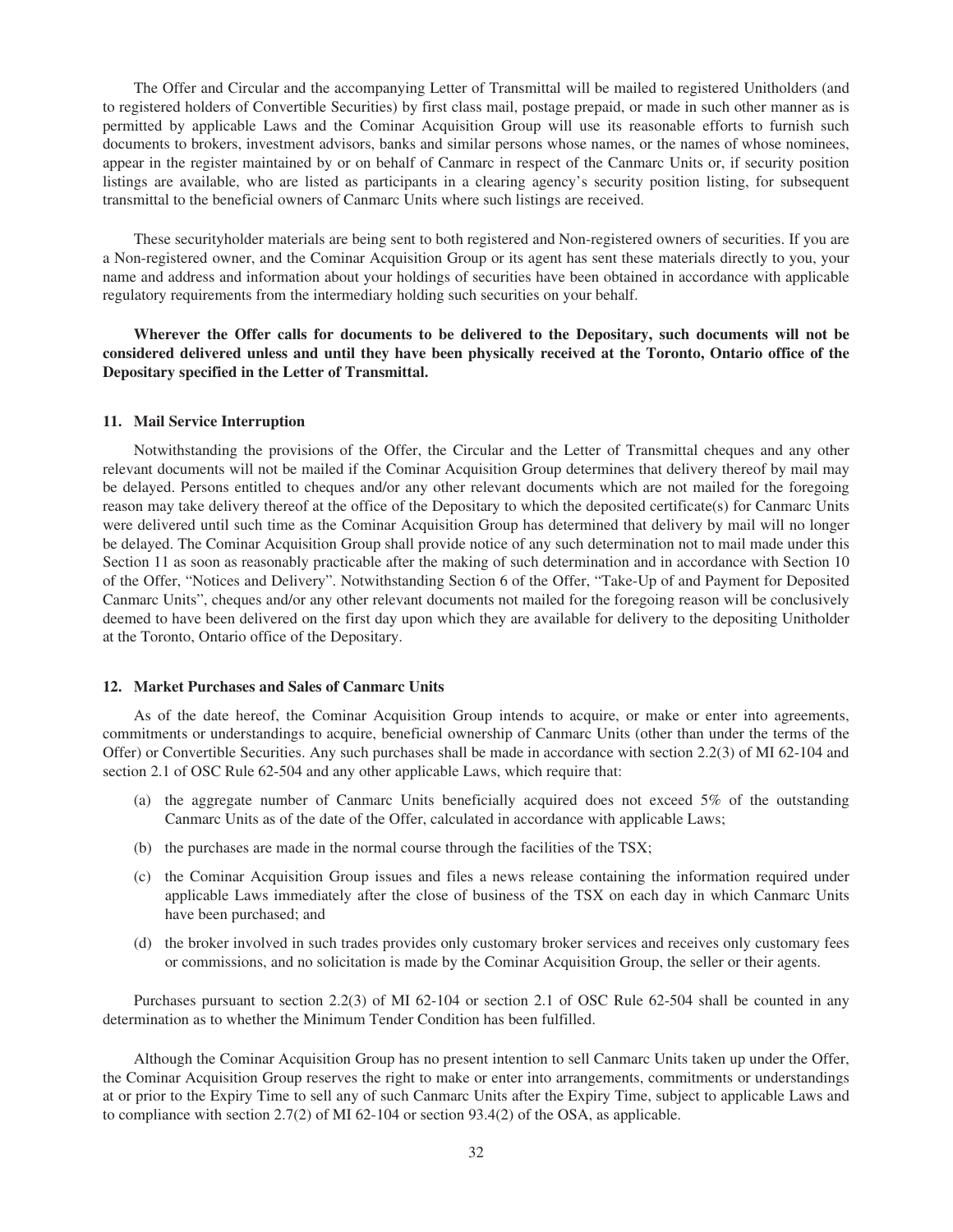For the purposes of this Section 12, "**Cominar**" includes the Cominar Acquisition Group and any person acting jointly or in concert with the Cominar Acquisition Group and Cominar.

# **13. Other Terms of the Offer**

- (a) The Offer and all contracts resulting from acceptance thereof shall be governed by and construed in accordance with the laws of the Province of Québec and the federal laws of Canada applicable therein. Each party to any agreement resulting from the acceptance of the Offer unconditionally and irrevocably attorns to the exclusive jurisdiction of the courts of the Province of Québec and all courts competent to hear appeals therefrom.
- (b) The Cominar Acquisition Group reserves the right to transfer to one or more affiliates of the Cominar Acquisition Group and Cominar the right to purchase all or any portion of the Canmarc Units deposited pursuant to the Offer, but any such transfer will not relieve the Cominar Acquisition Group of its obligation under the Offer and will in no way prejudice the rights of persons depositing Canmarc Units to receive payment for Canmarc Units validly deposited and accepted for payment under the Offer.
- (c) In any jurisdiction in which the Offer is required to be made by a licensed broker or dealer, the Offer shall be made on behalf of the Cominar Acquisition Group by brokers or dealers licensed under the Laws of such jurisdiction.
- (d) No broker, dealer or other person has been authorized to give any information or make any representation on behalf of the Cominar Acquisition Group not contained herein or in the accompanying Circular, and, if given or made, such information or representation must not be relied upon as having been authorized. No broker, dealer or other person shall be deemed to be the agent of the Cominar Acquisition Group, Cominar, the Depositary, a Soliciting Dealer or the Information Agent for the purposes of the Offer.
- (e) The provisions of the Glossary, the Summary, the Circular and the Letter of Transmittal accompanying the Offer, including the instructions contained therein, as applicable, form part of the terms and conditions of the Offer.
- (f) The Cominar Acquisition Group, in its sole discretion, shall be entitled to make a final and binding determination of all questions relating to the interpretation of the terms and conditions of the Offer (including, without limitation, the satisfaction of the conditions of the Offer), the Circular and the Letter of Transmittal, the validity of any acceptance of the Offer and the validity of any withdrawals of Canmarc Units.
- (g) The Offer and Circular do not constitute an offer or a solicitation to any person in any jurisdiction in which such offer or solicitation is unlawful. The Offer is not being made or directed to, nor will deposits of Canmarc Units be accepted from or on behalf of, Unitholders residing in any jurisdiction in which the making or the acceptance of the Offer would not be in compliance with the Laws of such jurisdiction. However, the Cominar Acquisition Group may, in the Cominar Acquisition Group's sole discretion, take such action as the Cominar Acquisition Group may deem necessary to make the Offer in any jurisdiction and extend the Offer to Unitholders in any such jurisdiction.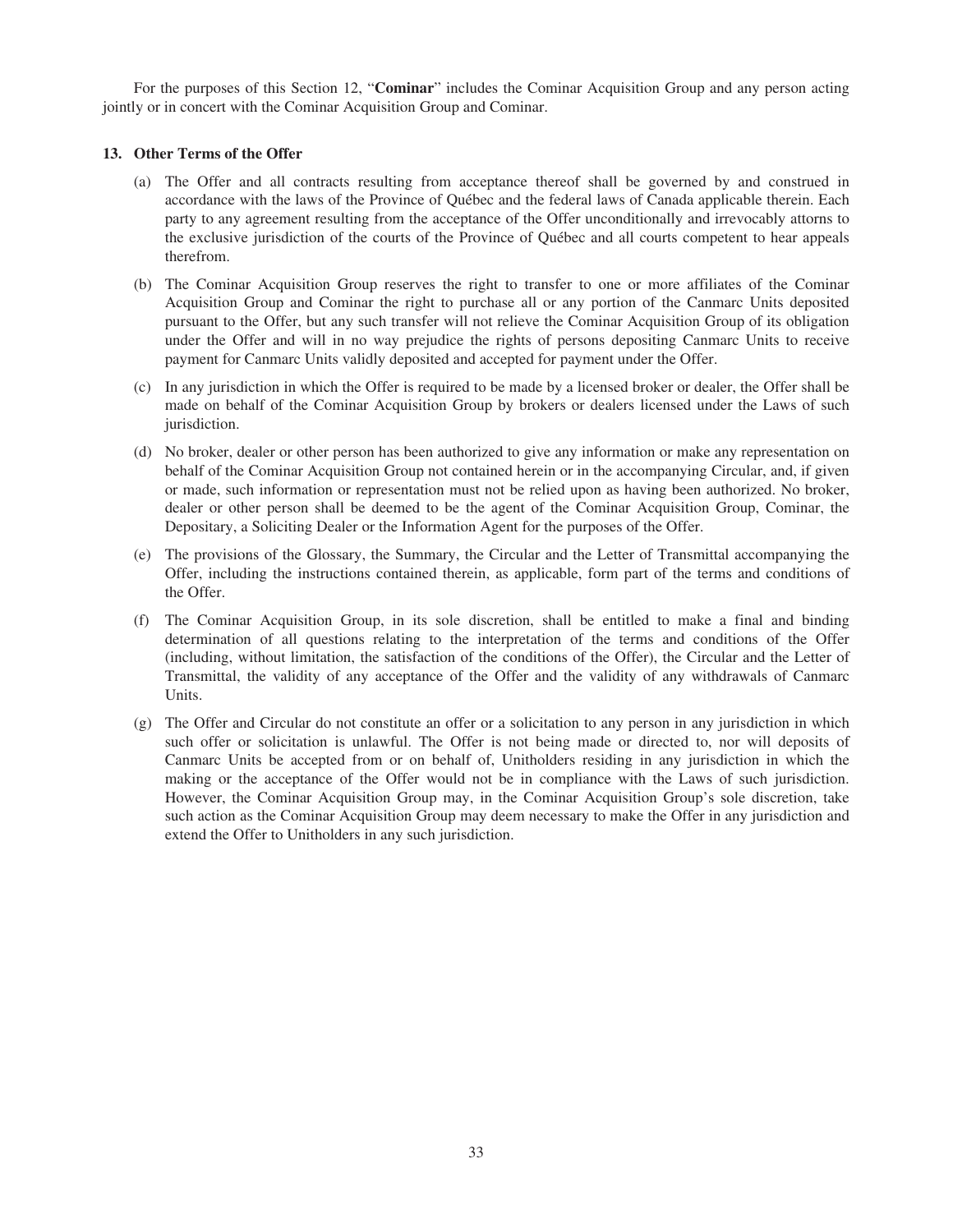The Offer and the accompanying Circular together constitute the take-over bid circular required under Canadian securities legislation with respect to the Offer. Unitholders are urged to refer to the accompanying Circular for additional information relating to the Offer.

DATED: December 2, 2011

## **8012075 CANADA INC.**

by *(Signed)* Michel Dallaire President and Chief Executive Officer

## **8012083 CANADA INC.**

by *(Signed)* Michel Dallaire President and Chief Executive Officer

# **8012091 CANADA INC.**

by *(Signed)* Michel Dallaire President and Chief Executive Officer

# **8012105 CANADA INC.**

by *(Signed)* Michel Dallaire President and Chief Executive Officer

# **8012113 CANADA INC.**

by *(Signed)* Michel Dallaire President and Chief Executive Officer

## **8012121 CANADA INC.**

by *(Signed)* Michel Dallaire President and Chief Executive Officer

# **8012130 CANADA INC.**

by *(Signed)* Michel Dallaire President and Chief Executive Officer

## **8012148 CANADA INC.**

by *(Signed)* Michel Dallaire President and Chief Executive Officer

## **8012156 CANADA INC.**

by *(Signed)* Michel Dallaire President and Chief Executive Officer

# **8012164 CANADA INC.**

by *(Signed)* Michel Dallaire President and Chief Executive Officer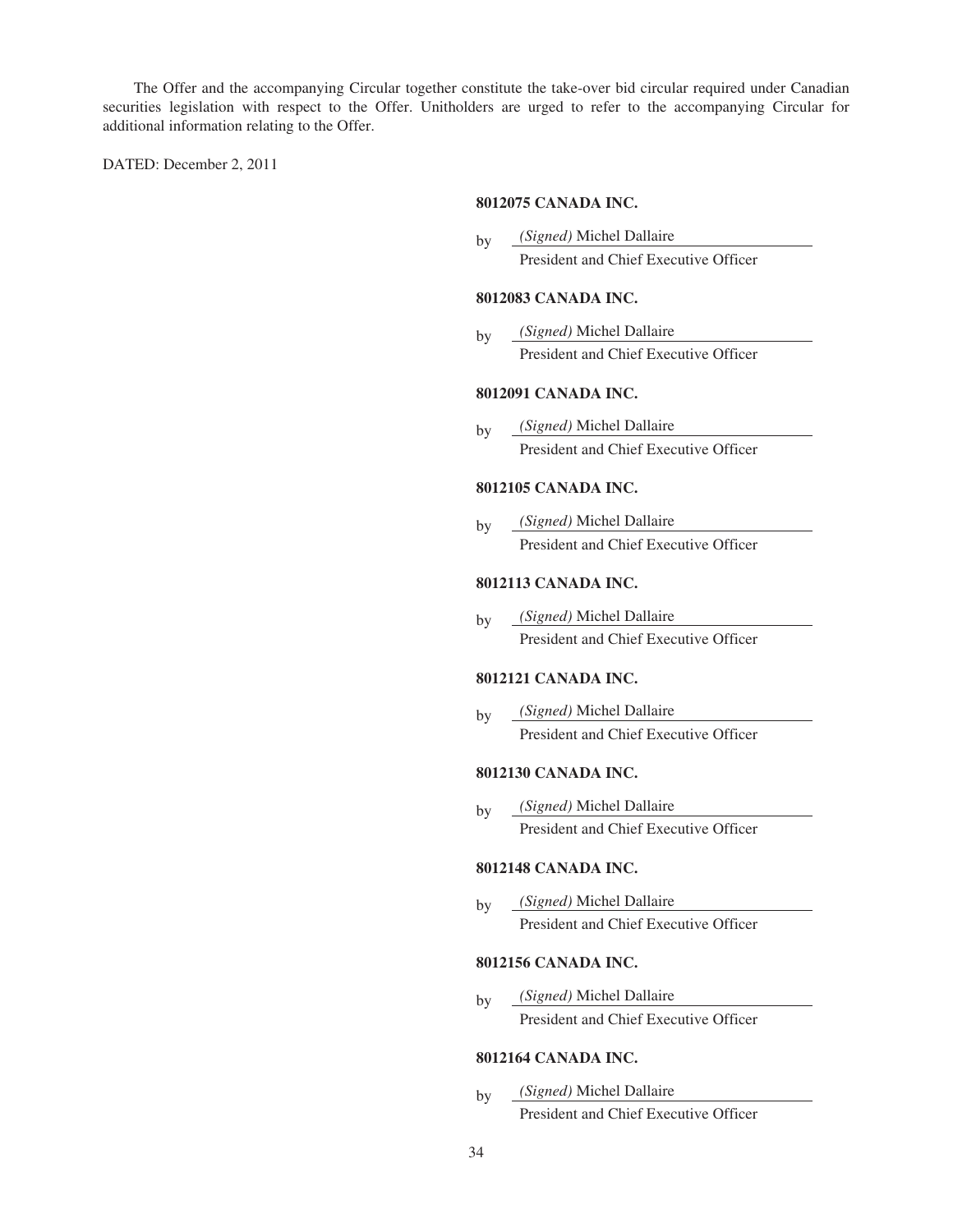### **THE CIRCULAR**

*This Circular is furnished in connection with the accompanying Offer dated December 2, 2011 to purchase all of the issued and outstanding Canmarc Units. The terms and conditions of the Offer and the Letter of Transmittal are incorporated into and form part of this Circular. Unitholders should refer to the Offer for details of the terms and conditions of the Offer, including details as to payment and withdrawal rights. Unless the context otherwise requires, terms used but not defined in the Circular have the respective meanings given to them in the accompanying Glossary.*

*Unless otherwise indicated, the information concerning Canmarc contained in the Offer and Circular has been taken from or is based solely upon publicly available documents and records on file with Canadian securities authorities and other public sources available at the time of the Offer. Although the Cominar Acquisition Group and Cominar have no knowledge that would indicate that any statements contained herein and taken from or based on such information are untrue or incomplete, none of the Cominar Acquisition Group, Cominar nor any of their respective officers, directors or trustees assumes any responsibility for the accuracy or completeness of such information or for any failure by Canmarc to disclose events or facts that may have occurred or that may affect the significance or accuracy of any such information but that are unknown to the Cominar Acquisition Group or Cominar. Unless otherwise indicated, information concerning Canmarc is given as of December 2, 2011.*

### **1. Cominar**

Cominar is an unincorporated close-ended real estate investment trust created by contract of trust on March 31, 1998, as amended, and is governed by the laws of the Province of Québec. The head and registered office of Cominar is located at 455 rue du Marais, Québec City, Québec, G1M 3A2.

As one of the largest property owners and managers in the Province of Québec, Cominar has a leading presence and enjoys significant economies of scale in this market. It currently owns a diversified portfolio of 269 office, retail, industrial and mixed-use properties of which 95 are located in the greater Québec City area, 136 are located in the greater Montréal area, 4 are located in the greater Ottawa area and 34 are located in the Atlantic provinces. The portfolio comprises approximately 6.7 million square feet of office space, 3.1 million square feet of retail space and 11.2 million square feet of industrial and mixed-use space, representing, in the aggregate, over 21.0 million square feet of leasable area. As at September 30, 2011, Cominar's portfolio was approximately 93.6% leased. Cominar's properties are mostly situated in prime locations along major traffic-arteries and benefit from high visibility and easy access by both tenants and tenants' customers.

### **2. The Cominar Acquisition Group**

The entities forming part of the Cominar Acquisition Group were incorporated under the laws of Canada on November 18, 2011 and have not carried on any material business prior to the date hereof other than in connection with matters directly related to the Offer. Each of the entities forming part of the Cominar Acquisition Group is a whollyowned subsidiary of Cominar. The head and registered office of each of the entities forming part of the Cominar Acquisition Group is located at 455 rue du Marais, Québec City, Québec, G1M 3A2.

#### **3. Canmarc**

Canmarc is an unincorporated open-ended real estate investment trust created by declaration of trust, as amended on May 25, 2010, and is governed by the laws of the Province of Québec. The head and registered office of Canmarc is located at 1 Place Alexis Nihon, Suite 1010, Montréal, Québec, H3Z 3B8.

Canmarc owns a portfolio of Canadian income-producing commercial properties, comprised mainly of retail and office properties with certain industrial properties, as well as certain income-producing multifamily residential properties. As at November 9, 2011, Canmarc owned a portfolio of 114 income-producing commercial properties that comprise approximately 8.8 million square feet of commercial gross leasable area and one income-producing multifamily residential property that comprises 464 multi-family residential units.

The properties are located in the Province of Québec, Atlantic Canada, Western Canada and the Province of Ontario. Canmarc's operational infrastructure is national in scope, operating in five provinces and three operating platforms located in Halifax/Dartmouth, Nova Scotia, Montréal, Québec, and Calgary, Alberta.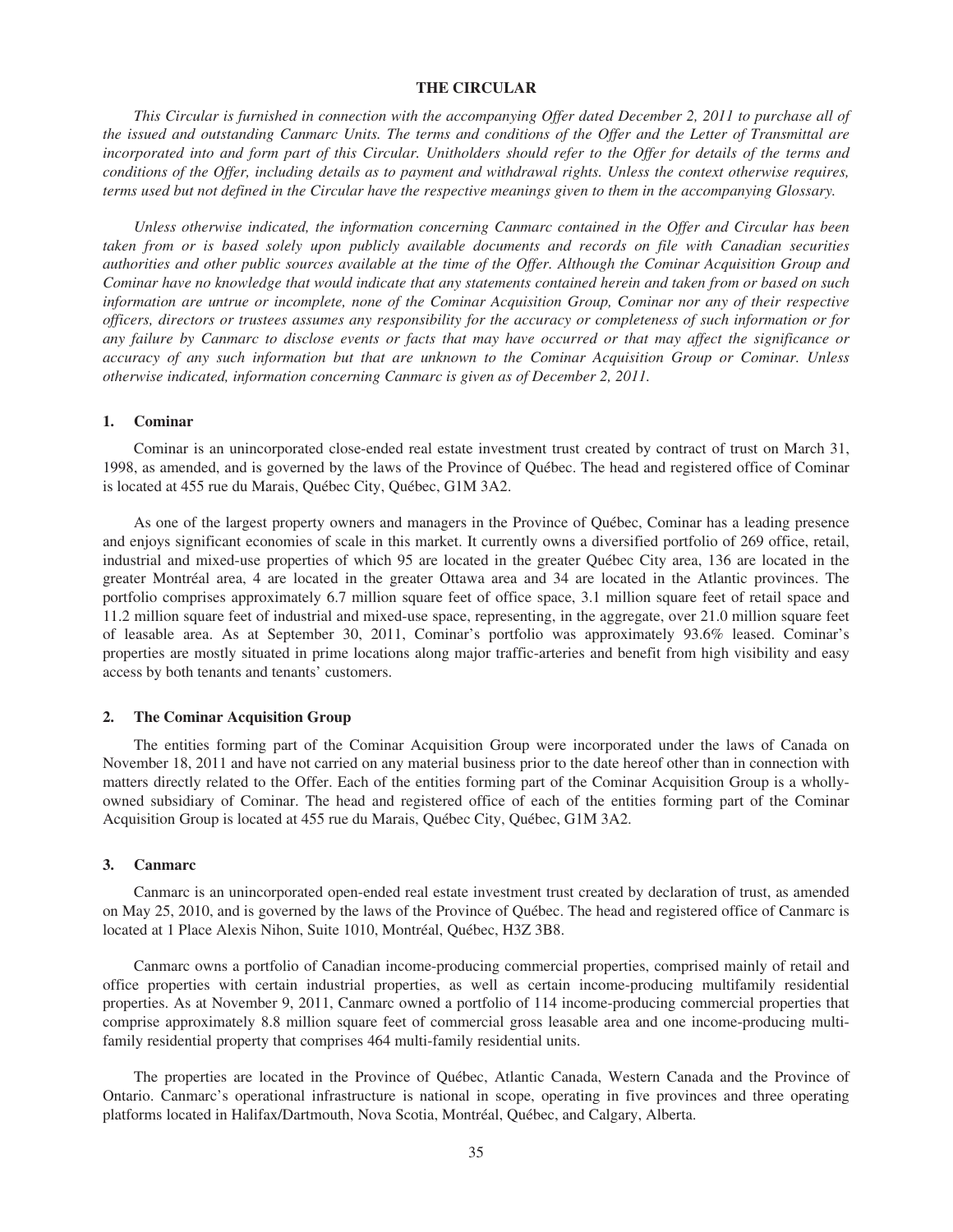## **4. Certain Information Concerning Securities of Canmarc**

## *Capital of Canmarc*

The authorized capital of Canmarc consists of an unlimited number of Canmarc Units.

Based on the public information furnished, the Cominar Acquisition Group estimates that, assuming the exercise, exchange or conversion of all Convertible Securities of Canmarc (including "out-of-the-money" Convertible Securities) 54,938,476 Canmarc Units would be subject to the Offer.

### *Price Range and Trading Volume of Canmarc Units*

The Canmarc Units are traded on the TSX. On November 25, 2011, being the last trading day on the TSX prior to the announcement of the Cominar Acquisition Group's intention to make the Offer, the closing price of the Canmarc Units was \$13.28 on the TSX. The following table sets forth, for the periods indicated, the reported high and low daily closing prices and the aggregate volume of trading of the Canmarc Units on the TSX:

|      | <b>Trading of Canmarc Units on the TSX</b> |                        |               |
|------|--------------------------------------------|------------------------|---------------|
|      |                                            | High $(\$)$ Low $(\$)$ | Volume $(\#)$ |
| 2010 |                                            |                        |               |
|      | 11.08                                      | 10.76                  | 1.027.714     |
| 2011 |                                            |                        |               |
|      | 11.20                                      | 10.95                  | 1.135.208     |
|      | 12.03                                      | 10.99                  | 2.542.519     |
|      | 12.24                                      | 11.20                  | 2.695.166     |
|      | 12.60                                      | 12.25                  | 1.418.486     |
|      | 13.07                                      | 12.47                  | 1.615.670     |
|      | 13.08                                      | 12.17                  | 2,070,740     |
|      | 12.70                                      | 12.32                  | 2.132.716     |
|      | 12.31                                      | 11.03                  | 2,537,407     |
|      | 12.48                                      | 11.15                  | 4.050.401     |
|      | 12.95                                      | 12.10                  | 3.062.590     |
|      | 15.95                                      | 12.96                  | 14,760,430    |
|      | 15.75                                      | 15.75                  | 1.018.073     |

#### **5. Background to the Offer**

In the ordinary course of business, Cominar regularly evaluates a number of potential accretive acquisitions of properties and real estate portfolios to grow and diversify its own portfolio and increase distributions to its unitholders.

Beginning in September 2011, following Homburg Invest Inc.'s announcement as the largest unitholder of Canmarc that it had applied for protection under the *Companies' Creditors Arrangement Act*, Cominar commenced a process to review and consider a possible acquisition transaction involving Canmarc. In the latter half of September 2011, Cominar started accumulating an ownership position in Canmarc Units.

In October of 2011, Cominar retained BMO Capital Markets to act as financial advisor to Cominar with respect to a potential acquisition transaction involving Canmarc. Cominar had also previously retained Davies to act as legal counsel in respect of a potential acquisition.

Throughout the latter half of October 2011 and throughout November 2011, Cominar conducted certain financial and legal due diligence of Canmarc based on publicly-available documents, information and data.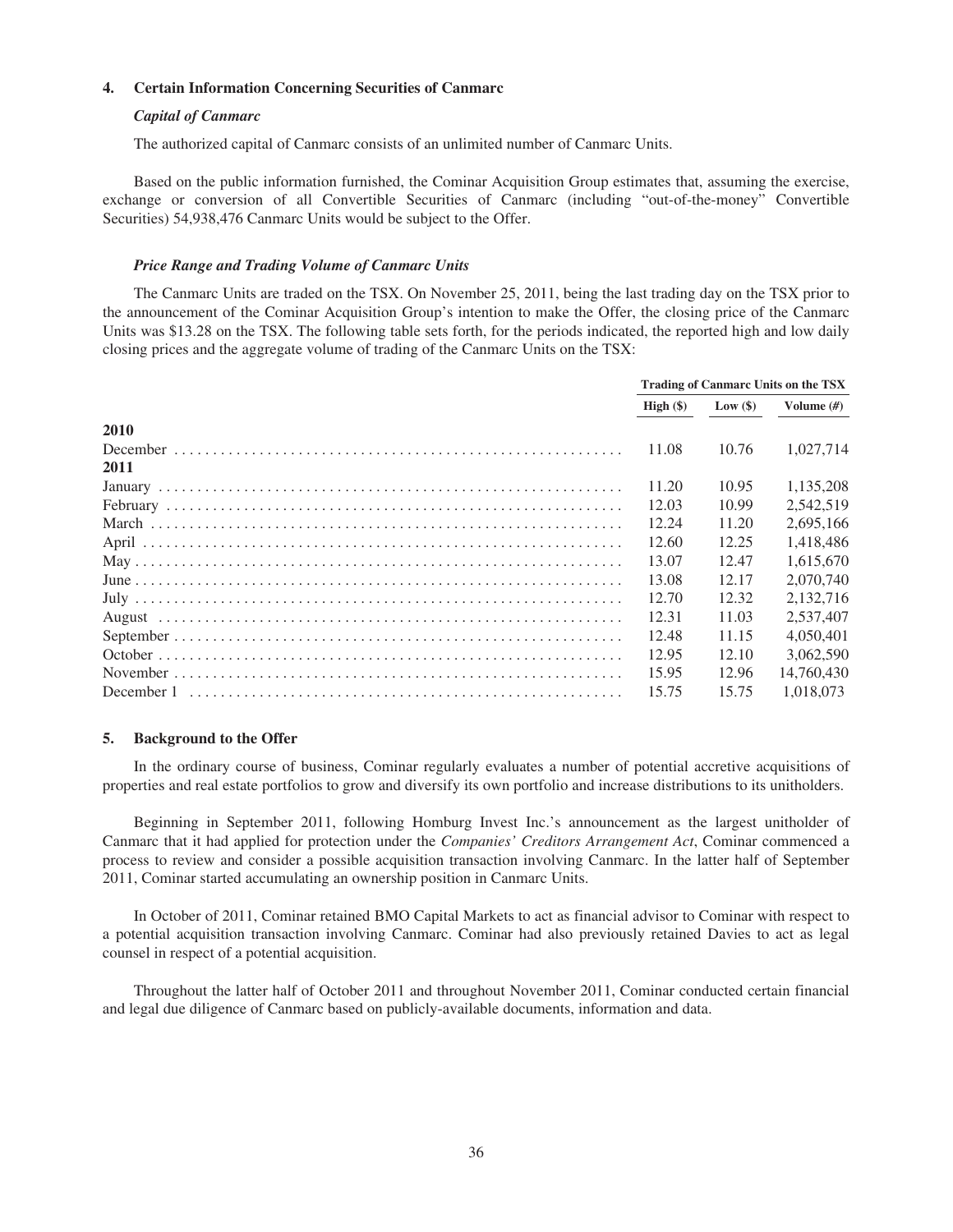On November 15, 2011, the board of trustees of Cominar met and was updated on the status of Cominar's evaluation of the potential transaction. The board of trustees received input and recommendations of Cominar management and reviewed advice from Cominar's financial and legal advisors in respect of a potential acquisition.

On November 16, 2011, given the attractive nature of a business combination transaction between Cominar and Canmarc, the board of trustees of Cominar authorized management to purchase additional Canmarc Units in order to increase Cominar's stake in Canmarc over 10%, proceed with an approach to Canmarc and, in the event that such an approach proved to be unsuccessful, make a take-over bid offer directly to the Unitholders.

On November 23, 2011, representatives of Cominar began substantive discussions with representatives of a significant institutional Unitholder of Canmarc, with the objective of acquiring the Canmarc Units held by such entity and its affiliates. On November 25, 2011, after close of markets, Cominar entered into the Unitholder Purchase Agreement pursuant to which it acquired 3,099,300 Canmarc Units at a price of \$15.30 per Canmarc Unit, which together with the 5,164,630 Canmarc Units already owned and controlled by Cominar, represented approximately 15.1% of the issued and outstanding Canmarc Units.

On November 25, 2011, after close of market, Mr. Michel Dallaire, the President and Chief Executive Officer of Cominar, met with the President and Chief Executive Officer of Canmarc, Mr. James W. Beckerleg, to express Cominar's interest in proceeding with a negotiated business combination transaction with Canmarc. Mr. Dallaire provided Mr. Beckerleg with a letter to the Canmarc Board outlining Cominar's proposal to pursue the Offer on a supported basis. On November 27, 2011, Mr. Beckerleg indicated to Mr. Dallaire that Canmarc was not prepared to enter into such discussions. Cominar management then concluded that it was highly unlikely that it would be possible to successfully conclude negotiations with representatives of Canmarc regarding a supported business combination transaction and that it was advisable to proceed with a take-over bid directly to the Unitholders.

Prior to the opening of financial markets on November 28, 2011, Cominar publicly announced its purchase of 3,099,300 Canmarc Units through the Unitholder Purchase Agreement, together with its intention to commence the Offer.

The Offer was commenced by publication of an advertisement in the *Globe & Mail* and *La Presse* newspapers on December 2, 2011.

#### **6. Reasons to Accept the Offer**

Unitholders should consider the following factors in making their decision to accept the Offer.

## *Reasons to Accept the Cash Alternative*

#### *Significant Premium*

The all-cash purchase price under the Cash Alternative represents a premium of approximately 15.2% over the closing price of \$13.28 per Canmarc Unit on November 25, 2011, the last trading day prior to the announcement of the Offer, a premium of approximately 33.2% over the closing price of \$11.49 per Canmarc Unit on the TSX on September 8, 2011, the last trading day prior to Homburg Invest Inc.'s announcement that it had applied for protection under the *Companies' Creditors Arrangement Act*, and a premium of approximately 33.0% over the issuance price of \$11.50 per Canmarc Unit under Canmarc's most recent public offering of Canmarc Units announced on August 23, 2011.

#### *Certainty of Value and Immediate Liquidity*

The consideration under the Cash Alternative provides the Unitholders with certainty of value and immediate liquidity, and removes the risks associated with the continued ownership of Canmarc Units.

### *Fully Financed Cash Offer*

The Offer is not subject to any financing conditions. National Bank of Canada, Bank of Montreal and Caisse Centrale Desjardins have provided Cominar with a commitment to fund the entire consideration payable for the Canmarc Units and back-stop post-closing refinancing and liquidity requirements.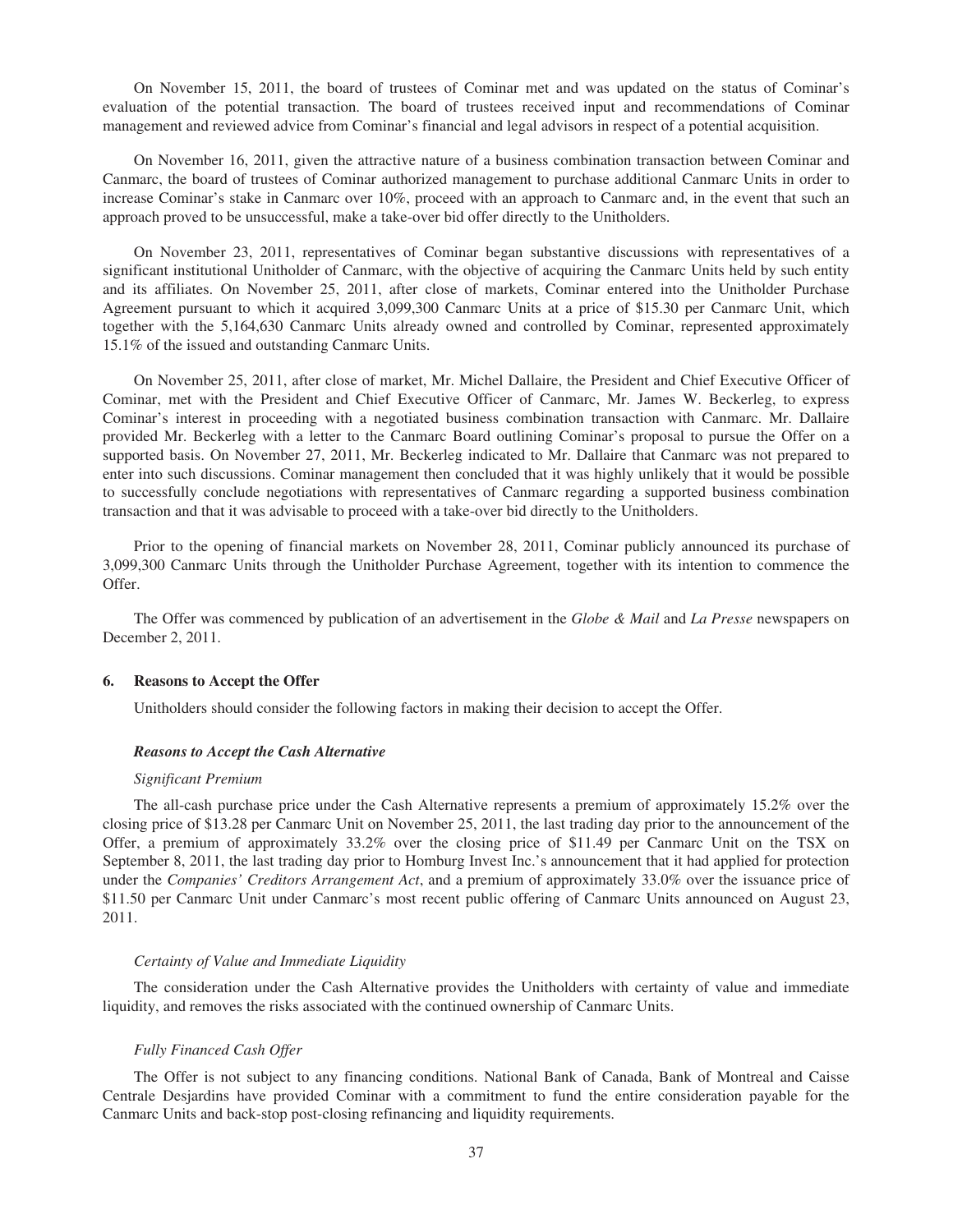## *Reasons to Accept the Unit Alternative*

## *Increase in Monthly Cash Distributions*

Based on the exchange ratio of 0.7054 Cominar Units per Canmarc Unit offered under the Unit Alternative and before any proration of the unit consideration, the monthly cash distributions to Unitholders electing the Unit Alternative are expected to increase by approximately 6.9%.

# *Participation in Future Upside of the Combined Entity*

Unitholders electing the Unit Alternative will have the opportunity to participate in the future upside of Cominar. The acquisition of Canmarc is expected to significantly enhance Cominar's profile by providing it with the following benefits:

# • Addition of Complementary Portfolio of High-quality Properties

The acquisition of Canmarc will provide Cominar with an additional 8.8 million square feet of high-quality real estate that is complementary to its existing portfolio. Combined with Cominar's existing properties, the addition of Canmarc's assets will create a unique portfolio of high-quality properties including a number of landmark buildings.

# **•** *Enhanced Size and Diversification*

The acquisition of Canmarc will increase Cominar's asset base by approximately 42% to approximately 30 million square feet, with an enhanced footprint in the Province of Québec and a meaningful presence in the Maritimes, western Canada and Ontario. Furthermore, Cominar's portfolio will benefit from enhanced diversification among the office, retail and industrial asset classes.

Based on public disclosure, management of Cominar expects the following geographical and asset class distribution of the combined entity's gross leasable area:



*Improved Capital Markets Profile* 

The acquisition of Canmarc will increase Cominar's enterprise value to approximately \$4.4 billion, creating the second-largest diversified REIT in Canada, while increasing liquidity for Cominar unitholders. Accordingly, Cominar will benefit from stronger access to capital.

• *Lower Cost of Capital* 

The increased size and enhanced geographic and asset-class diversification resulting from the acquisition of Canmarc is expected to allow Cominar to benefit from a lower cost of capital, thus improving its competitiveness for future asset and portfolio acquisitions.

**Positioned for Further Growth** 

The combined entity will be ideally positioned to execute Cominar's continued expansion in its key markets and in the Ontario market.

Š *Synergies*

Given the scale of its existing operations in the Province of Québec, Cominar expects to realize synergies from the combination of the two entities. Cominar's knowledge of the key markets in which Canmarc operates is expected to result in lower operating costs and improved operating efficiencies, creating further synergies for Cominar.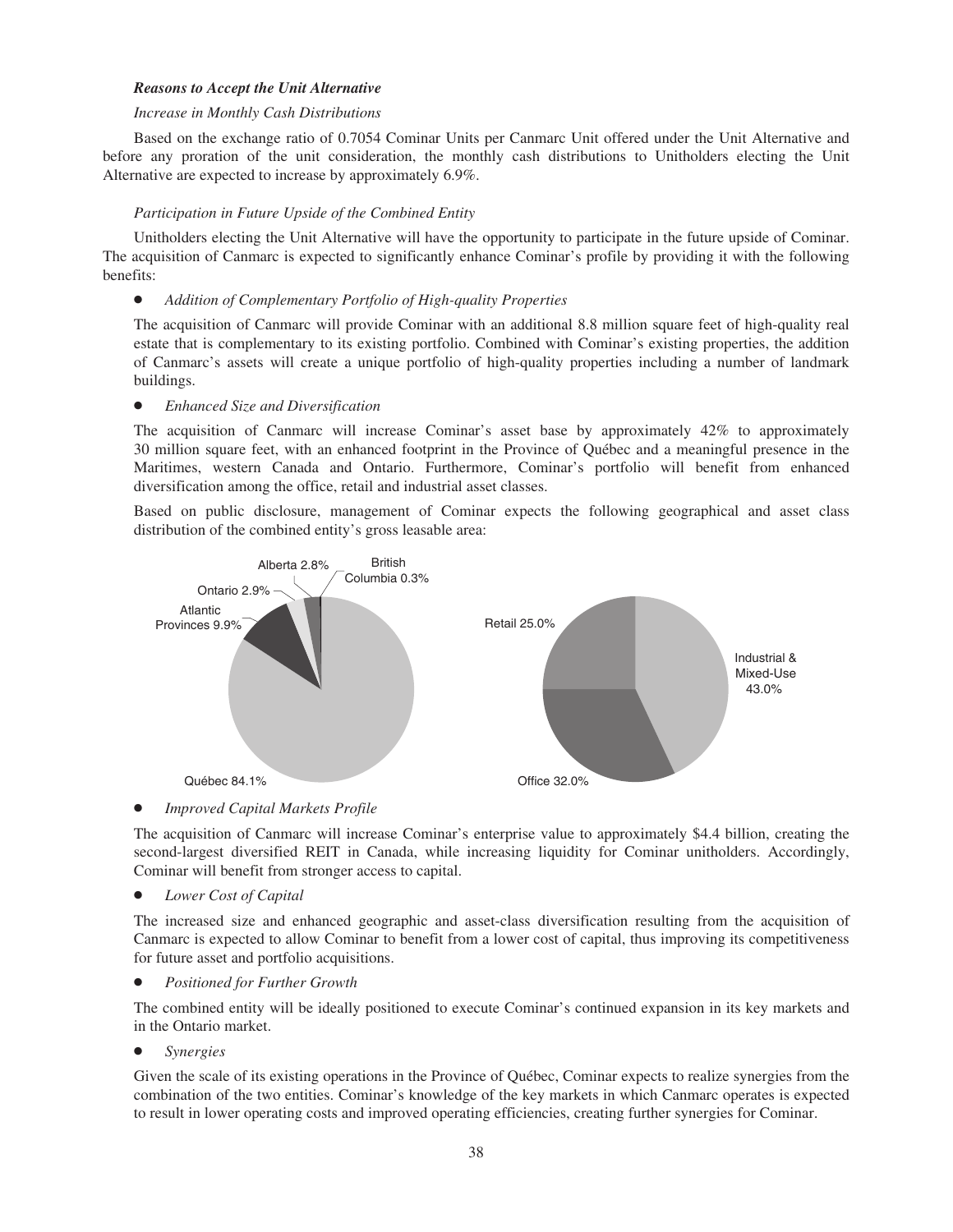#### *Immediately Accretive*

The transaction is expected to be immediately accretive to distributable income, funds from operations and adjusted funds from operations on a per unit basis. The accretion to adjusted funds from operations per unit is in turn expected to result in a decreased payout ratio for the combined entity.

### **7. Purpose of the Offer and Plans for Canmarc**

The purpose of the Offer is to enable the Cominar Acquisition Group to acquire (and Cominar indirectly to acquire through the Cominar Acquisition Group) all of the outstanding Canmarc Units. The effect of the Offer is to give to all Unitholders the opportunity to receive a consideration per Canmarc Unit, at the option of the Unitholder, of either:

- (a) \$15.30 cash; or
- (b) 0.7054 Cominar Units, subject to proration on the terms described herein,

as elected by the Unitholder in the applicable Letter of Transmittal or Notice of Guaranteed Delivery.

Each Unitholder may elect the Cash Alternative or the Unit Alternative in respect of its Canmarc Units, provided that the Unit Alternative shall be subject to proration on the terms described herein and that the maximum aggregate of Cominar Units available for issuance under the Offer is 16 million Cominar Units. See Section 1 of the Offer, "The Offer".

**Based on the Cash Alternative of \$15.30 per Canmarc Unit, the Offer represents a premium of approximately 15.2% over the closing price of \$13.28 per Canmarc Unit on the TSX on November 25, 2011, the last trading day prior to Cominar's announcement of its intention to make the Offer, a premium of approximately 33.2% over the closing price of \$11.49 per Canmarc Unit on the TSX on September 8, 2011, the last trading day prior to Homburg Invest Inc.'s announcement that it had applied for protection under the** *Companies' Creditors Arrangement Act***, and a premium of approximately 33.0% over the issuance price of \$11.50 per Canmarc Unit under Canmarc's most recent public offering of Canmarc Units announced on August 23, 2011.**

The obligation of the Cominar Acquisition Group to take up and pay for Canmarc Units pursuant to the Offer is subject to certain conditions. See Section 4 of the Offer, "Conditions of the Offer".

No fractional Cominar Units will be issued pursuant to the Offer. In lieu of fractional Cominar Units, a Unitholder accepting the Offer who would otherwise receive a fraction of a Cominar Unit will receive a cash payment determined on the basis of \$21.69 for each whole Cominar Unit.

## **The Cominar Units issuable in respect of Ineligible Unitholders who elect the Unit Alternative will be issued and delivered to the Depositary for sale by the Depositary on their behalf.**

If the Cominar Acquisition Group takes up and pays for Canmarc Units deposited under the Offer, the Cominar Acquisition Group's current intention is that it will pursue a Compulsory Acquisition or a Subsequent Acquisition Transaction to enable the Cominar Acquisition Group or an affiliate of the Cominar Acquisition Group to acquire all Canmarc Units not deposited under the Offer. In order to effect a Subsequent Acquisition Transaction in respect of Canmarc, the Cominar Acquisition Group currently intends to amend the declaration of trust of Canmarc as discussed below in Section 13 of the Circular, "Acquisition of Canmarc Units Not Deposited – Special Resolutions". The execution of the Letter of Transmittal (or, in the case of Canmarc Units deposited by book-entry transfer, the making of a book-entry transfer) irrevocably approves the Special Resolutions and irrevocably constitutes, appoints and authorizes the Cominar Acquisition Group, each director and officer of the Cominar Acquisition Group and any other person designated by the Cominar Acquisition Group to pass the Special Resolutions on behalf of the depositing Unitholders and take such other steps to implement the Special Resolutions. Accordingly, by depositing Canmarc Units under the Offer, depositing Unitholders will be, among other things, approving and authorizing the Special Resolutions and such amendments to the declaration of trust of Canmarc to enable the acquisition, exchange and/or redemption of all of the Canmarc Units not deposited under the Offer by way of a Subsequent Acquisition Transaction on the same conditions as under the Offer. There is no assurance that a Compulsory Acquisition or a Subsequent Acquisition Transaction will be completed on the terms described herein or at all, in particular if the Cominar Acquisition Group acquires less than 662⁄3% of the outstanding Canmarc Units (on a fully-diluted basis). See Section 13 of the Circular, "Acquisition of Canmarc Units Not Deposited".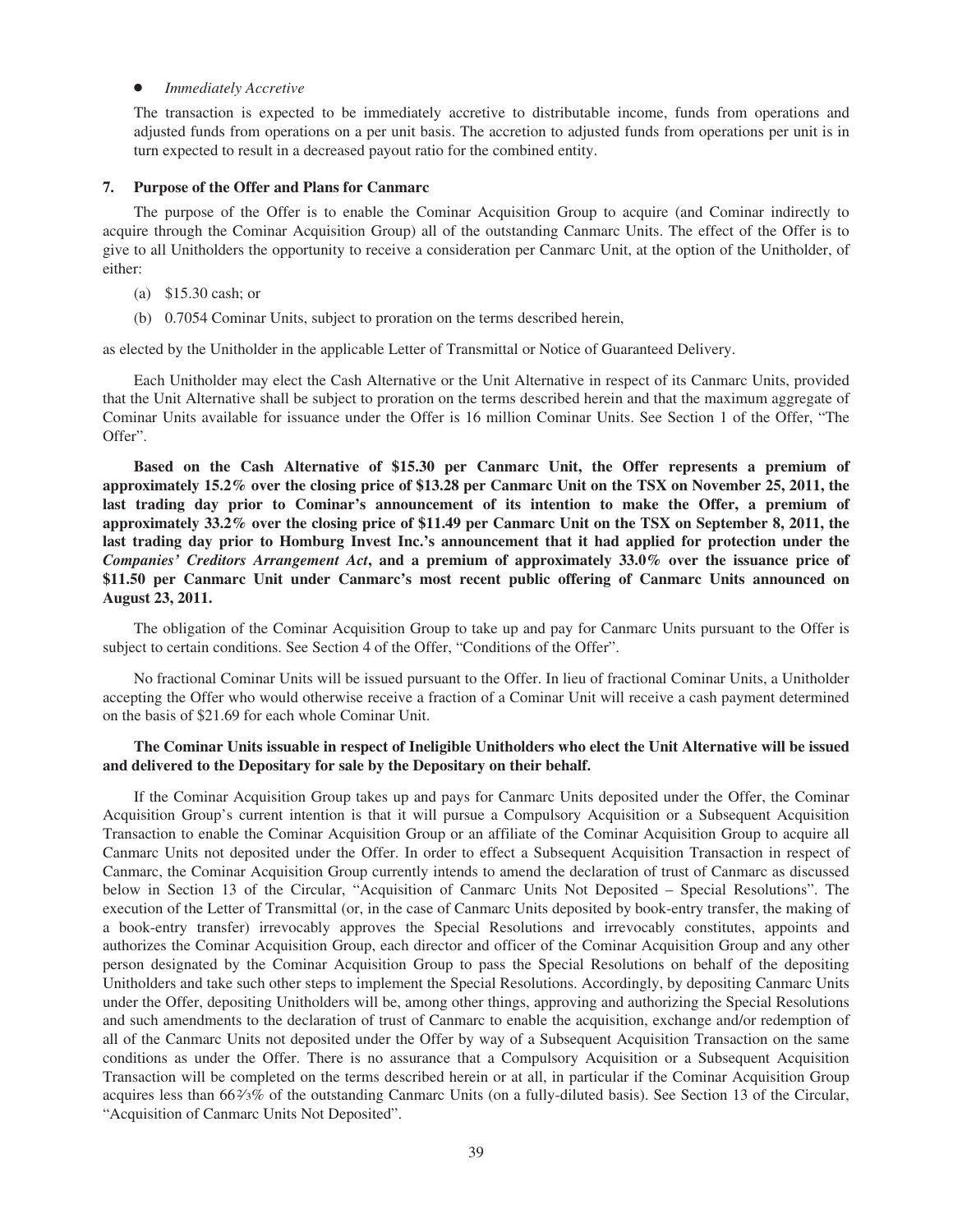Upon completion of the Offer, the Cominar Acquisition Group intends to conduct a detailed review of Canmarc and its subsidiaries, including an evaluation of their respective business plans, properties, assets, operations and organizational and capital structures to determine what changes would be desirable in light of such review and the circumstances that then exist.

If permitted by applicable Laws, the Cominar Acquisition Group intends to cause Canmarc to apply to delist the Canmarc Units from the TSX as soon as practicable after completion of the Offer and any Compulsory Acquisition or Subsequent Acquisition Transaction. In addition, if permitted by applicable Laws, subsequent to the completion of the Offer and any Compulsory Acquisition or Subsequent Acquisition Transaction, the Cominar Acquisition Group intends to cause Canmarc to cease to be a reporting issuer under the securities laws of each province of Canada in which it is a reporting issuer. See Section 18 of the Circular, "Effect of the Offer on the Market for and Listing of Canmarc Units and Status as a Reporting Issuer".

If the Offer and a Compulsory Acquisition or a Subsequent Acquisition Transaction is successful:

- the Cominar Acquisition Group will own all of the equity interests in Canmarc and the Cominar Acquisition Group will be entitled to all the benefits and risks of loss associated with such ownership;
- current Unitholders will no longer have any interest in Canmarc or Canmarc's assets, book value or future earnings or growth and the Cominar Acquisition Group will hold a 100% interest in such assets, book value, future earnings and growth;
- the Cominar Acquisition Group will have the right to elect all members of Canmarc Board;
- subject to any obligations with respect to Canmarc's outstanding Convertible Securities which remain outstanding, Canmarc will no longer be a public company and Canmarc will no longer file periodic reports (including financial information) with any securities regulatory authorities; and
- the Canmarc Units will no longer trade on the TSX or any other securities exchange. See Section 4 of the Circular, "Certain Information Concerning Securities of Canmarc" and Section 18 of the Circular, "Effect of the Offer on the Market for and Listing of Canmarc Units and Status as a Reporting Issuer".

### **8. Unitholder Rights Plan**

The following is a summary of the material provisions of Canmarc's Unitholder Rights Plan based solely on Canmarc's public disclosure and is not meant to be a substitute for information in and is subject to, and qualified in its entirety by, reference to the terms of the Unitholder Rights Plan.

Effective as of May 25, 2010 Canmarc implemented the Unitholder Rights Plan. The Unitholder Rights Plan has not been subsequently ratified at a meeting of the Unitholders. Notwithstanding anything set forth herein, Cominar neither acknowledges the legality nor the legitimacy of the Unitholder Rights Plan, in light of such facts.

Pursuant to the terms of the Unitholder Rights Plan, Canmarc has issued one URP Right for each Canmarc Unit outstanding as at the date hereof and will issue one URP Right for each Canmarc Unit issued during the currency of the Unitholder Rights Plan. The Unitholder Rights Plan allows for "Permitted Bids".

### *Separation Time*

The URP Rights separate and trade separately from the Canmarc Units after the Separation Time (as defined below). Following the Separation Time, Canmarc shall determine whether to issue certificates evidencing the URP Rights or whether the URP Rights will be registered in book entry only form. The "Separation Time" is the close of business on the tenth Business Day (defined for the purposes hereof as means a day, other than a Saturday, Sunday or statutory holiday, when banks are generally open in the City of Montréal, in the Province of Québec, and in the City of Toronto, in the Province of Ontario, for the transaction of banking business) following the earliest of: (i) the date (the "**Unit Acquisition Date**") of the first public announcement made by Canmarc or an Acquiring Person (as defined below) that a person has become an Acquiring Person; (ii) the date of the commencement of, or first public announcement of the intent of any person to commence, a take-over bid (other than a Permitted Bid (as defined below)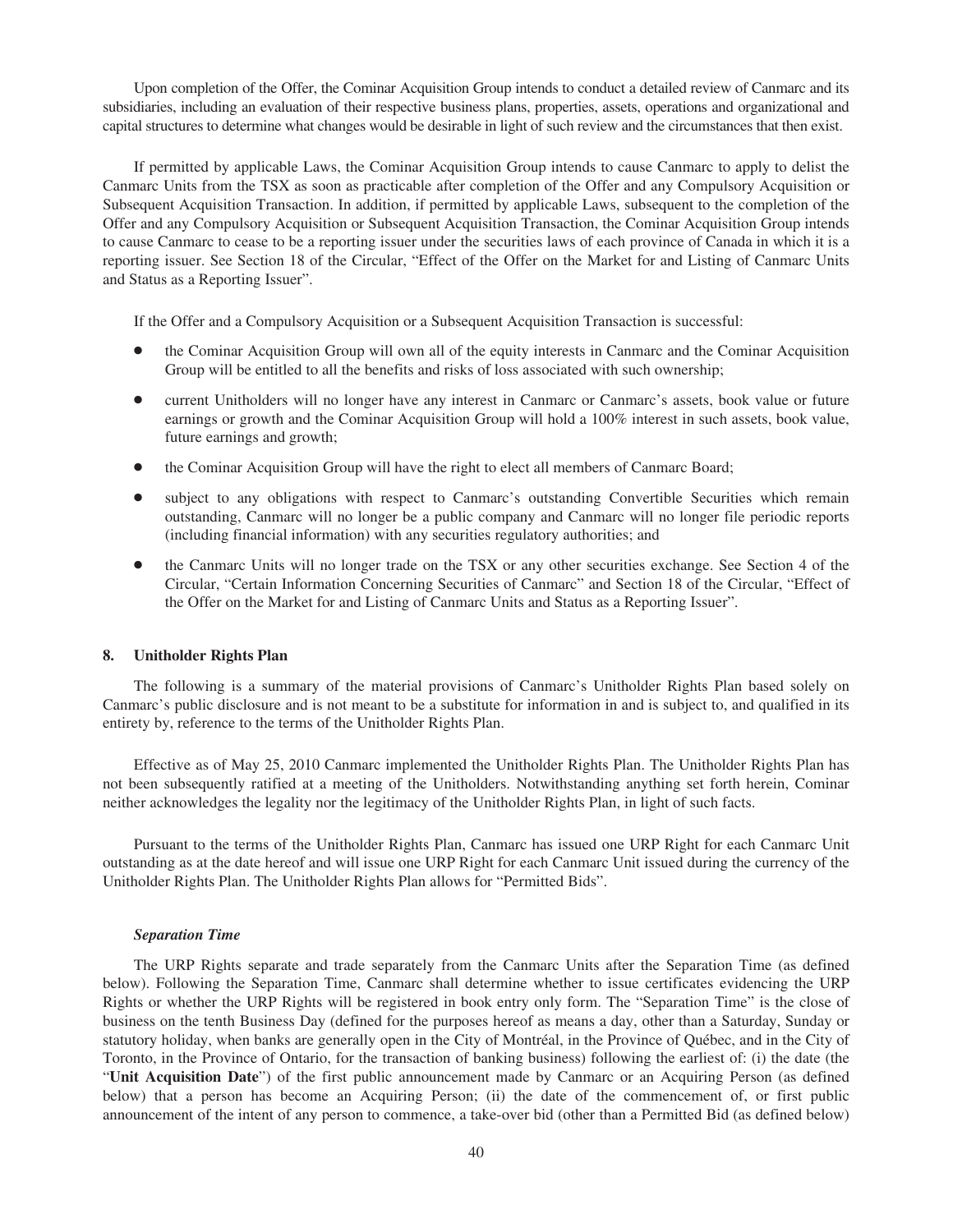or a Competing Permitted Bid (as defined below)) by any person (an "**Offeror**") for the Canmarc Units; (iii) the date upon which a Permitted Bid or Competing Permitted Bid ceases to be such; or (iv) such later date as may be determined by the Canmarc Board.

If any take-over bid triggering the Separation Time expires or is cancelled, terminated or otherwise withdrawn prior to the Separation Time, the bid shall be deemed, for the purposes of determining the Separation Time, never to have been made.

### *Exercise Price of Rights*

The initial exercise price established under the Unitholder Rights Plan is \$40 per Canmarc Unit. After the Separation Time and prior to the occurrence of a Flip-in Event (as defined below), each URP Right entitles the registered holder to purchase one Canmarc Unit at the exercise price of \$40 per Canmarc Unit, subject to certain antidilution adjustments and other rights as set out in the Unitholder Rights Plan. The terms of the URP Rights adjust significantly upon the occurrence of a "Flip-In Event", as described below.

### *Flip-In Event*

A "Flip-In Event" is triggered when a person becomes an Acquiring Person (as defined below). Upon the occurrence of a Flip-in Event, Canmarc must take such action as shall be necessary to ensure that each URP Right (except for URP Rights beneficially owned by the persons specified below) shall thereafter constitute the right to purchase from Canmarc upon exercise thereof in accordance with the terms of the Rights Plan that number of Canmarc Units having an aggregate market price on the date of the consummation or occurrence of such Flip-in Event equal to twice the exercise price, for an amount in cash equal to the exercise price. By way of example, if at the time of such announcement the exercise price of the URP Rights is \$100 and the Canmarc Units have a market price of \$10 per Canmarc Unit, the holder of each URP Right would be entitled to purchase the number of Canmarc Units that has in the aggregate a market price of \$200 (i.e., 20 Canmarc Units in this example) for a price of \$100, that is, at a 50% discount.

The Unitholder Rights Plan provides that URP Rights that are beneficially owned by: (i) an Acquiring Person, any affiliate or associate of an Acquiring Person, any person acting jointly or in concert with an Acquiring Person, or any affiliate or associate of such Acquiring Person; or (ii) a transferee, direct or indirect, of URP Rights from any of the foregoing, shall in certain circumstances become null and void without any further action and any holder of such URP Rights (including transferees) shall not have any rights whatsoever to exercise such Rights under any provision of the Unitholder Rights Plan.

#### *Acquiring Person*

An "Acquiring Person" is a person who beneficially owns (as such concept is defined in the Unitholder Rights Plan) 20% or more of the outstanding Canmarc Units. An Acquiring Person does not, however, include: (i) Canmarc or any other Canmarc Subsidiary; (ii) any person who becomes the beneficial owner of 20% or more of the Canmarc Units as a result of certain exempt acquisitions; (iii) for a period of 10 days, any person who becomes the beneficial owner (as such concept is defined in the Unitholder Rights Plan) of 20% or more of the outstanding Canmarc Units as a result of such person becoming disqualified from relying on clause (ii) of the definition of "Beneficial Owner" (as defined in the Unitholder Rights Plan) solely because such person makes or announces an intention to make a take-over bid alone or jointly or in concert with any other person; (iv) an underwriter or member of a banking or selling group that acquires Canmarc Units from Canmarc in connection with a distribution of securities; or (v) any person who beneficially owns 20% or more of the Canmarc Units as at the record time (a "**Grandfathered Person**"), provided, however, that this exemption shall not be, and shall cease to be, applicable to a Grandfathered Person in the event that such Grandfathered Person shall, after the record time, (a) cease to own more than 20% or more of the outstanding Canmarc Units, or (b) become the beneficial owner of any additional Canmarc Units that increases its beneficial ownership of Canmarc Units, by more than 1% of the number of Canmarc Units, outstanding as at the record time, directly or indirectly, other than pursuant to certain exempt acquisitions described below.

Exempt transactions include: (i) specified acquisitions or redemptions of Canmarc Units; (ii) acquisitions pursuant to a Permitted Bid (which may include a Competing Permitted Bid), as described below; or (iii) acquisitions of Canmarc Units in exchange for additional properties being acquired by Canmarc.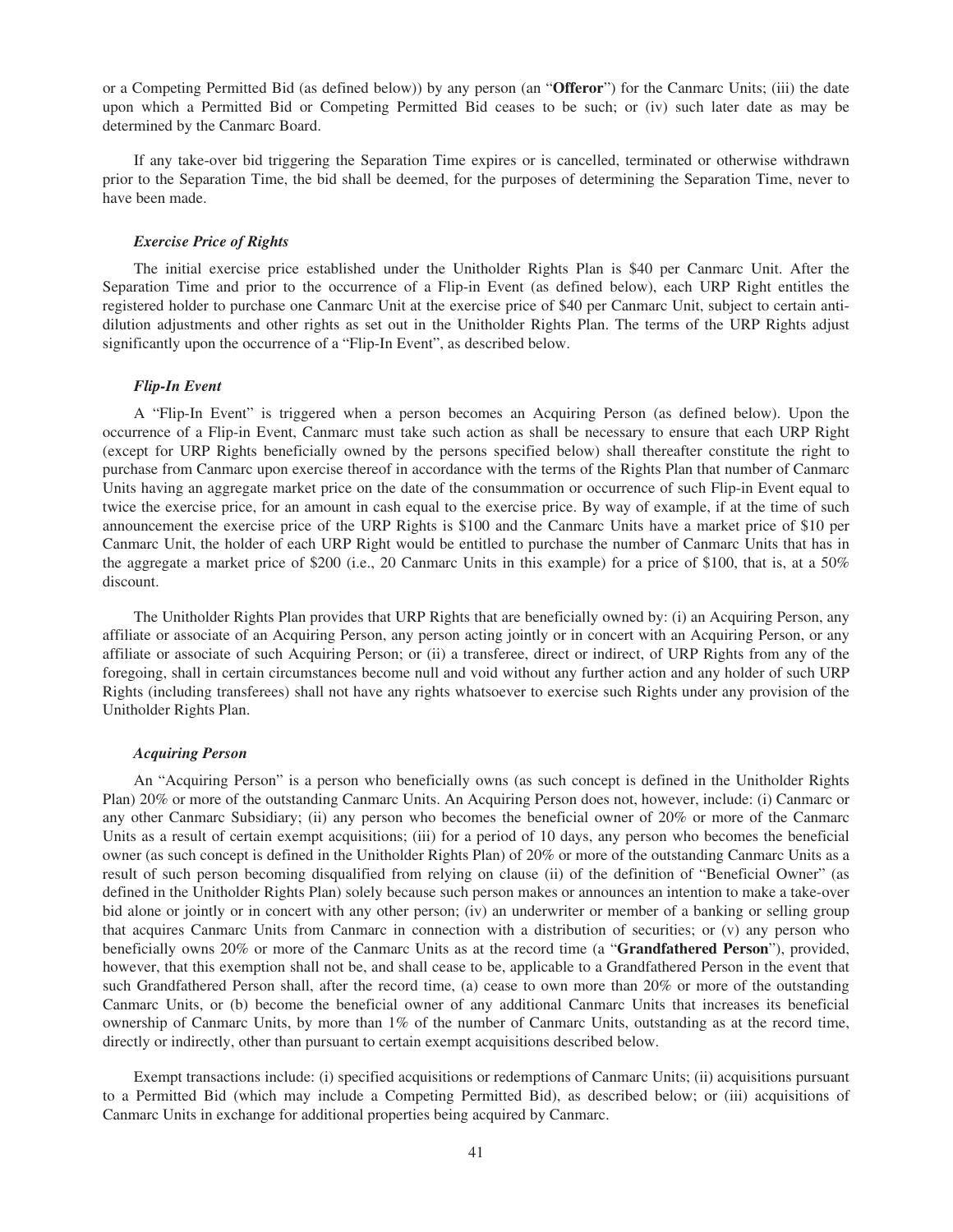## *Permitted Bids*

A "Permitted Bid" means a bid which is made by an Offeror by means of a take-over bid circular and which also complies with the following additional provisions: (i) the bid is made to all holders of Canmarc Units, other than the Offeror, for all of the issued and outstanding Canmarc Units (including any Convertible Securities); (ii) the bid contains, and the take-up and payment for securities tendered or deposited thereunder is subject to, irrevocable and unqualified conditions that (a) no Canmarc Units shall be taken up or paid for pursuant to the bid prior to the close of business on the date which is not less than 60 days following the date of the bid, and (b) no Canmarc Units shall be taken up or paid for pursuant to the bid unless, at the date referred to in (a) above, more than 50% of the Canmarc Units held by independent unitholders shall have been deposited or tendered pursuant to the bid and not withdrawn; (iii) the bid contains an irrevocable and unqualified provision that, unless the bid is withdrawn, Canmarc Units may be deposited pursuant to such bid at any time prior to the close of business on the date of first take-up or payment for Canmarc Units and that any Canmarc Units deposited pursuant to the bid may be withdrawn until taken up and paid for; and (iv) the bid contains an irrevocable and unqualified provision that if, on the date on which Canmarc Units may be taken up or paid for, more than 50% of the Canmarc Units held by independent unitholders shall have been deposited or tendered pursuant to the bid and not withdrawn, the Offeror will make a public announcement of that fact and the bid will remain open for deposits and tenders of Canmarc Units for not less than ten business days from the date of such public announcement; provided that if a bid constitutes a Competing Permitted Bid, the term "Permitted Bid" shall also mean the Competing Permitted Bid.

A "Competing Permitted Bid" means a bid that: (i) is made after a Permitted Bid or another Competing Permitted Bid has been made and prior to the expiry of the Permitted Bid or other Competing Permitted Bid; (ii) satisfies all components of the definition of a Permitted Bid other than the requirements set out above; and (iii) contains, and the take-up and payment for securities tendered or deposited is subject to, an irrevocable and unqualified condition that no Canmarc Units will be taken up or paid for pursuant to the bid prior to the close of business on a date that is no earlier than the later of: (a) 60 days after the date on which the earliest Permitted Bid then in existence was made; and (b) 35 days after the date of the bid constituting the Competing Permitted Bid.

Neither a Permitted Bid nor a Competing Permitted Bid is required to be approved by the Canmarc Board and such bids may be made directly to unitholders. Acquisitions of Canmarc Units made pursuant to a Permitted Bid or a Competing Permitted Bid do not give rise to a Flip-in Event.

#### *Redemption and Waiver*

The Canmarc Board may, at any time prior to the occurrence of a Flip-in Event, with the prior approval of the Unitholders or holders of URP Rights, elect to redeem all but not less than all of the URP Rights at a redemption price of \$0.0001 per URP Right (the "**Redemption Price**"). In the event that prior to the occurrence of a Flip-in Event a person acquires, pursuant to a Permitted Bid, a Competing Permitted Bid or an exempt acquisition, outstanding Canmarc Units, then the Canmarc Board shall, immediately upon the consummation of such acquisition without further formality be deemed to have elected to redeem the URP Rights at the Redemption Price. If the Canmarc Board elects or is deemed to have elected to redeem the URP Rights, the right to exercise the URP Rights will terminate and each URP Right will after redemption be null and void and the only right thereafter of the holders of URP Rights shall be to receive the Redemption Price.

Under the Unitholder Rights Plan, the Canmarc Board may, prior to the occurrence of a Flip-in Event, waive application of the Unitholder Rights Plan to a Flip-in Event that may occur by reason of a take-over bid made by way of a formal take-over bid circular to all holders of Canmarc Units. Once the Canmarc Board has exercised its discretion to waive application of the Unitholder Rights Plan in respect of any particular take-over bid and another take-over bid is made, the Canmarc Board shall be deemed to have waived the application of the Unitholder Rights Plan to such other take-over bid provided that such other take-over bid is made by way of a formal takeover bid circular to all holders of Canmarc Units prior to the expiry of the take-over bid in respect of which the waiver has been granted.

The Canmarc Board may also waive the application of the Unitholder Rights Plan upon the occurrence of a Flip-in Event in certain other circumstances, including where the Canmarc Board has determined that a person became an Acquiring Person by inadvertence and without any intention to become, or knowledge that it would become, an Acquiring Person and within 14 days after the foregoing determination by the Canmarc Board or such earlier or later date as the Canmarc Board may determine, such person has reduced its beneficial ownership of Canmarc Units such that the person is no longer an Acquiring Person.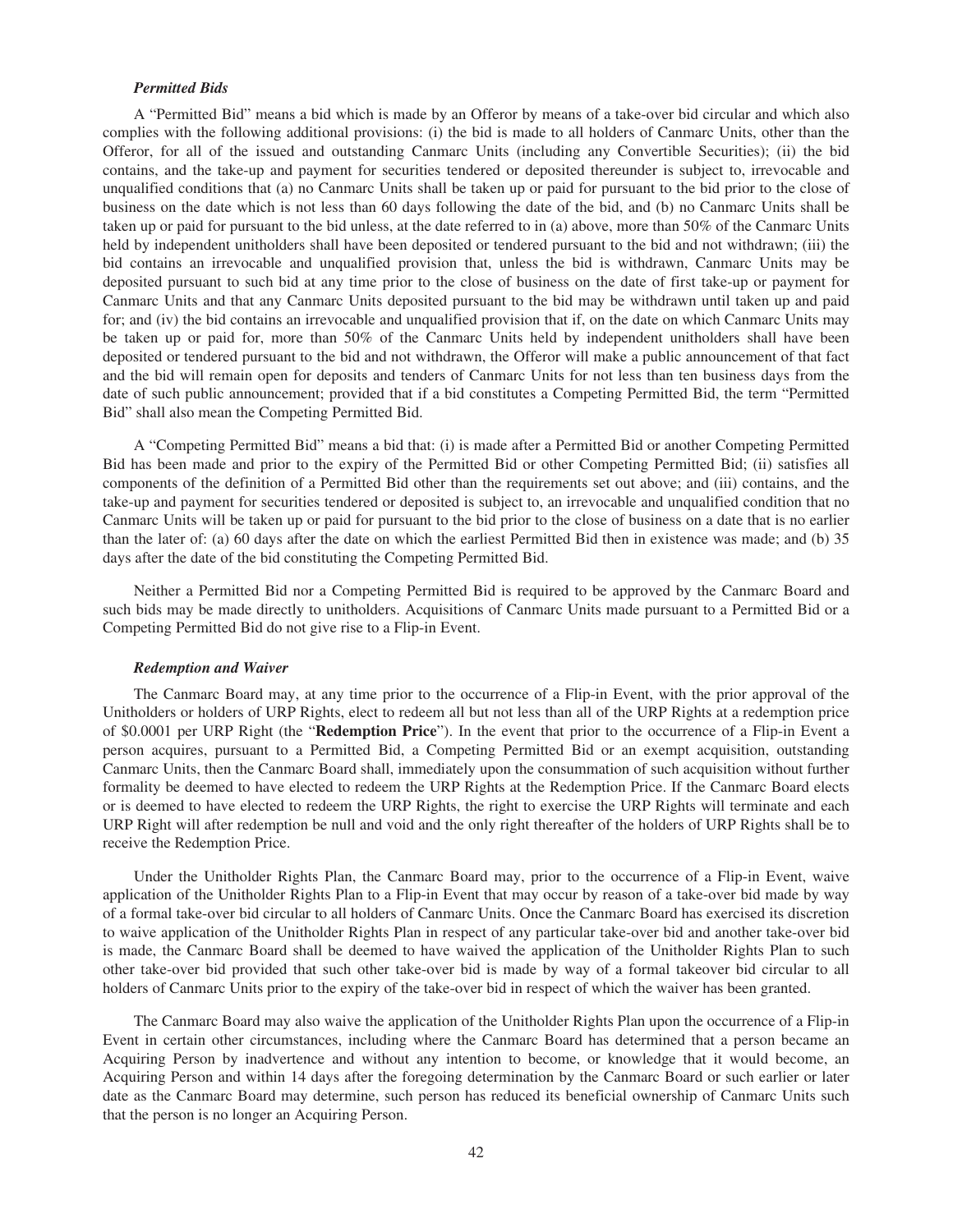# *The Offer*

The Offer is not a "Permitted Bid" for purposes of the Unitholder Rights Plan. Accordingly, in order for the Offer to proceed, the Unitholder Rights Plan must be terminated, or action must be taken by the Canmarc Board or by a securities commission or court of competent jurisdiction to remove the effect of the Unitholder Rights Plan and permit the Offer to proceed. It is a condition of the Offer that the Cominar Acquisition Group shall have determined that, on terms satisfactory to the Offeror, in its sole discretion: (i) no Unitholder Rights Plan does or will adversely affect the Cominar Acquisition Group or the Offer (either before or after consummation of the Offer) or any Compulsory Acquisition or Subsequent Acquisition Transaction; (ii) the Canmarc Board shall have redeemed all outstanding URP Rights or waived the application of the Unitholder Rights Plan to the purchase of Canmarc Units by the Cominar Acquisition Group under the Offer, any Compulsory Acquisition and any Subsequent Acquisition Transaction and deferred indefinitely the Separation Time in respect of the Offer, any Compulsory Acquisition and any Subsequent Acquisition Transaction; (iii) a cease trade order or an injunction shall have been issued that has the effect of prohibiting or preventing the exercise of URP Rights or the issue of any Canmarc Units upon the exercise of URP Rights in relation to the purchase of URP Units by the Cominar Acquisition Group under the Offer, any Compulsory Acquisition and any Subsequent Acquisition Transaction, which cease trading order or injunction shall be in full force and effect; (iv) a court of competent jurisdiction shall have made a final and non-appealable order that the URP Rights are illegal or of no force or effect or may not be exercised in relation to the Offer, any Compulsory Acquisition and any Subsequent Acquisition Transaction; or (v) the URP Rights and the Unitholder Rights Plan shall otherwise have become or been held unexercisable or unenforceable in relation to the Canmarc Units with respect to the Offer, any Compulsory Acquisition and any Subsequent Acquisition Transaction. Section 4 of the Offer, "Conditions of the Offer".

According to Canmarc asserts that the Unitholder Rights Plan is intended to ensure that the Unitholders and the Canmarc Board be given sufficient time to evaluate the bid, negotiate with the initial bidder and encourage competing bids. In the present circumstances, the Cominar Acquisition Group believes that, by early January, Canmarc and its trustees and the Unitholders will have had more than adequate time to fully consider the Offer and any available alternative transactions and to determine whether to deposit their Canmarc Units under the Offer.

## **9. Source of Funds**

The Cominar Acquisition Group's obligation to purchase the Canmarc Units deposited to the Offer is not subject to any financing condition.

The Cominar Acquisition Group estimates that, if it acquires all of the Canmarc Units that itself and Cominar do not already own (based on the number of Canmarc Units issued and outstanding on a fully-diluted basis as of September 30, 2011 as disclosed by Canmarc and assuming that no Cominar Units are issued under the Offer and that the purchase price under the Offer would be paid entirely in cash), the total amount of cash required for the purchase of the Canmarc Units and to cover related fees and expenses of Cominar and the Cominar Acquisition Group will be approximately \$740 million. Cominar has entered into a commitment letter with National Bank of Canada, Bank of Montreal and Caisse Centrale Desjardins, for credit facilities (collectively, the "**Credit Facilities**") to fund the cash consideration to purchase Canmarc Units and related fees and expenses required in connection with the Offer. The Credit Facilities are comprised of a senior secured revolving credit facility divided into two tranches respectively having a 3-year and a 2-year term (the "**Revolving Loan**"), a senior secured, non-revolving, bridge loan with a one-year term (the "**Mortgage Bridge Loan**") and a senior secured non-revolving bridge loan (the "**Equity Bridge Loan**") with a one-year term. The Revolving Loan and the Equity Bridge Loan will be used, among other things, to fund the cash consideration used to purchase Canmarc Units and pay for the fees and expenses required in connection with the Offer, while the Mortgage Bridge Loan will be used to, if required, repay and cancel or defease the existing commercial mortgage debt of Canmarc.

Amounts outstanding under the Credit Facilities will bear interest at varying rates depending upon, among other things, the facility and timing. Principal amounts outstanding under the Credit Facilities may be repaid or prepaid at any time without penalty or bonus, subject to normal breakage costs.

The Mortgage Bridge Loan and the Equity Bridge Loans shall be repaid in full not later than 12 months after the execution of the definitive credit agreement. Cominar currently intends to repay drawdowns under the Equity Bridge Loan using the net proceeds of issuances of Cominar Units and under the Mortgage Bridge Loan, if any, with fixed interest rate mortgage financing secured by properties of Canmarc.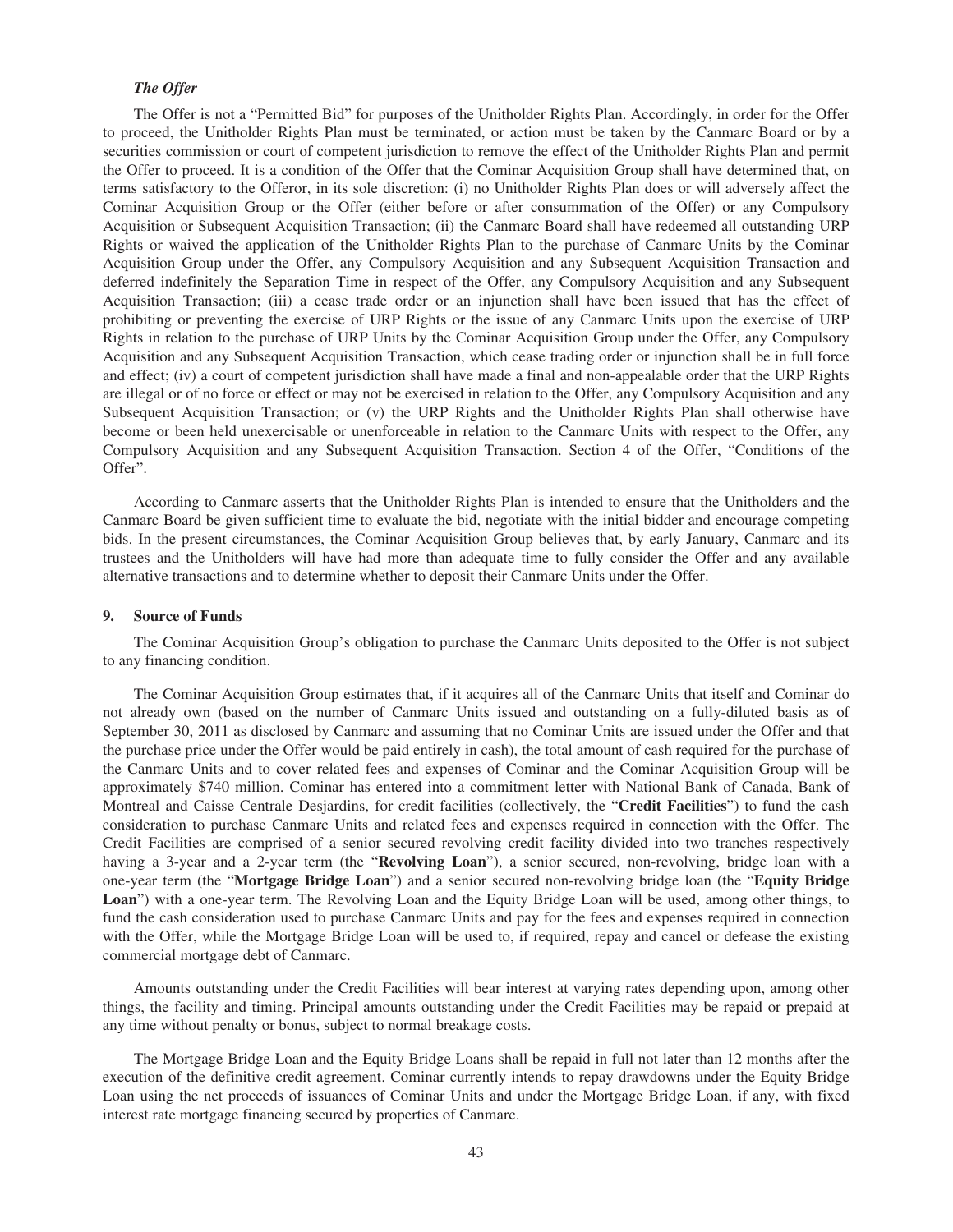The Credit Facilities will be secured by first ranking liens on the unencumbered properties of Cominar and, after the completion of the Offer, on certain properties and assets of Canmarc. The definitive credit agreement will contain covenants, events of default and other terms customary for credit facilities of this nature, including certain restrictions on the sale of assets, liens and additional indebtedness.

The ability to draw down under the Credit Facilities is subject to the satisfaction of certain customary conditions on the date of drawdown. These include, among other things: (i) the execution of all documentation related to the Credit Facilities; (ii) evidence that there has been validly deposited under the Offer and not withdrawn, such number of Canmarc Units (calculated on a fully diluted basis) as are required to ensure that the Subsequent Acquisition Transaction can be successfully completed; (iii) evidence that the conditions of the Offer have been satisfied or waived, and that the Cominar Acquisition Group is required to, and will take up and pay for the Canmarc Units deposited thereunder in accordance with the Offer (iv) the correctness of all representations and warranties; (v) the absence of any default or event of default; (vi) the delivery of customary legal opinions; and (vii) the payment of all fees and reimbursable expenses when due. The Cominar Acquisition Group and Cominar believe that the possibility is remote that the conditions to the drawing under the Credit Facilities that are in addition to the conditions of the Offer will not be satisfied.

## **10. Ownership of and Trading in Securities of Canmarc**

The Cominar Acquisition Group and Cominar currently own 8,263,930 Canmarc Units, representing approximately 15.1% of the outstanding Canmarc Units.

No other securities of Canmarc are beneficially owned, directly or indirectly, nor is control or direction exercised over any of such securities, by the Cominar Acquisition Group, Cominar or any of their respective directors, trustees or senior officers or persons or entities acting jointly or in concert with them. To the knowledge of the Cominar Acquisition Group and Cominar, after reasonable enquiry, no Canmarc Units or other securities of Canmarc are owned, directly or indirectly, nor is control or direction exercised over any such securities, by any associate of a director, trustee or senior officer of the Cominar Acquisition Group, Cominar, any person or company holding more than 10% of any class of equity securities of any entity forming part of the Cominar Acquisition Group or Cominar or any person or company acting jointly or in concert with the Cominar Acquisition Group or Cominar.

Except as described in the table below or in the preceding paragraphs, none of the Cominar Acquisition Group, Cominar or any of its directors, trustees or senior officers or, to the knowledge of the Cominar Acquisition Group or Cominar, after reasonable enquiry, nor any of the other persons referred to in the preceding paragraph, has traded in any securities of Canmarc during the twelve months preceding the date of the Offer:

| <b>Transaction Date</b> | Number of<br><b>Canmarc Units Purchased</b> | <b>Price Paid</b><br>per Canmarc Unit |
|-------------------------|---------------------------------------------|---------------------------------------|
|                         | 2.200                                       | \$10.955                              |
|                         | 2,800                                       | \$10.959                              |
|                         | 2,372,500                                   | \$12.10                               |
|                         | 254,700                                     | \$11.86                               |
|                         | 128,400                                     | \$12.36                               |
|                         | 92,000                                      | \$12.33                               |
|                         | 191,100                                     | \$12.40                               |
|                         | 37,800                                      | \$12.40                               |
|                         | 40,400                                      | \$12.44                               |
|                         | 66,500                                      | \$12.58                               |
|                         | 38,800                                      | \$12.63                               |
|                         | 29,400                                      | \$12.70                               |
|                         | 150,000                                     | \$12.75                               |
|                         | 29,300                                      | \$12.71                               |
|                         | 2.700                                       | \$12.75                               |
|                         | 59,300                                      | \$12.83                               |
|                         | 145,700                                     | \$12.85                               |
|                         | 50,000                                      | \$12.85                               |
|                         | 183,030                                     | \$12.85                               |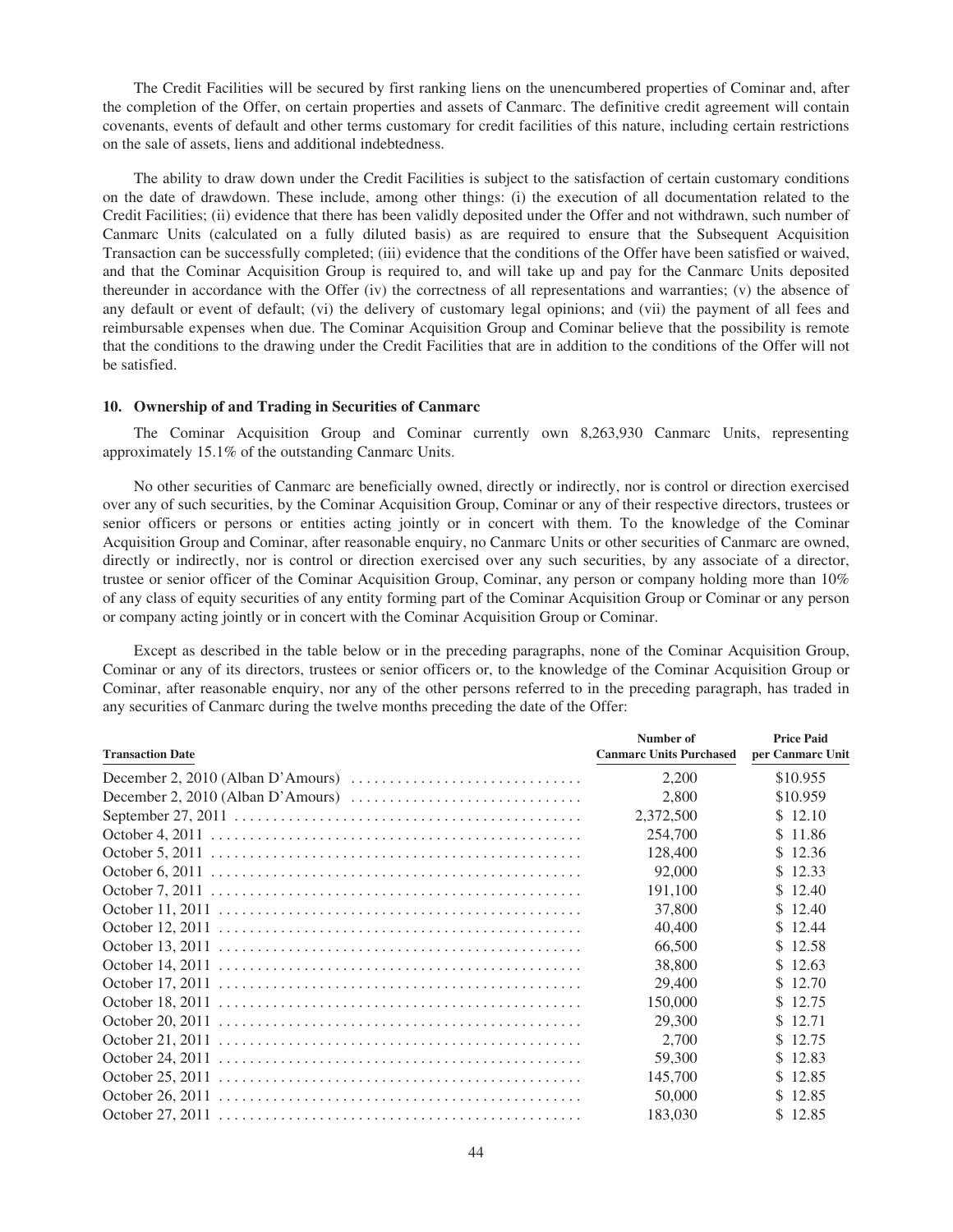| <b>Transaction Date</b> | Number of<br><b>Canmarc Units Purchased</b> | <b>Price Paid</b><br>per Canmarc Unit |
|-------------------------|---------------------------------------------|---------------------------------------|
|                         | 24,000                                      | \$12.85                               |
|                         | 20,000                                      | \$12.90                               |
|                         | 122,200                                     | \$12.85                               |
|                         | 283,000                                     | \$13.05                               |
|                         | 401,600                                     | \$13.15                               |
|                         | 8.600                                       | \$13.00                               |
|                         | 39,400                                      | \$13.17                               |
|                         | 135,200                                     | \$13.33                               |
|                         | 47.600                                      | \$13.24                               |
|                         | 2.700                                       | \$13.25                               |
|                         | 192,400                                     | \$13.20                               |
|                         | 200                                         | \$13.25                               |
|                         | 16.100                                      | \$13.25                               |
|                         | 3.099.300                                   | \$15.30                               |

On November 25, 2011, Cominar acquired 3,099,300 Canmarc Units at a price of \$15.30 per Canmarc Unit pursuant to the Unitholder Purchase Agreement. See Section 5 of the Circular, "Background to the Offer".

## **11. Commitments to Acquire Securities of Canmarc**

None of the Cominar Acquisition Group nor Cominar or, to the knowledge of the Cominar Acquisition Group or Cominar, after reasonable enquiry, their respective directors, trustees or officers, any associate or affiliate of an insider of the Cominar Acquisition Group or Cominar, any insider of the Cominar Acquisition Group or Cominar or any person acting jointly or in concert with the Cominar Acquisition Group or Cominar, has entered into any agreements, commitments or understandings to acquire any securities of Canmarc, except for the agreements made by the Cominar pursuant to the Unitholder Purchase Agreement.

## **12. Other Material Facts**

The Cominar Acquisition Group has no knowledge of any material fact concerning the securities of Canmarc that has not been generally disclosed by Canmarc, or any other matter that is not disclosed in the Circular and that has not previously been generally disclosed, and that would reasonably be expected to affect the decision of Unitholders to accept or reject the Offer.

## **13. Acquisition of Canmarc Units Not Deposited**

If the Cominar Acquisition Group takes up and pays for Canmarc Units deposited under the Offer, the Cominar Acquisition Group's current intention is that it will pursue a Compulsory Acquisition or a Subsequent Acquisition Transaction to enable the Cominar Acquisition Group or an affiliate of the Cominar Acquisition Group to acquire all Canmarc Units not deposited under the Offer, as more particularly described below. In order to effect a Subsequent Acquisition Transaction in respect of Canmarc, the Cominar Acquisition Group currently intends to amend the declaration of trust of Canmarc as described below under "Special Resolutions". The execution of the Letter of Transmittal (or, in the case of Canmarc Units deposited by book-entry transfer, the making of a book-entry transfer) irrevocably approves the Special Resolutions and irrevocably constitutes, appoints and authorizes the Cominar Acquisition Group, each director and officer of the Cominar Acquisition Group and any other person designated by the Cominar Acquisition Group to pass the Special Resolutions on behalf of the depositing Unitholders and take such other steps to implement the Special Resolutions as are described below under "Special Resolutions". Accordingly, by depositing Canmarc Units under the Offer, depositing Unitholders will be, among other things, approving and authorizing the Special Resolutions and such amendments to the declaration of trust of Canmarc to enable the Cominar Acquisition Group to acquire (or cause the redemption of) all of the Canmarc Units not deposited under the Offer by way of a Subsequent Acquisition Transaction on the same conditions as under the Offer. There is no assurance that a Compulsory Acquisition or a Subsequent Acquisition Transaction will be completed on the terms described herein or at all, in particular if the Cominar Acquisition Group acquires less than 662⁄3% of the outstanding Canmarc Units (on a fully-diluted basis).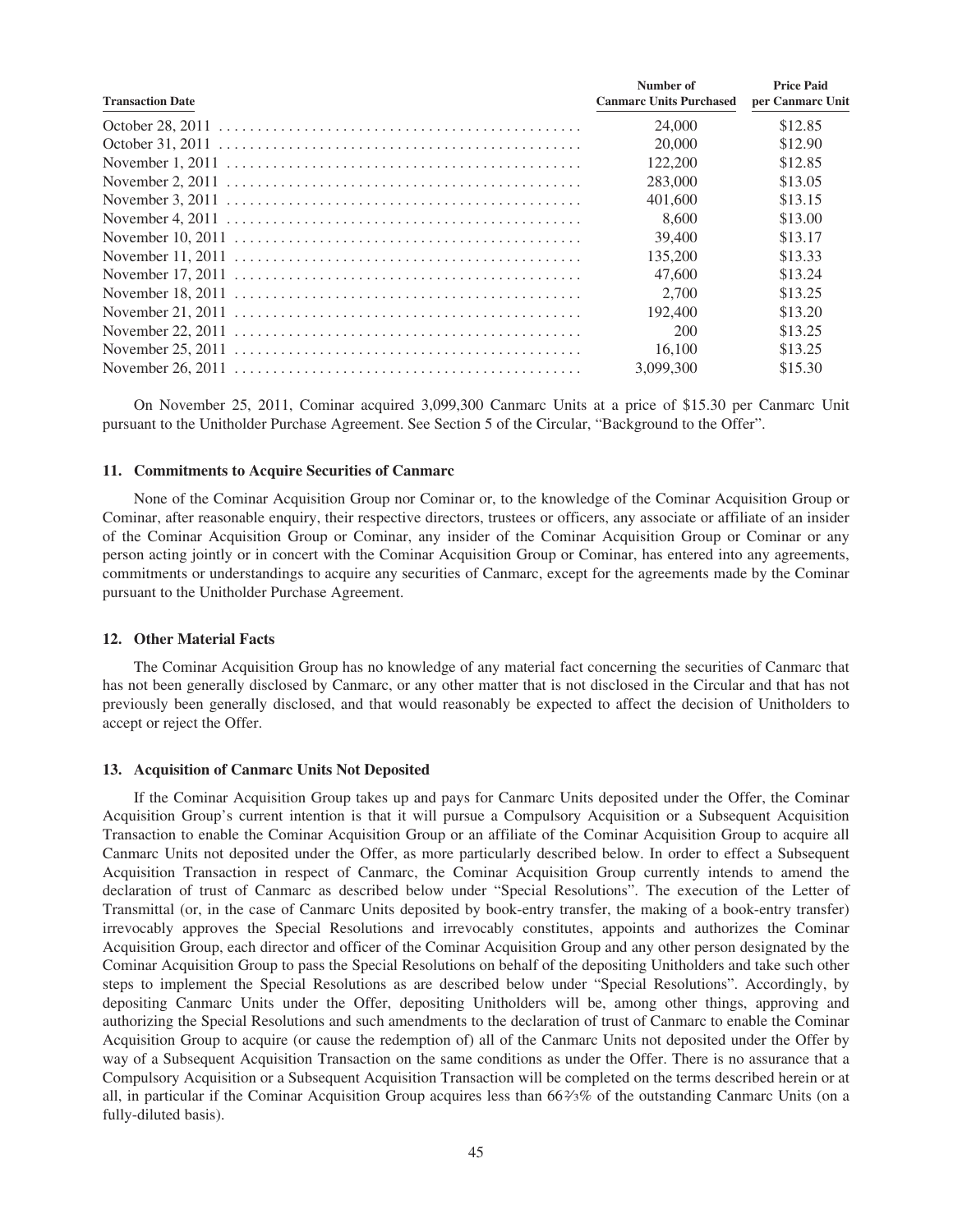#### *Compulsory Acquisition*

The declaration of trust of Canmarc currently provides that, on complying with certain requirements provided therein, the Cominar Acquisition Group will be entitled to acquire the Canmarc Units held by persons that do not accept the Offer (the "**Dissenting Unitholders**") if, within 120 days after the date of the Offer, the Offer is accepted by holders of not less than 90% of the Canmarc Units on a fully diluted basis (including Canmarc Units issuable upon the exercise, exchange or conversion of all Convertible Securities), other than Canmarc Units held by or on behalf of, or issuable to, the Cominar Acquisition Group, Cominar or any affiliate or associate of the Cominar Acquisition Group or Cominar on the date of the Offer. If the Cominar Acquisition Group has taken up and paid for the Canmarc Units held by such accepting Unitholders, the declaration of trust of Canmarc provides that the Cominar Acquisition Group is then entitled to: (i) acquire all the Canmarc Units that are held by the Dissenting Unitholders on the terms on which the Cominar Acquisition Group acquired the Canmarc Units of Unitholders that accepted the Offer; and (ii) require the exchange of all Class B LP Units to Canmarc Units and acquire all of the Canmarc Units issued as a result of such exchange on the same terms as the Canmarc Units acquired pursuant to (i) above ((i) and (ii), collectively, a "**Compulsory Acquisition**").

To exercise such right, the Cominar Acquisition Group must send, within 60 days after the expiry of the Offer, and in any event within 180 days of the date of the Offer, a notice (the "**Offeror's Notice**") to each Dissenting Unitholder stating that: (i) holders of more than 90% of the Canmarc Units have accepted the Offer; (ii) the Cominar Acquisition Group is bound to take up and pay for or has taken up and paid for the Canmarc Units of the Unitholders that accepted the Offer; (iii) a Dissenting Unitholder is required to elect to transfer its Canmarc Units to the Cominar Acquisition Group on the terms on which the Cominar Acquisition Group acquired the Canmarc Units of the Unitholders that accepted the Offer or to demand payment of the fair value of the Canmarc Units by so notifying the offeror within 20 days after it receives the Offeror Notice; and (iv) a Dissenting Unitholder that does not notify the offeror of such election and transfer its Canmarc Units within 20 days after it receives the Offeror's Notice is deemed to have transferred its Canmarc Units on the same terms on which the Cominar Acquisition Group acquired the Canmarc Units of the Unitholders who accepted the Offer. In respect of any Class B LP Units, an exchange offer shall also be delivered to the trustees of Canmarc addressed to the holders of such Class B LP Units to acquire the Canmarc Units upon exchange of the Class B LP Units within 30 days.

A Dissenting Unitholder to whom an Offeror's Notice is sent must, within 20 days after it receives the Offeror's Notice, send the certificates representing its Canmarc Units to Canmarc. Within such time period, the Cominar Acquisition Group must transfer to Canmarc the consideration that would have been paid to Dissenting Unitholders if they had accepted the Offer, and Canmarc must: (i) deposit the cash portion of such consideration in a separate account in a bank or other body corporate whose deposits are insured by the Canadian Deposit Insurance Corporation; and (ii) place the Cominar Units that form a portion of such consideration in the custody of a bank or other such body corporate.

If the Cominar Acquisition Group has transferred to Canmarc the consideration described in the preceding paragraph, Canmarc must: (i) transfer the Canmarc Units of the Dissenting Unitholders to the Cominar Acquisition Group; (ii) send to each Dissenting Unitholder that has complied with the requirement set out in the preceding paragraph the consideration to which such Dissenting Unitholder is entitled; and (iii) send to each Dissenting Unitholder that has not complied with the requirement set out in the preceding paragraph a notice stating that: (a) its Canmarc Units have been cancelled; (b) the Canmarc Trustee is holding in trust the consideration for such Canmarc Units; and (c) the Canmarc Trustee will send the consideration for such Canmarc Units to such Dissenting Unitholder after receiving the certificate(s) representing such Dissenting Unitholder's Canmarc Units.

**The foregoing is a summary only of the right of Compulsory Acquisition which may become available to the Cominar Acquisition Group and is qualified in its entirety by the declaration of trust of Canmarc. The right of Compulsory Acquisition in the declaration of trust of Canmarc is complex and may require strict adherence to notice and timing provisions, failing which such rights may be lost or altered. Unitholders who wish to be better informed about the applicable provisions of the declaration of trust of Canmarc should consult their legal advisors.**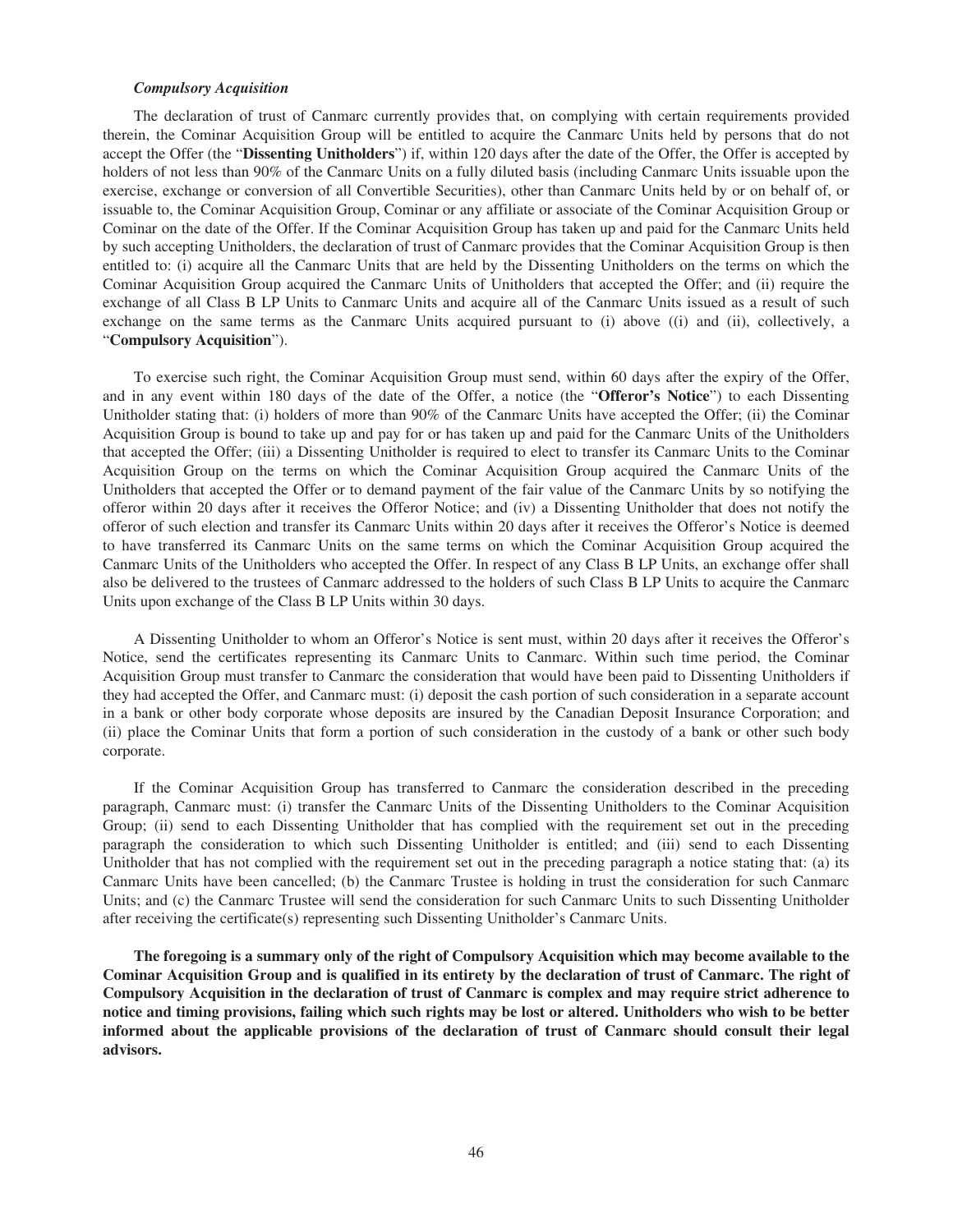See Section 22 of the Circular, "Certain Canadian Federal Income Tax Considerations", for a discussion of tax consequences to Unitholders in the event of a Compulsory Acquisition.

#### *Subsequent Acquisition Transaction*

If the Cominar Acquisition Group takes up and pays for Canmarc Units validly deposited under the Offer and the right of Compulsory Acquisition is not available to the Cominar Acquisition Group or the Cominar Acquisition Group chooses not to avail itself of such right, the Cominar Acquisition Group currently intends to take such action as is necessary or advisable to acquire or cause the acquisition, exchange or redemption of all Canmarc Units not acquired under the Offer, including all Canmarc Units issued upon the exercise, exchange or conversion of Convertible Securities (a "**Subsequent Acquisition Transaction**").

A Subsequent Acquisition Transaction in respect of Canmarc may take the form of one or more amendments to the declaration of trust of Canmarc to provide for the acquisition and/or exchange and/or redemption of all outstanding Canmarc Units (other than those held by Cominar and the Cominar Acquisition Group), in either case for a price equal to, and payable in the same form as (including consideration elections, deemed consideration elections and pro-rationing), the consideration paid for Canmarc Units acquired under the Offer. To facilitate or in connection with a Subsequent Acquisition Transaction, the Cominar Acquisition Group may effect, or cause Canmarc to effect, other transactions permitted by the declaration of trust of Canmarc (as it may be amended in accordance with its terms).

The Cominar Acquisition Group currently intends to effect a Subsequent Acquisition Transaction in respect of Canmarc by approving the Special Resolutions, amending the declaration of trust of Canmarc as described below under "– Special Resolutions", and effecting an exchange and/or redemption by Canmarc of all outstanding Canmarc Units (other than those already held by Cominar and the Cominar Acquisition Group).

Should the Cominar Acquisition Group elect not to pursue a Subsequent Acquisition Transaction described in the immediately preceding paragraph, the Cominar Acquisition Group may elect to pursue and implement one or more alternative subsequent acquisition transactions, the form of which may vary, depending upon a variety of factors including the number of Canmarc Units acquired under the Offer. For further detail, see "Other Alternatives" below. The Cominar Acquisition Group reserves the right to propose any alternative Subsequent Acquisition Transaction, in its sole discretion, depending upon all of the circumstances at the time such an alternative Subsequent Acquisition Transaction is proposed. In any event, any alternative Subsequent Acquisition Transaction would be effected in accordance with applicable Law.

Certain amendments to the declaration of trust of Canmarc necessary to effect a Subsequent Acquisition Transaction require the approval of at least 66 $\frac{2}{3}$ % of the votes cast by voting Unitholders, voting together as a class, at a special meeting of voting Unitholders duly called for such purpose, in accordance with the declaration of trust of Canmarc and applicable securities Laws. The Cominar Acquisition Group intends to cause all Canmarc Units acquired under the Offer and, except in respect of "minority" approval, all of the Canmarc Units owned by the Cominar Acquisition Group as of the date of the Offer or acquired on the TSX as permitted by the terms of the Offer and under securities Laws, to be voted in favour of a Subsequent Acquisition Transaction, including the Special Resolutions and any other amendments to the declaration of trust of Canmarc. If the Minimum Tender Condition is satisfied and the Cominar Acquisition Group takes up and pays for the Canmarc Units deposited under the Offer, the Cominar Acquisition Group expects to own sufficient Canmarc Units to approve the Special Resolutions.

**Depending on the manner and circumstances in which a Subsequent Acquisition Transaction is undertaken, the tax consequences to a Unitholder of a disposition of Canmarc Units pursuant to a Subsequent Acquisition Transaction could differ from the tax consequences to such Unitholder of a disposition of Canmarc Units to the Cominar Acquisition Group under the Offer. In the case of a Non-Resident Unitholder, a portion of the consideration received on the disposition of Canmarc Units pursuant to a Subsequent Acquisition Transaction could be subject to Canadian withholding tax. See Section 22 of the Circular, "Certain Canadian Federal Income Tax Considerations", for a discussion of tax consequences to Unitholders in the event of a Subsequent Acquisition Transaction.**

**Unitholders should consult their legal advisors for a determination of their legal rights with respect to a Subsequent Acquisition Transaction.**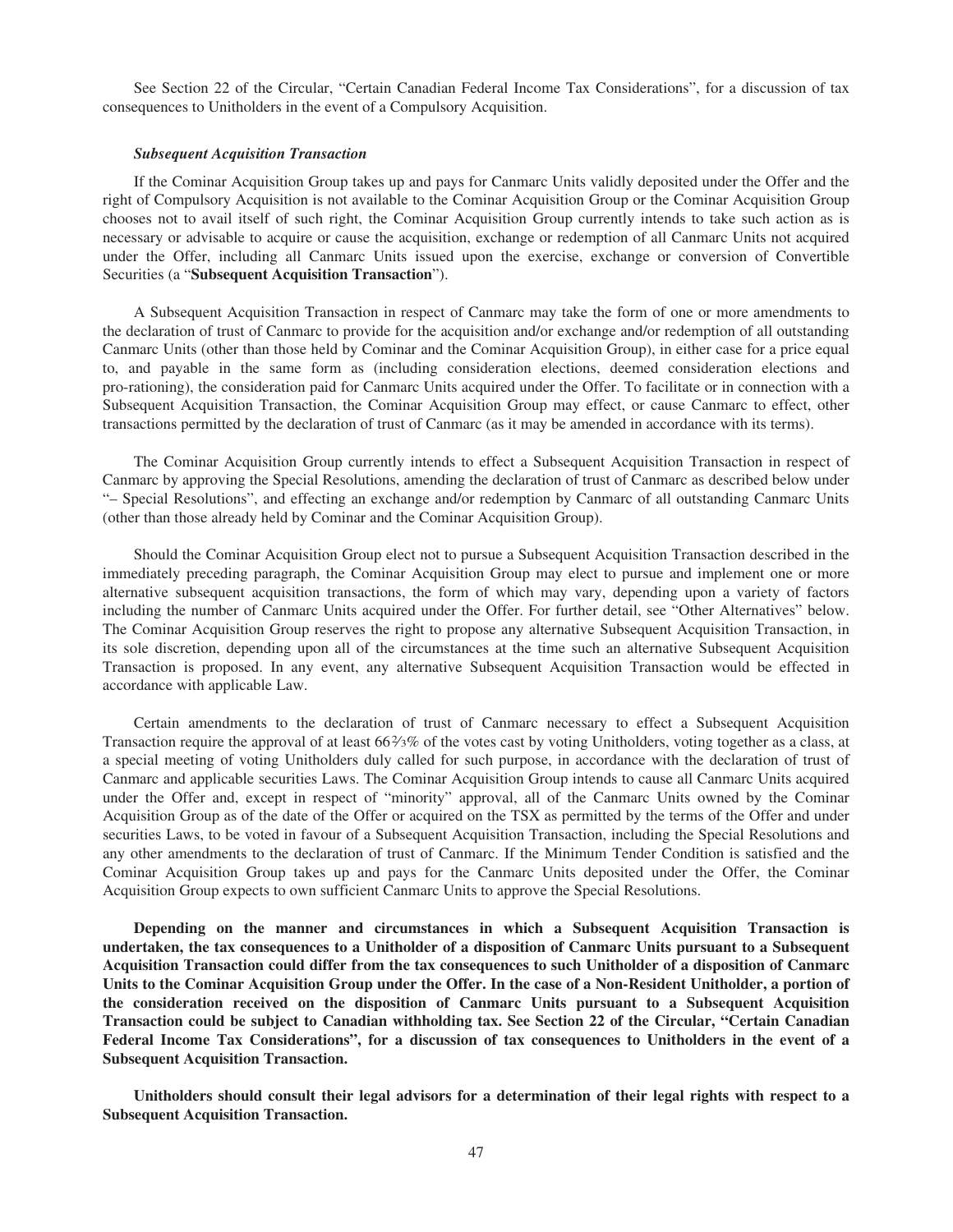### *Special Resolutions*

The Cominar Acquisition Group currently intends to effect the amendments to the declaration of trust of Canmarc as described in this Section 13 by seeking the approval of Unitholders at a special meeting called for such purpose, all in accordance with the declaration of trust of Canmarc.

The execution of a Letter of Transmittal (or, in the case of Canmarc Units deposited by book-entry transfer, the making of a book-entry transfer) irrevocably approves, and irrevocably constitutes, appoints and authorizes, effective at and after the Expiry Time, the Cominar Acquisition Group, each director and officer of the Cominar Acquisition Group and any other person designated by the Cominar Acquisition Group, as the true and lawful agent, attorney and attorney-in-fact of the holder of the Canmarc Units with respect to deposited Canmarc Units, with full power of substitution (such power of attorney, being coupled with an interest, being irrevocable), in the name of and on behalf of such Unitholder to vote, execute and deliver any and all instruments of proxy, authorizations, requisitions, resolutions (in writing or otherwise and including any counterparts thereof), consents and directions, in form and on terms satisfactory to the Cominar Acquisition Group, in respect of, one or more special resolutions of the voting Unitholders under, pursuant to and in accordance with the provisions of the declaration of trust of Canmarc:

- (a) amending the declaration of trust of Canmarc to (i) create a new class of special units redeemable at Canmarc's discretion upon the payment of a consideration per Canmarc Unit that is at least equal in value to, and in the same form as (including consideration elections, deemed consideration elections and pro-rationing), the consideration paid by the Cominar Acquisition Group under the Offer, less any applicable withholding taxes, and (ii) adding a redemption right to the Canmarc Units allowing for the exchange, at the option of Canmarc, of the Canmarc units for the special units;
- (b) approving any alternative Subsequent Acquisition Transaction that may be undertaken by the Cominar Acquisition Group in accordance with the declaration of trust of Canmarc, as it may be amended in accordance with its terms;
- (c) amending the declaration of trust of Canmarc to permit the Cominar Acquisition Group, notwithstanding anything to the contrary contained therein, to vote, execute and deliver any instruments of proxy, authorizations, requisitions, resolutions (whether in writing or otherwise), consents and directions in respect of any or all Canmarc Units, if determined necessary or appropriate by the Cominar Acquisition Group, and authorizing the Cominar Acquisition Group to execute any such amendment to the declaration of trust of Canmarc in connection therewith;
- (d) directing the Canmarc trustees and officers and the trustees, directors and officers of the affiliates of Canmarc to cooperate in all respects with the Cominar Acquisition Group regarding the foregoing, including in completing any Subsequent Acquisition Transaction undertaken by the Cominar Acquisition Group in accordance with the declaration of trust of Canmarc, as amended in accordance with the foregoing; and
- (e) authorizing any officer or director of the Cominar Acquisition Group, and any other person designated by the Cominar Acquisition Group, to execute and deliver all documents and do all acts or things, on behalf of Canmarc or otherwise, as may be necessary or desirable to give effect to these special resolutions ((a) through (e), collectively, the "**Special Resolutions**").

In order to effect a Subsequent Acquisition Transaction, the Cominar Acquisition Group would expect to seek the approval of the Special Resolutions from Unitholders at a special meeting of the voting Unitholders called for such purpose. In those circumstances, the approval of the Special Resolutions by the holders of voting Canmarc Units the votes attached to which represent at least 662⁄3% of the votes on such resolution and the approval of the Special Resolutions by the holders of a majority of the Canmarc Units held by "minority" holders of Canmarc Units (including Canmarc Units deposited under the Offer by "minority" holders of Canmarc Units) would be required at a meeting duly called and held for the purpose of approving the Special Resolutions. The Cominar Acquisition Group intends to cause all Canmarc Units acquired under the Offer and, except in respect of "minority" approval, all of the Canmarc Units owned by the Cominar Acquisition Group as of the date of the Offer or acquired on the TSX as permitted by the terms of the Offer and under the Securities Laws, to be voted in favour of any Subsequent Acquisition Transaction, including the approval of the Special Resolutions.

#### *Additional Information*

A Compulsory Acquisition or Subsequent Acquisition Transaction may constitute a "business combination" within the meaning of MI 61-101 if such Compulsory Acquisition or Subsequent Acquisition Transaction would result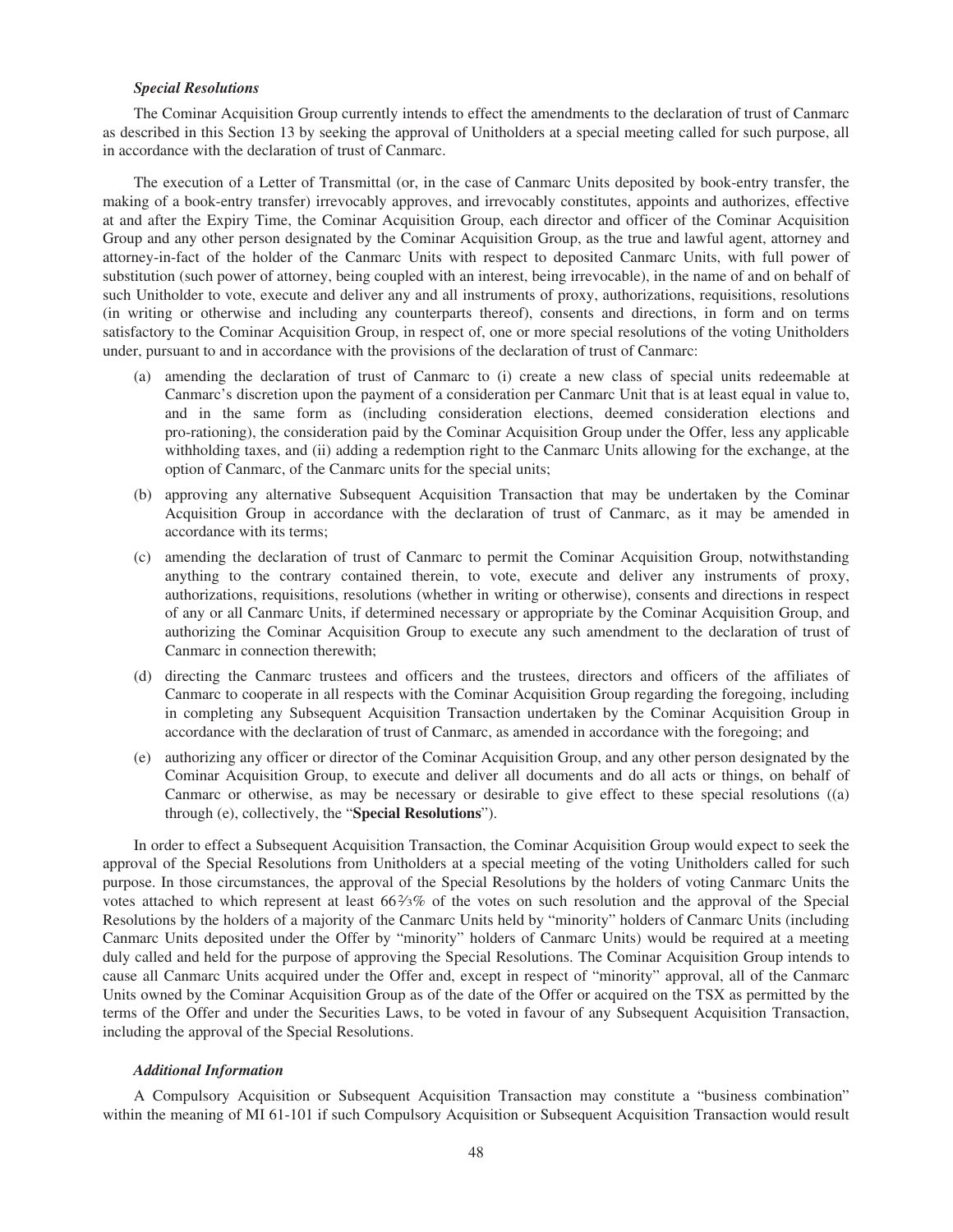in the interest of a Unitholder being terminated without its consent, subject to certain exceptions. The Cominar Acquisition Group expects that a Compulsory Acquisition or a Subsequent Acquisition Transaction in respect of Canmarc will be a "business combination" under MI 61-101.

In certain circumstances, certain types of Compulsory Acquisitions or Subsequent Acquisition Transactions may constitute "related party transactions" within the meaning of MI 61-101. However, if a Compulsory Acquisition or Subsequent Acquisition Transaction is a "business combination" carried out in accordance with MI 61-101 or an exemption therefrom, the "related party transaction" provisions therein do not apply to such a transaction. The Cominar Acquisition Group intends to carry out a Compulsory Acquisition or a Subsequent Acquisition Transaction in respect of Canmarc in accordance with MI 61-101, or any successor provisions, or exemptions therefrom, such that the "related party transaction" provisions of MI 61-101 will not apply to such Compulsory Acquisition or Subsequent Acquisition Transaction.

MI 61-101 provides that, unless exempted, an issuer proposing to carry out a business combination is required to prepare a formal valuation of the affected securities (and, subject to certain exceptions, any non-cash consideration being offered therefor) and provide to the holders of the affected securities such valuation, or a summary thereof. In connection therewith, the Cominar Acquisition Group currently intends to rely on available exemptions from the valuation requirements of MI 61-101. An exemption is available under MI 61-101 for certain business combinations completed within 120 days after the expiry of a formal take-over bid where the consideration under such transaction is at least equal in value to, and is in the same form as, the consideration that the depositing Unitholders were entitled to receive pursuant to the take-over bid, provided that certain disclosure is given in the take-over bid disclosure documents (and which disclosure has been provided herein). The Cominar Acquisition Group currently intends that the consideration offered under any Subsequent Acquisition Transaction proposed by it would be equal in value to, and in the same form as, the consideration per Canmarc Unit paid to the Unitholders under the Offer and that such Subsequent Acquisition Transaction will be completed no later than 120 days after the Expiry Time and, accordingly, the Cominar Acquisition Group expects to rely on these exemptions.

Depending on the nature and the terms of a Subsequent Acquisition Transaction in respect of Canmarc, the declaration of trust of Canmarc would require the approval of at least  $66\frac{2}{3}\%$  of the votes cast by voting Unitholders, voting together as a class, at a special meeting of voting Unitholders duly called for the purpose of approving a Subsequent Acquisition Transaction or by written resolution. MI 61-101 would also require that, in addition to any other required Unitholder approval, in order to complete a business combination, the approval of a majority of the votes cast by "minority" Unitholders must be obtained (unless an exemption is available or discretionary relief is granted by the applicable securities regulatory authorities). If, however, following the Offer, the Cominar Acquisition Group and its affiliates are the registered holders of 90% or more of the Canmarc Units at the time the business combination is initiated, the requirement for minority approval would not apply to the transaction if an enforceable appraisal right or substantially equivalent right is made available to minority Unitholders.

In relation to the Offer and any business combination, the "minority" Unitholders will be, unless an exemption is available or discretionary relief is granted by applicable securities regulatory authorities, all Unitholders other than the Cominar Acquisition Group, any "interested party" (within the meaning of MI 61-101), certain "related parties" of the Cominar Acquisition Group or of any other "interested party" (in each case within the meaning of MI 61-101), including any director or senior officer of the Cominar Acquisition Group, affiliate or insider of the Cominar Acquisition Group or any of their directors or senior officers and any "joint actor" (within the meaning of MI 61-101) with any of the foregoing persons. MI 61-101 also provides that the Cominar Acquisition Group may treat Canmarc Units acquired under the Offer as "minority" units and to vote them, or to consider them voted, in favour of such business combination if, among other things: (i) the business combination is completed not later than 120 days after the Expiry Time; (ii) the consideration per security in the business combination is at least equal in value to, and in the same form as, the consideration paid under the Offer; (iii) certain disclosure is given in the take-over bid disclosure documents (and which has been provided herein); and (iv) the Unitholder that deposited such Canmarc Units to the Offer was not (a) a "joint actor" (within the meaning of MI 61-101) with the Cominar Acquisition Group in respect of the Offer, (b) a direct or indirect party to any "connected transaction" (within the meaning of MI 61-101) to the Offer, or (c) entitled to receive, directly or indirectly, in connection with the Offer, a "collateral benefit" (within the meaning of MI 61-101) or consideration per Canmarc Unit that is not identical in amount and form to the entitlement of the general body of Unitholders in Canada. The Cominar Acquisition Group currently intends that the consideration offered for Canmarc Units under a Compulsory Acquisition or a Subsequent Acquisition Transaction in respect of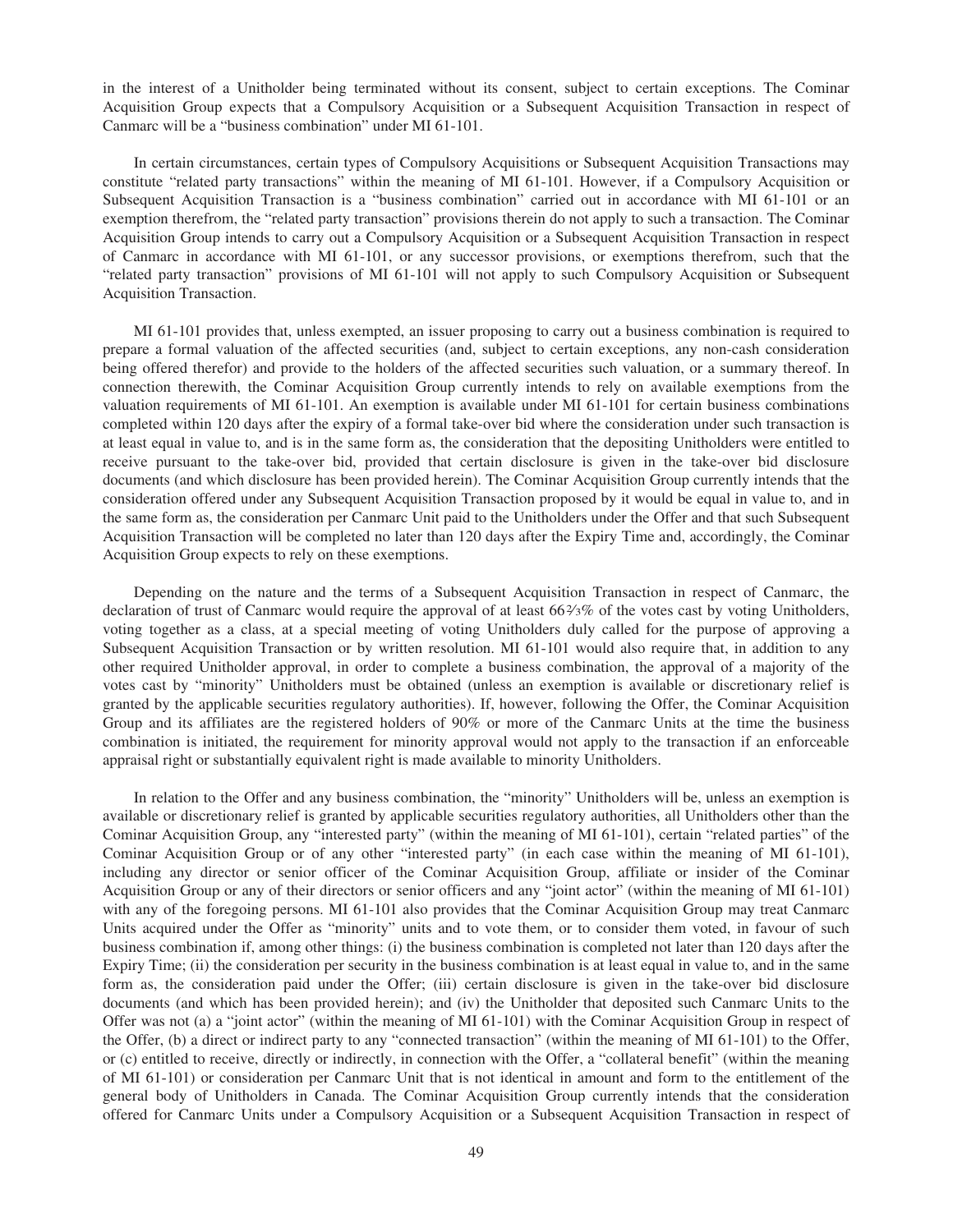Canmarc proposed by it would be equal in value to, and in the same form as (including consideration elections, deemed consideration elections and pro-rationing), the consideration paid to Unitholders under the Offer and that such Compulsory Acquisition or Subsequent Acquisition Transaction will be completed no later than 120 days after the Expiry Time and, accordingly, the Cominar Acquisition Group intends to cause Canmarc Units acquired under the Offer to be voted in favour of any such transaction and, where permitted by MI 61-101, to be counted as part of any minority approval required in connection with any such transaction. The votes attached to the 8,263,930 Canmarc Units held by Cominar at the commencement of the Offer, as well as any Canmarc Units that may be acquired by the Cominar Acquisition Group in market purchases after the date of the Offer (see Section 12 of the Offer, "Market Purchases and Sales of Canmarc Units"), if applicable, would be required to be excluded in determining whether minority approval for a Compulsory Acquisition or a Subsequent Acquisition Transaction in respect of Canmarc had been obtained for the purposes of MI 61-101.

### *Other Alternatives*

The timing and details of any Compulsory Acquisition or Subsequent Acquisition Transaction involving Canmarc, and/or their respective affiliates will necessarily depend on a variety of factors, including the number of Canmarc Units acquired under the Offer. Although the Cominar Acquisition Group currently intends to propose a Compulsory Acquisition or a Subsequent Acquisition Transaction on the same terms as the Offer, it is possible that, as a result of various factors, including the number of Canmarc Units acquired under the Offer, delays in the Cominar Acquisition Group's ability to effect such a transaction and information hereafter obtained by the Cominar Acquisition Group, such a transaction may not be so proposed or may be delayed or abandoned. The Cominar Acquisition Group expressly reserves the right to propose other means of acquiring, directly or indirectly, including by causing the redemption or exchange of, all of the outstanding Canmarc Units and all Canmarc Units issued upon the exercise, exchange or conversion of Convertible Securities in accordance with applicable Laws, including a Subsequent Acquisition Transaction on terms not described in the Circular.

If the Cominar Acquisition Group is unable to, or elects not to, effect a Compulsory Acquisition or propose a Subsequent Acquisition Transaction, or proposes a Subsequent Acquisition Transaction but cannot obtain any required approvals promptly, the Cominar Acquisition Group will evaluate other available alternatives. Such alternatives could include, to the extent permitted by applicable Laws, purchasing additional Canmarc Units in the open market, in privately negotiated transactions, in another take-over bid or exchange offer or otherwise, as applicable, or acquiring the assets of Canmarc by way of a reorganization, redemption, asset sale or other transaction between the Cominar Acquisition Group, Cominar and/or one or more of the affiliates of the Cominar Acquisition Group or Cominar. Subject to applicable Laws, any additional purchases of Canmarc Units could be at a price greater than, equal to or less than the price to be paid for Canmarc Units under the Offer and could be for cash and/or securities or other consideration. Alternatively, the Cominar Acquisition Group may take no action to acquire additional Canmarc Units or may sell or otherwise dispose of any or all Canmarc Units acquired under the Offer or otherwise. Such transactions may be effected on terms and at prices then determined by the Cominar Acquisition Group, which may vary from the terms and the price paid for Canmarc Units under the Offer. See Section 12 of the Offer, "Market Purchases and Sales of Canmarc Units".

## *Distributions Pending any Compulsory Acquisition or Subsequent Acquisition Transaction*

Unitholders are advised that it may take up to 45 days or longer from the completion of the Offer to complete a Compulsory Acquisition or Subsequent Acquisition Transaction, if any, although the Cominar Acquisition Group currently intends to effect any such transaction expeditiously. During such period, non-tendering Unitholders may not receive distributions (including non-interest bearing loans) from Canmarc. There can also be no assurance that a Compulsory Acquisition or Subsequent Acquisition Transaction will be completed. Accordingly, Unitholders may prefer to deposit their Canmarc Units to the Offer rather than waiting for the completion of a Compulsory Acquisition or Subsequent Acquisition Transaction, if any.

#### **14. Agreements, Commitments or Understandings**

There are (i) no agreements, commitments or understandings made or proposed to be made between the Cominar Acquisition Group or Cominar and any of the trustees or officers of Canmarc, including for any payment or other benefit proposed to be made or given by way of compensation for loss of office or their remaining in or retiring from office if the Offer is successful, and (ii) no agreements, commitments or understandings between Cominar or the Cominar Acquisition Group and any securityholder of Canmarc with respect to the Offer.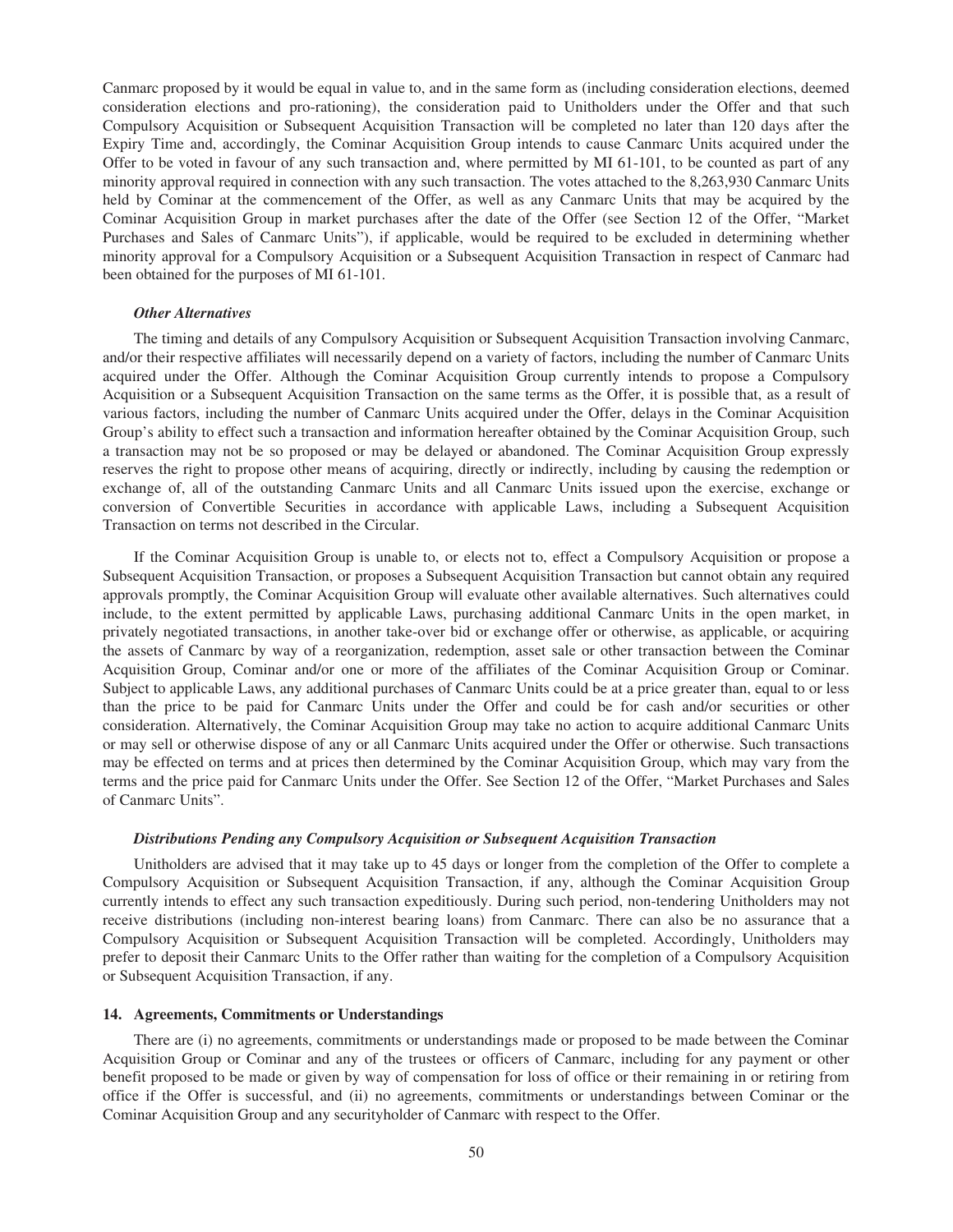There are no agreements, commitments or understandings between Cominar or the Cominar Acquisition Group relating to the Offer and the Cominar Acquisition Group is not aware of any other agreement, commitment or understanding that could affect control of Canmarc.

For information on arrangements made or proposed to be made between Canmarc and any of its trustees or officers, see the Trustees' Circular.

As of the date hereof, neither Cominar nor the Cominar Acquisition Group has entered into any employment agreements or arrangements with employees of Canmarc in addition to those that were existing on November 25, 2011 and none of the existing employment agreements or arrangements has been modified in connection with the Offer. However, Cominar may enter into agreements prior to or after the Expiry Time with one or more officers for continuation of their roles with Canmarc. The agreements, if any, will not be conditional upon the officer's support of the Offer and will not be undertaken for the purpose, in whole or in part, of increasing the value of the consideration paid for any of such officer's Canmarc Units or as an incentive to induce the officer to tender his or her Canmarc Units under the Offer. None of the officers of Canmarc has an obligation to enter into employment negotiations with the Cominar Acquisition Group or Cominar.

Based solely on Canmarc's public disclosure, the Cominar Acquisition Group and Cominar believe that each of James W. Beckerleg, Gordon G. Lawlor, Ashley L. Philips and Guy Charron, (each, a "**Named Executive Officer**") is currently party to an employment agreement pursuant to which, each Named Executive Officer may, at any time within 18 months following a change of control of Canmarc, terminate his or her employment and benefit from termination package.

In the case of Mr. Beckerleg, such termination pay shall be equal to 18 months' base salary and a pro-rated target bonus. With respect to the other Named Executive Officers, the termination pay shall be equal to such Named Executive Officer's base salary for one month for each completed year of employment, subject to a maximum of 18 months, but in no event less than 12 months, plus a pro-rated target bonus relating to such Named Executive Officer. Additionally, the employment agreements set out vesting conditions applicable to the deferred units and the restricted units issued under the long-term incentive plan of Canmarc held by the Named Executive Officers.

#### **15. Benefits from the Offer**

Other than as described in this Section 15, there are no direct or indirect benefits of accepting or refusing to accept the Offer that will accrue to any insider of the Cominar Acquisition Group and Cominar, and to the knowledge of the Cominar Acquisition Group and Cominar, to any of the trustees or officers of Canmarc, any associate or affiliate of an insider of Canmarc, any associate or affiliate of Canmarc, or any person or company acting jointly or in concert with Canmarc, other than those that will accrue to Unitholders generally. Certain securities of Canmarc that are convertible into or exchangeable or exercisable for Canmarc Units that are not currently convertible into or exchangeable or exercisable for Canmarc Units may become convertible into or exchangeable or exercisable for Canmarc Units upon the completion of the Offer and certain officers or employees of Canmarc may be entitled to additional compensation or benefits under employment or management contracts in connection with completion of the Offer.

### **16. Regulatory Matters**

Except as discussed below, to the knowledge of the Cominar Acquisition Group and Cominar, no authorization, consent or approval of, or filing with, any public body, court or authority is necessary on the part of the Cominar Acquisition Group and Cominar for the consummation of the transactions contemplated by the Offer, except for such authorizations, consents, approvals and filings the failure to obtain or make which would not, individually or in the aggregate, prevent or materially delay consummation of the transactions contemplated by the Offer. In the event that Cominar becomes aware of other requirements, it will make reasonable commercial efforts to satisfy such requirements at or prior to the Expiry Time, as such time may be extended.

#### *Competition Act*

The Offer includes a condition that the Competition Act Approval shall have been obtained at or prior to the Expiry Time. See Section 4 of the Offer, "Conditions of the Offer". Based upon an examination of publicly available information relating to the business of Canmarc, Cominar does not expect the Offer, the Compulsory Acquisition or the Subsequent Acquisition Transaction, as applicable, to give rise to material competition/antitrust concerns in any jurisdiction. However, Cominar cannot be assured that no such concerns will arise.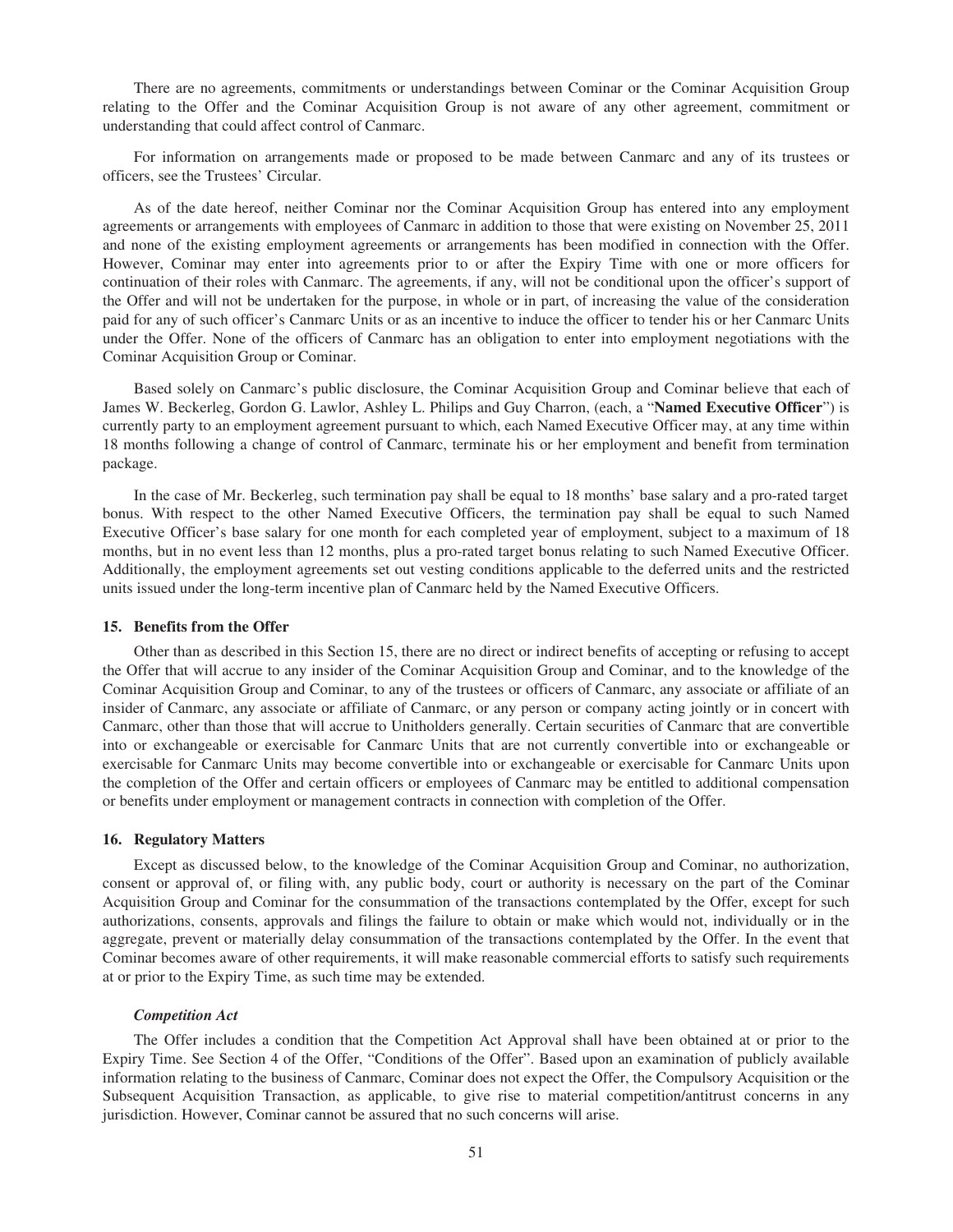#### *Securities Regulatory Matters*

The distribution of the Cominar Units under the Offer is being made pursuant to statutory exemptions from the prospectus and dealer registration requirements under applicable Canadian securities Laws. While the resale of Cominar Units issued under the Offer is subject to restrictions under the securities Laws of certain Canadian Provinces and Territories, Unitholders in such Provinces and Territories generally will be able to rely on statutory exemptions from such restrictions.

The Offer is an "insider bid" within the meaning of certain Canadian provincial securities legislation and MI 61-101, as Cominar beneficially owns more than 10% of the Canmarc Units. The applicable securities legislation and regulatory policies require that a formal valuation of the securities that are the subject of the bid be prepared by an independent valuator and filed with the applicable securities regulatory authority and that a summary of the formal valuation be included in the take-over bid circular in respect of the "insider bid" (the "**Valuation Requirements**"), subject to certain exemptions.

In accordance with section  $2.4(1)(a)$  of MI 61-101, the Offer is exempt from the Valuation Requirements on the basis that neither the Cominar Acquisition Group, Cominar nor any joint actor with any one of them has, or has had within the preceding 12-month period, any board or management representation in respect of Canmarc, or has knowledge of any material information concerning Canmarc or its securities that has not been generally disclosed.

Securities laws require that under a take-over bid, all holders of the same class of securities be offered identical consideration. Cominar Units that would otherwise be issuable to Ineligible Unitholders under the Unit Alternative will be issued and delivered to the Depositary for sale by the Depositary on behalf of the Ineligible Unitholders. As a result of restrictions under United States and other foreign securities laws, Ineligible Unitholders shall not be entitled to receive Cominar Units under the Unit Alternative. Instead, any such Canmarc Units that Ineligible Unitholders would otherwise be entitled to receive pursuant to the Offer will be issued and delivered to the Depositary for sale by the Depositary on behalf of such Ineligible Unitholders. The Depositary will then remit to each Ineligible Unitholder its pro rata portion of the proceeds of such sale (net of all applicable expenses, including applicable commissions, and any applicable withholding taxes). See Section 1 of the Offer, "The Offer".

The Cominar Acquisition Group intends to apply to the securities regulatory authorities in the jurisdictions of Canada where such relief is required for exemptive relief from such identical consideration requirements in respect of Unitholders resident in any jurisdiction outside of Canada, including the United States, where the issuance of Cominar Units may not be permitted without such Cominar Units being registered or qualified for issuance therein.

The Cominar Acquisition Group does not receive all regulatory approvals, it may elect not to take up and pay for the Canmarc Units deposited under the Offer and to terminate the Offer.

#### *Stock Exchange Listing Requirements*

The Cominar Acquisition Group will apply to the TSX to list the Cominar Units that will be issued to Unitholders in connection with the Offer. Listing will be subject to the Cominar fulfilling all of the applicable listing requirements.

#### *U.S. Securities Laws*

The Cominar Units offered under the Offer are being offered pursuant to an exemption from the registration requirements to the U.S. Securities Act provided by Rule 802 thereunder. No Cominar Units will be delivered in the United States or to or for the account or for the benefit of a person in the United States who is an Ineligible Unitholder.

Ineligible Unitholder who would otherwise receive Cominar Units in exchange for their Canmarc Units shall have such Cominar Units issued to a selling agent, which shall, as agent for such Unitholders (and without liability except for gross negligence or wilful misconduct), as expeditiously as is commercially reasonable thereafter, sell such Cominar Units on their behalf through the facilities of the TSX and have the net proceeds of such sale, less any applicable brokerage commission, other expenses and withholding taxes, delivered to such Unitholders. Each Unitholder for whom Cominar Units are sold by the selling agent will receive an amount equal to such Unitholder's pro rata interest in the net proceeds of sales of all Cominar Units so sold by the selling agent. In effecting the sale of any Cominar Units, the selling agent will, except as provided above, exercise its sole judgment as to the timing and manner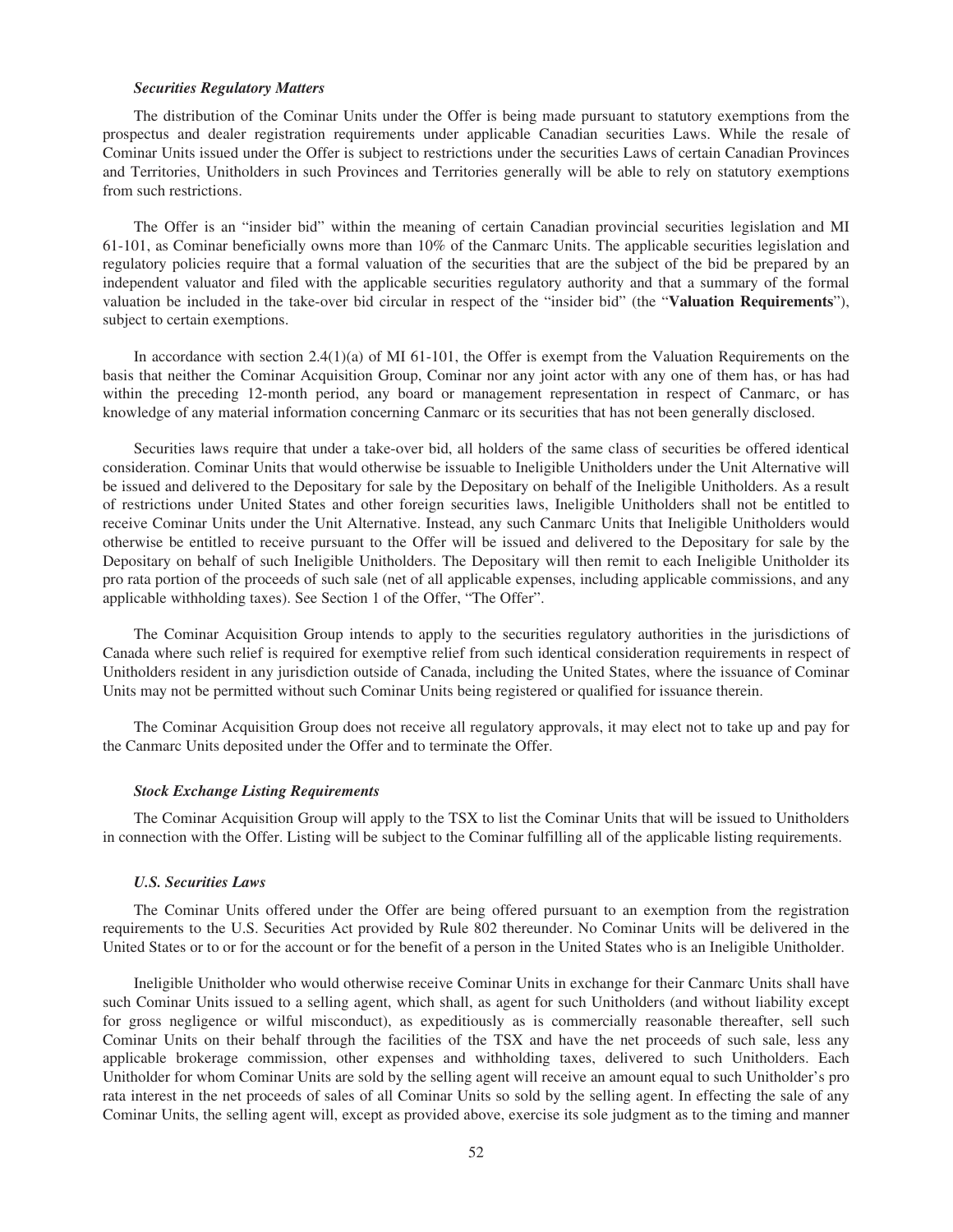of sale and will not be obligated to seek or obtain a minimum price for such Cominar Units. Neither Cominar, nor the Depositary, nor the selling agent will be liable for any loss arising out of any sale of such Cominar Units relating to the manner or timing of such sales, the date or dates of such sales or the prices at which Cominar Units are sold, or otherwise (except for gross negligence or wilful misconduct). The sale price of the Cominar Units sold on behalf of such persons will fluctuate with the market price of the Cominar Units, and no assurance can be given that any particular price will be received upon such sale.

All Ineligible Unitholders must notify their broker, financial advisor, financial institution or other nominee through which their Canmarc Units are held of their status as an Ineligible Unitholder. Failure by an Ineligible Unitholder to inform such Unitholder's broker, financial advisor, financial institution or other nominee through which such Unitholder's Units are held of such Unitholder's status as an Ineligible Unitholder prior to the Expiry Time will be deemed to be a certification that such Unitholder is not a resident or a U.S. state who is not an exempt "institutional investor" within the meaning of the securities laws and regulations of the subject state of which such Unitholder is a resident. Any Unitholder in the United States who deposits Canmarc Units using a Letter of Transmittal that does not indicate whether such Unitholder is an Ineligible Unitholder will be deemed to have certified that such Unitholder is not an Ineligible Unitholder.

Cominar Units issued to Unitholders under the Offer will be "restricted securities" within the meaning of Rule 144 under the U.S. Securities Act to the same extent and proportion that Canmarc Units deposited by such Unitholders under the Offer are "restricted securities". Accordingly, if a Unitholder deposits Units under the Offer that bear a U.S. Securities Act restrictive legend, any Cominar Units issued to such Unitholder in exchange for such Canmarc Units shall also bear a U.S. Securities Act restrictive legend. In addition, Cominar Units acquired by affiliates of Cominar may be resold only outside the United States pursuant to Regulation S under the U.S. Securities Act, pursuant to a subsequent registration statement under the U.S. Securities Act or in accordance with the requirements of Rule 144. In general, an affiliate for this purpose is an officer or trustee of Cominar or, if the Offer is completed, a Unitholder who beneficially owns more than 10% of the outstanding Cominar Units.

## **17. Previous Distributions and Purchases of Canmarc Units**

Based solely on publicly available information, the Cominar Acquisition Group believes that during the five years preceding the Offer, Canmarc has not purchased or sold any securities of its own issue (excluding securities purchased or sold pursuant to the exercise of Convertible Securities, the Canmarc DRIP and the Canmarc LTIP), except for the following distributions:

| Date                                                                               | <b>Securities Issued</b> | <b>Price Per</b><br>Canmarc Unit (\$) | <b>Aggregate Gross</b><br><b>Proceeds to</b><br>Canmarc $(\$)$ |
|------------------------------------------------------------------------------------|--------------------------|---------------------------------------|----------------------------------------------------------------|
| March 30, 2010 $\ldots \ldots \ldots \ldots \ldots \ldots$ 1 Canmarc Unit          |                          | 100.00                                | 100.00                                                         |
|                                                                                    |                          | 10.00                                 | 160,000,000.00                                                 |
|                                                                                    |                          | 10.00                                 | 152,912,060.00                                                 |
|                                                                                    |                          | 10.00                                 | 6,516,500.00                                                   |
| October 27, 2010 $\dots$ $\dots$ $\dots$ $\dots$ $\dots$ $7,772,100$ Canmarc Units |                          | 11.00                                 | 85,493,100.00                                                  |
|                                                                                    |                          | 11.40                                 | 98.011.500.00                                                  |
|                                                                                    |                          | 11.50                                 | 38,237,500.00                                                  |

## **18. Effect of the Offer on the Market for and Listing of Canmarc Units and Status as a Reporting Issuer**

The purchase of Canmarc Units by the Cominar Acquisition Group under the Offer will reduce the number of Canmarc Units that might otherwise trade publicly and will reduce the number of Unitholders and, depending on the number of Canmarc Units acquired by the Cominar Acquisition Group, could materially adversely affect the liquidity and market value of any remaining Canmarc Units held by the public.

The rules and regulations of the TSX establish certain criteria which, if not met, could, upon successful completion of the Offer, lead to the delisting of the Canmarc Units from the TSX. Among such criteria are the number of Unitholders, the number of Canmarc Units publicly held and the aggregate market value of the Canmarc Units publicly held. Depending on the number of Canmarc Units purchased by the Cominar Acquisition Group under the Offer or otherwise, it is possible that the Canmarc Units would fail to meet the criteria for continued listing on the TSX. If this were to happen, the Canmarc Units could be delisted and this could, in turn, adversely affect the market or result in a lack of an established market for such Canmarc Units. If permitted by applicable Laws, the Cominar Acquisition Group intends to cause Canmarc to apply to delist the Canmarc Units from the TSX as soon as practicable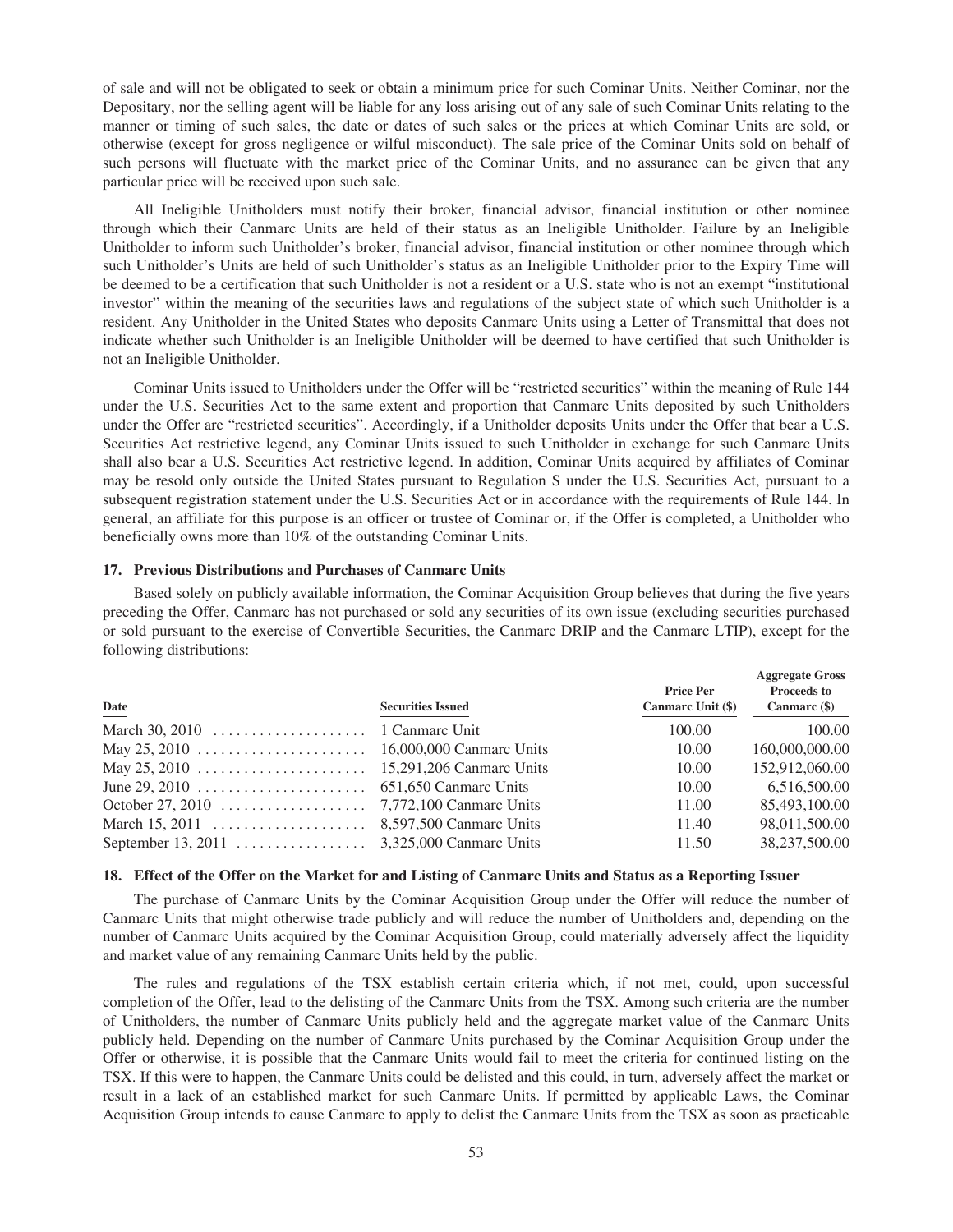after completion of the Offer and any Compulsory Acquisition or any Subsequent Acquisition Transaction. If the Canmarc Units are delisted from the TSX, the extent of the public market for the Canmarc Units and the availability of price or other quotations would depend upon the number of Unitholders, the number of Canmarc Units publicly held and the aggregate market value of the Canmarc Units publicly held at such time, the interest in maintaining a market in Canmarc Units on the part of securities firms, whether Canmarc remains subject to public reporting requirements in Canada and other factors.

After the purchase of the Canmarc Units under the Offer and any Compulsory Acquisition or Subsequent Acquisition Transaction, Canmarc may cease to be subject to the public reporting and proxy solicitation requirements of the securities laws of certain provinces of Canada. Furthermore, it may be possible for Canmarc to request the elimination of the public reporting requirements of any province where a small number of Unitholders may reside. If permitted by applicable Laws, subsequent to the completion of the Offer and any Compulsory Acquisition or Subsequent Acquisition Transaction, the Cominar Acquisition Group intends to cause Canmarc to cease to be a reporting issuer under the securities laws of each province of Canada where it is currently a reporting issuer.

The Canmarc Units are not currently registered under the U.S. Exchange Act or listed or quoted on a stock exchange in the United States. Accordingly, Canmarc does not file periodic reports under the U.S. Exchange Act with the SEC.

#### **19. Certain Information Concerning the Cominar Units**

## *Authorized and Outstanding Capital*

The ownership interests in Cominar constitute a single class of Cominar Units. Cominar Units represent a Unitholder's proportionate undivided ownership interest in Cominar. The aggregate number of Cominar Units which Cominar may issue is unlimited. As at December 1, 2011, there were 70,228,174 Cominar Units outstanding. No Cominar Unit has any preference or priority over another. No Cominar unitholder has or is deemed to have any right of ownership in any of the assets of Cominar. Each Cominar Unit confers the right to one vote at any meeting of unitholders and to participate equally and rateably in any distributions by Cominar and, in the event of any required distribution of all of the property of Cominar, in the net assets of Cominar remaining after satisfaction of all liabilities.

#### *Distribution Policy*

During the two years preceding the Offer, Cominar maintained monthly distributions of \$0.12 per Cominar Unit.

Cominar has a practice of distributing monthly, such percentage of the Distributable Income for the preceding calendar month and, in the case of distributions made on December 31, for the calendar month then ended, as the trustees of Cominar may so determine in their discretion. Cominar may also distribute to its unitholders on December 31 of each year (i) the net realized capital gains of Cominar and the net recapture income of Cominar for the year then ended and (ii) any excess of the income of Cominar for purposes of the Tax Act for the year then ended over distributions otherwise made for that year, as the trustees of Cominar may so determine. Distributions, if any, shall be made in cash or Cominar Units, as the case may be, pursuant to the distribution reinvestment plan, the unit option plan and any other Cominar Unit purchase plans adopted by the trustees of Cominar. Distributions, if any, shall be made proportionately to persons who are unitholders of Cominar on the record date for such distribution. Distributions, if any, shall be made to unitholders of Cominar of record on a date to be determined by the trustees of Cominar in accordance with the contract of trust of Cominar.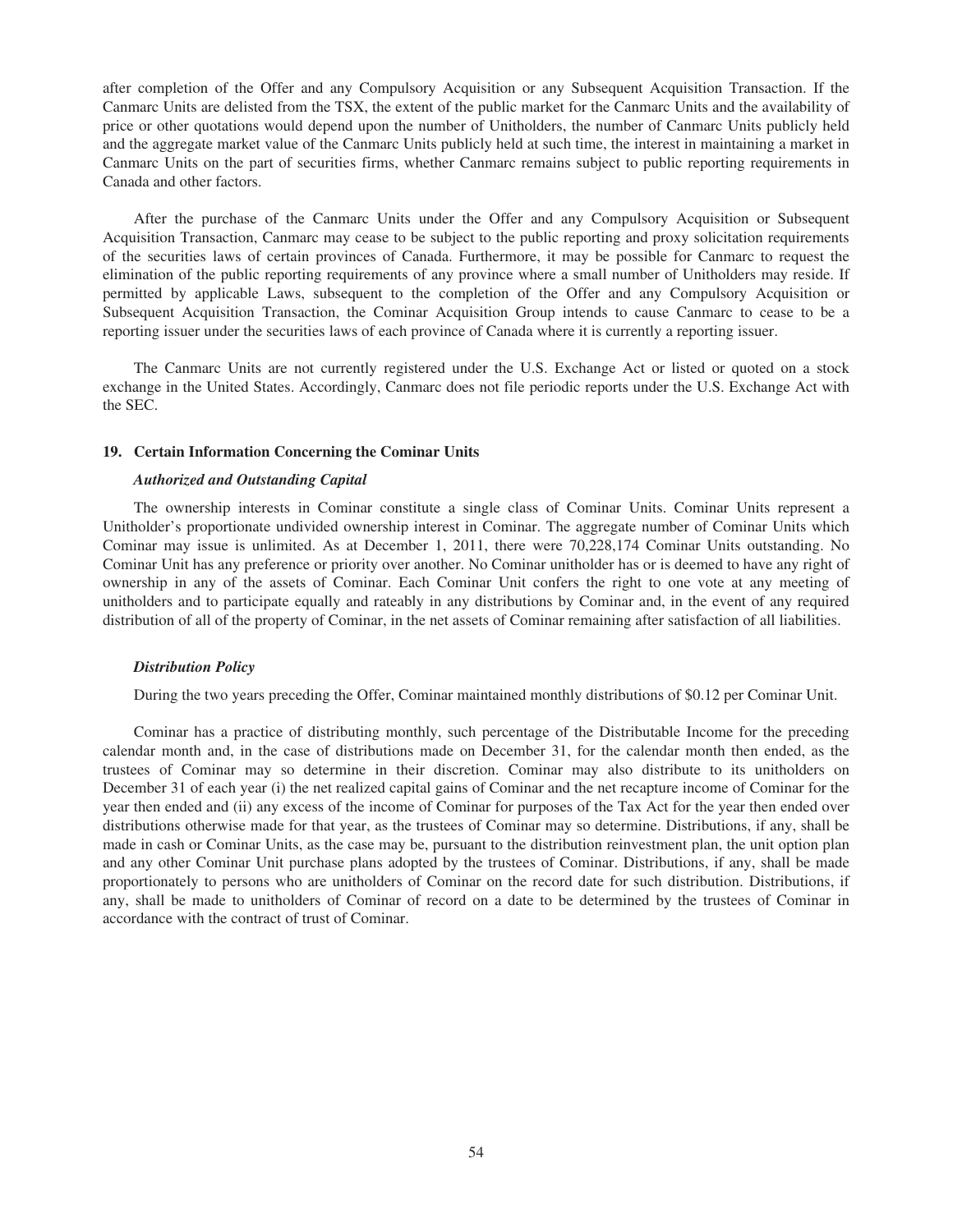# *Price Range and Trading Volume of the Cominar Units*

The Cominar Units are traded on the TSX under the trading symbol "CUF.UN". On November 25, 2011, the last trading day prior to the announcement of the Offer, the closing price of the Cominar Units was \$21.69 on the TSX. The following table sets forth, for the periods indicated, the reported high and low daily closing prices and the aggregate volume of trading of the Cominar Units on the TSX:

|      | <b>Trading of Cominar Units on the TSX</b> |            |               |
|------|--------------------------------------------|------------|---------------|
|      | High $(\$)$                                | Low $(\$)$ | Volume $(\#)$ |
| 2010 |                                            |            |               |
|      | 21.82                                      | 20.51      | 2,656,511     |
| 2011 |                                            |            |               |
|      | 21.80                                      | 21.35      | 3.207.431     |
|      | 22.07                                      | 21.32      | 2,117,638     |
|      | 22.70                                      | 21.38      | 2.546.464     |
|      | 22.98                                      | 22.03      | 1.603.508     |
|      | 22.82                                      | 22.22      | 1,383,465     |
|      | 22.45                                      | 21.81      | 1.396.277     |
|      | 22.99                                      | 21.95      | 1.359.316     |
|      | 22.70                                      | 20.32      | 1.906.121     |
|      | 22.19                                      | 21.35      | 2.631.203     |
|      | 22.57                                      | 20.62      | 1.712.751     |
|      | 22.63                                      | 21.69      | 2.992.619     |
|      | 22.23                                      | 22.23      | 134,849       |

#### *Price Range and Trading Volume of the Cominar Debentures*

Debentures of Cominar are traded on the TSX under the trading symbols "CUF.DB", "CUF.DB.B", "CUF.DB.C", "CUF.DB.D" and "CUF.DB.E". The following tables set forth the market price range and trading volumes of these debentures on the TSX for each month of last 12-month period prior to the date of this Offer.

## **CUF.DB**

|      |             | <b>Trading of Cominar Debentures on the TSX</b> |               |  |
|------|-------------|-------------------------------------------------|---------------|--|
|      | High $(\$)$ | Low $(\$)$                                      | Volume $(\#)$ |  |
| 2010 |             |                                                 |               |  |
|      | 127.00      | 118.42                                          | 182           |  |
| 2011 |             |                                                 |               |  |
|      | 125.10      | 118.82                                          | 242           |  |
|      | 126.50      | 122.71                                          | 210           |  |
|      | 129.70      | 122.10                                          | 144           |  |
|      | 130.37      | 128.00                                          | 74            |  |
|      | 131.39      | 127.00                                          | 393           |  |
|      | 127.30      | 124.75                                          | 239           |  |
|      | 137.20      | 125.97                                          | 471           |  |
|      |             |                                                 |               |  |
|      | 126.93      | 123.42                                          | 23            |  |
|      | 123.25      | 118.31                                          | 185           |  |
|      | 128.59      | 124.65                                          | 202           |  |
|      |             |                                                 |               |  |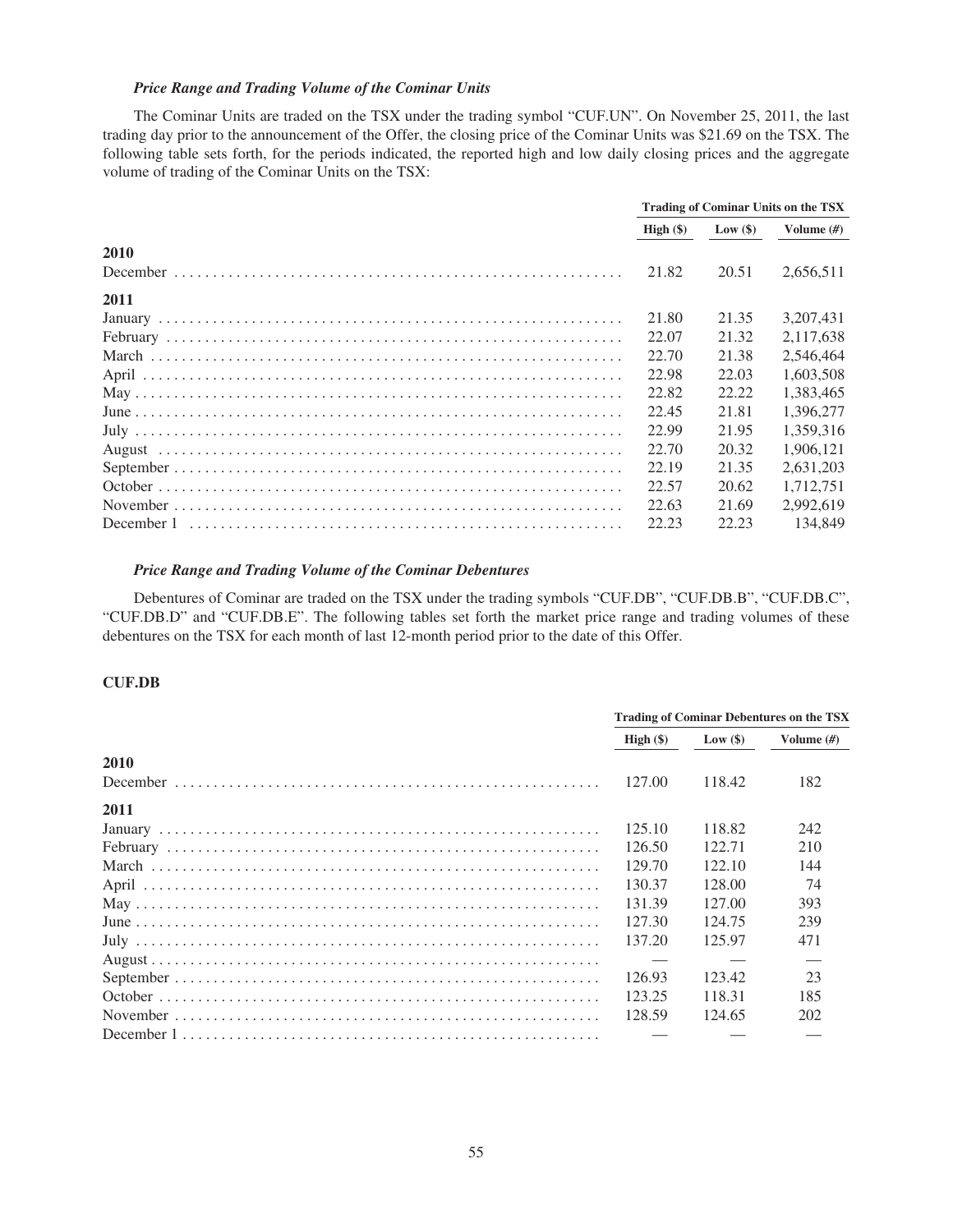# **CUF.DB.B**

|      | <b>Trading of Cominar Debentures on the TSX</b> |            |               |
|------|-------------------------------------------------|------------|---------------|
|      | High (§)                                        | Low $(\$)$ | Volume $(\#)$ |
| 2010 |                                                 |            |               |
|      | 103.55                                          | 100.50     | 438           |
| 2011 |                                                 |            |               |
|      | 104.00                                          | 101.50     | 127           |
|      | 103.00                                          | 102.00     | 119           |
|      | 103.50                                          | 102.55     | 230           |
|      | 104.00                                          | 103.00     | 92            |
|      | 104.50                                          | 103.00     | 328           |
|      | 104.25                                          | 100.00     | 315           |
|      | 103.95                                          | 101.50     | 301           |
|      | 103.95                                          | 101.50     | 205           |
|      | 102.52                                          | 101.25     | 59            |
|      | 102.50                                          | 100.50     | 195           |
|      | 103.00                                          | 101.42     | 174           |
|      | 103.00                                          | 102.01     | 77            |

# $CUF.DB.C$

|      | <b>Trading of Cominar Debentures on the TSX</b> |         |               |
|------|-------------------------------------------------|---------|---------------|
|      | High $(\$)$                                     | Low(\$) | Volume $(\#)$ |
| 2010 |                                                 |         |               |
|      | 105.50                                          | 100.50  | 588           |
| 2011 |                                                 |         |               |
|      | 104.50                                          | 102.25  | 378           |
|      | 104.50                                          | 102.25  | 402           |
|      | 104.50                                          | 102.06  | 342           |
|      | 105.00                                          | 102.76  | 516           |
|      | 104.75                                          | 102.50  | 709           |
|      | 104.95                                          | 102.50  | 406           |
|      | 104.00                                          | 102.75  | 307           |
|      | 103.50                                          | 101.25  | 5222          |
|      | 103.00                                          | 101.25  | 936           |
|      | 103.00                                          | 98.00   | 2.491         |
|      | 103.00                                          | 102.00  | 1.324         |
|      | 103.00                                          | 103.00  | 33            |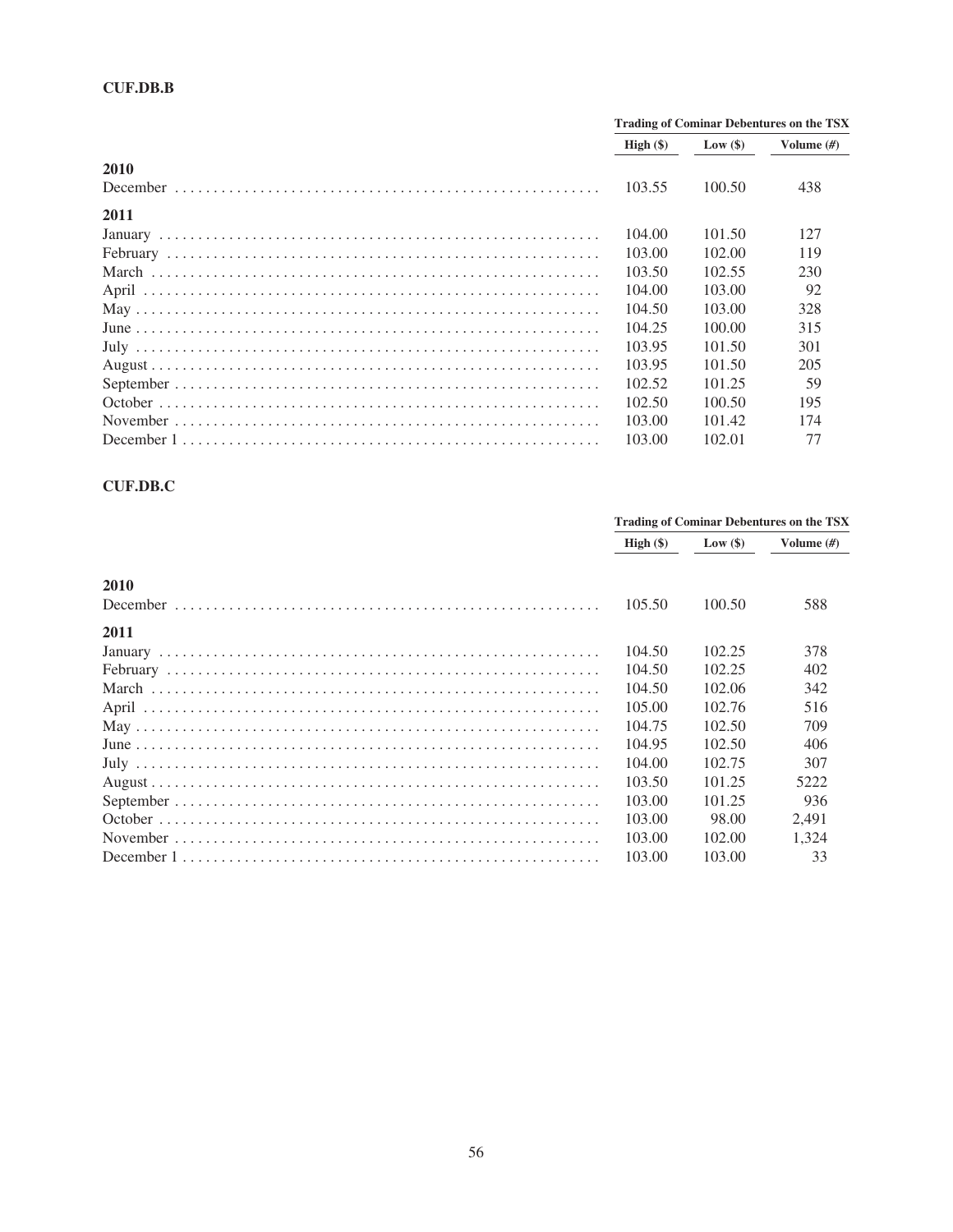|      |             | <b>Trading of Cominar Debentures on the TSX</b> |               |  |
|------|-------------|-------------------------------------------------|---------------|--|
|      | High $(\$)$ | Low $(\$)$                                      | Volume $(\#)$ |  |
| 2010 |             |                                                 |               |  |
|      | 109.01      | 106.00                                          | 1.065         |  |
| 2011 |             |                                                 |               |  |
|      | 109.16      | 107.02                                          | 3.604         |  |
|      | 111.48      | 108.40                                          | 5.934         |  |
|      | 113.00      | 108.11                                          | 4.625         |  |
|      | 113.90      | 111.00                                          | 2.765         |  |
|      | 113.50      | 110.73                                          | 3.450         |  |
|      | 113.25      | 110.00                                          | 1.297         |  |
|      | 113.90      | 110.17                                          | 1.994         |  |
|      | 113.75      | 105.00                                          | 3.142         |  |
|      | 111.00      | 106.75                                          | 2.576         |  |
|      | 111.65      | 103.00                                          | 663           |  |
|      | 112.00      | 107.87                                          | 1.539         |  |
|      | 112.00      | 109.86                                          | 64            |  |

## **CUF.DB.E**

|      | <b>Trading of Cominar Debentures on the TSX</b> |            |              |
|------|-------------------------------------------------|------------|--------------|
|      | High $(\$)$                                     | Low $(\$)$ | Volume $(H)$ |
| 2010 |                                                 |            |              |
|      | 102.00                                          | 100.00     | 599          |
| 2011 |                                                 |            |              |
|      | 103.50                                          | 100.75     | 364          |
|      | 104.50                                          | 103.00     | 316          |
|      | 104.00                                          | 102.50     | 640          |
|      | 104.25                                          | 103.00     | 467          |
|      | 103.80                                          | 102.80     | 392          |
|      | 104.00                                          | 101.00     | 474          |
|      | 103.75                                          | 102.50     | 419          |
|      | 104.00                                          | 101.20     | 464          |
|      | 103.50                                          | 100.00     | 811          |
|      | 103.00                                          | 99.50      | 774          |
|      | 103.56                                          | 101.50     | 569          |
|      | 102.52                                          | 102.50     | 37           |

#### *Material Changes in Capitalization of Cominar*

There have not been any material changes in the capitalization or indebtedness of Cominar since the completion of its offering pursuant to Cominar's final short form prospectus dated October 12, 2011. Unitholders should refer to Appendix I to the Offer and Circular for unaudited pro forma consolidated financial statements for Cominar for the year ended December 31, 2011 and for the three and nine months ended September 30, 2011, which give effect to the acquisition of Canmarc by Cominar, and Section 9 of the Circular, "Source of Funds", for a description of potential arrangements into which Cominar may enter in order to fund its payment obligations under the Offer.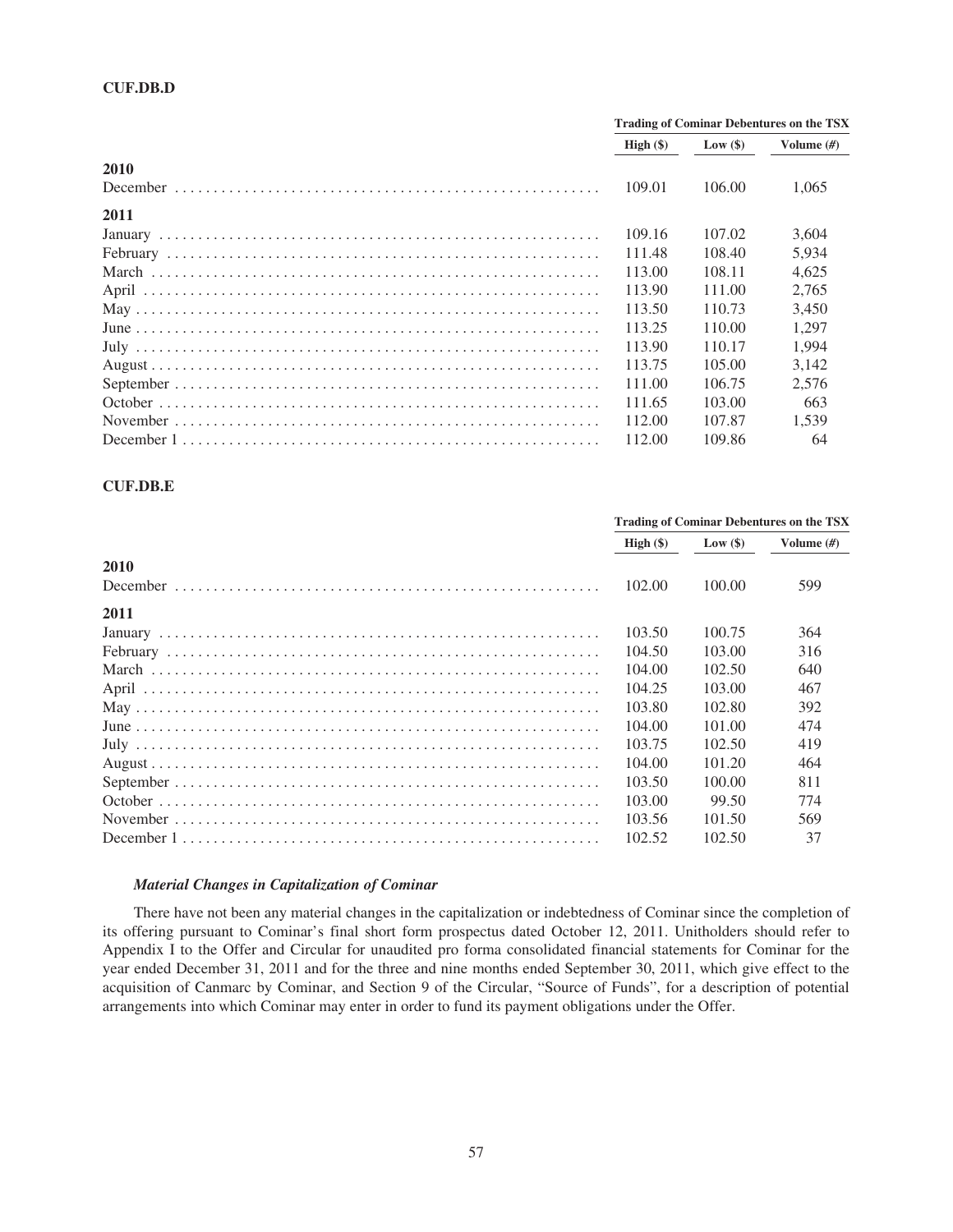# *Distributions of Cominar Units*

The following table sets forth the date, number and prices at which Cominar has issued Cominar Units in the 12 months preceding the Offer:

| Date                                                                         | <b>Issuance Type</b>            | <b>Total Cominar Units</b><br><b>Issued</b> | <b>Price per Cominar</b><br>Unit |
|------------------------------------------------------------------------------|---------------------------------|---------------------------------------------|----------------------------------|
|                                                                              | <b>Exercise of Options</b>      | 50,700                                      | \$14.02                          |
|                                                                              | <b>Cominar DRIP</b>             | 44,648                                      | \$21.42                          |
|                                                                              | <b>Conversion of Debentures</b> | 52,929                                      | \$17.40                          |
| December 2010 $\dots\dots\dots\dots\dots\dots\dots\dots\dots\dots\dots\dots$ | <b>Exercise</b> of Options      | 20,450                                      | \$16.78                          |
|                                                                              | <b>Cominar DRIP</b>             | 72,644                                      | \$21.33                          |
|                                                                              | <b>Conversion of Debentures</b> | 13,620                                      | \$17.40                          |
|                                                                              | <b>Exercise</b> of Options      | 65,100                                      | \$16.49                          |
|                                                                              | <b>Conversion of Debentures</b> | 15,800                                      | \$17.47                          |
| February 2011                                                                | <b>Exercise of Options</b>      | 144,300                                     | \$17.25                          |
|                                                                              | <b>Cominar DRIP</b>             | 47,899                                      | \$21.53                          |
|                                                                              | Conversion of Debentures        | 1,379                                       | \$17.40                          |
|                                                                              | <b>Exercise of Options</b>      | 231,500                                     | \$17.42                          |
|                                                                              | <b>Cominar DRIP</b>             | 64,093                                      | \$21.85                          |
|                                                                              | <b>Conversion of Debentures</b> | 14,942                                      | \$17.40                          |
|                                                                              | <b>Exercise of Options</b>      | 136,000                                     | \$17.60                          |
|                                                                              | <b>Cominar DRIP</b>             | 64,453                                      | \$22.35                          |
|                                                                              | <b>Conversion of Debentures</b> | 3,677                                       | \$17.40                          |
|                                                                              | <b>Exercise of Options</b>      | 12,500                                      | \$17.86                          |
|                                                                              | <b>Cominar DRIP</b>             | 54,616                                      | \$22.49                          |
|                                                                              | <b>Conversion of Debentures</b> | 27,123                                      | \$17.40                          |
|                                                                              | <b>Exercise of Options</b>      | 12,050                                      | \$18.40                          |
|                                                                              | <b>Cominar DRIP</b>             | 54,102                                      | \$22.37                          |
|                                                                              | <b>Conversion of Debentures</b> | 18,160                                      | \$17.40                          |
|                                                                              | <b>Exercise of Options</b>      | 142,800                                     | \$18.58                          |
|                                                                              | <b>Cominar DRIP</b>             | 55,968                                      | \$22.21                          |
|                                                                              | <b>Conversion of Debentures</b> | 30,631                                      | \$17.40                          |
|                                                                              | <b>Exercise of Options</b>      | 10,900                                      | \$18.46                          |
|                                                                              | <b>Cominar DRIP</b>             | 85,437                                      | \$21.99                          |
| September 2011                                                               | <b>Exercise</b> of Options      | 35,400                                      | \$17.78                          |
|                                                                              | <b>Cominar DRIP</b>             | 87,162                                      | \$21.76                          |
|                                                                              | <b>Conversion of Debentures</b> | 1,781                                       | \$17.40                          |
|                                                                              | <b>Exercise of Options</b>      | 5,000                                       | \$15.14                          |
|                                                                              | <b>Cominar DRIP</b>             | 85,871                                      | \$21.45                          |
|                                                                              | <b>Conversion of Debentures</b> | 515,597                                     | \$20.44                          |
|                                                                              | Public Offering                 | 5,207,000                                   | \$21.50                          |
|                                                                              | <b>Exercise of Options</b>      | 21,600                                      | \$18.25                          |
|                                                                              | <b>Cominar DRIP</b>             | 92,756                                      | \$22.01                          |
|                                                                              | <b>Conversion of Debentures</b> | 193,778                                     | \$20.41                          |
|                                                                              | <b>Exercise of Options</b>      |                                             |                                  |
|                                                                              | <b>Cominar DRIP</b>             |                                             |                                  |
|                                                                              | <b>Conversion of Debentures</b> |                                             |                                  |

On December 21, 2010, Cominar granted 1,334,400 options to purchase Cominar Units pursuant to its unit option plan at an exercise price of \$20.93. No other options to purchase Cominar Units were granted by Cominar in the 12 months preceding the Offer.

Other than the issuances of Cominar Units, debentures and options to acquire Cominar Units set out in the tables above, Cominar has not issued any Cominar Units or securities convertible into Cominar Units within the 12 months preceding the date of the Offer.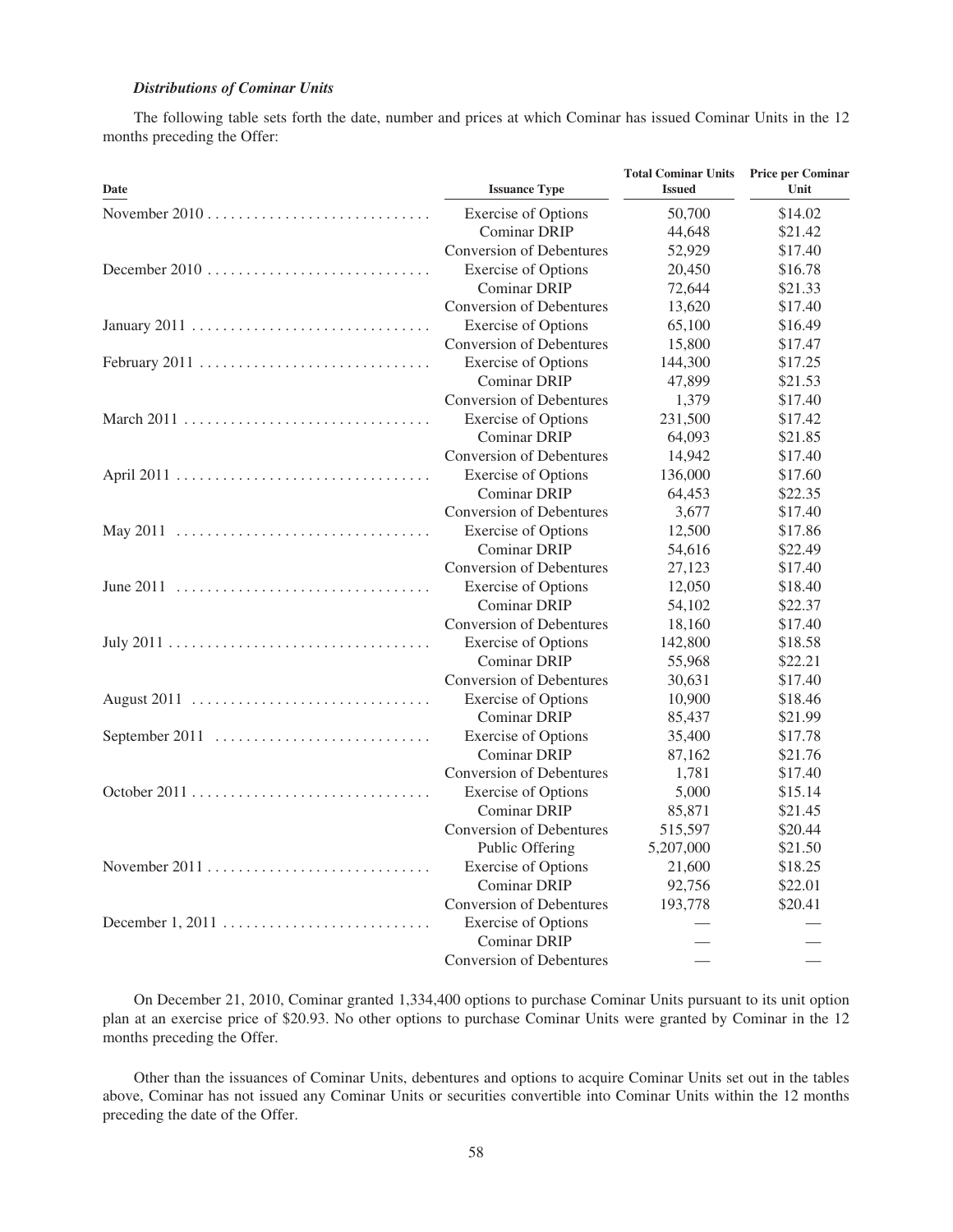### **20. Risk Factors**

As Unitholders may acquire the Cominar Units in consideration or partial consideration for all or a portion of the Canmarc Units that they deposit under the Offer, Unitholders should carefully consider the risks and uncertainties associated with Cominar and the Cominar Units set out in this Section 20 and those described in the documents that Cominar has filed with Canadian securities regulatory authorities incorporated by reference herein, including its management's discussion and analysis for the year ended December 31, 2010 and the three and nine months ended September 30, 2011. In addition, there are certain risks and uncertainties associated with the Offer and the combination of Cominar and Canmarc, including those set out in this Section 20. Additional risks and uncertainties relating solely to Canmarc are described in the documents filed by Canmarc with the Canadian securities regulatory authorities and available on SEDAR. The Cominar Acquisition Group expects that these risk and uncertainties will also be applicable to the combined business. These risks and uncertainties may not be the only risks and uncertainties faced by the Cominar Acquisition Group or the combined entity. Other risks and uncertainties not presently known by the Cominar Acquisition Group or that the Cominar Acquisition Group currently believes are not material could also materially and adversely affect the Cominar Acquisition Group's or the combined entity's business, results of operations and/or financial condition.

## *Risks Relating to the Offer*

# *The market value of the Cominar Units received by Unitholders under the Offer may vary significantly from the date on which the exchange ratio was fixed*

Depositing Unitholders that elect the Unit Alternative will receive a number of the Cominar Units under the Offer based on a fixed exchange ratio, rather than the Cominar Units with a specific market value. The number of the Cominar Units to be issued in exchange for each Canmarc Unit will not be adjusted to reflect any changes in the market value of the Cominar Units. Consequently, the market value of the Cominar Units issued to Unitholders in connection with the take-up of their Canmarc Units under the Offer may vary significantly from the market value for those the Cominar Units on the date of the Offer or on the date on which such Unitholders deposited their Canmarc Units under the Offer. If the market price of the Cominar Units declines, the value of the consideration received by Unitholders that elect the Unit Alternative will decline as well. Conversely, if the market price of the Cominar Units increases, Unitholders that elect the Cash Alternative may, to the extent they receive cash for their deposited Canmarc Units, receive consideration with a lower market value than if they had elected the Unit Alternative. Variations in the market price of the Cominar Units may occur as a result of changes in, or market perceptions of changes in, the business, operations or prospects of the Cominar Acquisition Group (either alone or combined with Canmarc), including factors that may affect the business, operations or prospects of the Cominar Acquisition Group or the combined entity over which the Cominar Acquisition Group has no control, as well as general market volatility.

#### *The value of the cash portion of the Offer will fluctuate for Non-Canadian Unitholders*

All cash payable under the Offer, including the cash consideration under the Cash Alternative and the cash consideration under the Unit Alternative, will be denominated in Canadian dollars. Currency exchange rates may fluctuate and the prevailing exchange rate on the settlement date may be significantly different from the exchange rate on the date of the Offer or the date on which Non-Canadian Unitholders deposited their Canmarc Units under the Offer. These changes may significantly affect the value of the cash consideration received for Canmarc Units deposited by Non-Canadian Unitholders.

#### *The actual unit consideration received by Unitholders will depend on proration*

The Cominar Acquisition Group is offering to purchase Canmarc Units on the basis of, at the election of the Unitholder, \$15.30 in cash for each Canmarc Unit or 0.7054 of a Cominar Unit for each Canmarc Unit. However, the maximum number of the Cominar Units issuable by the Cominar Acquisition Group are capped and will be prorated based on elections made by Unitholders. See Section 1 of the Offer, "The Offer". Consequently, a depositing Unitholder that elects the Unit Alternative in respect of all of its Canmarc Units, may receive a portion of the consideration for its deposited Canmarc Units in cash.

# *After completion of the Offer, Canmarc would become a majority-owned subsidiary of Cominar and Cominar's interests could differ from that of other Unitholders*

If the Offer is successful, the Cominar Acquisition Group will have the authority to determine the trustees of Canmarc and its affiliates and, as a result, appoint new management for Canmarc and its subsidiaries. Cominar will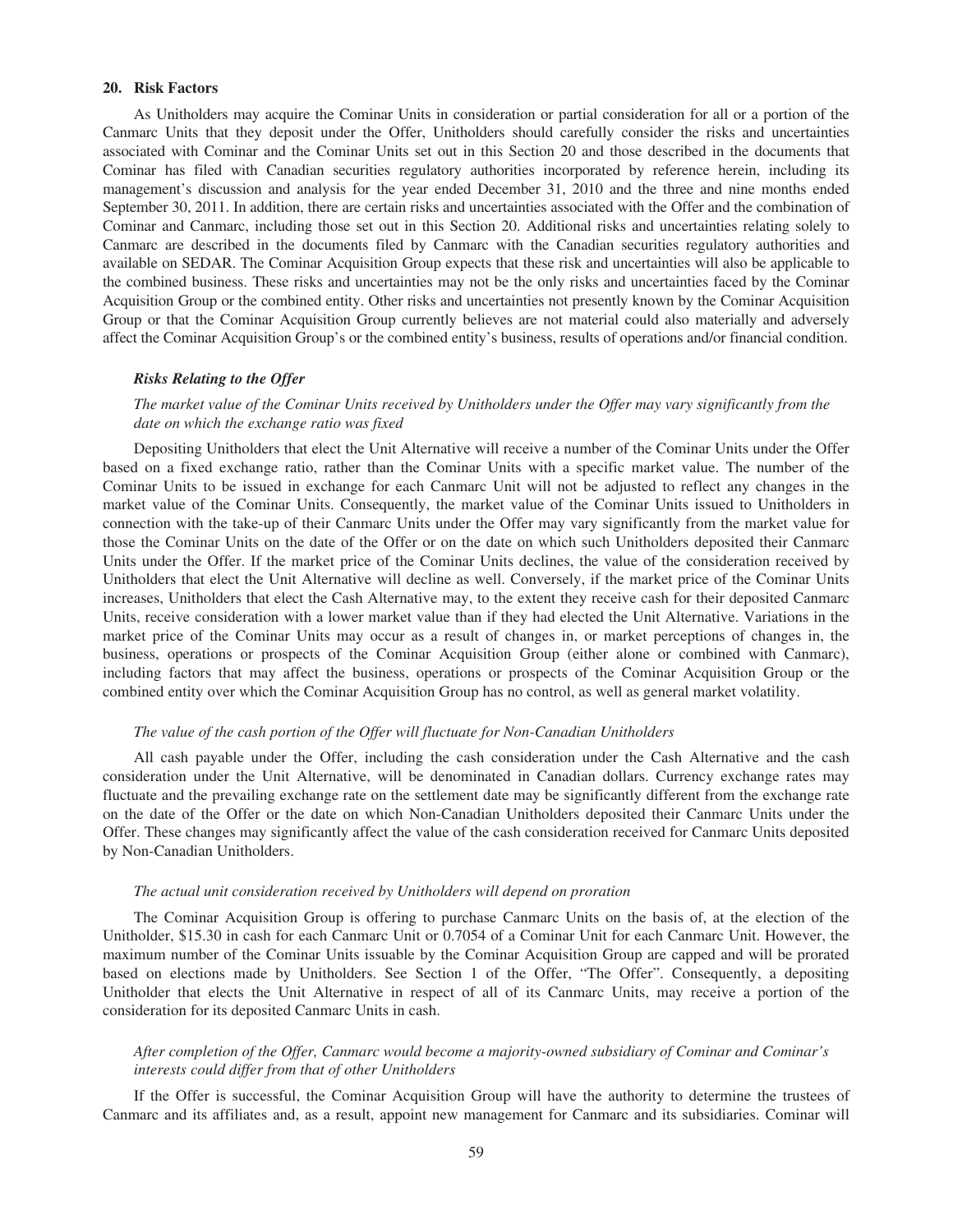also have the authority to approve certain actions requiring the approval of Unitholders, including adopting certain amendments to the declaration of trust of Canmarc and approving mergers of Canmarc's subsidiaries or sales of Canmarc's assets. The Cominar Acquisition Group currently intends, if it takes up and pays for the Canmarc Units validly deposited under the Offer, to acquire all of the outstanding Canmarc Units not deposited under the Offer by way of a Compulsory Acquisition or Subsequent Acquisition Transaction. If the Cominar Acquisition Group is unable to, or chooses not to, complete (or if there is a delay in completing) a Compulsory Acquisition or Subsequent Acquisition Transaction, the Cominar Acquisition Group will nonetheless own sufficient Canmarc Units to control Canmarc. The Cominar Acquisition Group's interests with respect to Canmarc may differ from the interests of Unitholders that did not deposit their Canmarc Units under the Offer.

## *Certain actions contemplated in connection with the Offer may trigger events of default under certain mortgage loans and under one or more of Canmarc's other material contracts*

The take-up of a majority of the Canmarc Units under the Offer and certain other actions contemplated in connection with the Offer will constitute an event of default under the Mortgage Loans of Canmarc. If an event of default were to occur under such debt instruments, the associated debt could be accelerated. If the Cominar Acquisition Group successfully completes a Compulsory Acquisition or Subsequent Acquisition Transaction, it currently intends to assume such loans or repay or refinance such indebtedness. However, the Cominar Acquisition Group may be unable, or may elect not, to complete a Compulsory Acquisition or Subsequent Acquisition Transaction, in which case Canmarc may need to repay or refinance its accelerated debt. In addition, Canmarc or its affiliates may be party to other agreements that contain provisions that may be triggered upon the actions contemplated in connection with the Offer. The operation of any such provision, if triggered and not waived by the counterparty, could result in material unanticipated expenses or other materially adverse consequences to Canmarc or the combined entity. The debt instruments and other material agreements of Canmarc or its affiliates are not publicly available. As a result, Cominar cannot determine whether any provisions in these agreements might be triggered by the Offer and related actions.

## *The market and listing for the Canmarc Units will be affected by the completion of the Offer*

The purchase of any Canmarc Units by the Cominar Acquisition Group under the Offer will reduce the number of Canmarc Units that might otherwise trade publicly, as well as the number of Unitholders. Depending on the number of Unitholders and the number of Canmarc Units outstanding following completion of the Offer, the successful completion of the Offer would likely adversely affect the liquidity and market value of the remaining Canmarc Units held by the public.

The rules of the TSX establish certain criteria that, if not met, could lead to the delisting of the Canmarc Units from the TSX. Among such criteria are the number of securityholders, the number of securities publicly held and the market value and trading volume of the securities that are publicly held. Depending on the number of Canmarc Units outstanding following the Offer, it is possible that the Canmarc Units would fail to meet the criteria for continued listing on the TSX. If this were to occur, the Canmarc Units could be delisted and this could, in turn, adversely affect the market or result in a lack of an established market for the Canmarc Units. Even if the Canmarc Units would not be delisted by virtue of failing to meet the criteria for continued listing on the TSX, the Cominar Acquisition Group intends, to the extent permitted by applicable Laws, to cause Canmarc to apply to voluntarily delist the Canmarc Units from the TSX as soon as practicable after the completion of the Offer and, if applicable, any Compulsory Acquisition or Subsequent Acquisition Transaction.

Additionally, after completion of the Offer, Canmarc may be permitted to eliminate certain public reporting requirements under applicable securities legislation in each jurisdiction of Canada. To the extent permitted by applicable Laws, after the completion of the Offer and any Compulsory Acquisition or Subsequent Acquisition Transaction, the Cominar Acquisition Group intends to cause Canmarc to cease to be reporting issuers under the securities laws of each jurisdiction of Canada where they are currently reporting issuers.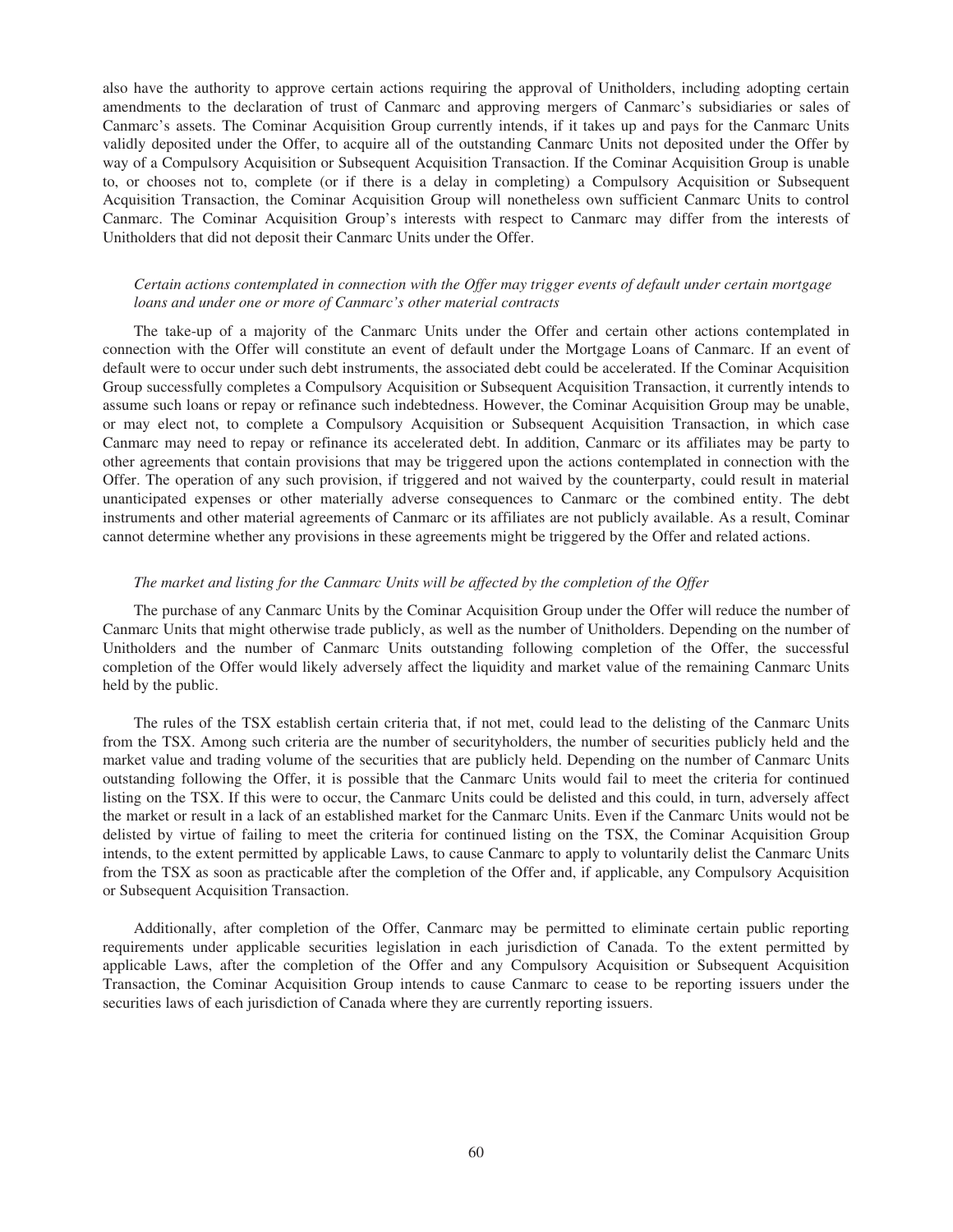## *Certain head leases between Canmarc and Homburg Invest Inc. could be disclaimed or resiliated in the context of the latter's proceedings under the Companies' Creditors Arrangement Act*

In connection with its initial public offering in 2010, Canmarc entered into head leases with Homburg Invest Inc. as head tenant in order to provide Canmarc with stable and predictable income with respect to limited portions of leasable space. The head leases are described in the documents publicly filed by Canmarc. Also in connection with its initial public offering in 2010, Homburg Realty Fund (199) Limited Partnership, a subsidiary of Homburg Invest Inc., agreed to certain indemnification and other obligations towards a subsidiary of Canmarc, including with respect to remediation and/or monitoring costs in the event environmental issues are discovered, in certain situations.

In the event that the head leases were no longer in place, there could be an adverse effect on the net operating income of Canmarc and of Cominar after giving effect to the Offer. While there is no assurance that this will be the case, there exists a risk that the head leases could be disclaimed or resiliated by Homburg Invest Inc. in the context of its proceedings under the *Companies' Creditors Arrangement Act*. The head leases and the obligations described above are secured by pledges on an aggregate of 1,180,000 Canmarc Units. While it is a condition to the Offer that such pledges remain in effect, in the event that they were challenged or set aside in the context of Homburg Invest Inc.'s proceedings under the *Companies' Creditors Arrangement Act* following the take-up and payment for Canmarc Units under the Offer, there could be an adverse effect on the net operating income of Canmarc and of the combined entity following completion of the Offer.

### *Risks Relating to Cominar*

## *Cominar is relying, without verification, on the information regarding Canmarc included in, or which may have been omitted from, the Offer and Circular*

All information regarding Canmarc contained in the Offer and Circular, including all financial information of Canmarc and all pro forma financial information derived from Canmarc's financial information, has been based solely upon Canmarc's public disclosure on file with Canadian securities regulatory authorities. Although Cominar does not have any knowledge that would indicate that Canmarc's public disclosure is inaccurate or incomplete, any inaccuracy or material omission in Canmarc's public disclosure, including the information about or relating to Canmarc contained in the Offer and Circular, could result in unanticipated liabilities or expenses, increase the cost of integrating Canmarc's operations with those of Cominar or adversely affect the operational plans or prospects of the combined entity and its results of operations and financial condition.

## *The combination of Cominar and Canmarc may not realize the anticipated benefits, in the expected time-frames or at all, due to unanticipated challenges or delays with integrating the two companies*

The Cominar Acquisition Group has made the Offer with the expectation that its successful completion and a subsequent combination of the Cominar Acquisition Group and Canmarc will result in greater long-term potential and value creation than the individual companies could achieve on their own. This expectation is based, in part, on a presumed increase in the financial strength and access to capital of the combined entity and certain presumed synergies from consolidation, including the elimination of overlapping service facilities, certain public company costs of Canmarc and duplicative head office and general administrative expenses. These anticipated benefits and synergies will depend in part on whether the operations, systems, management and cultures of Canmarc and the Cominar Acquisition Group can be integrated in an efficient and effective manner, the timing and manner of completion of a Compulsory Acquisition or Subsequent Acquisition Transaction and whether the presumed bases or sources of synergies produce the benefits anticipated. Most operational and strategic decisions, and certain staffing decisions, with respect to the combined entity have not yet been made and may not have been fully identified. These decisions and the integration of the two companies will present significant challenges to management, including the integration of systems and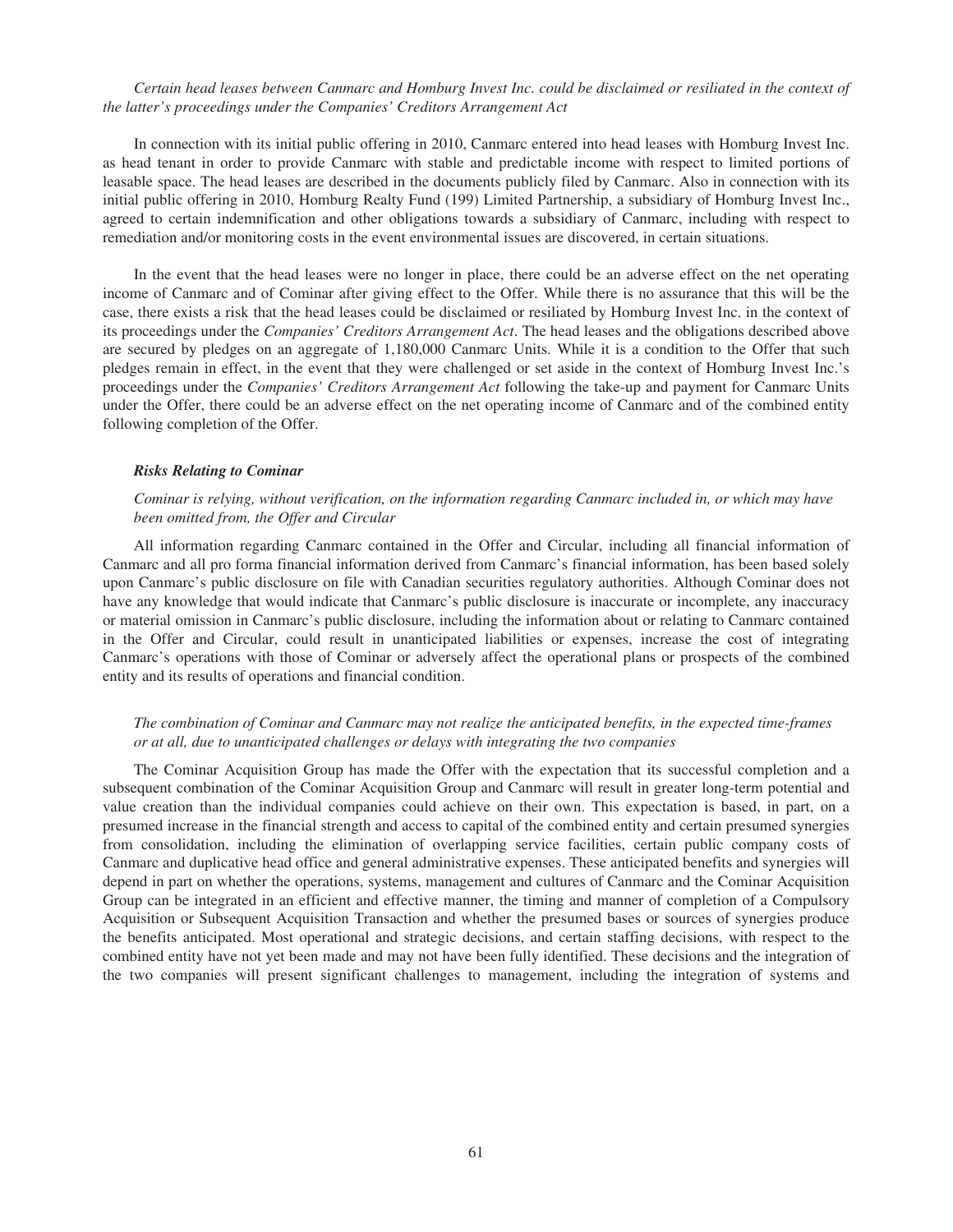personnel of the two companies, and special risks, including possible unanticipated liabilities and expenses, significant one-time write-offs or restructuring charges and the loss of key employees. There can be no assurance that there will be operational or other synergies realized by the combined entity, or that the integration of the two companies' operations, systems, management, personnel and cultures will be timely or effectively accomplished, or ultimately will be successful in achieving the anticipated benefits. The integration process may lead to greater than expected operating costs, customer loss and business disruption (including, without limitation, difficulties in maintaining relationships with employees, customers, client or suppliers) for the Cominar Acquisition Group or Canmarc or the combined business that may affect the ability of the combined business to realize the anticipated benefits and synergies of the combination or may materially and adversely affect the Cominar Acquisition Group's, Canmarc's or the combined entity's business, results of operations and/or financial condition.

# *Cominar's pro forma indebtedness following completion of the Offer will be higher than Cominar's existing indebtedness*

Cominar's indebtedness as at September 30, 2011 was approximately \$1,418.7 million. Cominar's pro forma indebtedness as at September 30, 2011, after giving effect to the Offer and a Compulsory Acquisition or Subsequent Acquisition Transaction and the Cominar Acquisition Group's proposed financing arrangements described in Section 9 of the Circular, "Source of Funds" would be approximately \$2,897.5 million (assuming that no Cominar Units are issued under the Offer and that the purchase price under the Offer would be paid entirely in cash.). For further details, see the unaudited pro forma consolidated financial statements for Cominar in Appendix I to the Offer and Circular. As a result of this expected increase in indebtedness, demands on Cominar's cash resources will increase after the successful completion of the Offer and any Compulsory Acquisition or Subsequent Acquisition Transaction. Although Cominar intends to access to the public markets to repay the financing arrangements put in place in connection with the Offer, there can be no assurance that it will be able to do so in a timely manner or on favourable terms and its ability to do so will depend on market conditions and other factors. In the event that Cominar is unable to repay amounts under its financing facilities within the fixed period stated therein, it would incur additional fees under such facilities.

## *Certain actions contemplated in connection with the Offer may trigger events of default under certain mortgage loans and under one or more of Cominar's other material contracts*

The take-up of a majority of the Canmarc Units under the Offer and certain other actions contemplated in connection with the Offer may constitute an event of default under the Mortgage Loans of Cominar. In addition, Cominar or its affiliates may be party to other agreements that contain provisions that may be triggered upon the actions contemplated in connection with the Offer. The operation of any such provision, if triggered and not waived by the counterparty, could result in material unanticipated expenses or other materially adverse consequences to Cominar or the combined entity.

### *Status For Tax Purposes*

Cominar currently qualifies as a mutual fund trust for income tax purposes. While the amount of distributions remains at the discretion of its trustees, Cominar intends to annually distribute all of its taxable income to Unitholders and thus is generally not subject to tax on such amount. In order to maintain its current mutual fund status, Cominar is required to comply with specific restrictions regarding its activities and the investments held by it. If Cominar were to cease to qualify as a mutual fund trust, the consequences could be material and adverse.

There can be no assurance that the laws and regulations and the administrative and assessing practices of the CRA respecting the treatment of mutual fund trusts will not be changed in a manner that adversely affects the Unitholders. If Cominar ceases to qualify as a mutual fund trust under the Tax Act, the income tax considerations described in this Circular would be materially and adversely different in certain aspects.

Although Cominar is of the view that all expenses to be claimed by Cominar and any of its subsidiaries in the determination of their respective incomes under the Tax Act will be reasonable and deductible in accordance with the applicable provisions of the Tax Act, there can be no assurance that the Tax Act or the interpretation of the Tax Act will not change, or that CRA will agree with the expenses claimed.

As per the current legislation, a mutual fund trust cannot be established or maintained primarily for the benefit of Non-resident persons. Under draft legislation that was released on September 16, 2004 by the Department of Finance,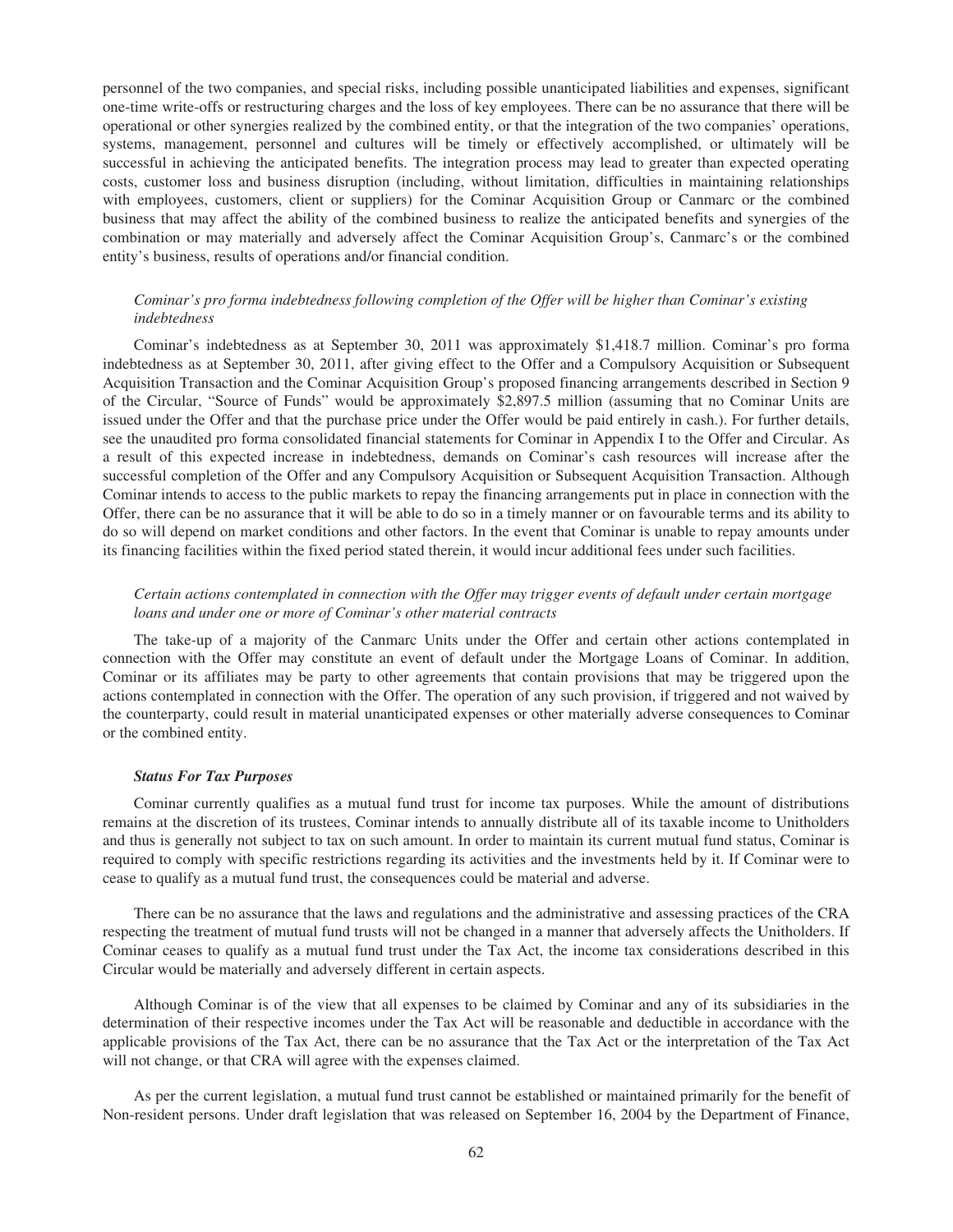an income fund will cease to qualify as a mutual fund trust if at any time after 2004 the fair market value of all units held by Non-residents of Canada, or by partnerships which are not "Canadian partnerships" for the purposes of the Tax Act, is more than 50% of the fair market value of all issued and outstanding units issued by the trust where more than 10% (based on fair market value) of the trust's property is specified types of taxable Canadian property or certain other types of property. For this purpose, a partnership would only qualify as a "Canadian partnership" at a particular time if all its members at that time are resident of Canada. There is no provision in the draft legislation which would allow for rectification of the loss of mutual fund trust status. On December 6, 2004, a Notice of Ways and Means of Motion, including other changes affecting mutual fund trusts, was tabled which did not include the proposed changes referred to above. In a concurrent release, the Department of Finance announced that implementation of the proposed changes would be suspended so as to allow further consultation with interested parties. The December 6, 2004 Notice of Ways and Means Motion to implement the tax proposals contained in the 2004 Federal Budget did not contain this proposal and the Department of Finance indicated in a concurrent release that further discussions would be pursued with the private sector in this regard.

As of the date of this Circular, based on its assessment of the SIFT Rules, management of Cominar believes that Cominar meets, and has met at all times during the current taxation year, all the necessary conditions and qualifies for the Real Estate Investment Trust Exception (the "**Real Estate Investment Trust Exception**"). The SIFT Rules have only recently been enacted and there is an absence of specific interpretation from the tax authorities or courts on how these rules should be interpreted. Should management's interpretation of these rules not coincide with the interpretation of the tax authorities or the courts, Cominar would not meet the Real Estate Investment Trust Exception and, as a result, the new SIFT Rules would be applicable to Cominar. Management intends to take all the necessary steps to continue to meet these conditions on a regular basis in the future. Were the Real Estate Investment Trust Exception not applicable to Cominar at any time in a year (including the current taxation year), the SIFT Rules (under which amounts deductible will no longer be deductible in computing the income of Cominar and additional taxes will be payable by Cominar) will, commencing in such year, impact materially the level of cash distributions which would otherwise be made by Cominar.

#### **21. Eligibility For Investment**

In the opinion of Davies, provided that at the date of closing Cominar qualifies under the Tax Act as a "mutual fund trust" or the Cominar Units are listed on a designated stock exchange (which currently includes the TSX), then on that date the Cominar Units will be qualified investments for Deferred Income Plans.

Notwithstanding that Cominar Units may be qualified investments for a trust governed by a TFSA, the holder of a TFSA will be subject to a penalty tax on the Cominar Units if such Cominar Units are a "prohibited investment" for the TFSA, and other tax consequences may result if the Cominar Units are "prohibited investments" for the TFSA. Cominar Units will generally be a "prohibited investment" if the holder of a TFSA does not deal at arm's length with Cominar for purposes of the Tax Act or the holder of the TFSA has a "significant interest" (within the meaning of the Tax Act) in Cominar or in a corporation, partnership or trust with which Cominar does not deal at arm's length for purposes of the Tax Act. Draft legislation released for comment by the Department of Finance on August 16, 2011, contains rules which would extend the application of the prohibited investment rules to RRSPs, RRIFs and their annuitants. Unitholders are advised to consult their own tax advisors in this respect.

#### **22. Certain Canadian Federal Income Tax Considerations**

In the opinion of Davies, counsel to the Cominar Acquisition Group, the following summary fairly describes the principal Canadian federal income tax considerations generally applicable to a Unitholder who disposes of Canmarc Units pursuant to the Offer, a Compulsory Acquisition or a Subsequent Acquisition Transaction, or to a holder of Cominar Units, and who, for the purposes of the Tax Act, and at all relevant times, holds such Canmarc Units as capital property, did not acquire the Canmarc Units pursuant to a stock option plan, and both deals at arm's length, and is not affiliated, with Canmarc, the Cominar Acquisition Group and Cominar. Canmarc Units will generally be considered to be capital property to a Unitholder unless the Unitholder holds such Canmarc Units in the course of carrying on a business or the Unitholder has acquired such Canmarc Units in a transaction or transactions considered to be an adventure or concern in the nature of trade. Certain Canadian resident Unitholders whose Canmarc Units might not otherwise qualify as capital property may be entitled to have them treated as capital property by making an irrevocable election under subsection 39(4) of the *Tax Act*.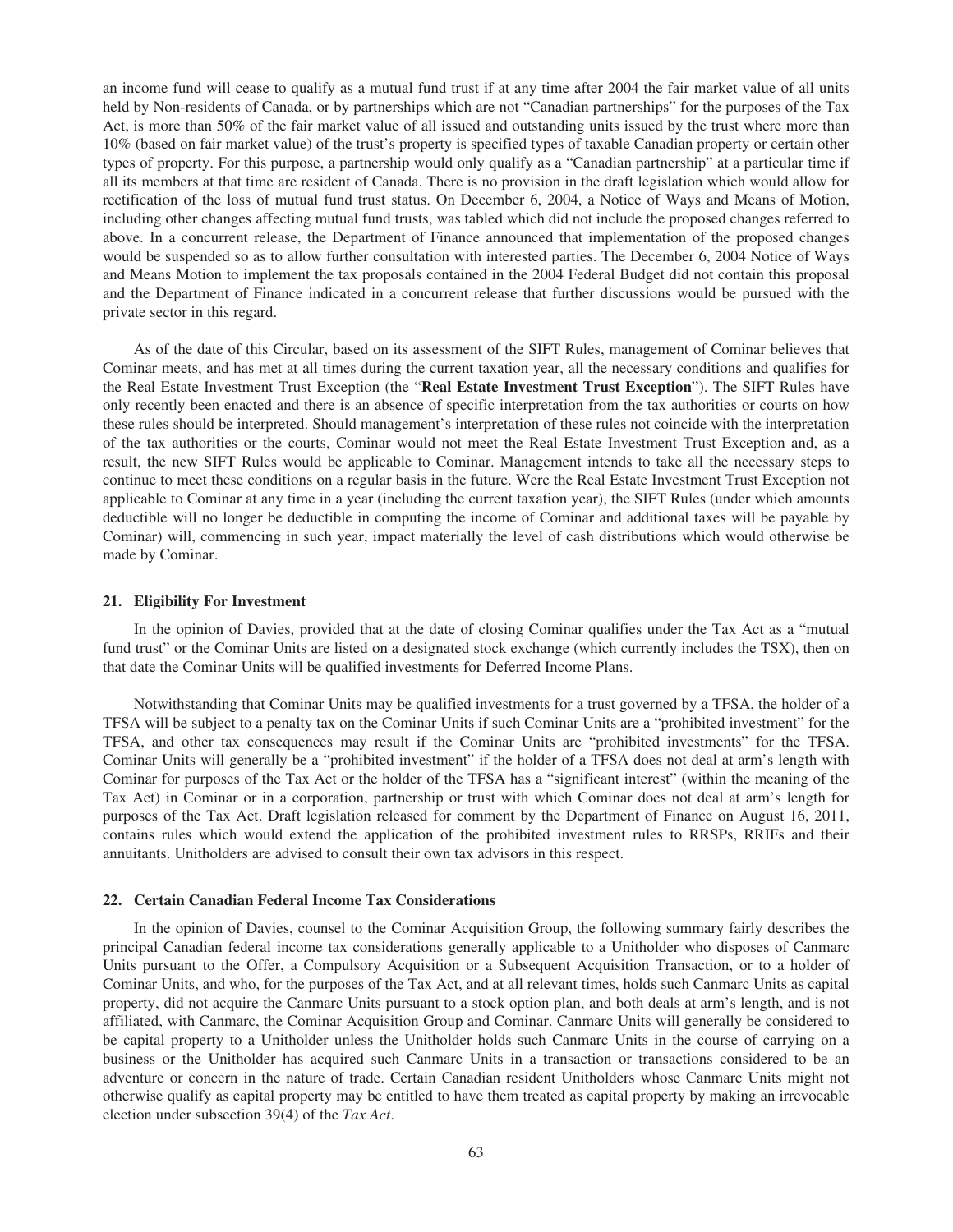This summary is based on the current provisions of the Tax Act and the regulations thereunder (the "**Regulations**") and counsel's understanding, based on publicly available materials published in writing prior to the date hereof, of the current administrative practices of the Canada Revenue Agency. This summary also takes into account the Tax Proposals, and assumes that all Tax Proposals will be enacted in the form proposed. However, there can be no assurance that the Tax Proposals will be enacted in their current form, or at all. Except for the Tax Proposals, this summary does not take into account or anticipate any changes in law or administrative practice, whether by legislative, regulatory, administrative or judicial action or decision, nor does it take into account or consider other federal or any provincial, territorial or foreign tax considerations, which may differ significantly from the Canadian federal income tax considerations described herein.

This summary is based on the assumption that if the URP Rights are acquired by the Cominar Acquisition Group, there is no value to the URP Rights and no amount of consideration to be paid by the Cominar Acquisition Group will be allocated to the URP Rights.

This summary is not applicable to a Unitholder that is a "financial institution" as defined in the Tax Act for the purposes of the "mark-to-market" rules, to a Unitholder that is a "specified financial institution" as defined in the Tax Act, to a Unitholder who has made an election under the functional currency under the Tax Act or to a Unitholder an interest in which is, or for whom a Canmarc Unit would be, a "tax shelter investment" as defined in the Tax Act. Such Unitholders should consult their own tax advisors.

This summary is based upon the facts set out in this Circular, including management of Cominar's belief, based on its assessment of the SIFT Rules, that Cominar meets all the necessary conditions and qualifies for the Real Estate Investment Trust Exception, and information provided by Cominar (including an officers' certificate from the management of Cominar) and takes into account the Tax Proposals, the current provisions of the Tax Act and the regulations thereunder, and counsel's understanding, based on publicly available published materials, of the current administrative and assessing practices of the CRA, all in effect as of the date of this Circular. This summary assumes that the Tax Proposals will be enacted as proposed, but no assurances can be given that this will be the case. There can be no assurances that the CRA will not change its administrative and assessing practices. With respect to opinions and views based on representations and statements as to matter of fact, counsel has assumed the accuracy of such representations and statements in giving such opinions and views. This summary is also based on the assumption that Cominar will at all times comply with its contract of trust.

This summary assumes that Cominar does and will continue to qualify as a "mutual fund trust" under the Tax Act while the Cominar Units remain outstanding. This assumption is based upon a certificate of Cominar as to certain factual matters. If Cominar does not qualify as a mutual fund trust, the income tax considerations described below would in some respects be materially different.

**This summary is of a general nature only and is not intended to be, nor should it be construed to be, legal or tax advice to any particular Unitholder. This summary is not exhaustive of all Canadian federal income tax considerations. Consequently, Unitholders should to consult their own tax advisors for advice concerning the income tax consequences to them of disposing of their Canmarc Units under the Offer, a Compulsory Acquisition or a Subsequent Acquisition Transaction, or the holding of Cominar Units, and any other consequences to them of such transactions under Canadian federal, provincial, territorial or local tax laws and under foreign tax laws, having regard to their own particular circumstances. Non-residents should consult their own tax advisors regarding their tax consequences. Distributions on Cominar Units or amounts paid in respect thereof will be paid net of any applicable withholding tax.**

### *Foreign Exchange*

Amounts relevant to the computation of income or gains for purposes of the Tax Act must be determined in Canadian dollars based on the exchange rate quoted by the Bank of Canada on noon of the day the amount first arose (or such other rate as is acceptable to the Canada Revenue Agency).

#### *Unitholders Resident in Canada*

The following portion of this summary is generally applicable to a Unitholder who, at all relevant times, for purposes of the Tax Act and any applicable income tax treaty is, or is deemed to be, resident in Canada (a "**Resident Holder**").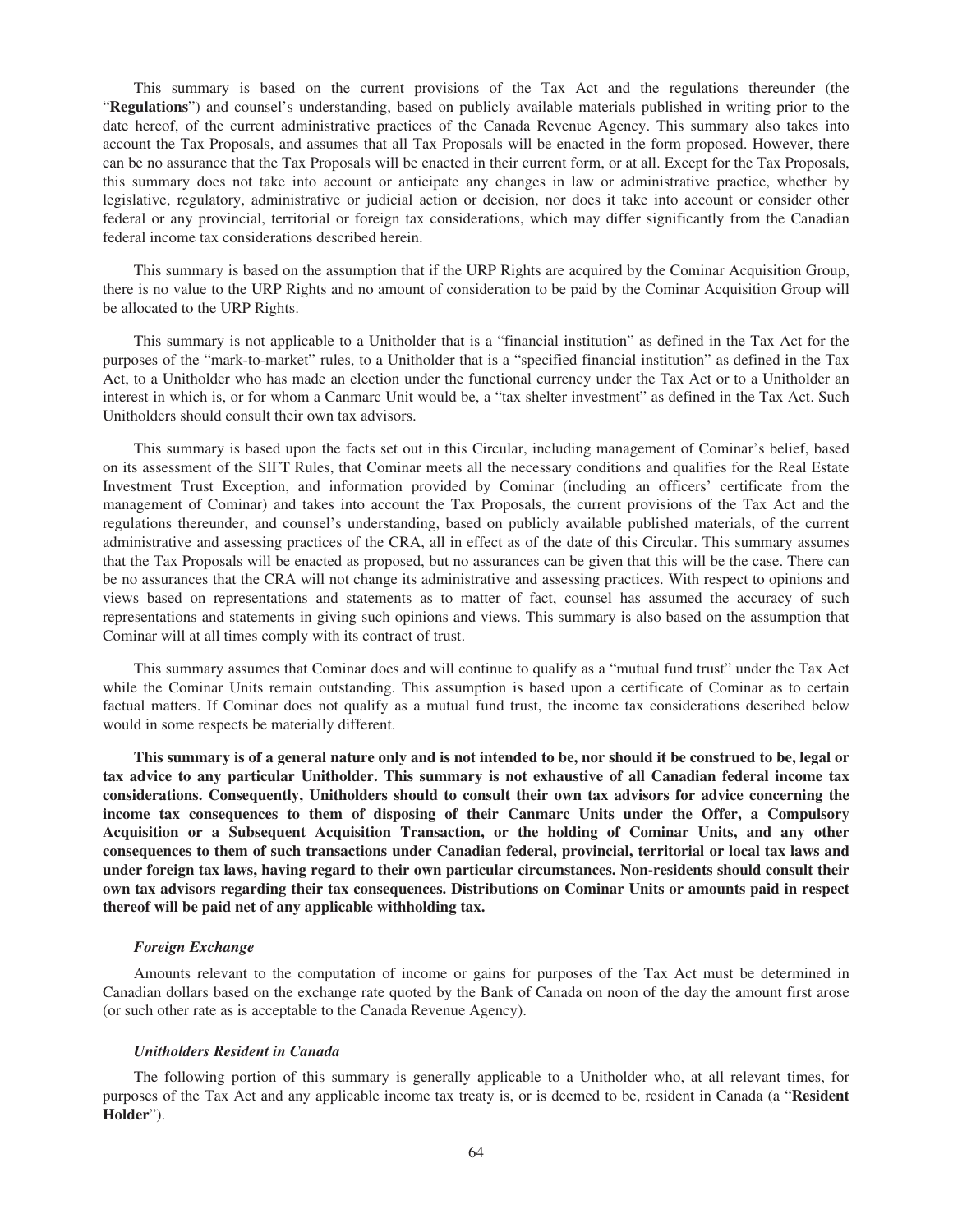#### *Sale Pursuant to the Offer*

A Resident Holder who disposes of Canmarc Units to the Cominar Acquisition Group under the Offer will realize a capital gain (or capital loss) equal to the amount by which the amount received for the Canmarc Units (which would be the cash received plus the fair market value of any Cominar Units received), less any reasonable costs of disposition, exceeds (or is less than) the adjusted cost base of the Canmarc Units to the Resident Holder.

Generally, a Resident Holder is required to include in computing its income for a taxation year one-half of any capital gain (a "**taxable capital gain**") realized by it in that year. Subject to and in accordance with the provisions of the Tax Act, a Resident Holder is required to deduct one-half of the amount of any capital loss (an "**allowable capital loss**") realized in a taxation year from taxable capital gains realized by the Resident Holder in that year. Allowable capital losses in excess of taxable capital gains for the year may be carried back and deducted in any of the three preceding years or carried forward and deducted in any subsequent year against net taxable capital gains realized in such years, to the extent and in the circumstances specified in the Tax Act.

Capital gains realized by individuals and certain trusts may give rise to a liability for alternative minimum tax under the Tax Act.

A Resident Holder that is throughout the year a "Canadian-controlled private corporation" as defined in the Tax Act may be liable to pay an additional refundable tax of  $6\frac{2}{3}\%$  on certain investment income, including taxable capital gains.

Where a Resident Holder that is a corporation or trust (other than a mutual fund trust) disposes of a Canmarc Unit, the Unitholder's capital loss from the disposition will generally be reduced by the amount of any distributions received by Canmarc previously designated by Canmarc to the Unitholder, except to the extent that a loss on a previous disposition of a Canmarc Unit has been reduced by those distributions. Analogous rules apply where a corporation or trust (other than a mutual fund trust) is a member of a partnership that disposes of Canmarc Units.

#### *Compulsory Acquisition*

As described in Section 13 of the Circular, "Acquisition of Canmarc Units Not Deposited – Compulsory Acquisition", the Cominar Acquisition Group may, in certain circumstances, acquire Canmarc Units pursuant to a Compulsory Acquisition. A Resident Holder disposing of Canmarc Units pursuant to a Compulsory Acquisition will realize a capital gain (or capital loss) generally calculated in the same manner and with the tax consequences as described above under "Unitholders Resident in Canada – Sale Pursuant to the Offer".

A Resident Holder who obtains an order of a court of competent jurisdiction in respect of a Compulsory Acquisition and receives a cash payment from the Cominar Acquisition Group for its Canmarc Units will be considered to have disposed of the Canmarc Units for proceeds of disposition equal to the amount received (not including the amount of any interest awarded by the court). As a result, a Resident Holder will realize a capital gain (or a capital loss) generally calculated in the same manner and with the tax consequences as described above under "Unitholders Resident in Canada – Sale Pursuant to the Offer". Any interest awarded to a dissenting Resident Holder by the court must be included in computing such Resident Holder's income for purposes of the *Tax Act*.

#### *Subsequent Acquisition Transaction*

As described in "Acquisition of Canmarc Units Not Deposited – Subsequent Acquisition Transaction", if the Compulsory Acquisition provisions are not utilized, the Cominar Acquisition Group may propose other means of in respect of the remaining issued and outstanding Canmarc Units including the redemption and/or exchange thereof by way of amendment to the Canmarc declaration of trust. The tax treatment of a Subsequent Acquisition Transaction to a Resident Holder will depend upon the exact manner in which the Subsequent Acquisition Transaction is carried out, but in general if by redemption of Canmarc Units then the Resident Holder will realize a capital gain (or a capital loss) equal to the amount by which the proceeds of disposition are greater (or less) than the aggregate of the Resident Holder's adjusted cost base of the Canmarc Units, as the case may be, and any reasonable costs associated with the disposition, as described above under "Unitholders Resident in Canada – Compulsory Acquisition". As well, the Resident Holder would be required to include in income such portion of Canmarc's income for the year in which the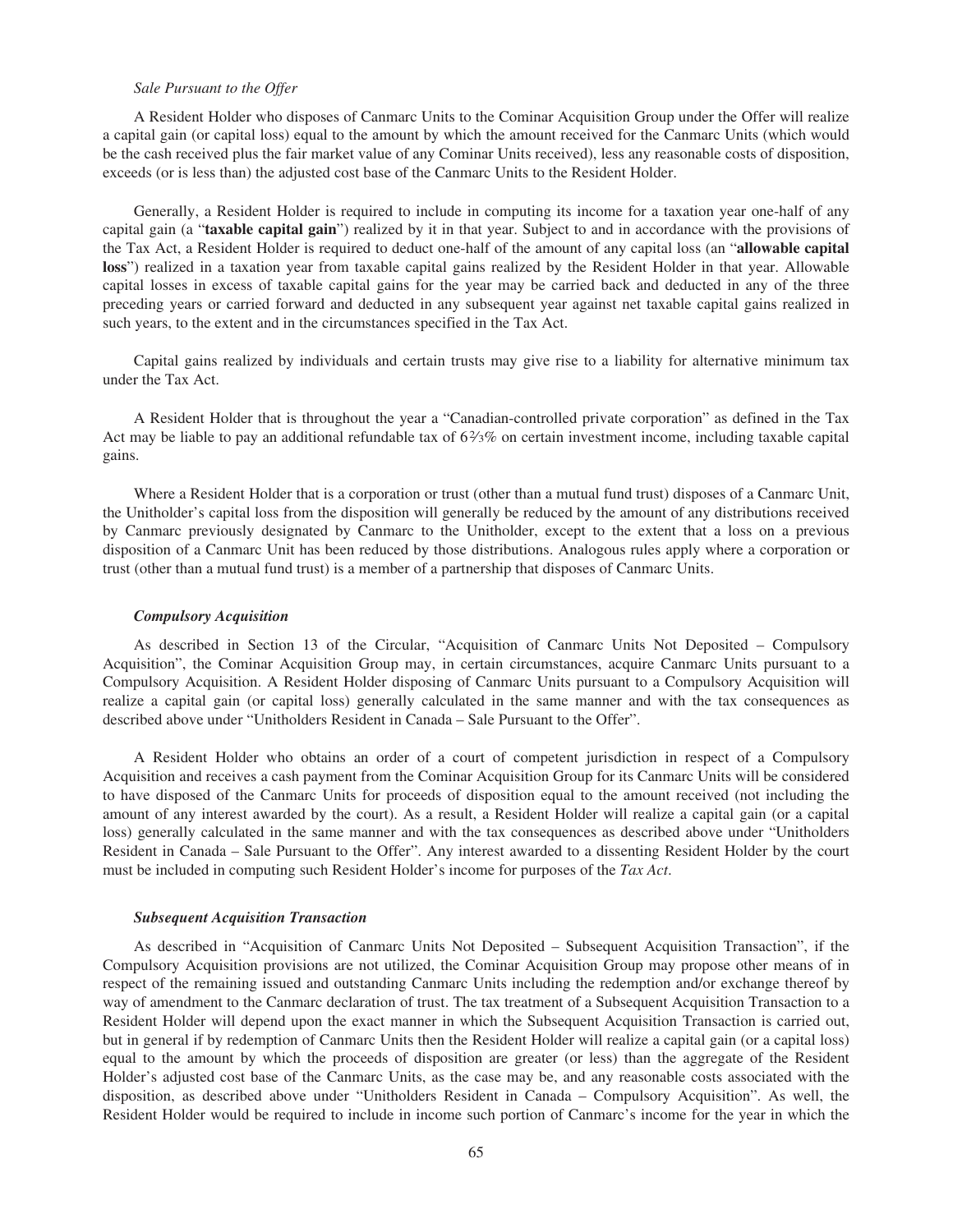redemption takes place as is allocated and paid by Canmarc to the Resident Holder in connection with the redemption of Canmarc Units (or units of Canmarc which have been received in exchange for Canmarc Units). For this purpose, the income of Canmarc includes such portion of the net taxable capital gains of Canmarc as is designated in accordance with the provisions of the Tax Act. Resident Holders should consult their own tax advisors for advice with respect to the income tax consequences to them of having their Canmarc Units acquired pursuant to a Subsequent Acquisition Transaction.

## *Unitholders Not Resident in Canada*

The following portion of this summary is generally applicable to a Unitholder who, at all relevant times, for purposes of the Tax Act and any applicable income tax treaty, is neither resident nor deemed to be resident in Canada, does not use or hold, and is not deemed to use or hold, Canmarc Units in connection with carrying on a business in Canada (a "**Non-Resident Holder**"). Special rules, which are not discussed in this summary, may apply to a Non-resident that is an insurer for which Canmarc Units are "designated insurance property" under the Tax Act, or an "authorized foreign bank" under the Tax Act, or an "authorized foreign bank" under the Tax Act.

#### *Disposition of Canmarc Units Pursuant to the Offer or a Compulsory Acquisition*

A Non-Resident Holder who disposes of Canmarc Units under the Offer a Compulsory Acquisition will realize a capital gain or a capital loss generally calculated in the manner described above under "Unitholders Resident in Canada – Sale Pursuant to the Offer". A Non-Resident Holder will not be subject to tax under the Tax Act on any capital gain realized on the disposition of Canmarc Units pursuant to the Offer, or a Compulsory Acquisition unless the Canmarc Units constitute "taxable Canadian property" that is not "treaty-protected property" to the Non-Resident Holder at the time of disposition by the Non-Resident Holder.

Generally, a Canmarc Unit will not constitute "taxable Canadian property" to a Non-Resident Holder at a particular time, provided that (i) Canmarc qualifies as a "mutual fund trust" (as defined in the Tax Act), (ii) the Non-Resident Holder, persons with whom the Non-Resident Holder does not deal at arm's length, or the Non-Resident Holder together with such persons have not owned 25% or more of the units of any class or series of Canmarc at any time during the 60-month period immediately preceding that time, and (iii) such Canmarc Unit is not otherwise deemed to be taxable Canadian property for purposes of the Tax Act.

A Canmarc Unit will be "treaty-protected property" to a Non-Resident Holder if, under an applicable income tax convention between Canada and the country in which the Non-Resident Holder is resident, the Non-Resident Holder is exempt from Canadian tax on the gain realized on the disposition of Canmarc Unit.

In the event that Canmarc Units constitute taxable Canadian property but not treaty-protected property to a particular Non-Resident Holder, the tax consequences as described above under "Unitholders Resident in Canada – Sale Pursuant to the Offer" will generally apply. A Non-Resident Holder who disposes of "taxable Canadian property" may be required to file a Canadian income tax return for the year in which the disposition occurs. Non-Resident Holders whose Canmarc Units constitute taxable Canadian property should consult with their own tax advisors. If the Canmarc Units are taxable Canadian property at the time of disposition, are not taxable Canadian property solely due to a deeming provision under the Tax Act, and if Canmarc does not qualify as a "mutual fund trust" (as defined in the Tax Act) at that time, then the notification and withholding provisions of section 116 of the Tax Act and any applicable provincial equivalent may apply, in which case the purchaser may be required to deduct or withhold an amount from any payment made to a Non-Resident Holder in respect of the acquisition of Canmarc Units.

Interest awarded by the court and paid or credited to a Non-Resident Holder who obtains an order of the court in respect of a Compulsory Acquisition will generally not be subject to Canadian withholding tax.

## *Disposition of Canmarc Units Pursuant to a Subsequent Acquisition Transaction*

As described in Section 13 of the Circular, "Acquisition of Canmarc Units Not Deposited – Subsequent Acquisition Transaction", if the compulsory acquisition provisions are not utilized, the Cominar Acquisition Group may propose other means including the redemption and/or exchange thereof by way of amendment to the Canmarc declaration of trust of acquiring the remaining issued and outstanding Canmarc Units. The tax treatment of a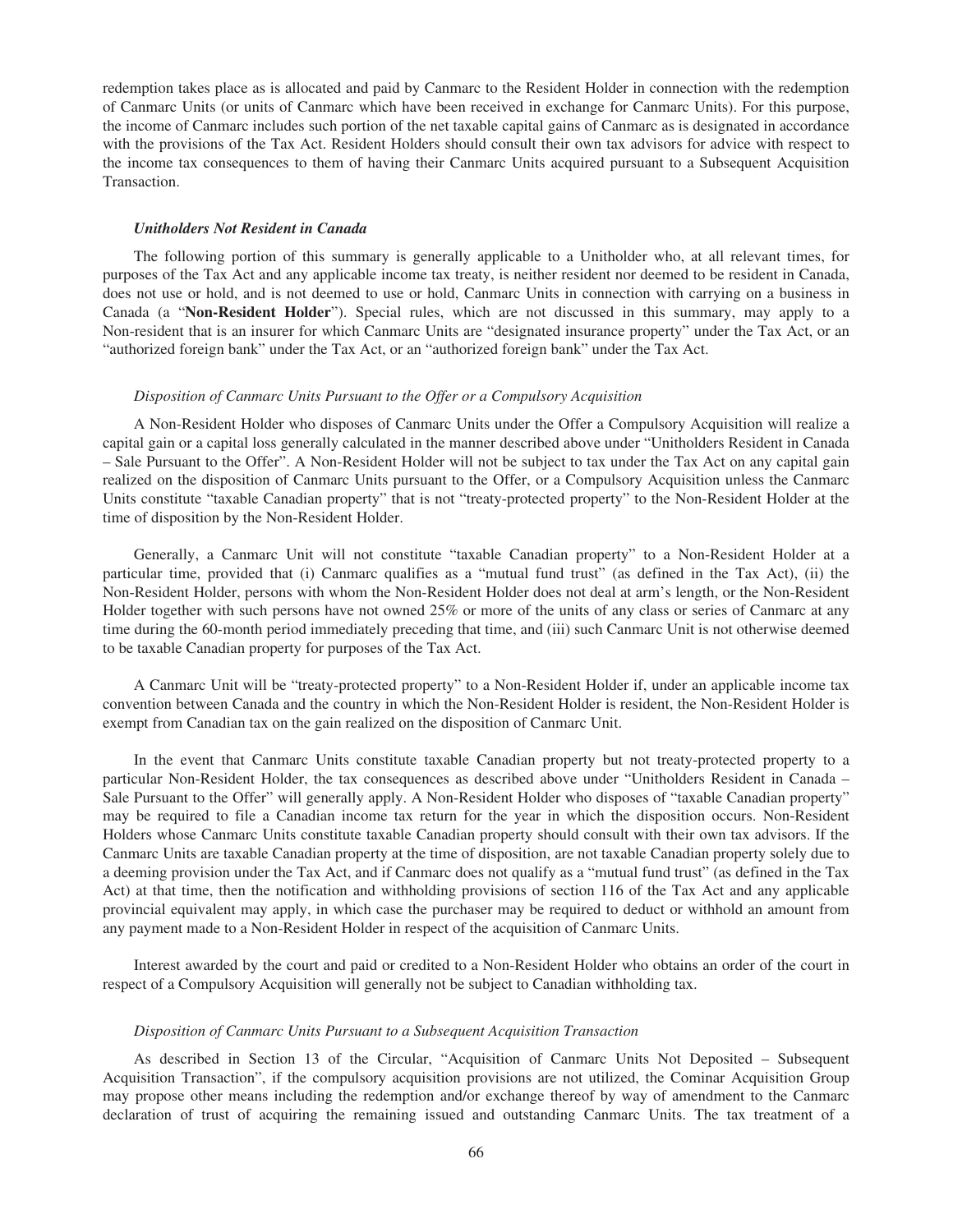Subsequent Acquisition Transaction to a Non-Resident Holder will depend upon the exact manner in which the Subsequent Acquisition Transaction is carried out and may be substantially the same as, or materially different from, those described above. Non-Resident Holders should consult their own tax advisors regarding the tax effects of a Subsequent Acquisition Transaction.

Depending upon the exact manner in which the Subsequent Acquisition Transaction is carried out, a Non-Resident Holder may realize a capital gain (or a capital loss) on the disposition of Canmarc Units pursuant to a Subsequent Acquisition Transaction. Capital gains and capital losses realized by a Non-Resident Holder in connection with a Subsequent Acquisition Transaction will be subject to taxation in the manner described above under "Unitholders Not Resident in Canada – Disposition of Canmarc Units Pursuant to the Offer or a Compulsory Acquisition".

A Non-Resident Holder whose Canmarc Units (or units of Canmarc which have been received in exchange for Canmarc Units) are redeemed by Canmarc pursuant to the Subsequent Acquisition Transaction will be subject to Canadian withholding tax at the rate of 25%, unless such rate is reduced under the provisions of an applicable tax treaty, on that portion of Canmarc's income (other than taxable capital gains designated by Canmarc in respect of the Non-Resident Holder) for the taxation year as is allocated and paid by Canmarc to the Non-Resident Holder in connection with the redemption of such units. There would be Canadian withholding tax at the rate of 25% on an amount which is allocated and paid by Canmarc to the Non-Resident Holder in connection with the redemption of the Non-Resident Holder's units if Canmarc has a "TCP Gains Balance" (as defined in the Tax Act) at that time, but only if Canmarc designates more than 5% of the related net taxable capital gains for the year to Canmarc unitholders that are either Non-resident persons or partnerships which are not "Canadian partnerships" (as defined in the Tax Act). TCP Gains Balance generally includes all capital gains (less all capital losses) realized by the trust from the disposition of TCP (including Canadian real property), less amounts deemed to be TCP gains distributions in previous taxation years. This Canadian withholding tax rate may be reduced under the provisions of an applicable tax treaty.

Canadian Non-resident withholding tax of 15% is required under Part XIII.2 of the Tax Act on an amount not otherwise subject to tax which is paid or credited by Canmarc to a Non-Resident Holder or a partnership which is not a "Canadian partnership" (as defined in the Tax Act), if the units held by the Non-Resident Holder or a partnership which is not a "Canadian partnership" are listed on a "designated stock exchange" (which currently includes the TSX) at the time of repurchase.

Canmarc will withhold such taxes as required by the Tax Act and remit such payment to the tax authorities on behalf of the Non-Resident Holder. Non-Resident Holder's should consult with their own tax advisors with regard to the availability of any applicable foreign tax credit in respect of any Canadian withholding taxes.

Interest paid or credited to a Non-Resident Holder exercising its right to dissent in respect of a Subsequent Acquisition Transaction will generally not be subject to Canadian withholding tax.

## *Taxation of holders of Cominar Units*

## *Cominar Trust Distributions*

Cominar unitholders will generally be required to include in income for a particular taxation year the portion of the net income of Cominar for a taxation year, including net realized taxable capital gains (determined for purposes of the Tax Act), that is paid or payable, or deemed to be paid or payable, to the unitholders of Cominar in the particular taxation year, whether or not those amounts are reinvested in additional Cominar Units pursuant to the DRIP.

The Non-taxable portion of any net realized capital gains of Cominar paid or payable to a Cominar unitholder in a taxation year will not be included in computing such unitholders' income for the year.

The contract of trust of Cominar generally requires Cominar to claim the maximum amount of capital cost allowance available to it in computing its income for tax purposes. Based on the distribution policy, the amount distributed to Cominar unitholders in a year may exceed the net income of Cominar for tax purposes for that year. Distributions in excess of Cominar's net income for tax purposes in a year, including the five percent additional bonus distribution of Cominar Units acquired pursuant to the DRIP, will not generally be included in the Cominar unitholder's income for the year. However, such amount (other than the Non-taxable portion of the net realized capital gains of Cominar for the year, the taxable portion of which was designated by Cominar in respect of such unitholder)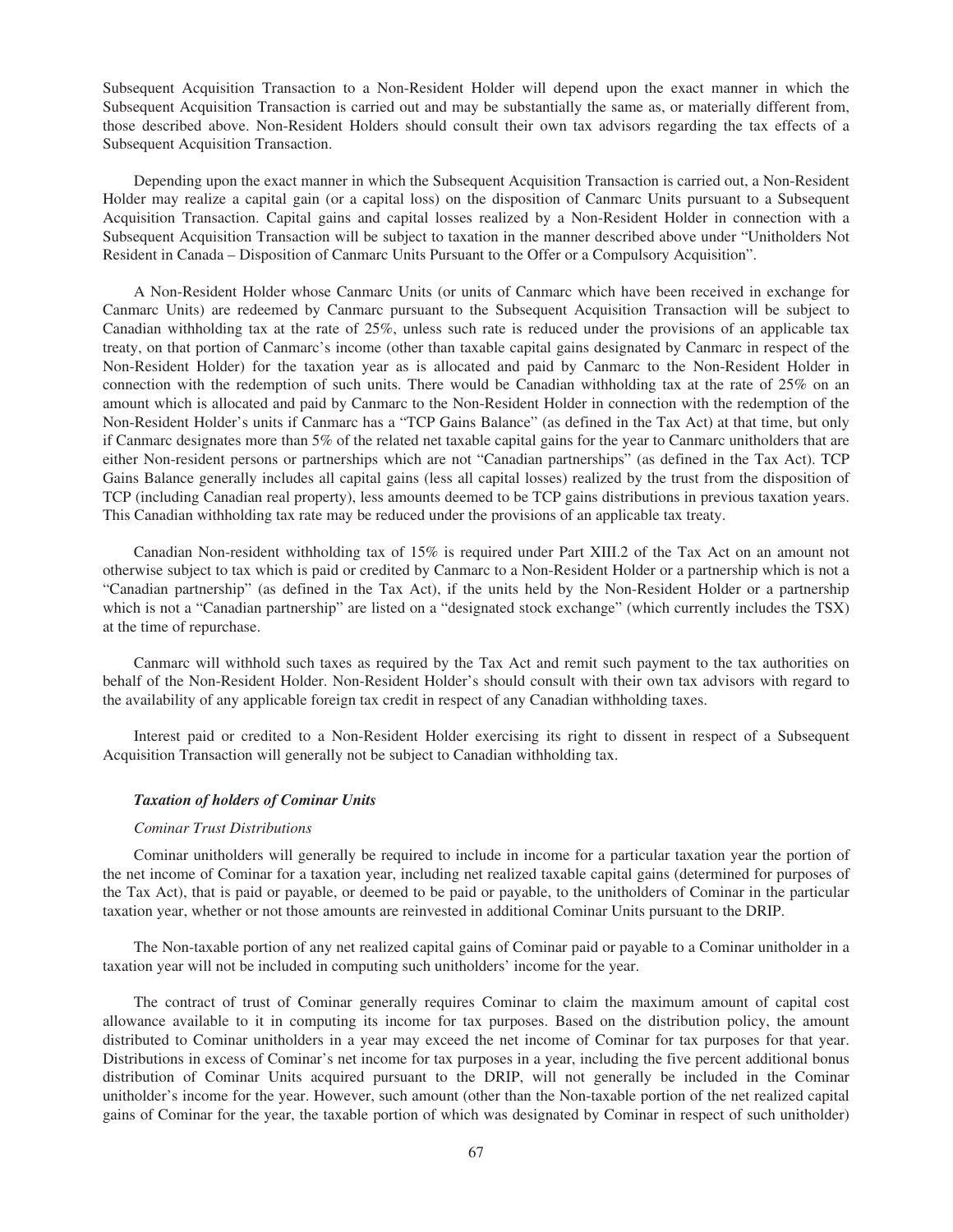will reduce the adjusted cost base of the Cominar Units held by the Cominar unitholder, and such Cominar unitholder will realize a capital gain in the year to the extent the adjusted cost base of the Cominar Units would otherwise be a negative amount.

Cominar will designate, to the extent permitted by the Tax Act, the portion of the taxable income distributed to Cominar unitholders as may reasonably be considered to consist of net taxable capital gains of Cominar. Any such designated amount will be deemed for tax purposes to be received by such unitholders in the year as a taxable capital gain and will be subject to the general rules relating to the taxation of capital gains described below. Cominar will also designate, to the extent permitted by the Tax Act, the portion of taxable dividends received by Cominar from any taxable Canadian corporation owned by Cominar as may reasonably be considered to be an amount included in the income of Cominar unitholders. Any such designated amount will be deemed for purposes of the Tax Act, other than Non-resident withholding tax purposes, to be received by the Cominar unitholders as a taxable dividend and will be subject to the general rules regarding the taxation of taxable dividends paid by taxable Canadian corporations of trusts. Thus, to the extent that amounts are designated as taxable dividends from any taxable Canadian corporation owned by Cominar, they will be subject, *inter alia*, to the gross-up and dividend tax credit provisions in respect of unitholders who are individuals, to the refundable tax under Part IV of the Tax Act in respect of Cominar unitholders that are private corporations and certain other corporations controlled directly or indirectly by or for the benefit of an individual or related group of individuals, and to the deduction in computing taxable income in respect of Cominar unitholders that are corporations. A Cominar unitholder which is a Canadian-controlled private corporation (as defined in the Tax Act) may also be liable to pay an additional refundable tax of  $6\frac{2}{3}\%$  on certain investment income, including taxable capital gains. Unitholders should consult their own tax advisors for advice with respect to the potential application of these provisions.

The cost of Cominar Units acquired by reinvestment of distributions pursuant to the DRIP will be the amount of such reinvestment. There will be no net increase or decrease in the adjusted cost base of all of a Cominar unitholder as a result of the receipt of Bonus Units under the DRIP. However, the receipt of Bonus Units under the DRIP will result in a per Cominar Unit reduction of adjusted cost base to the Cominar unitholder.

For the purposes of determining the adjusted cost base to a Unitholder, when a Unit is acquired, whether as a Unit acquired pursuant to the DRIP or otherwise, the cost of the newly-acquired Unit will be averaged with the adjusted cost base of all of the Cominar Units owned by the Unitholder as capital property immediately before that time.

Certain taxable dividends received by individuals from a corporation resident in Canada will be eligible for an enhanced dividend tax credit to the extent certain conditions are met and designations are made, such as the dividend being sourced out of income that is subject to tax at the general corporate income tax rate. This could apply to distributions made by Cominar that have as their sources eligible taxable dividends received from a corporation resident in Canada, to the extent Cominar makes the appropriate designation to have such eligible taxable dividend deemed received by the Cominar unitholder and provided that the corporate dividend payer makes the required designation to treat such taxable dividend as an eligible dividend.

The above amounts (including eligible dividends) will also generally be taken into account in determining the liability, if any, of a Cominar unitholder that is an individual (or certain trusts) for alternative minimum tax under the Tax Act.

## *Cominar Trust Distributions to Non-Residents*

Where the Cominar pays or credits, or is deemed to pay or credit, an amount to a Cominar unitholder who, for the purposes of the Tax Act, is not a resident of Canada (a "**Non-Resident Unitholder**"), out of the income of Cominar (other than an amount designated as a taxable capital gain), such amount will be subject to Canadian withholding tax at the rate of 25%, unless such rate is reduced under the provisions of an applicable tax treaty.

There is Canadian withholding tax at the rate of 25% where Cominar pays or credits, or is deemed to pay or credit, an amount to a Non-Resident Unitholder if Cominar has a "TCP Gains Balance" at that time, but only if Cominar designates more than 5% of the related net taxable capital gains for the year to Cominar unitholders that are either Non-resident persons or partnerships other than "Canadian partnerships" (as defined in the Tax Act). TCP Gains Balance generally includes all capital gains (less all capital losses) realized by the trust from the disposition of TCP (including Canadian real property), less amounts deemed to be TCP gains distributions in previous taxation years. This Canadian withholding tax rate may be reduced under the provisions of an applicable tax treaty.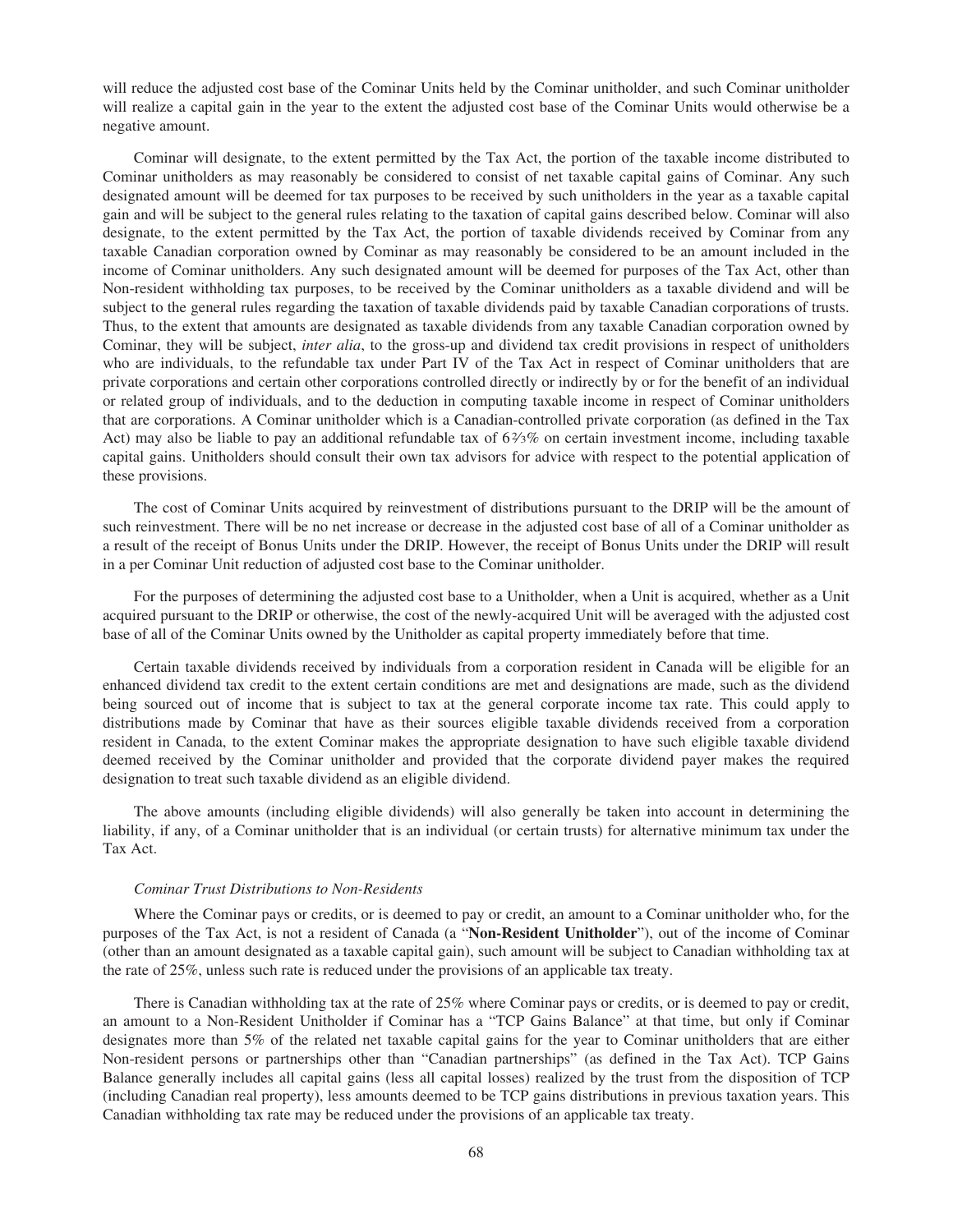Canadian Non-resident withholding tax of 15% is required under Part XIII.2 of the Tax Act on an amount not otherwise subject to tax which is paid or credited by Cominar to a Non-Resident Unitholder or a partnership which is not a "Canadian partnership" (as defined in the Tax Act).

Cominar withholds such taxes as required by the Tax Act and remits such payment to the tax authorities on behalf of the Non-Resident Unitholder. Non-Resident Unitholders should consult with their own tax advisors with regard to the availability of any applicable foreign tax credit in respect of any Canadian withholding taxes.

#### *Dispositions of Cominar Units*

On the disposition or deemed disposition of a Cominar Unit, the Cominar unitholder will realize a capital gain (or capital loss) equal to the amount by which the Cominar unitholder's proceeds of disposition exceed (or are less than) the aggregate of the adjusted cost base of the Cominar Unit and any reasonable costs of disposition. Proceeds of disposition will not include an amount that is otherwise required to be included in the Cominar unitholder's income.

One-half of any capital gains realized by a Cominar unitholder and the amount of any net taxable capital gains designated by Cominar in respect of a Cominar unitholder will be included in the Cominar unitholder's income as a taxable capital gain. One-half of any capital loss realized by a Cominar unitholder may generally be deducted only from taxable capital gains in accordance with the provisions of the Tax Act. Where a Cominar unitholder that is a corporation or trust (other than a mutual fund trust) disposes of a Cominar Unit, the Cominar unitholder's capital loss from the disposition will generally be reduced by the amount of any dividends received by Cominar previously designated by Cominar to the Cominar unitholder, except to the extent that a loss on a previous disposition of a Cominar Unit has been reduced by those dividends. Analogous rules apply where a corporation or trust (other than a mutual fund trust) is a member of a partnership that disposes of Cominar Units.

A Cominar unitholder that is a "Canadian-controlled private corporation" as defined in the Tax Act may be liable to pay an additional refundable tax of  $6\frac{2}{3}\%$  on its "aggregate investment income" for the year, which will include an amount in respect of taxable capital gains.

In general terms, net income of Cominar paid or payable to a Cominar unitholder who is an individual or a certain type of trust, that is designated as taxable dividends or as net realized capital gains and capital gains realized on the disposition of Cominar Units may increase the Cominar unitholder's liability for alternative minimum tax.

## *Dispositions of Cominar Units by Non-Residents*

A capital gain realized by a Non-Resident Unitholder from a disposition or deemed disposition of a Cominar Unit will not be subject to tax under the Tax Act provided that the Cominar Unit does not constitute taxable Canadian property to the particular holder. Cominar Units of a Non-resident will generally not constitute taxable Canadian property under the Tax Act unless either: (i) the Non-Resident Unitholder, persons with whom the Non-Resident Unitholder does not deal at arm's length (within the meaning of the Tax Act) or any combination thereof owned or has rights or interests in 25% or more of the Cominar Units at any time during the 60-month period immediately preceding the disposition; or (ii) the Non-Resident Unitholder's Units are otherwise deemed to be taxable Canadian property. A Non-Resident Unitholder will generally compute the adjusted cost base of the Cominar Units under the same rules that apply to residents of Canada.

## *Status of Cominar*

## *Qualification as a Mutual Fund Trust*

Cominar elected to be a "mutual fund trust" from the date it was established, and all comments in "Certain Canadian Federal Income Tax Considerations" assume that Cominar does and will continue to qualify as a "unit trust" and a "mutual fund trust" under the provisions of the Tax Act.

As a "mutual fund trust", Cominar must remain a "unit trust" and must, among other matters, restrict its undertaking to: (i) the investing of its funds in property (other than real property or an interest in real property); and (ii) the acquiring, holding, maintaining, improving, leasing or managing of any real property (or interest in real property) that is capital property of Cominar; or (iii) any combination of the activities described in (i) and (ii). Cominar must also meet certain prescribed conditions, which currently are that Cominar must have at least 150 Cominar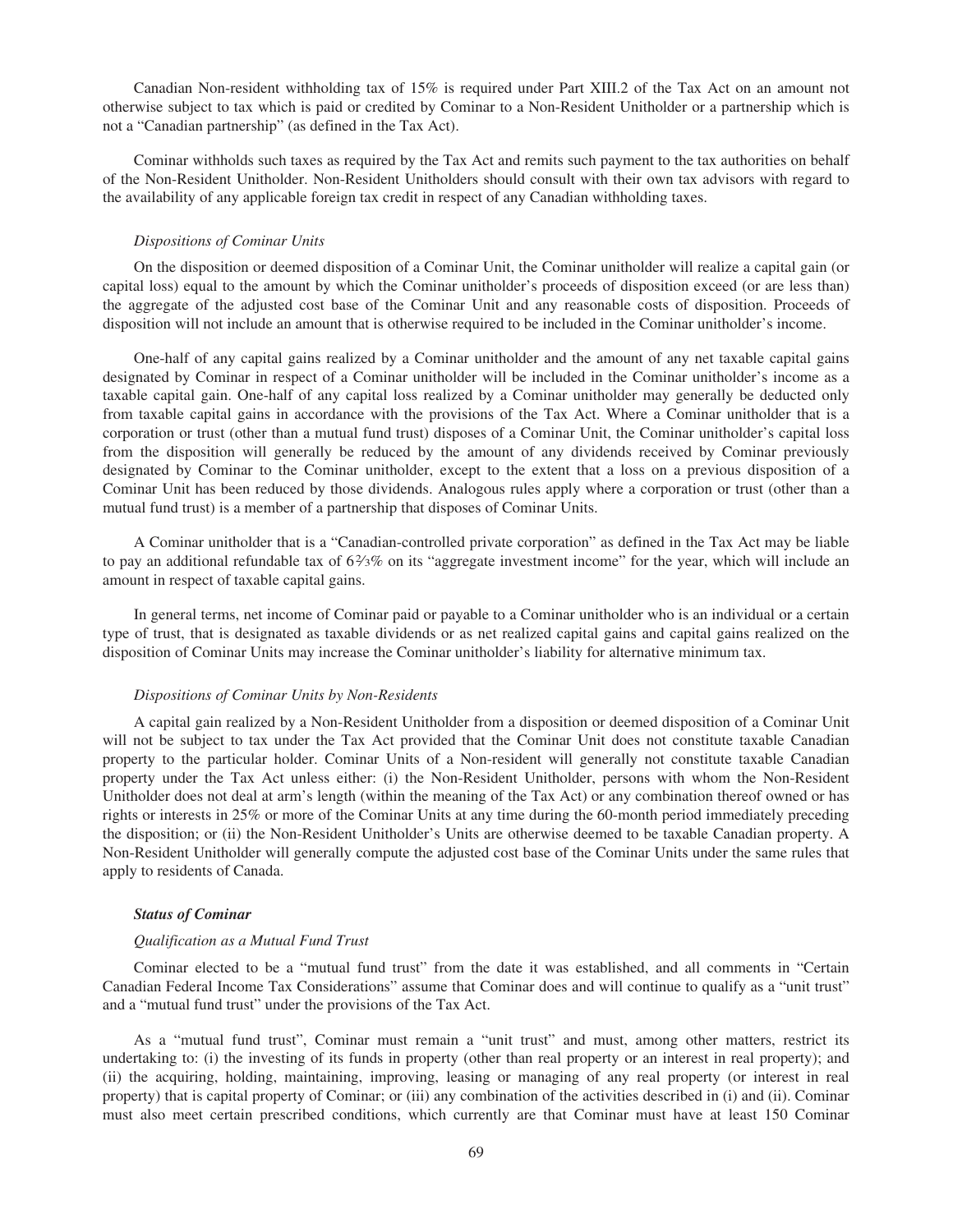unitholders holding not less than one block of Cominar Units (100 Cominar Units, if the fair market value of a Cominar Unit is less than \$25) of Cominar which are qualified for distribution to the public and each of such Cominar unitholders must hold Cominar Units which have an aggregate fair market value of not less than \$500.

All comments in "Certain Canadian Federal Income Tax Considerations" also assume that Cominar is not established or maintained primarily for the benefit of Non-residents. Counsel is of the view that the foregoing assumptions are reasonable in light of the terms of the contract of trust of Cominar and the restrictions on the ownership of Cominar Units by Non-resident persons which are contained in such contract of trust.

If Cominar were not to qualify as a "mutual fund trust", the income tax considerations as described herein would, in some respects, be materially and adversely different. In particular, if Cominar ceases to qualify as a mutual fund trust, Cominar may be required to pay a tax under Part XII.2 of the Tax Act. The payment of Part XII.2 tax by Cominar may have adverse income tax consequences for certain Cominar unitholders.

## *Application of the SIFT Rules*

Effective January 1, 2011, the SIFT Rules apply to trusts, unless (among other exceptions not applicable here) the trusts satisfy the Real Estate Investment Trust Exception.

If Cominar does not meet the Real Estate Investment Trust Exception, Cominar will be subject to the SIFT Rules and as a result the tax status of Cominar and the tax consequences of investing in Cominar Units could be altered. Pursuant to the SIFT Rules, a SIFT cannot deduct any part of the amounts payable to Cominar unitholders in respect of: (i) aggregate net income from businesses it carries on in Canada; (ii) aggregate net income (other than taxable dividends received by the trust) from its "Non-portfolio properties"; and (iii) aggregate net taxable capital gains from its dispositions of Non-portfolio properties. "Non-portfolio properties" are Canadian real, immovable or resource properties (if at any time in the taxation year the total fair market value of the SIFT's Canadian real, immovable or resource properties is greater than 50% of the equity value of the SIFT), properties that the SIFT (or persons or partnerships which do not deal at arm's length with the SIFT) uses in the course of carrying on business in Canada and securities of a "subject entity" if the subject entity holds any "Non-portfolio property" and the SIFT either holds securities of the subject entity that have a fair market value greater than 10% of the subject entity's equity value, or holds securities of the subject entity that, together with securities held by the SIFT in entities affiliated with the subject entity have a total fair market value greater than 50% of the equity value of the SIFT.

Income which Cominar is unable to deduct by virtue of the SIFT Rules would be taxed under the SIFT Rules at the federal general corporate tax rate, plus a rate based on the general provincial corporate income tax rate in each province in which a SIFT has a permanent establishment, other than Québec. A SIFT with an establishment in Québec at any time in a taxation year will be subject to a Québec tax at a rate generally equal to the Québec tax rate relating to corporations and a business allocation formula based on the gross income of a SIFT and the wages and salaries it pays, similar to the one used for the purposes of determining the tax payable by a corporation that has activities in Québec and outside Québec, will apply to determine the tax payable to Québec by a SIFT that has, in a taxation year, an establishment both in Québec and outside Québec. The application of the SIFT Rules to Cominar would not change the treatment under the Tax Act of distributions in a year that are in excess of Cominar's net income for the year.

Distributions of income of SIFTs received by Cominar unitholders that are not deductible to the SIFT will be deemed to be dividends received by Cominar unitholders. Under the SIFT Rules, such deemed dividends from a SIFT will be taxed as a taxable dividend from a taxable Canadian corporation. Under the Tax Act such dividends deemed to be received by an individual will be included in computing the individual's income for tax purposes and will be subject to the enhanced gross-up and dividend tax credit rules normally applicable to eligible dividends received from taxable Canadian corporations. Such dividends deemed to be received by a holder that is a corporation generally will be deductible in computing the corporation's taxable income. Certain corporations, including private corporations or subject corporations (as such terms are defined in the Tax Act), may be liable to pay a refundable tax under Part IV of the Tax Act of 33 1/3 % on dividends received or deemed to be received to the extent that such dividends are deductible in computing taxable income. Generally, distributions that are characterized as returns of capital are not taxable at the SIFT level and not taxable to unitholders of Cominar Units but serve to reduce the adjusted cost base of same.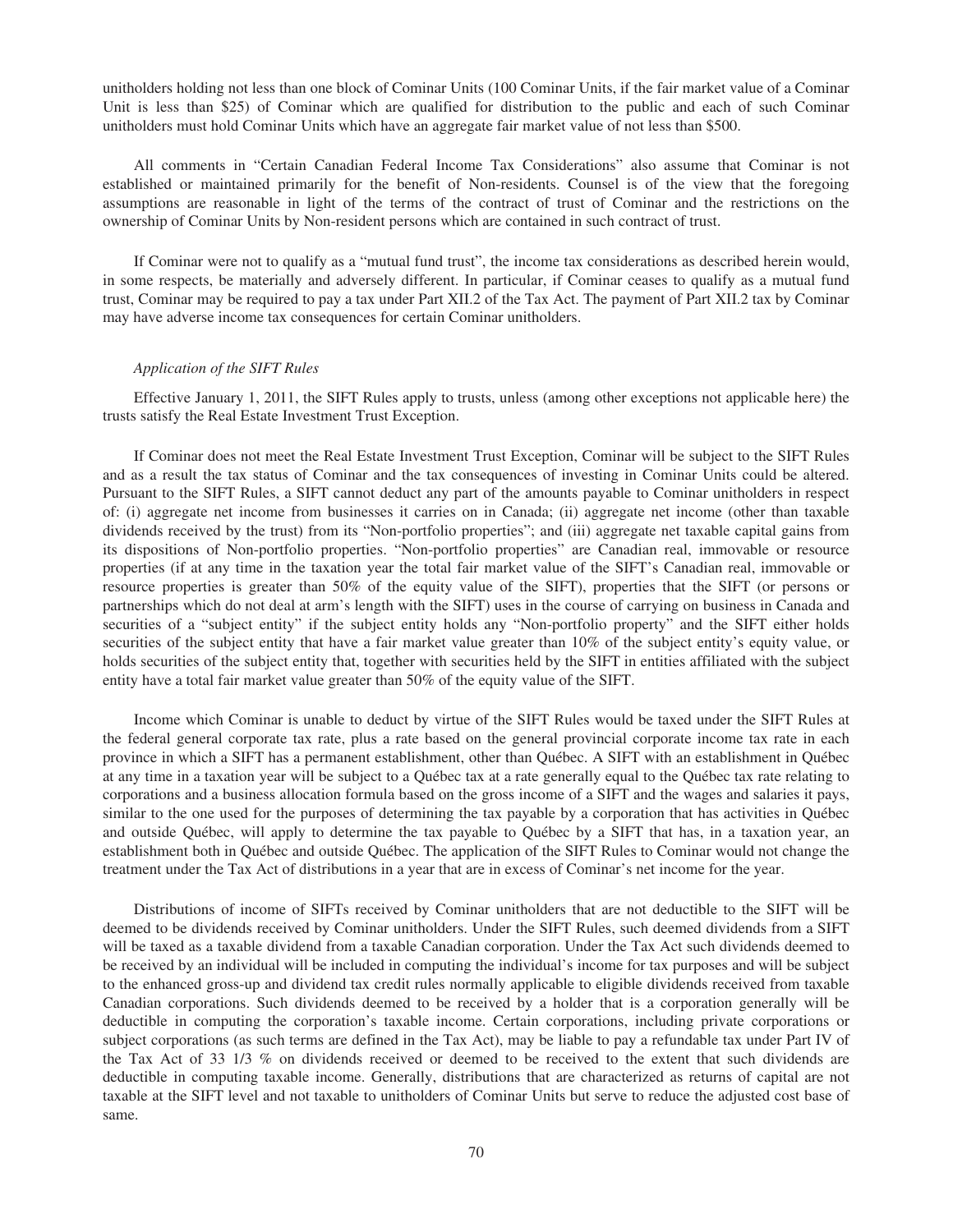## *Real Estate Investment Trust Exception*

The SIFT Rules are not applicable to a trust if such trust qualifies as a "real estate investment trust" for the year.

On December 16, 2010 the Department of Finance released, for public comment, proposed amendments to the Tax Act (the "**December 16, 2010 Proposals**") concerning the income tax treatment of real estate investment trusts and, in particular, the conditions which must be met in order for a trust to qualify for the Real Estate Investment Trust Exception. If enacted as proposed, the December 16, 2010 Proposals, which are generally relieving in nature, will be effective for the 2011 and subsequent taxation years and, on an elective basis, for earlier taxation years.

Assuming that the December 16, 2010 Proposals are enacted in their current form, the following conditions must be met (in addition to the trust being resident in Canada throughout the taxation year) for a trust to qualify for the Real Estate Investment Trust Exception in a year subsequent to 2010, as well as prior to 2011 if the trust elects in the prescribed manner and within the prescribed time:

- (a) at each time in the taxation year, 90% or more of the total fair market value at that time of all "Non-portfolio properties" held by the trust must be "qualified REIT properties";
- (b) not less than 90% of the trust's "gross REIT revenue" for the taxation year must be derived from one or more of the following: "rent from real or immovable properties", interest, capital gains from the disposition of "real or immovable properties", dividends, royalties and gains from dispositions of "eligible resale properties";
- (c) not less than 75% of the trust's "gross REIT revenue" for the taxation year must be derived from one or more of the following: "rent from real or immovable properties", interest from mortgages, or hypothecs, on real or immovable properties, and capital gains from dispositions of "real or immovable properties";
- (d) at no time in the taxation year can the total fair market value of properties comprised of "real or immovable properties", cash, deposits in a bank or credit union, indebtedness of Canadian corporations represented by banker's acceptances, and debt issued or guaranteed by Governments in Canada be less than 75% of the "equity value" of the trust at that time; and
- (e) investments in the trust must be, at any time in the taxation year, listed or traded on a stock exchange or other public market.

The SIFT Rules contain specific rules generally permitting a trust to qualify for the Real Estate Investment Trust Exception where it holds properties indirectly through intermediate entities if each intermediate entity would satisfy the criteria (a) throughout (d) of the Real Estate Investment Trust Exception in its own right.

For the purpose of the SIFT Rules and the Real Estate Investment Trust Exception (assuming that the December 16, 2010 Proposals are enacted as proposed):

- (a) "eligible resale property" means real or immovable property (other than capital property) of an entity, in which a trust the investments in which are listed or traded on a stock exchange or other public market holds a security, (i) that is contiguous to a particular real or immovable property that is capital property of the entity or of another entity in which the trust holds a security, and (ii) the holding of which is necessary, and incidental, to the holding of the particular real or immovable property;
- (b) "gross REIT revenue" of an entity for a taxation year means the total of all amounts each of which is (i) an amount received in the taxation year or receivable in the taxation year (depending on the method regularly followed by the entity in computing the entity's income) by the entity otherwise than as or on account of capital, or (ii) a capital gain of the entity for the taxation year;
- (c) "qualified REIT property" of a trust at any time means a property held by the trust that is at that time:
	- (i) "real or immovable property" (as described below) that is capital property to the trust;
	- (ii) a security of a "subject entity" (as described below) all or substantially all of the gross REIT revenue of which (for the subject entity's taxation year that ends in the trust's taxation year that includes that time) is from maintaining, improving, leasing or managing real or immovable properties (A) that are capital properties of the trust or of an entity of which the trust holds a share or an interest, or (B) that are eligible resale properties of an entity of which the trust holds a share or an interest;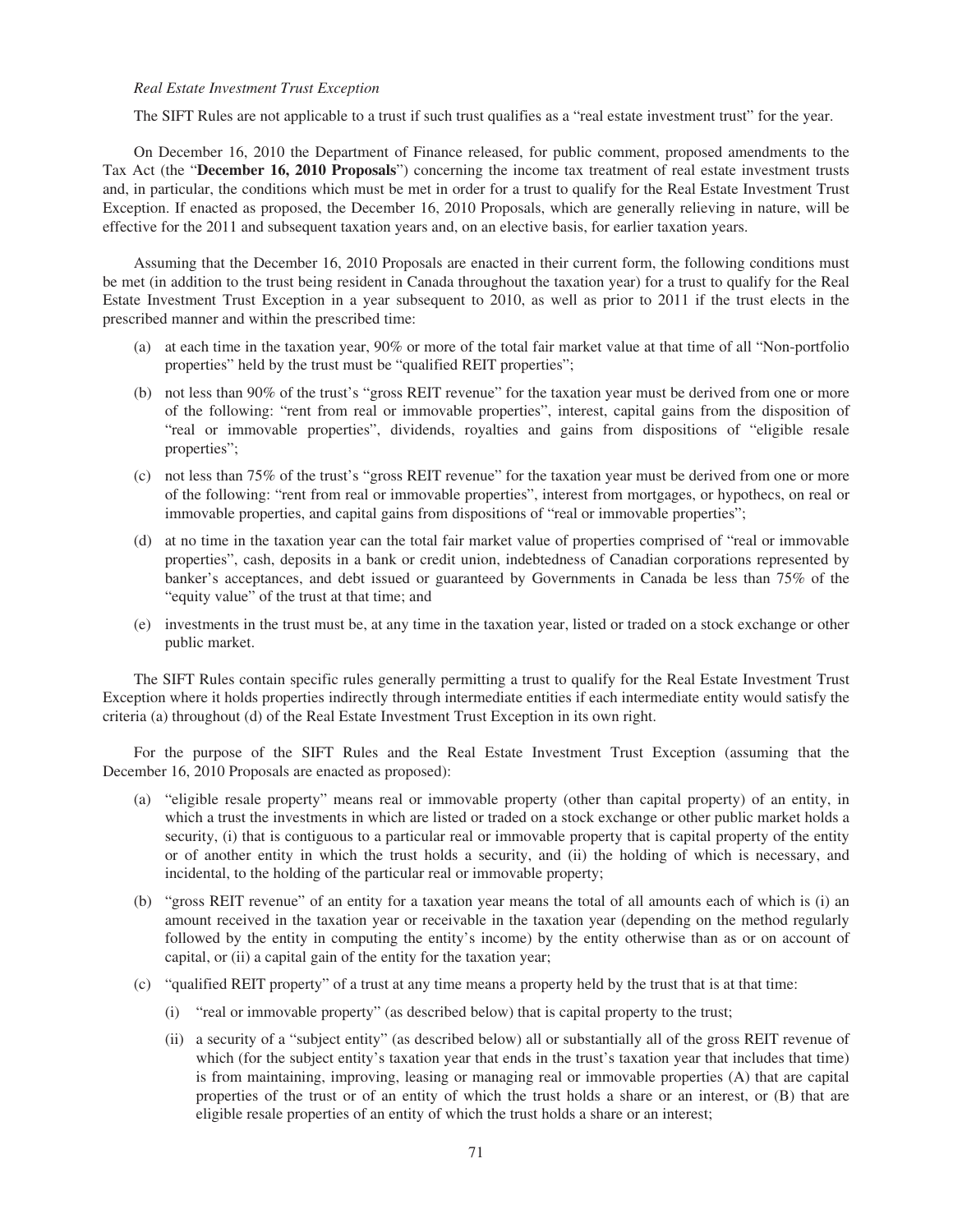- (iii) a security of a "subject entity" if the entity holds no property other than (A) legal title to real or immovable properties of the trust or of another subject entity all of the securities of which are held by the trust, and (B) tangible personal property (or for civil law corporeal moveable property) ancillary to the earning by the trust of rents from, and capital gains from the dispositions of, real or immovable property; and
- (iv) tangible personal property (or for civil law corporeal moveable property) ancillary to the earning by the trust of rents from, and capital gains from the dispositions of, real or immovable property;
- (d) "real or immovable property" generally includes a security of a trust that satisfies (or of any other entity that would, if it were a trust, satisfy) the criteria (a), (b), (c) and (d) of the Real Estate Investment Trust Exception (as discussed above) and an interest in certain real property or a real right in certain immovables, but excludes any depreciable property other than a depreciable property included (otherwise than by election) in capital cost allowance Class 1, 3 or 31, property ancillary to the ownership or utilization of such depreciable property or a lease or leasehold interest in respect of land or such depreciable property;
- (e) "rent from real or immovable properties" includes rent or similar payments for the use of or right to use real or immovable properties, payment for services ancillary to the rental of real or immovable properties and customarily supplied or rendered in connection therewith ("Ancillary Services"), including, generally, specified amounts payable in respect of securities constituting Non-portfolio property that would be included in the security holder's gross REIT revenue to the extent that such specified amounts can reasonably be considered to have become payable out of rent from real or immovable property derived by the payor, but does not include any payments for services supplied or rendered other than Ancillary Services, fees for managing or operating such properties, payment for the occupation, use or right to use a room in a hotel or other similar lodging facility, or rent based on profits; and
- (f) "subject entity" means (i) a corporation resident in Canada, (ii) a trust resident in Canada, (iii) a Canadian resident partnership or (iv) a Non-resident person, or a partnership that is not a Canadian resident partnership, the principal source of income of which is one or more sources in Canada.

Were the Real Estate Investment Trust Exception not applicable to Cominar at any time in a year (including the current taxation year), the SIFT Rules (under which amounts deductible will no longer be deductible in computing the income of Cominar and additional taxes will be payable by Cominar) will, commencing in such year, impact materially the level of cash distributions which would otherwise be made by Cominar.

## *Taxation of Cominar*

The taxation year of Cominar is the calendar year. In each taxation year, Cominar is subject to tax under the Tax Act on its income for the year, including net realized taxable capital gains, computed in accordance with the detailed provisions of the Tax Act, less the portion thereof that it deducts in respect of the amounts paid or payable or deemed to be paid or payable in the year to Cominar unitholders. An amount will be considered to be payable to a Cominar unitholder in a taxation year if it is paid to the Cominar unitholder in the year by Cominar or if the Cominar unitholder is entitled in that year to enforce payment of the amount.

The income for purposes of the Tax Act of Cominar may include income realized from the rental of its rental properties; income payable to it by other trusts in which Cominar is beneficially interested, dividends received from corporations in which it holds shares; and any taxable capital gains or recapture of capital cost allowance arising from dispositions by it of properties.

In computing its income for purposes of the Tax Act, Cominar may deduct reasonable administrative costs, interest and other expenses incurred by it for the purpose of earning income. Cominar may also deduct from its income for the year a portion of any reasonable expenses incurred by Cominar to issue Cominar Units. The portion of such issue expenses deductible by Cominar in a taxation year is 20% of such issue expenses pro rated for a taxation year of Cominar that is less than 365 days.

The contract of trust of Cominar provides that as of the last distribution date for a taxation year, all the income (other than net taxable capital gains and net recapture income) of Cominar less distributions of Cominar's income for that year made by Cominar shall be paid to Unitholders and its net taxable capital gains and net recapture income shall be paid on the last Distribution Date in the taxation year. The contract of trust of Cominar further provides that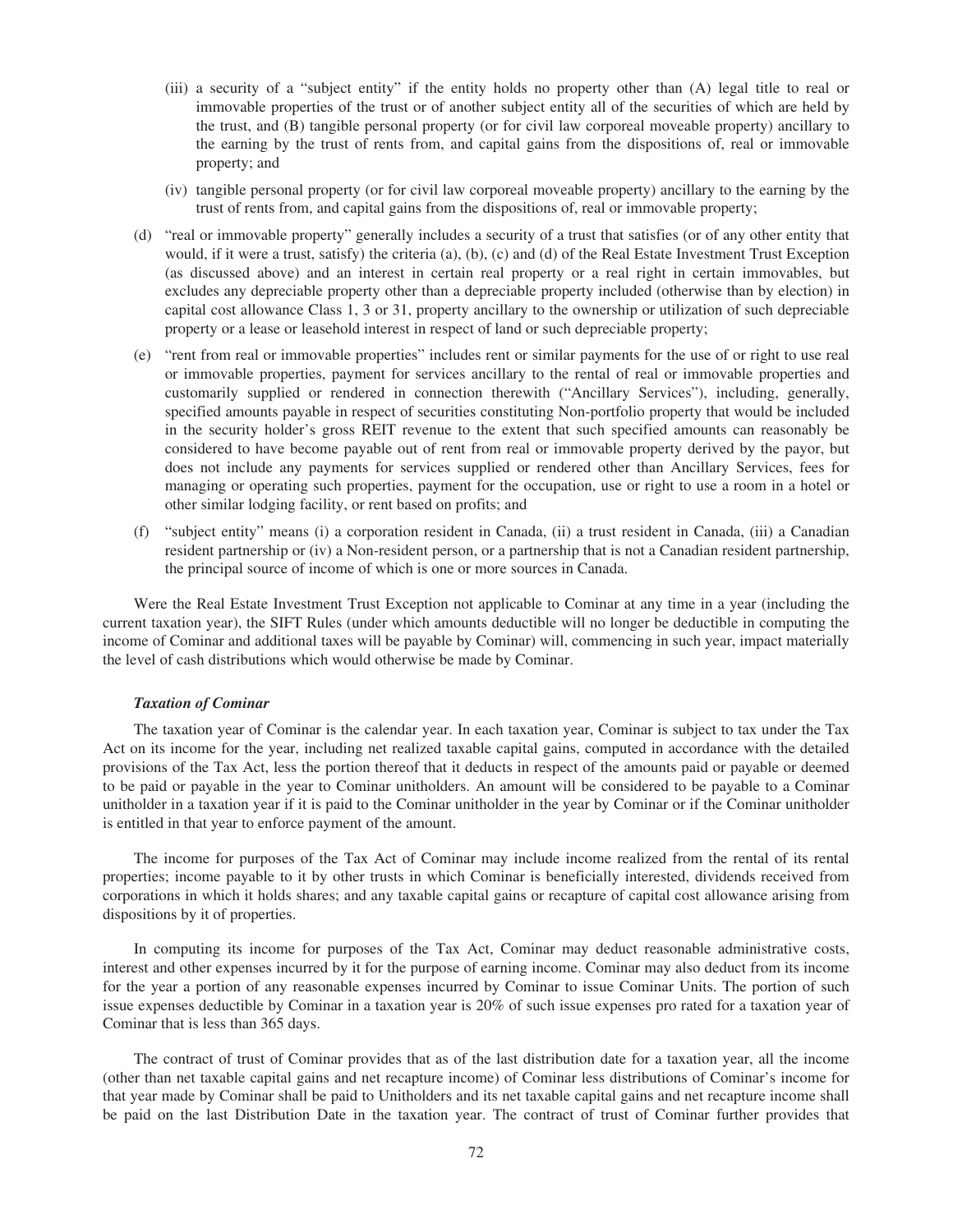Cominar will deduct for tax purposes the maximum amount available to it as deductions unless the trustees of Cominar determine otherwise prior to the end of the relevant taxation year. Given that the foregoing amounts paid to Cominar unitholders for the year can be deducted in computing Cominar's income, Cominar generally should not be subject to income tax on its income and its net taxable capital gains under Part I of the Tax Act in any year.

Losses incurred by Cominar cannot be allocated to Cominar unitholders but may be deducted by Cominar in future years in accordance with the Tax Act.

The Tax Act provides for a special tax, the Part XII.2 tax, on the designated income (including income from Canadian real property) of certain trusts which have designated beneficiaries (including Non-resident persons and certain tax exempt persons). This special tax does not apply to a trust for a taxation year if the trust is a mutual fund trust throughout such year. Accordingly, provided Cominar qualifies as a mutual trust fund throughout a taxation year, it will not be subject to the special tax for such taxation year.

## *Limitation on Non-Resident Ownership*

At no time may Non-residents of Canada (within the meaning of the Tax Act) be the beneficial owners of more than 49% of the Cominar Units and the trustees of Cominar have informed the transfer agent and registrar of this restriction. The transfer agent and registrar may require declarations as to the jurisdictions in which beneficial owners of Cominar Units are resident. If the transfer agent and registrar becomes aware, as a result of requiring such declarations as to beneficial ownership, that the beneficial owners of 49% of the Cominar Units then outstanding are, or may be, Non-residents or that such a situation is imminent, the transfer agent and registrar will advise the trustees of Cominar and, upon receiving direction from the trustees of Cominar, may make a public announcement thereof and shall not accept a subscription for Cominar Units from or issue or register a transfer of Cominar Units to a person unless the person provides a declaration that the person is not a Non-resident of Canada. If, notwithstanding the foregoing, the transfer agent and registrar determines that more than 49% of the Cominar Units are held by Non-residents, the transfer agent and registrar may, upon receiving direction and suitable indemnity from the trustees of Cominar, send a notice to Non-resident Cominar unitholders, chosen in inverse order to the order of acquisition or registration or in such manner as the transfer agent and registrar may consider equitable and practicable, requiring them to sell their Cominar Units or a portion thereof within a specified period of not less than 60 days. If the Cominar Unitholders receiving such notice have not sold the specified number of Cominar Units or provided the transfer agent and registrar with satisfactory evidence that they are not Non-residents of Canada within such period, the transfer agent and registrar may on behalf of such Cominar unitholders sell such Cominar Units and, in the interim, shall suspend the voting and distribution rights attached to such Cominar Units. Upon such sale the affected holders shall cease to be Cominar unitholders and their rights shall be limited to receiving the net proceeds of sale upon surrender of the certificate representing such Cominar Units.

## **23. Certain United States Federal Income Tax Considerations**

**UNITED STATES INTERNAL REVENUE SERVICE CIRCULAR 230 NOTICE: TO ENSURE COMPLIANCE WITH INTERNAL REVENUE SERVICE CIRCULAR 230, UNITHOLDERS ARE HEREBY NOTIFIED THAT: (A) ANY DISCUSSION OF UNITED STATES FEDERAL TAX ISSUES CONTAINED OR REFERRED TO IN THIS CIRCULAR OR IN ANY DOCUMENT REFERRED TO HEREIN IS NOT INTENDED OR WRITTEN TO BE USED, AND CANNOT BE USED BY UNITHOLDERS, FOR THE PURPOSE OF AVOIDING PENALTIES THAT MAY BE IMPOSED ON THEM UNDER THE UNITED STATES INTERNAL REVENUE CODE OF 1986, AS AMENDED; (B) SUCH DISCUSSION IS WRITTEN FOR USE IN CONNECTION WITH THE PROMOTION OR MARKETING OF THE TRANSACTIONS OR MATTERS ADDRESSED HEREIN; AND (C) UNITHOLDERS SHOULD SEEK ADVICE BASED ON THEIR PARTICULAR CIRCUMSTANCES FROM AN INDEPENDENT TAX ADVISOR.**

The following is a general discussion of certain material United States federal income tax considerations generally applicable to U.S. Unitholders (as defined below) with respect to the disposition of Canmarc Units pursuant to the Offer (or a Compulsory Acquisition). This summary is based upon the United States Internal Revenue Code of 1986, as amended (the "**Code**"), Treasury Regulations, administrative pronouncements, and judicial decisions, in each case as in effect on the date hereof, all of which are subject to change (possibly with retroactive effect). No ruling will be requested from the U.S. Internal Revenue Service (the "**IRS**") regarding the tax consequences of the Offer (or a Compulsory Acquisition) and there can be no assurance that the IRS will agree with the discussion set out below. The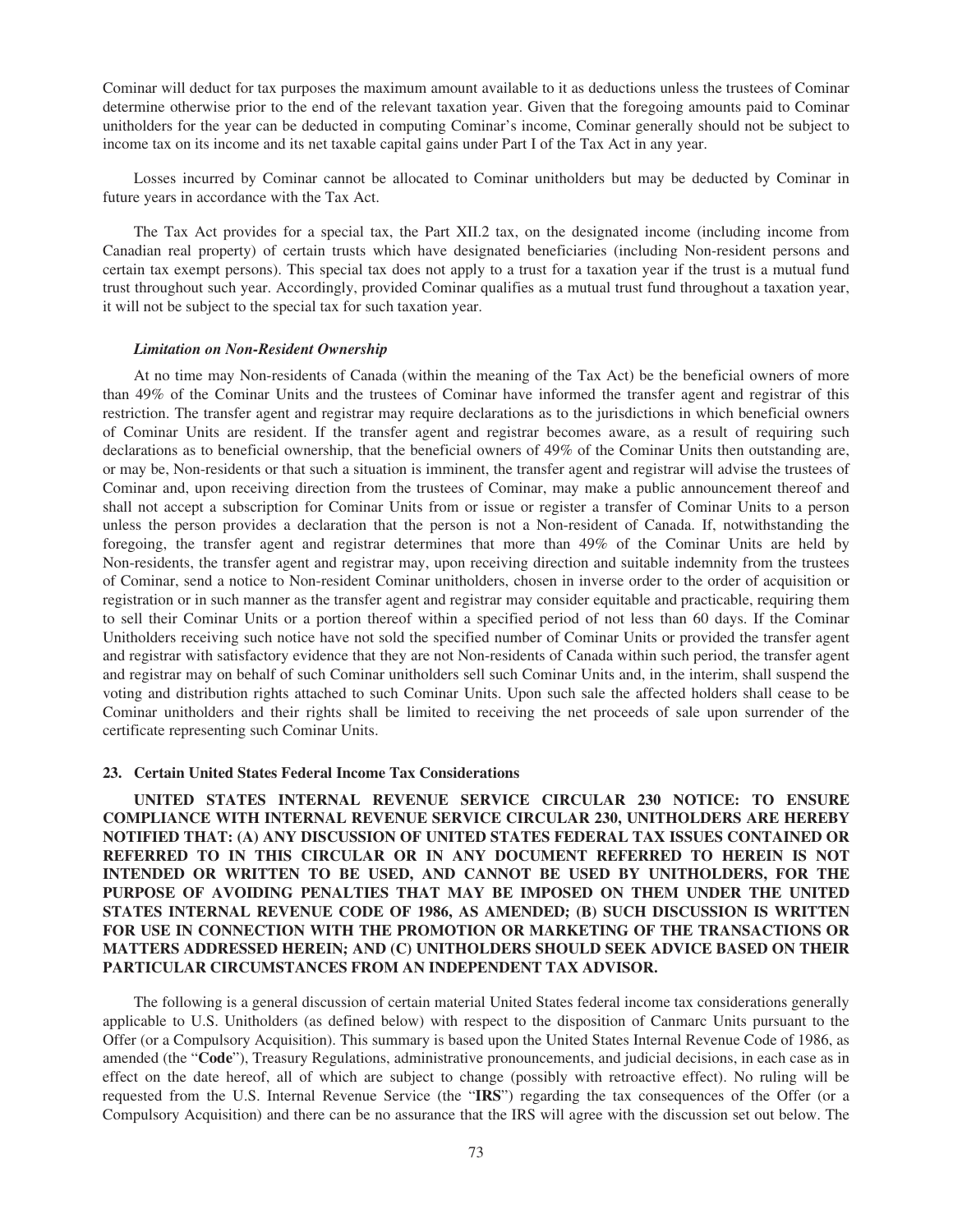discussion does not address aspects of U.S. federal taxation other than income taxation, nor does it address aspects of U.S. federal income taxation that may be applicable to particular Unitholders, including but not limited to Unitholders who are dealers in securities, life insurance companies, tax-exempt organizations, banks, foreign persons, U.S. expatriates, persons who hold Canmarc Units through partnerships or other pass-through entities, persons who own, directly or indirectly, 5% or more, by voting power or value, of the outstanding Units of Canmarc, persons whose functional currency is not the U.S. dollar or who acquired their Canmarc Units in a compensatory transaction and persons who hold Canmarc Units as part of a straddle, hedge, constructive sale or other integrated transaction for tax purposes. This summary is limited to persons who hold their Canmarc Units as a "capital asset" within the meaning of Section 1221 of the Code. The discussion does not address the U.S. federal income tax consequences to holders of stock or securities convertible or exchangeable into Canmarc Units. In addition, it does not address U.S. estate or gift tax, state, local or foreign tax consequences. U.S. Unitholders are urged to consult their tax advisors with respect to the U.S. federal, state, local and foreign tax consequences to their particular situations of the Offer (or a Compulsory Acquisition) or other transactions described in Section 13 of this Circular, "Acquisition of Canmarc Units Not Deposited". This summary does not address the U.S. federal income tax consequences to holders of Convertible Securities of converting, exchanging or exercising their Convertible Securities.

If a partnership (or other entity treated as a partnership for United States federal income tax purposes) holds Canmarc Units and participates in the Offer, the United States federal income tax treatment of a partner (or member) will generally depend on the status of the partner and the activities of the partnership (or other entity). A partner in a partnership (or member of such other entity) holding Canmarc Units should consult its tax advisor with regard to the United States federal income tax treatment of participating in the Offer.

This summary assumes that Canmarc is not a controlled foreign corporation. If Canmarc were classified as a controlled foreign corporation, the United States federal income tax consequences summarized herein could be materially and adversely different.

As used herein, the term "**U.S. Unitholder**" means a beneficial owner of Canmarc Units that is, for U.S. federal income tax purposes: (i) a citizen or resident of the United States; (ii) a corporation, or other entity taxable as a corporation created or organized under the laws of the United States or any political subdivision thereof or therein; (iii) an estate the income of which is subject to U.S. federal income taxation regardless of its source; or (iv) a trust (a) that is subject to the supervision of a court within the United States and the control of one or more U.S. persons as described in Code Section 7701(a)(30) or (b) that has a valid election in effect under applicable U.S. Treasury Regulations to be treated as a U.S. person.

#### *Disposition of Canmarc Units*

## *Disposition of Canmarc Units for Cash or Cominar Units Pursuant to the Offer*

Subject to the passive foreign investment company ("**PFIC**") rules, discussed below, upon a disposition of Canmarc Units in the Offer, a U.S. Unitholder generally will recognize capital gain or loss for U.S. federal income tax purposes equal to the difference, if any, between (i) the amount realized on the disposition and (ii) the U.S. Unitholder's adjusted tax basis in the Canmarc Units sold in the Cash Alternative. This capital gain or loss will be long-term capital gain or loss if the U.S. Unitholder's holding period in the Canmarc Units exceeds one year. The amount realized on the disposition by a U.S. Unitholder will be the U.S. dollar value of the cash received pursuant to the Cash Alternative or the U.S. dollar value of the Cominar Units received pursuant to the Unit Alternative. A U.S. Unitholder's adjusted tax basis in its Canmarc Units will generally be its U.S. dollar cost. The U.S. dollar cost of a Canmarc Unit purchased with foreign currency will generally be the U.S. dollar value of the purchase price on the date of purchase, or the settlement date for the purchase, in the case of Canmarc Units traded on an established securities market, within the meaning of the applicable Treasury Regulations, that are purchased by a cash basis U.S. Unitholder (or an accrual basis U.S. Unitholder that so elects). Such an election by an accrual basis U.S. Unitholder must be applied consistently from year to year and cannot be revoked without the consent of the IRS.

Any gain or loss recognized on the disposition of the Canmarc Units will generally be U.S. source, unless the gain is subject to tax in Canada and resourced as foreign source gain under the provisions of the Convention. Therefore, a U.S. Unitholder may have insufficient foreign source income to utilize foreign tax credits attributable to any Canadian withholding tax imposed on a disposition. U.S. Unitholders should consult their own tax advisors as to the availability of and limitations on any foreign tax credit attributable to this Canadian withholding tax.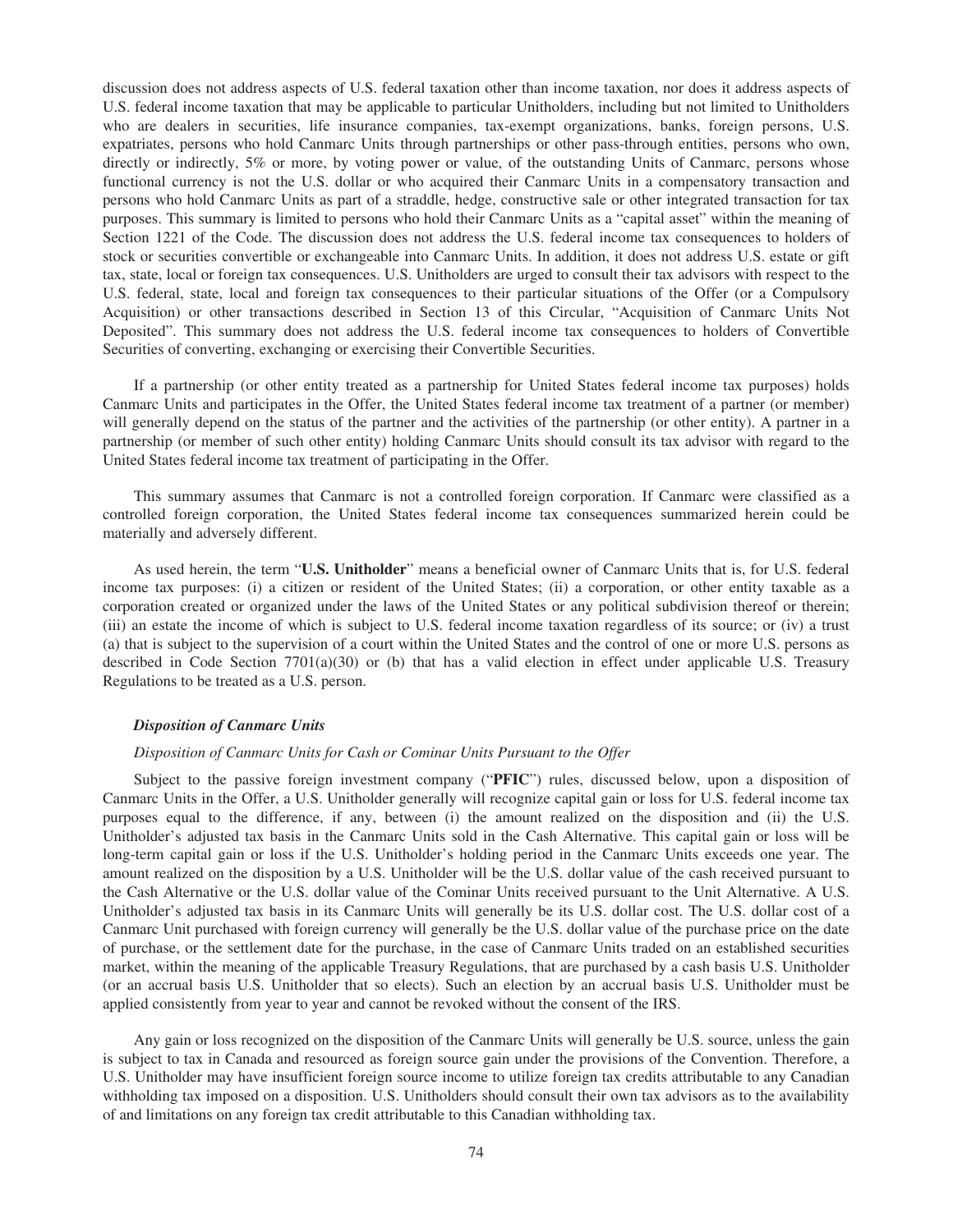#### *Foreign Currency Gain or Loss on Receipt of Cash*

The amount realized in foreign currency on a disposition of Canmarc Units for cash pursuant to the Cash Alternative will be the U.S. dollar value of the amount paid in foreign currency on the date of disposition. On the settlement date, the U.S. Unitholder will recognize U.S.-source foreign currency gain or loss (taxable as ordinary income or loss) equal to the difference (if any) between the U.S. dollar value of the cash received based on the exchange rates in effect on the date of disposition and the settlement date. However, in the case of Canmarc Units traded on an established securities market that are sold by a cash basis U.S. Unitholder (or an accrual basis U.S. Unitholder that so elects), the amount realized will be based on the exchange rate in effect on the settlement date for the sale, and no exchange gain or loss will be recognized at that time. Any currency gain or loss generally would be treated as U.S. source ordinary income or loss and would be in addition to the gain or loss, if any, recognized in the Offer.

## *Disposition of Canmarc Units Pursuant to a Compulsory Acquisition*

Subject to the PFIC rules discussed below under "Passive Foreign Investment Companies", although there is no authority directly on point, a U.S. Unitholder who dissents in a Compulsory Acquisition and elects to receive the fair value for the U.S. Unitholder's Canmarc Units may be required to recognize gain or loss at the time of the Compulsory Acquisition (even if the fair market value of the Canmarc Units has not yet been judicially determined at that time), in an amount equal to the difference between the "amount realized" and the U.S. Unitholder's adjusted tax basis in the Canmarc Units. For this purpose, although there is no authority directly on point, the amount realized generally should equal the sum of the U.S. dollar equivalent amounts, determined at the spot rate, of the trading values for the Cominar Units on the settlement date of the Compulsory Acquisition. In this event, gain or loss also would be recognized by the U.S. Unitholder at the time the actual fair value payment is determined, to the extent that the payment exceeds or is less than the amount previously recognized. In addition, a portion of the actual payment received may instead be characterized as interest income, in which case the U.S. dollar equivalent to the Canadian dollar amount of this portion generally should be included in ordinary income in accordance with the U.S. Unitholder's method of accounting.

## *Disposition of Canmarc Units Pursuant to a Subsequent Acquisition Transaction*

If the Cominar Acquisition Group is unable to effect a Compulsory Acquisition or if the Cominar Acquisition Group elects not to proceed with a Compulsory Acquisition, then the Cominar Acquisition Group may propose a Subsequent Acquisition Transaction as described in Section 13 of this Circular, "Acquisition of Canmarc Units Not Deposited". The U.S. federal income tax consequences resulting therefrom will depend upon the manner in which the transaction is carried out. Generally, if a U.S. Unitholder receives cash or Cominar Units in exchange for Canmarc Units, it is expected that the U.S. federal income tax consequences to the U.S. Unitholder will be substantially similar to the consequences described above under "– Disposition of Canmarc Units for Cash or Cominar Units Pursuant to the Offer". However, there can be no assurance that the U.S. federal income tax consequences of a Subsequent Acquisition Transaction will not be materially different. U.S. Unitholders should consult their own income tax advisors with respect to the income tax consequences to them of having their Canmarc Units acquired pursuant to a Subsequent Acquisition Transaction. This summary does not describe the tax consequences of any such transaction to a U.S. Unitholder.

#### *Disposition of Foreign Currency*

Foreign currency received on the disposition of a Canmarc Unit will have a tax basis equal to its U.S. dollar value on the settlement date. Any gain or loss recognized on a sale or other disposition of a foreign currency will be U.S. source ordinary income or loss.

#### *Passive Foreign Investment Companies*

In general, Canmarc would be a passive foreign investment company ("**PFIC**") if, for any taxable year, 75% or more of its gross income constituted "passive income" or 50% or more of its assets produced, or were held for the production of, passive income. "Passive income" generally includes, among other things, dividends, interest, certain royalties, rents, and gains from commodities and securities transactions and from the sale or exchange of property that gives rise to passive income. For purposes of the PFIC income and asset tests described above, if Canmarc owns,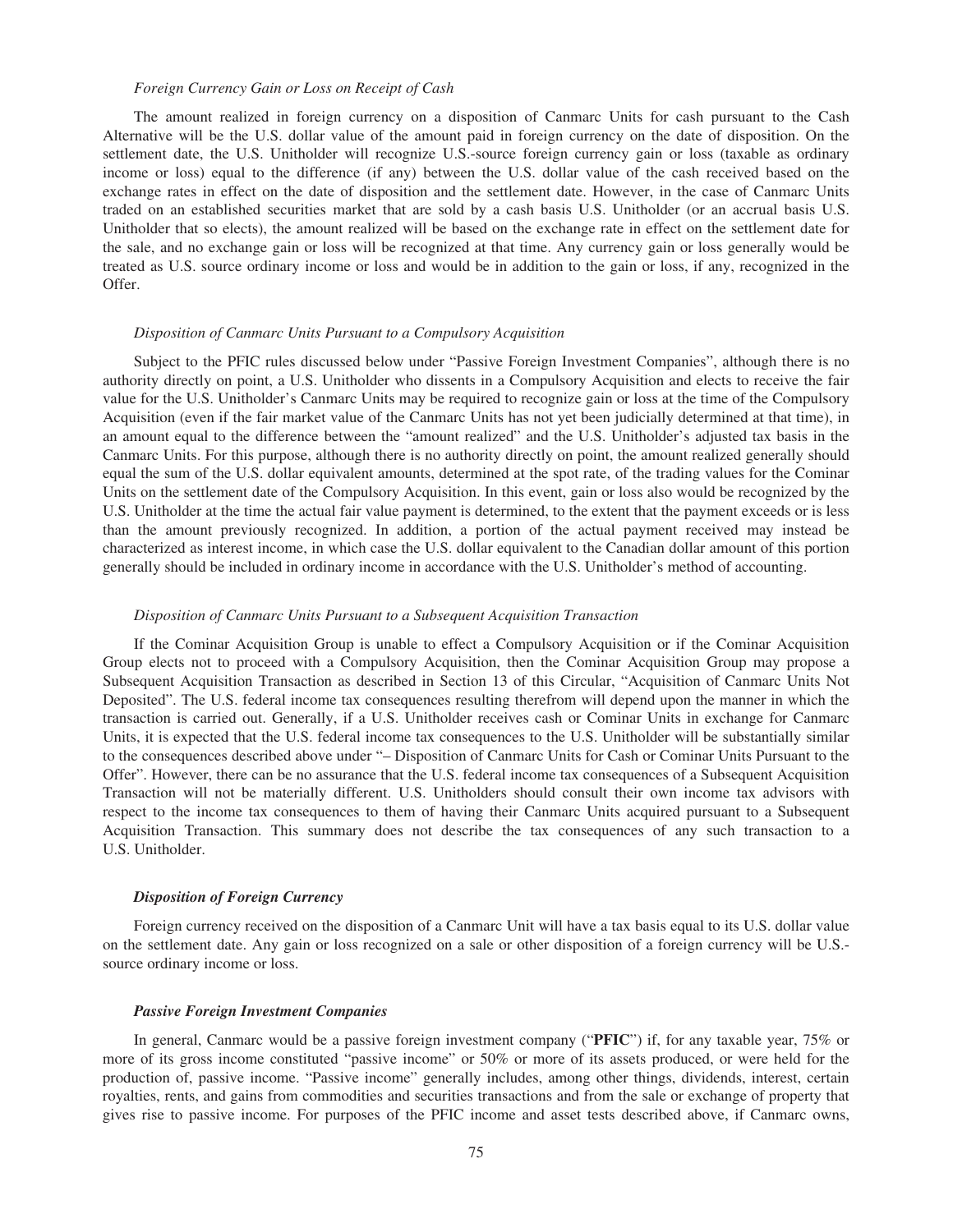directly or indirectly, 25% or more of the total value of the outstanding shares of another corporation, Canmarc will be treated as if it (i) held a proportionate share of the assets of such other corporation and (ii) received directly a proportionate share of the income of such other corporation.

If Canmarc is or has been a PFIC at any time during a U.S. Unitholder's holding period and the U.S. Unitholder did not timely elect to be taxable currently on his or her pro rata share of Canmarc's earnings under the "qualified electing fund" rules or to be taxed on a "mark to market" basis with respect to his or her Canmarc Units, any gain recognized by the U.S. Unitholder as a result of his or her participation in the Offer will generally be treated as ordinary income and will be subject to special tax rules. Under these special tax rules, (i) the amount of any gain recognized in the Offer is allocated ratably over the U.S. Unitholder's holding period for his or her Canmarc Units, (ii) the amount of ordinary income allocated to prior years during which Canmarc was a PFIC is subject to U.S. federal income tax at the highest statutory rate applicable to the U.S. Unitholder for each prior year (determined without regard to other income, losses or deductions of the U.S. Unitholder for these years), and (iii) the tax due with respect to the gain allocated to these prior years is subject to an interest charge, computed at the rate applicable to underpayments of tax. Different rules apply if Canmarc is or has been a PFIC and the U.S. Unitholder made certain elections with respect to its stock in the Corporation.

The determination of PFIC status is fundamentally factual in nature, depends on the application of complex U.S. federal income tax rules which are subject to differing interpretations, and generally cannot be determined until the close of the taxable year in question. Consequently, no assurance can be provided that Canmarc is not and has not been classified as a PFIC for any taxable year during which a U.S. Unitholder has held Canmarc Units.

The PFIC rules are extremely complex and may have a significant adverse effect on the U.S. federal income tax consequences of the Offer to a U.S. Unitholder. Accordingly, U.S. Unitholders should consult their independent tax advisors regarding the possible classification of Canmarc or a related entity as a PFIC, the potential effect of the PFIC rules to such holder, as well as the availability, and effect of any election that may be available under the PFIC rules, in each case, having regard to such holder's particular circumstances.

## *Foreign Tax Credits for Canadian Taxes Paid or Withheld*

A U.S. Unitholder that pays (directly or through withholding) Canadian income taxes in connection with the Offer (or a Compulsory Acquisition) may be entitled to claim a deduction or credit for U.S. federal income tax purposes, subject to a number of complex rules and limitations. Gain on the disposition of Canmarc Units generally will be U.S. source gain for foreign tax credit purposes, unless the gain is subject to tax in Canada and resourced as foreign source gain under the provisions of the U.S. Treaty. U.S. Unitholders should consult their own tax advisors regarding the foreign tax credit implications of disposing of Canmarc Units in the Offer (or a Compulsory Acquisition).

#### *Certain Tax Consequences of Holding Cominar Units Received in the Offer*

## *Distributions*

In the event that distributions on Cominar Units are paid to U.S. Unitholders in a currency other than the U.S. dollar, such U.S. Unitholder will be treated as having received a distribution in an amount equal to the U.S. dollar value of the distribution at the time the distribution is made, in accordance with the exchange rate in effect on the date the distribution is properly included in income, and whether or not the other currency is converted into U.S. dollars at that time. Any gain or loss recognized by a U.S. Unitholder on a subsequent sale or exchange of the foreign currency will generally be United States source ordinary income or loss.

Subject to the discussion under "– Status of Cominar as a PFIC" below, the gross amount of any distribution (other than in liquidation) generally will be treated as a foreign source taxable dividend to the extent paid out of Cominar's current or accumulated earnings and profits, as determined for U.S. federal income tax purposes, even though the U.S. Unitholder may receive only a portion of the gross amount after giving effect to the Canadian withholding tax as reduced by the Convention. Dividend income generally will be foreign source income and generally will be "passive category income" for U.S. foreign tax credit purposes. U.S. Unitholders are advised to consult their own tax advisors to determine the particular U.S. federal income tax treatment to them. Dividend income on the Cominar Units held by certain Non-corporate U.S. Unitholders, including individuals and certain estates and trusts, may be treated as "qualified dividend income", provided the U.S. Unitholder satisfies the applicable holding period and other requirements with respect to the Cominar Units. Qualified dividend income paid prior to January 1, 2013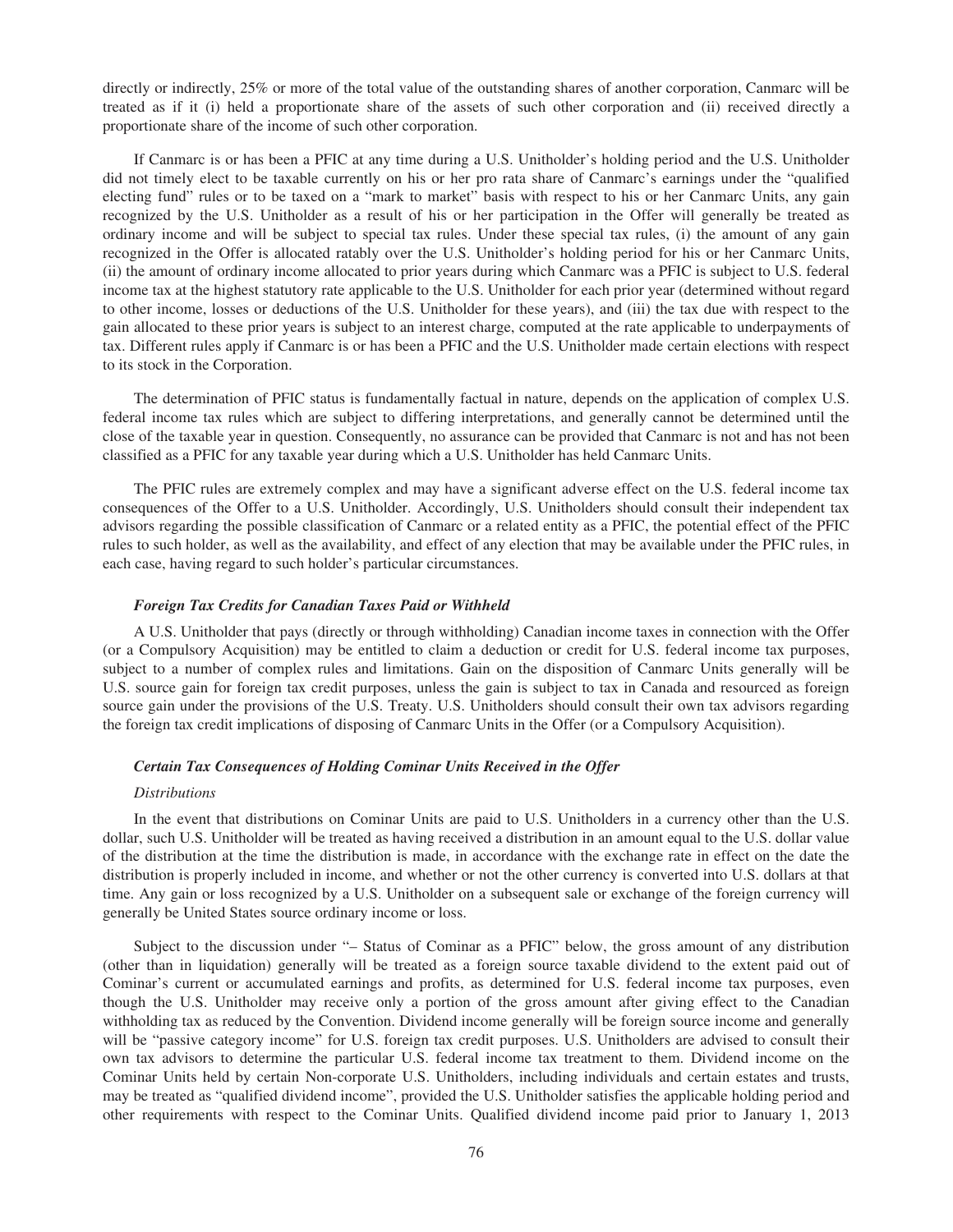generally is subject to the maximum rate applicable to long-term capital gains, which currently is 15%. The reduced tax rate generally is available only with respect to dividends received from U.S. corporations and from Non-U.S. corporations (i) that are eligible for the benefits of a comprehensive income tax treaty with the United States that the U.S. Treasury Department determines to be satisfactory and that contains an exchange of information program, or (ii) whose stock is readily tradable on an established securities market in the United States. However, the reduced tax rate is not available with respect to dividends received from a foreign corporation that was a PFIC (as discussed below) in either the taxable year of the distribution or the preceding tax year. Moreover, special rules may apply to cause dividends that would otherwise be eligible for the reduced tax rate applicable to qualified dividend income to be taxable at the higher rates applicable to ordinary income. For example, the reduced tax rate is not available with respect to a dividend on shares where the U.S. Unitholder does not continuously own such Canmarc Units for more than 60 days during the 120-day period beginning 60 days before the ex-dividend date. Other rules may apply as a condition to, or as a result of, the application of the reduced tax rate on dividends. Certain taxable dividends either not treated as "qualified dividend income" or which the U.S. Unitholder elects to include as investment income for purposes of determining the amount of deductible investment interest expense will be taxable at the ordinary income rate to the U.S. Unitholder. Generally, no dividends received deduction will be allowed with respect to dividends paid by Cominar. U.S. Unitholders are advised to consult their own tax advisors to determine the particular U.S. federal income tax treatment to them with respect to distributions taxed as dividends.

A distribution on the Cominar Units made by Cominar in excess of Cominar's current or accumulated earnings and profits will be treated as a tax-free return of capital to the extent of a U.S. Unitholder's adjusted tax basis in the Cominar Units and, to the extent in excess of adjusted basis, as capital gain from the sale of a capital asset. See "– Sale or Other Disposition of Cominar Units" regarding the U.S. federal tax consequences of such capital gains.

U.S. Unitholders generally will have the option of claiming the amount of any Canadian income taxes withheld either as a deduction from gross income or as a dollar-for-dollar credit against their U.S. federal income tax liability, subject to numerous complex limitations and restrictions which must be determined and applied on an individual basis by each Unitholder. Accordingly, U.S. Unitholders should consult their own tax advisors concerning these rules in light of their particular circumstances.

## *Sale or other Disposition of Cominar Units*

Subject to the discussion found under "– Status of Cominar as a PFIC" below, in general, if a U.S. Unitholder sells or otherwise disposes of Cominar Units in a taxable disposition, the U.S. Unitholder will recognize capital gain or loss for U.S. federal income tax purposes equal to the difference, if any, between (i) the amount realized on the disposition and (ii) the U.S. Unitholder's adjusted tax basis in the Cominar Units sold. A U.S. Unitholder's tax basis in its Cominar Units generally should be equal to the U.S. dollar value of the fair market value of the Cominar Units as of the date the U.S. Unitholder receives the Cominar Units pursuant to the Unit Alternative. Any capital gain or loss recognized on the disposition will be long-term capital gain or loss if the U.S. Unitholder's holding period in the Cominar Units exceeds one year. Any gain or loss will generally be U.S. source. Therefore, a U.S. Unitholder may have insufficient foreign source income to utilize foreign tax credits attributable to any Canadian withholding tax imposed on a disposition. U.S. Unitholders should consult their own tax advisors as to the availability of and limitations on any foreign tax credit attributable to this Canadian withholding tax.

If a U.S. Unitholder receives foreign currency on a sale or disposition of its Cominar Units, the amount realized on a disposition of Cominar Units will be the U.S. dollar value of the foreign currency, as determined on the settlement date of such sale or other taxable disposition, based on the applicable foreign exchange rate on that date. On the settlement date, the U.S. Unitholder will recognize U.S.-source foreign currency gain or loss (taxable as ordinary income or loss) equal to the difference (if any) between the U.S. dollar value of the cash received based on the exchange rates in effect on the date of disposition and the settlement date. However, in the case of Cominar Units traded on an established securities market that are sold by a cash basis U.S. Unitholder (or an accrual basis U.S. Unitholder that so elects), the amount realized will be based on the exchange rate in effect on the settlement date for the sale, and no exchange gain or loss will be recognized at that time.

If a U.S. Unitholder is an accrual-basis taxpayer and does not elect to be treated as a cash-basis taxpayer for this purpose, the U.S. Unitholder might have a foreign currency gain or loss for U.S. federal income tax purposes. Any gain or loss would be equal to the difference between the U.S. dollar value of the foreign currency received on the date of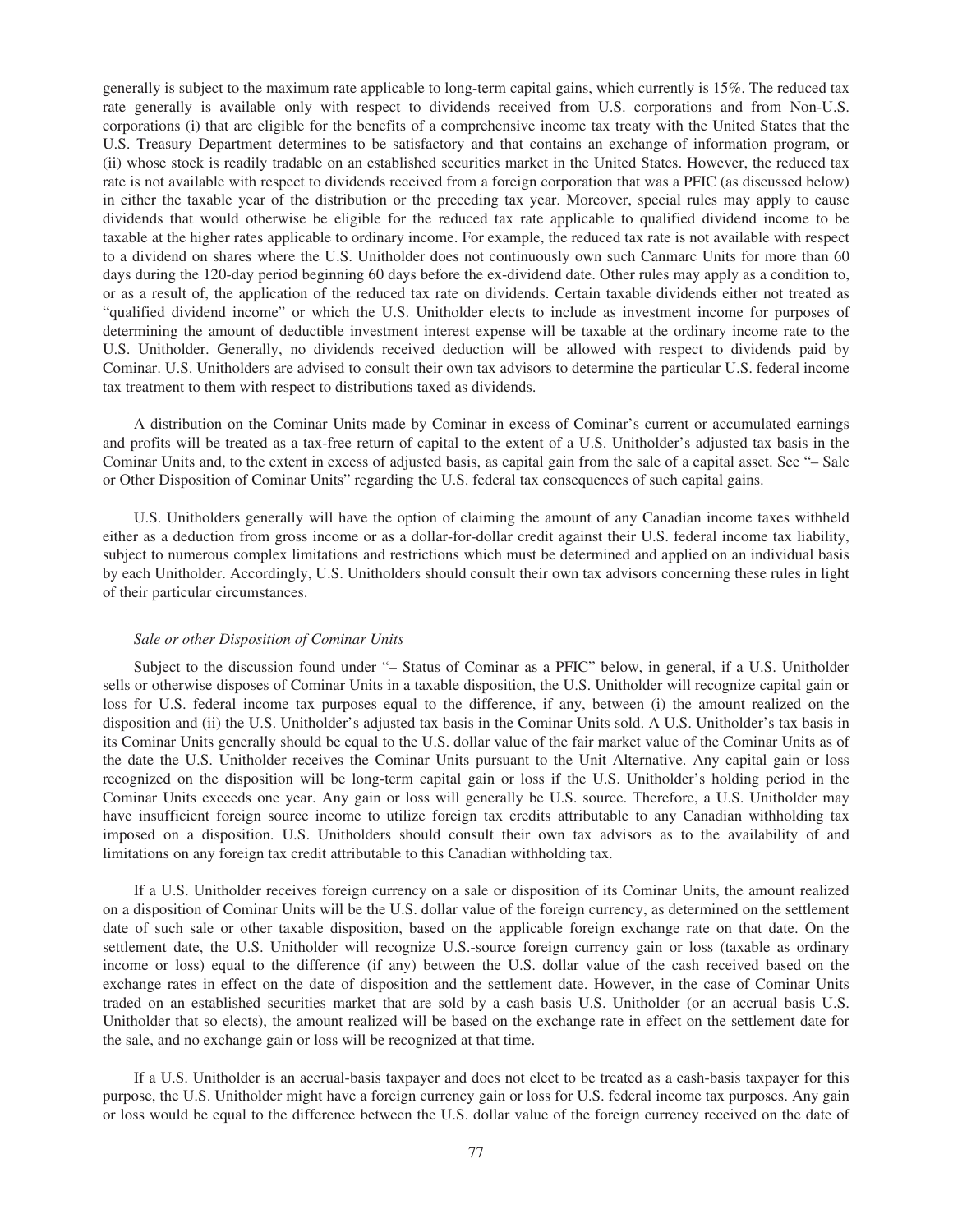the sale or other disposition and on the date of payment, if these dates are considered to be different for U.S. federal tax purposes. Any currency gain or loss generally would be treated as U.S. source ordinary income or loss and would be in addition to the gain or loss, if any, recognized in the sale or other disposition.

## *Status of Cominar as a PFIC*

The rules for determining whether an entity is considered a PFIC are described above in "Passive Foreign Investment Companies". The determination of PFIC status is fundamentally factual in nature, depends on the application of complex U.S. federal income tax rules which are subject to differing interpretations, and generally cannot be determined until the close of the taxable year in question. As a result, Cominar's status in the current and future years will depend on the composition of Cominar's gross income, Cominar's assets and activities in those years and the market capitalization of Cominar as determined at the end of each calendar quarter, and there can be no assurance that Cominar will or will not be considered a PFIC for any taxable year.

If Cominar is or will be treated as a PFIC for any taxable year during a U.S. Unitholder's holding period of Cominar Units, the tax consequences to a U.S. Unitholder of a disposition of its Cominar Units in such circumstances generally will be as described above in "– Passive Foreign Investment Companies". A U.S. Unitholder's ownership of shares in a PFIC generally must be reported by filing Form 8621 with the U.S. Unitholder's annual U.S. federal income tax return. Every U.S. Unitholder who is a Unitholder in a PFIC must file an annual report containing such information as may be required by the U.S. Department of the Treasury.

Each U.S. Unitholder should consult its own tax advisor regarding the status of Cominar as a PFIC, the possible effect of the PFIC rules on such holder, as well as the availability of any election that may be available to such holder to mitigate adverse U.S. federal income tax consequences of holding shares in a PFIC.

## *Information Reporting and Backup Withholding*

Payments in respect of Canmarc Units may be subject to information reporting to the IRS. In addition, a U.S. Unitholder (other than certain exempt holders including, among others, corporations) may be subject to backup withholding at a 28% rate on cash payments received in connection with the Offer (or a Compulsory Acquisition). Backup withholding will not apply, however, to a U.S. Unitholder who furnishes an accurate taxpayer identification number and otherwise complies with the applicable requirements of the backup withholding rules. Backup withholding is not an additional tax. Rather, any amount withheld under the backup withholding rules will be creditable or refundable against the U.S. Unitholder's United States federal income tax liability, provided the required information is furnished to the IRS by filing a tax return.

Additionally, dividends on Cominar Units and payments of the proceeds from a sale or other disposition of Cominar Units may be subject to back-up withholding if the U.S. Unitholder fails to provide an accurate taxpayer identification number or certification of exempt status or fails to report all interest and dividends required to be shown on its U.S. federal income tax returns. Such dividends and proceeds may be subject to information reporting. Certain U.S. Unitholders are not subject to backup withholding.

U.S. Unitholders are encouraged to consult their own tax advisors as to their qualification for exemption from backup withholding and the procedure for obtaining such exemption.

Under U.S. federal income tax law and Treasury Regulations, certain categories of U.S. Unitholders must file information returns with respect to their investment in, or involvement in, a foreign corporation. For example, recently enacted legislation generally imposes new U.S. return disclosure obligations (and related penalties) on U.S. Unitholders who hold certain specified foreign financial assets in excess of \$50,000. The definition of specified foreign financial assets includes not only financial accounts maintained in foreign financial institutions, but also, unless held in accounts maintained by a financial institution, any Units or security issued by a Non-U.S. person, any financial instrument or contract held for investment that has an issuer or counterparty other than a U.S. person and any interest in a foreign entity. U.S. Unitholders may be subject to these reporting requirements unless their Canmarc Units are held in an account at a domestic financial institution. Penalties for failure to file certain of these information returns are substantial. U.S. Unitholders should consult with their own tax advisors regarding the requirements of filing information returns.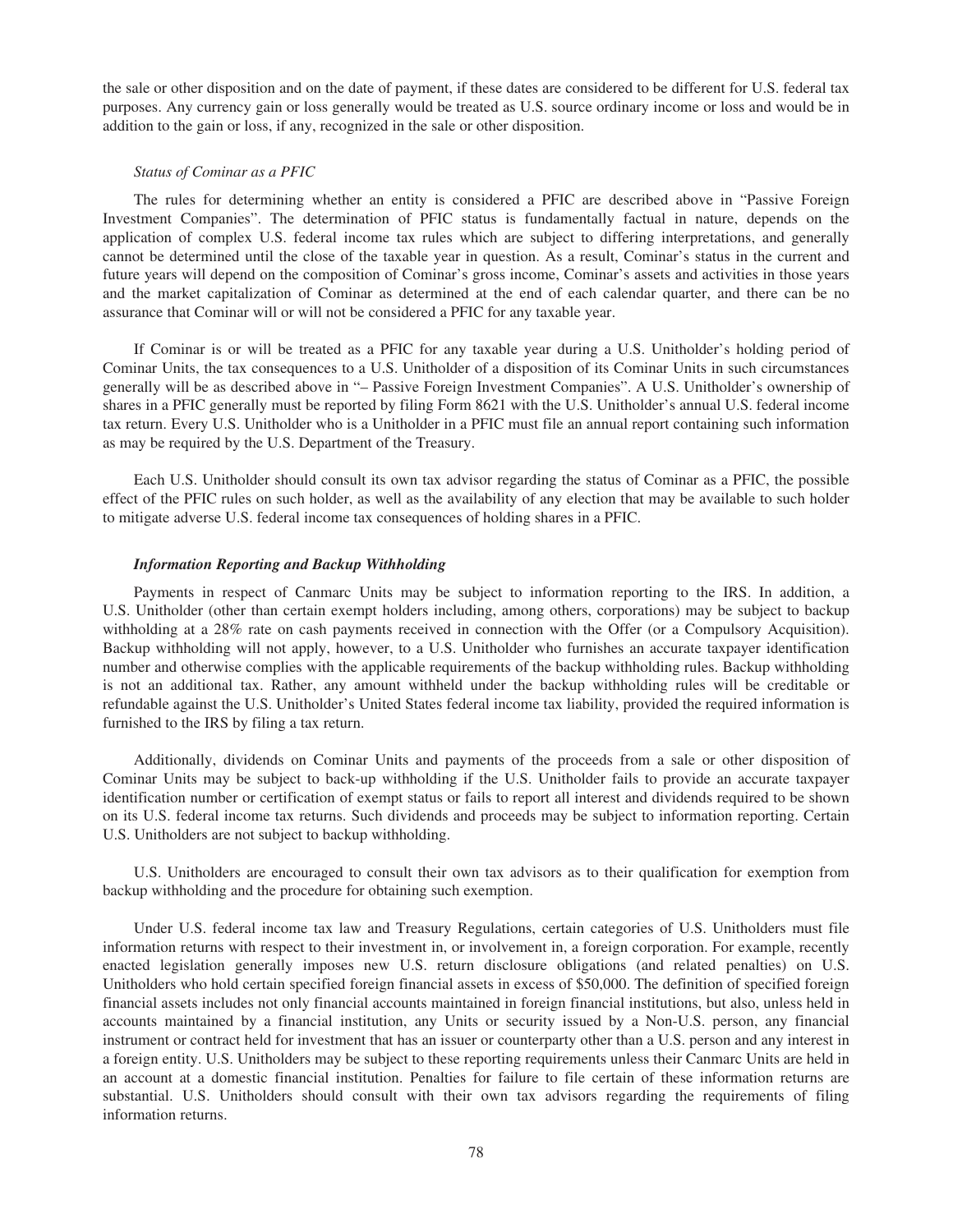## **24. Depositary**

The Cominar Acquisition Group has engaged Computershare Investor Services Inc. as the Depositary to receive deposits of Canmarc Units. The Depositary will also facilitate book-entry transfers of Canmarc Units. The Depositary will receive reasonable and customary compensation from the Cominar Acquisition Group for its services in connection with the Offer, will be reimbursed for certain out-of-pocket expenses and will be indemnified against certain liabilities, including liabilities under securities laws and expenses in connection therewith.

#### **25. Approval of the Offer**

Except as set forth herein, neither Cominar nor the Cominar Acquisition Group has any knowledge regarding whether any other Unitholder will accept the Offer, except for Canmarc Units held by any trustee or officer of Cominar.

## **26. Financial Advisor and Soliciting Dealer Group**

Cominar has retained BMO Capital Markets to act as its financial advisor with respect to the Offer. The Cominar Acquisition Group has also retained BMO Capital Markets to act as dealer manager and to form a soliciting dealer group to solicit acceptances of the Offer.

The Cominar Acquisition Group is paying the Soliciting Dealer a fee customary for such transactions for each Canmarc Unit deposited and taken up by the Cominar Acquisition Group under the Offer (other than Canmarc Units held and tendered by employees, officers and trustees, or former officers or trustees, of Canmarc).

No fee or commission will be payable by any Unitholder who transmits such Unitholder's Canmarc Units directly to the Depositary or who makes use of the services of a Soliciting Dealer to accept the Offer.

#### **27. Information Agent**

The Cominar Acquisition Group has retained Kingsdale Shareholder Services Inc. to act as Information Agent in connection with the Offer. The Information Agent will receive reasonable and customary compensation from the Cominar Acquisition Group for services in connection with the Offer and will be reimbursed for certain out-of-pocket expenses.

## **28. Legal Matters**

Cominar is being advised in respect of certain matters concerning the Offer by, and the opinions contained under "Certain Canadian Federal Income Tax Considerations" and "Certain United States Federal Income Tax Considerations" have been provided by Davies, counsel to Cominar.

## **29. Experts**

As at the date of the Offer, the partners and associates of Davies beneficially own, directly or indirectly, less than one percent of the securities of each of Cominar, Canmarc and their respective associates and affiliates.

The audited consolidated financial statements of Cominar as at, and for the years ended, December 31, 2010 and 2009 incorporated by reference herein have been respectively audited by PricewaterhouseCoopers LLP and Ernst & Young LLP, Chartered Accountants, who have advised that they are independent with respect to Cominar within the meaning of the Rules of Professional Conduct of the Institute of Chartered Accountants within the meaning of the Code of Ethics of the *Ordre des comptables agréés du Québec*.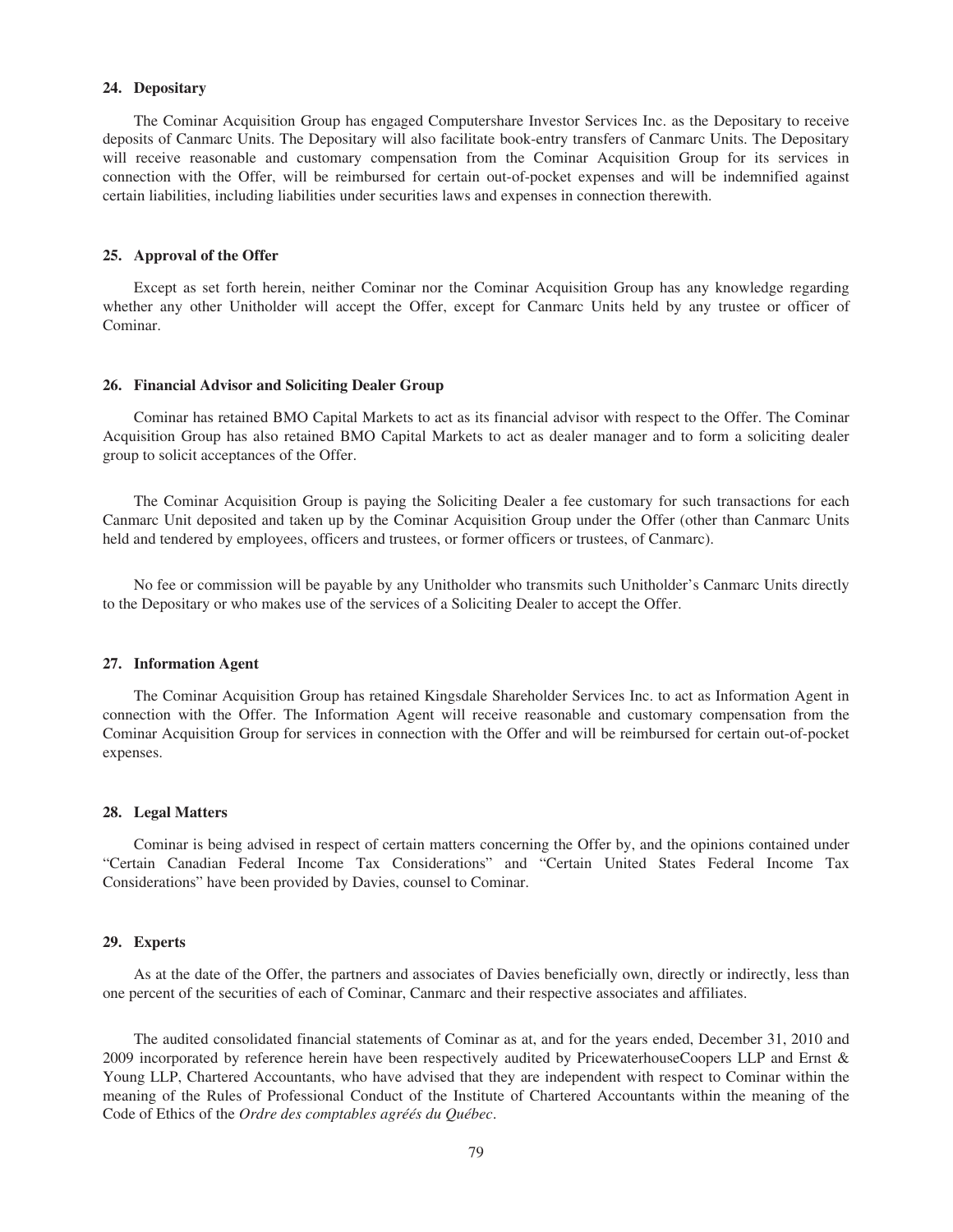#### **30. Expenses of the Offer**

Cominar currently estimates that expenses in the aggregate amount of approximately \$16 million will be incurred by Cominar and/or its affiliates in connection with the Offer, including legal, financial advisory, accounting, filing and printing costs, the fees of the Information Agent, the Depositary and the Dealer Manager, the cost of preparing and mailing to Unitholders the Offer and Circular and the documentation accompanying the Offer and Circular, and the cost of translation into the French language of the Offer and Circular and the documents incorporated by reference therein.

## **31. Stock Exchange Listing Application**

Cominar has applied to list the Cominar Units issuable under the Offer on the TSX. Such listing will be subject to Cominar fulfilling all of the listing requirements of the TSX. The Offer is conditional on the Cominar Units issuable under the Offer being conditionally approved for listing on the TSX.

## **32. Relief from Applicable Securities Legislation**

The Offer provides that Ineligible Unitholders that would otherwise receive Cominar Units in exchange for their Canmarc Units shall have such Cominar Units issued to a selling agent, which shall, as agent for such Unitholders, as expeditiously as is commercially reasonable thereafter, sell such Cominar Units on their behalf through the facilities of the TSX and have the net proceeds of such sale, less any applicable brokerage commissions, other expenses and withholding taxes, delivered to such Unitholders. Accordingly, Cominar will apply for relief, in respect of Ineligible Unitholders, from the requirement in section 2.23(1) of MI 62-104 and section 97.1(1) of the OSA that an offeror making a take-over bid must offer to all holders of the same class of securities identical consideration (or an identical choice of consideration).

#### **33. Documents Incorporated by Reference**

The following documents, filed by Cominar with the securities commissions or similar regulatory authorities in Canada, are specifically incorporated by reference in, and form an integral part of, the Offer and Circular:

- (a) the annual information form of Cominar dated March 30, 2011 for the year ended December 31, 2010;
- (b) the comparative audited consolidated financial statements of Cominar for the years ended December 31, 2010 and 2009, together with the notes thereto and the auditors' report thereon, and the related management's discussion and analysis of the consolidated financial condition and results of operations of Cominar;
- (c) the unaudited condensed interim consolidated financial statements of Cominar for the three and nine months ended September 30, 2011 and 2010, together with the notes thereto, and the related management's discussion and analysis of the consolidated financial condition and results of operations of Cominar;
- (d) the management information circular of Cominar dated March 30, 2011 prepared in connection with Cominar's annual and special meeting of unitholders held on May 17, 2011; and
- (e) the material change report of Cominar dated December 2, 2011 with respect to the acquisition of Canmarc Units, the announcement of the intention to make the Offer and the making of the Offer.

Information has been incorporated by reference in the Offer and Circular from documents filed with the securities commissions or similar regulatory authorities in Canada. Copies of the documents incorporated herein by reference may be obtained on request without charge from the Secretary of Cominar at 455 rue du Marais, Québec City, Québec, G1M 3A2 and are also available electronically on SEDAR.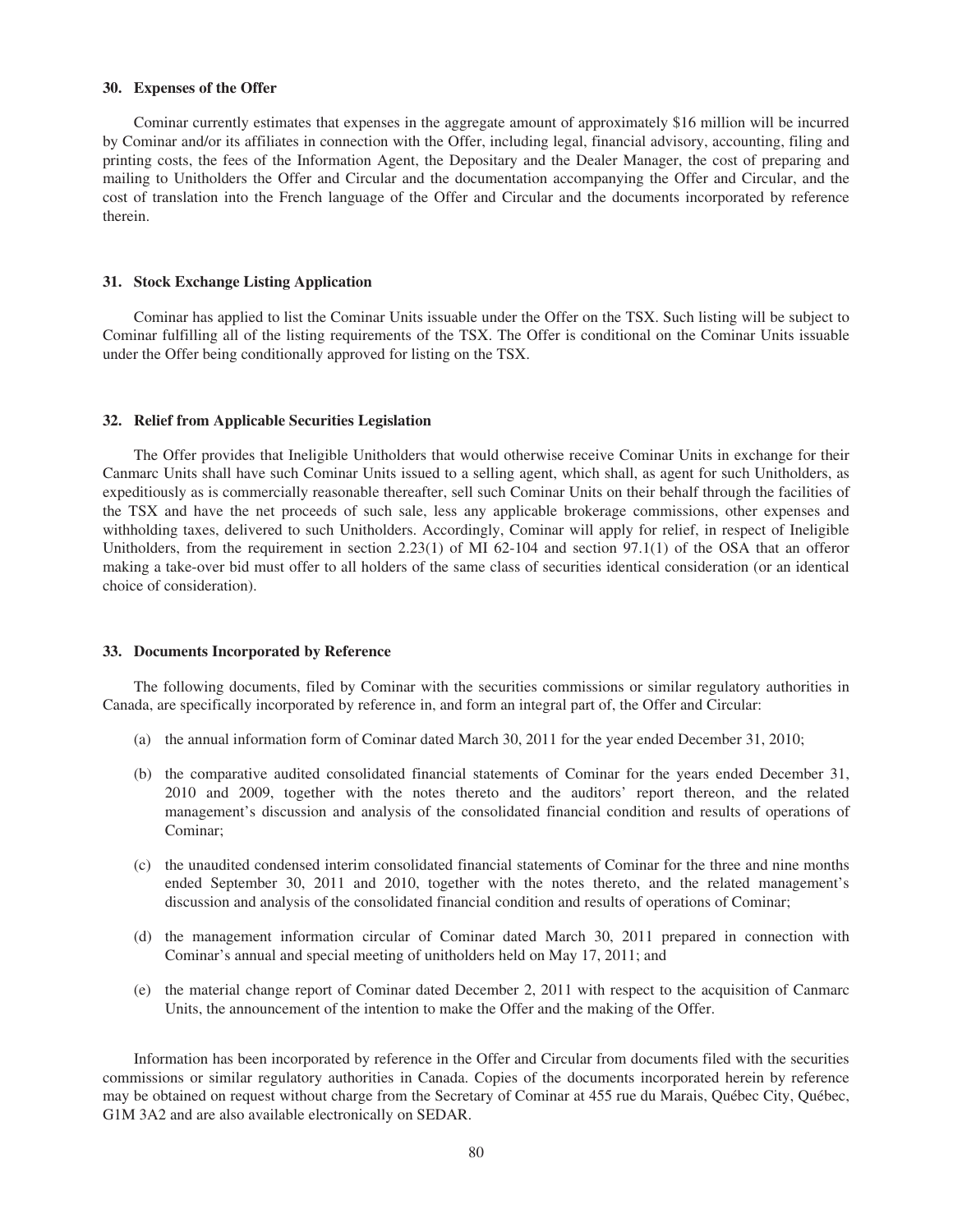**Any documents of the type referred to above, and any business acquisition reports or material change reports (excluding confidential material change reports), filed by Cominar with the securities commissions or similar regulatory authorities in each jurisdiction of Canada in which Cominar is a reporting issuer subsequent to the date of the Offer and Circular shall be deemed to be incorporated by reference into the Offer and Circular. Any statement in the Offer and Circular contained in a document incorporated or deemed to be incorporated by reference herein shall be deemed to be modified or superseded for the purposes of the Offer and Circular to the extent that a statement contained herein or in any other subsequently filed document which also is, or is deemed to be, incorporated by reference herein modifies or supersedes such statement. The modifying or superseding statement need not state that it has modified or superseded a prior statement or include any other information set forth in the document or statement that it modifies or supersedes. The making of a modifying or superseding statement shall not be deemed an admission for any purposes that the modified or superseded statement, when made, constituted a misrepresentation, an untrue statement of a material fact or an omission to state a material fact that was required to be stated or that was necessary to make a statement not misleading in light of the circumstances in which it was made. Any statement so modified or superseded shall not be deemed, except as so modified or superseded, to constitute a part of the Offer and Circular.**

#### **34. Statutory Rights**

Securities legislation in the provinces and territories of Canada provides Unitholders with, in addition to any other rights they may have at law, one or more rights of rescission or price revision or to damages, if there is a misrepresentation in a circular or notice that is required to be delivered to the Unitholders. However, such rights must be exercised within prescribed time limits. Unitholders should refer to the applicable provisions of the securities legislation of their province or territory for particulars of those rights or consult a lawyer.

## **35. Trustees' Approval**

The contents of the Offer and the Circular have been approved, and the sending of the Offer and the Circular to the Unitholders and holders of Convertible Securities has been authorized, by the board of directors of each of the entity forming part of the Cominar Acquisition Group and the board of trustees of Cominar.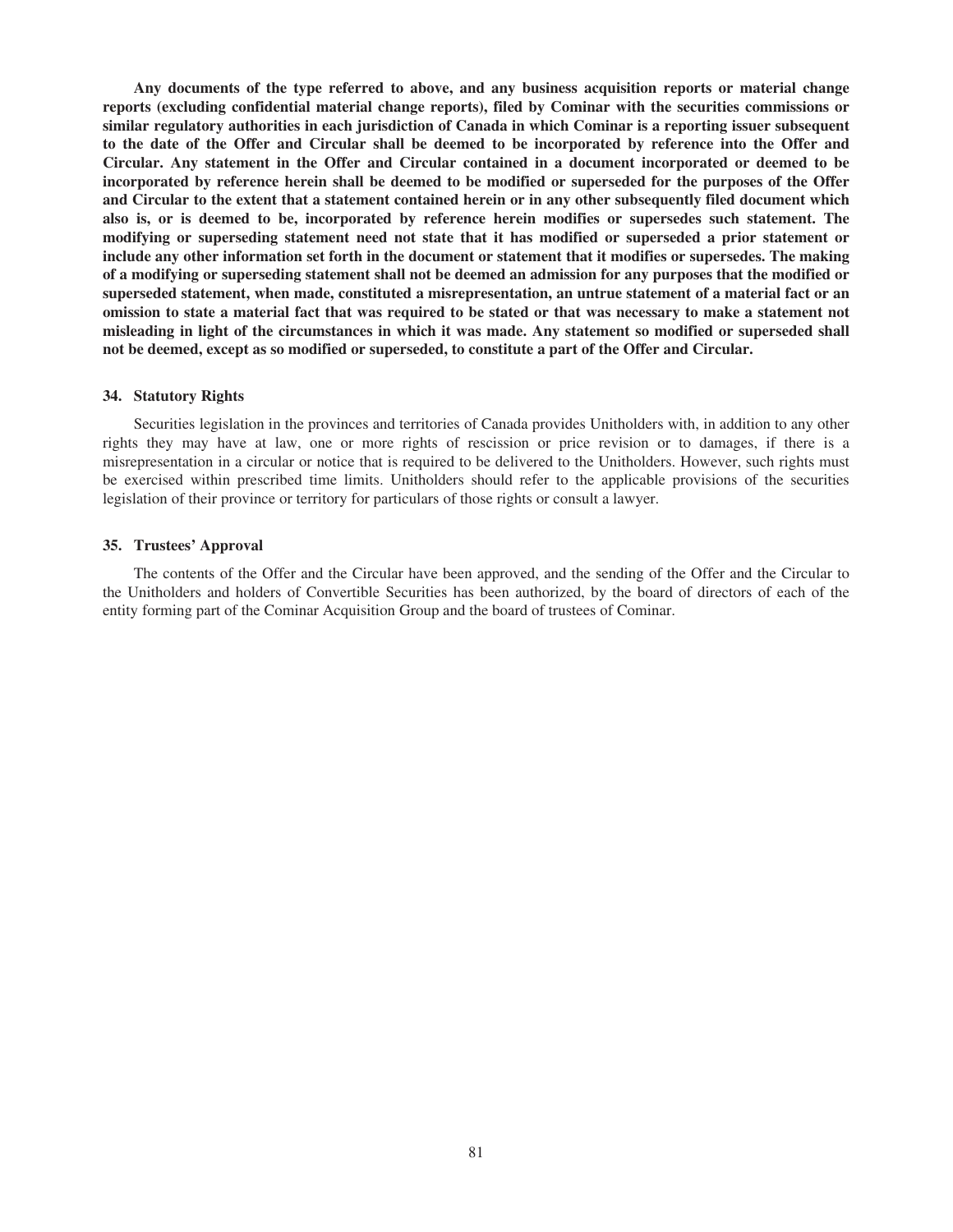## **CERTIFICATE OF THE COMINAR ACQUISITION GROUP**

The foregoing contains no untrue statement of a material fact and does not omit to state a material fact that is required to be stated or that is necessary to make a statement not misleading in the light of the circumstances in which it was made.

DATED: December 2, 2011

## **8012075 CANADA INC.**

by *(Signed)* Michel Dallaire

Director, President and Chief Executive **Officer** 

## **8012083 CANADA INC.**

by *(Signed)* Michel Dallaire Director, President and Chief Executive

## **Officer**

## **8012091 CANADA INC.**

by *(Signed)* Michel Dallaire Director, President and Chief Executive **Officer** 

## **8012105 CANADA INC.**

by *(Signed)* Michel Dallaire Director, President and Chief Executive **Officer** 

## **8012113 CANADA INC.**

by *(Signed)* Michel Dallaire Director, President and Chief Executive **Officer** 

## **8012121 CANADA INC.**

by *(Signed)* Michel Dallaire Director, President and Chief Executive **Officer** 

## **8012130 CANADA INC.**

by *(Signed)* Michel Dallaire Director, President and Chief Executive **Officer** 

## **8012148 CANADA INC.**

by *(Signed)* Michel Dallaire Director, President and Chief Executive **Officer**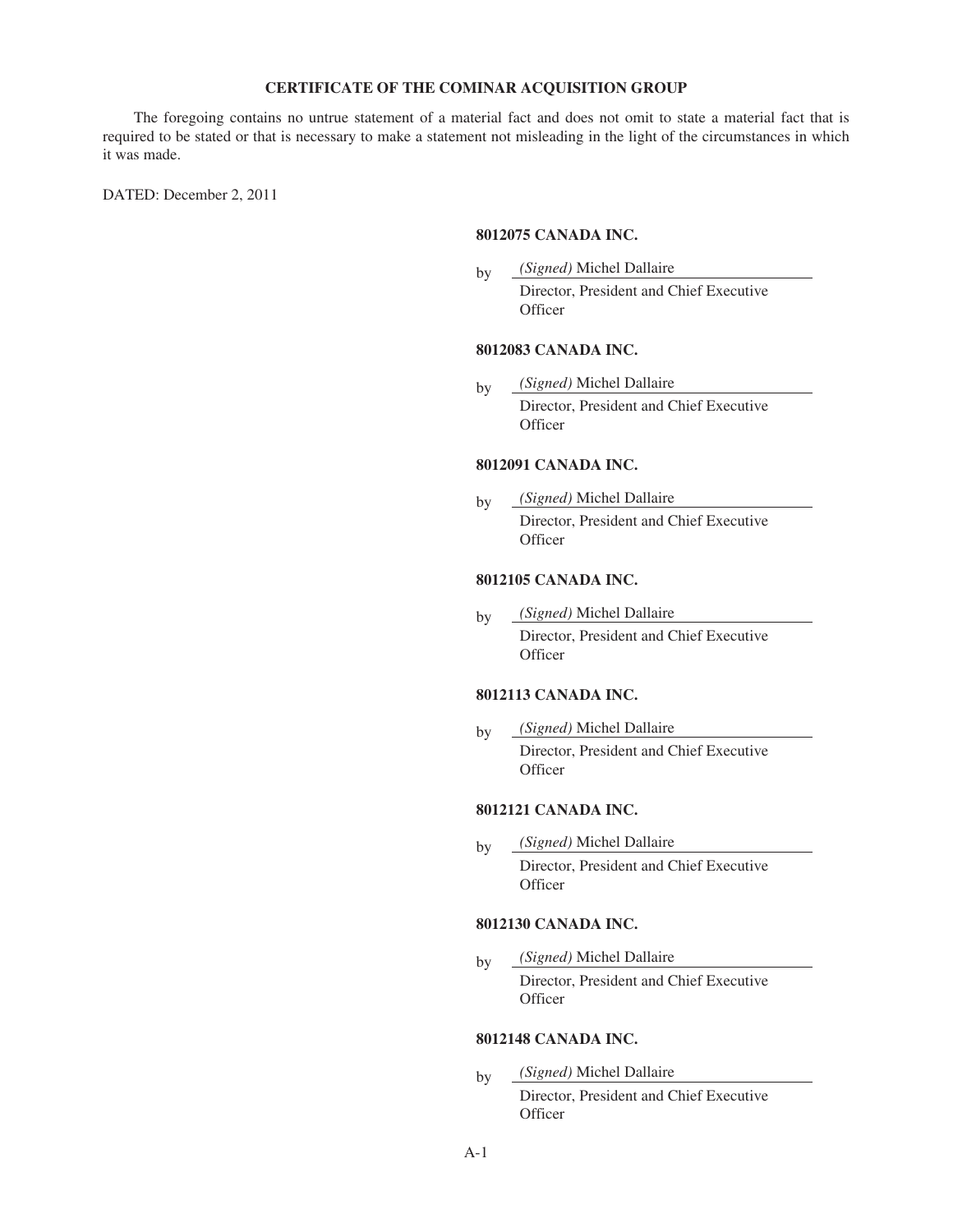## **8012156 CANADA INC.**

by *(Signed)* Michel Dallaire Director, President and Chief Executive **Officer** 

## **8012164 CANADA INC.**

- by *(Signed)* Michel Dallaire
	- Director, President and Chief Executive **Officer**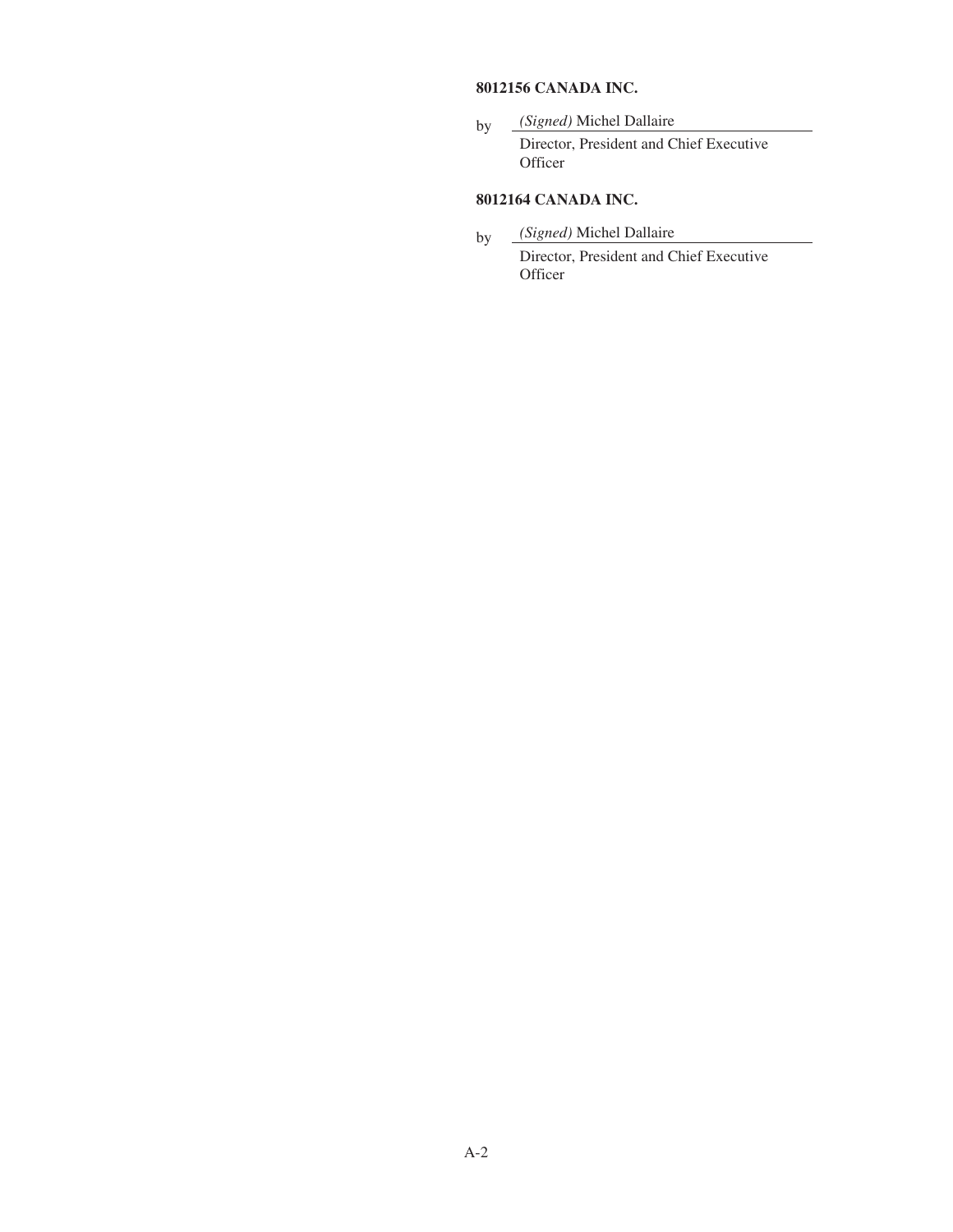## **CERTIFICATE OF COMINAR REAL ESTATE INVESTMENT TRUST**

The foregoing contains no untrue statement of a material fact and does not omit to state a material fact that is required to be stated or that is necessary to make a statement not misleading in the light of the circumstances in which it was made.

DATED: December 2, 2011

| by | (Signed) Michel Dallaire<br>President and Chief Executive Officer |    | <i>(Signed)</i> Michel Berthelot<br>Executive Vice-President and Chief Financial Officer |  |  |  |  |  |  |
|----|-------------------------------------------------------------------|----|------------------------------------------------------------------------------------------|--|--|--|--|--|--|
|    | On behalf of the board of trustees                                |    |                                                                                          |  |  |  |  |  |  |
| by | <i>(Signed)</i> Robert Després<br>Trustee                         | bv | <i>(Signed)</i> Pierre Gingras<br>Trustee                                                |  |  |  |  |  |  |

A-3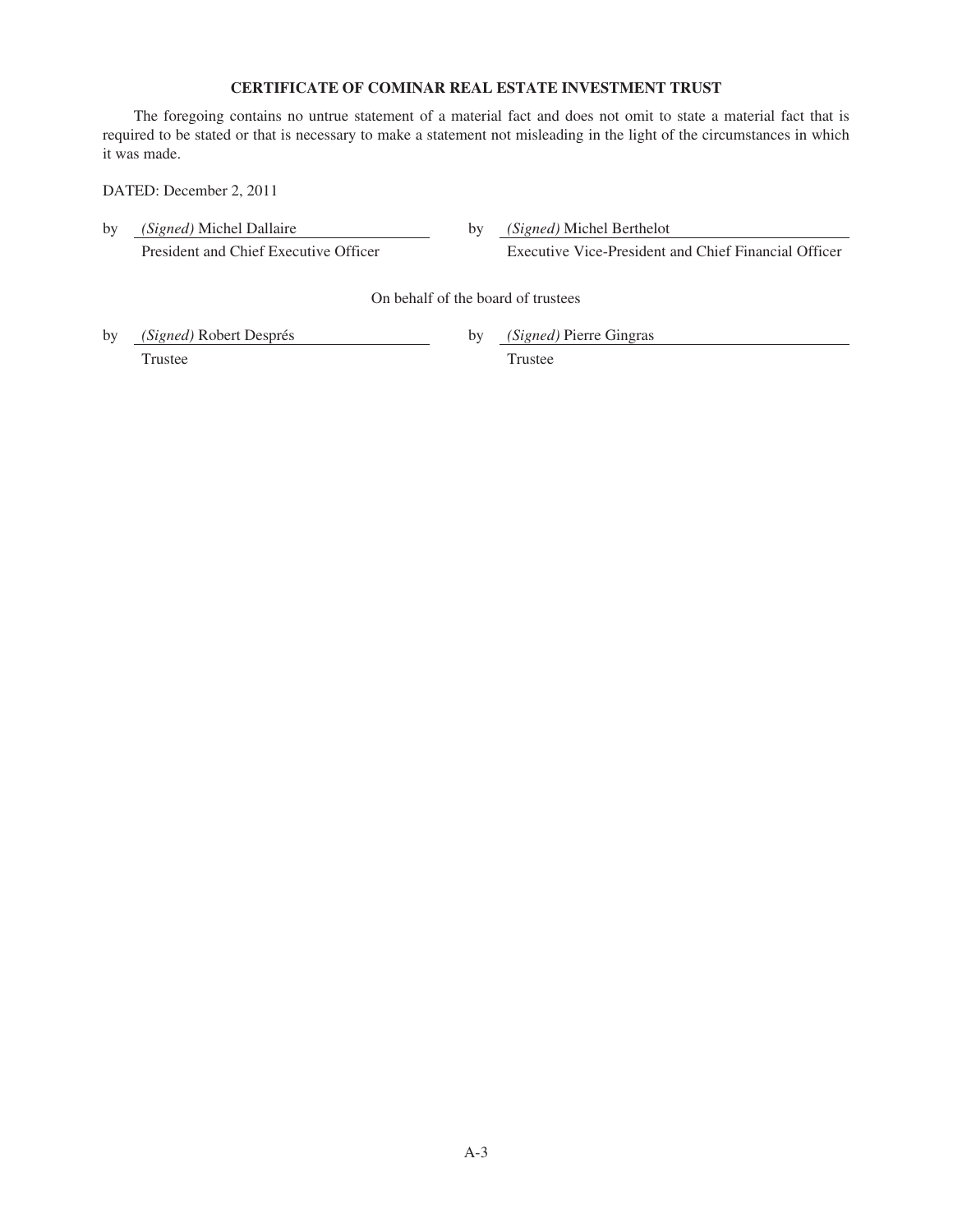**Appendix I**

## **Cominar Real Estate Investment Trust**

Pro Forma Consolidated Financial Statements **September 30, 2011** (Unaudited)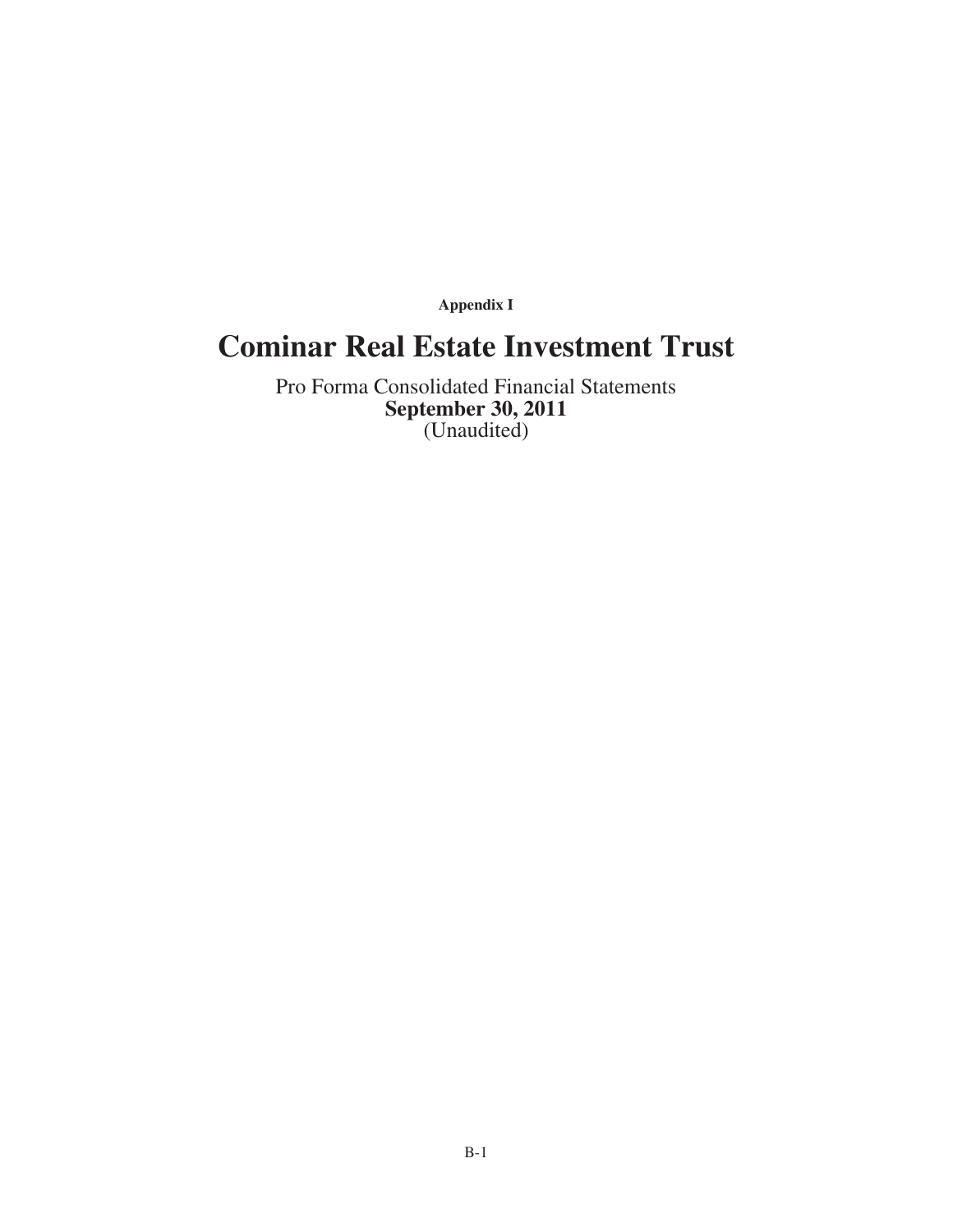## **Pro Forma Consolidated Balance Sheet As at September 30, 2011**

## (prepared under IFRS)

(Unaudited, in thousands of Canadian dollars, except per unit amounts)

|                                                                                      | Cominar<br><b>Real Estate</b><br><b>Investment</b><br><b>Trust</b><br>\$ | Canmarc<br><b>Real Estate</b><br><b>Investment</b><br><b>Trust</b><br>\$ | <b>Note</b> | Pro Forma<br><b>Adjustments</b><br>\$ | Pro Forma<br><b>Balance</b><br><b>Sheet</b><br>Unit<br>Alternative <sup>(1)</sup> , (2)<br>\$ |
|--------------------------------------------------------------------------------------|--------------------------------------------------------------------------|--------------------------------------------------------------------------|-------------|---------------------------------------|-----------------------------------------------------------------------------------------------|
| <b>Assets</b>                                                                        |                                                                          |                                                                          |             |                                       |                                                                                               |
| Investment properties                                                                |                                                                          |                                                                          |             |                                       |                                                                                               |
| Income properties                                                                    | 2,405,008                                                                | 1,291,563                                                                |             |                                       | 3,696,571                                                                                     |
| Properties under development                                                         | 78,564                                                                   |                                                                          |             |                                       | 78,564                                                                                        |
| Land held for future development                                                     | 44,798                                                                   |                                                                          |             |                                       | 44,798                                                                                        |
|                                                                                      | 2,528,370                                                                | 1,291,563                                                                |             |                                       | 3,819,933                                                                                     |
| Non-current assets classified as held for sale                                       | $\overline{\phantom{0}}$                                                 | 64,850                                                                   |             |                                       | 64,850                                                                                        |
|                                                                                      |                                                                          | 4,369                                                                    | 2(g)        | (4,369)                               |                                                                                               |
| Long-term investment                                                                 |                                                                          | 15,939                                                                   |             |                                       | 15,939                                                                                        |
| Other long-term assets                                                               | $\overline{\phantom{0}}$                                                 | 1,211                                                                    | 2(g)        | (1,211)                               |                                                                                               |
|                                                                                      |                                                                          | 867                                                                      | 2(g)        | (867)                                 |                                                                                               |
|                                                                                      | 9,380                                                                    |                                                                          | 2(d)        | 150,785                               | 201,165                                                                                       |
|                                                                                      |                                                                          |                                                                          | 2(d)        | 41,000                                |                                                                                               |
| Prepaid expenses and other assets                                                    | 48,614                                                                   | 13,927                                                                   | 2(b)        | (28,968)                              | 42,905                                                                                        |
|                                                                                      |                                                                          |                                                                          | 2(e)        | 4,096                                 |                                                                                               |
|                                                                                      |                                                                          |                                                                          | 2(g)        | 4,369                                 |                                                                                               |
|                                                                                      |                                                                          |                                                                          | 2(g)        | 867                                   |                                                                                               |
| Accounts receivable $\ldots, \ldots, \ldots, \ldots, \ldots, \ldots, \ldots, \ldots$ | 14,134                                                                   | 12,887                                                                   | 2(g)        | 1,211                                 | 28,232                                                                                        |
| Income taxes recoverable                                                             | 54                                                                       |                                                                          |             |                                       | 54                                                                                            |
|                                                                                      |                                                                          | 26,921                                                                   |             |                                       | 26,921                                                                                        |
|                                                                                      | 2,600,552                                                                | 1,432,534                                                                |             | 166,913                               | 4,199,999                                                                                     |
| <b>Liabilities</b>                                                                   |                                                                          |                                                                          |             |                                       |                                                                                               |
| Mortgages payable                                                                    | 853,055                                                                  | 705,540                                                                  | 2(d)        | 41,000                                | 1,599,595                                                                                     |
| Convertible debentures                                                               | 394,119                                                                  |                                                                          |             |                                       | 394,119                                                                                       |
| Bank indebtedness                                                                    | 171,515                                                                  | 7,013                                                                    | 2(c)        | (178, 528)                            | 556,771                                                                                       |
|                                                                                      |                                                                          |                                                                          | 2(c)        | 559,401                               |                                                                                               |
|                                                                                      |                                                                          |                                                                          | 2(e)        | (2,630)                               |                                                                                               |
| Long-term incentive plan                                                             |                                                                          | 739                                                                      | 2(f)        | (739)                                 |                                                                                               |
| Accounts payable and accrued liabilities                                             | 30,665                                                                   | 26,439                                                                   |             |                                       | 57,104                                                                                        |
| Deferred tax liability                                                               | 7,865                                                                    |                                                                          |             |                                       | 7,865                                                                                         |
| Distributions payable to unitholders                                                 | 7,689                                                                    | 3,768                                                                    |             |                                       | 11,457                                                                                        |
|                                                                                      | 1,464,908                                                                | 743,499                                                                  |             | 418,504                               | 2,626,911                                                                                     |
| Unitholders' Equity                                                                  | 1,135,644                                                                | 689,035                                                                  | 2(f)        | (251,591)                             | 1,573,088                                                                                     |
| Total liabilities and unitholders' equity                                            | 2,600,552                                                                | 1,432,534                                                                |             | 166,913                               | 4,199,999                                                                                     |

All terms capitalized but not otherwise defined herein shall have the meaning given to them in the accompanying circular.

(1) The amounts in the Pro Forma Balance Sheet have been calculated by using the Unit Alternative Assumption (as defined herein). Under this assumption, the purchase price under the Offer would be paid partly in cash and partly by the issuance of 16 million Cominar Units, being the maximum number of Cominar Units issuable under the Unit Alternative (the "Unit Alternative Assumption").

<sup>(2)</sup> Assuming that no Cominar Units are issued under the Offer and that the purchase price under the Offer would be paid entirely in cash (the "Cash Alternative Assumption"), total assets would be the same, bank indebtedness would be \$903,811 and Unitholders' Equity would be \$1,226,048.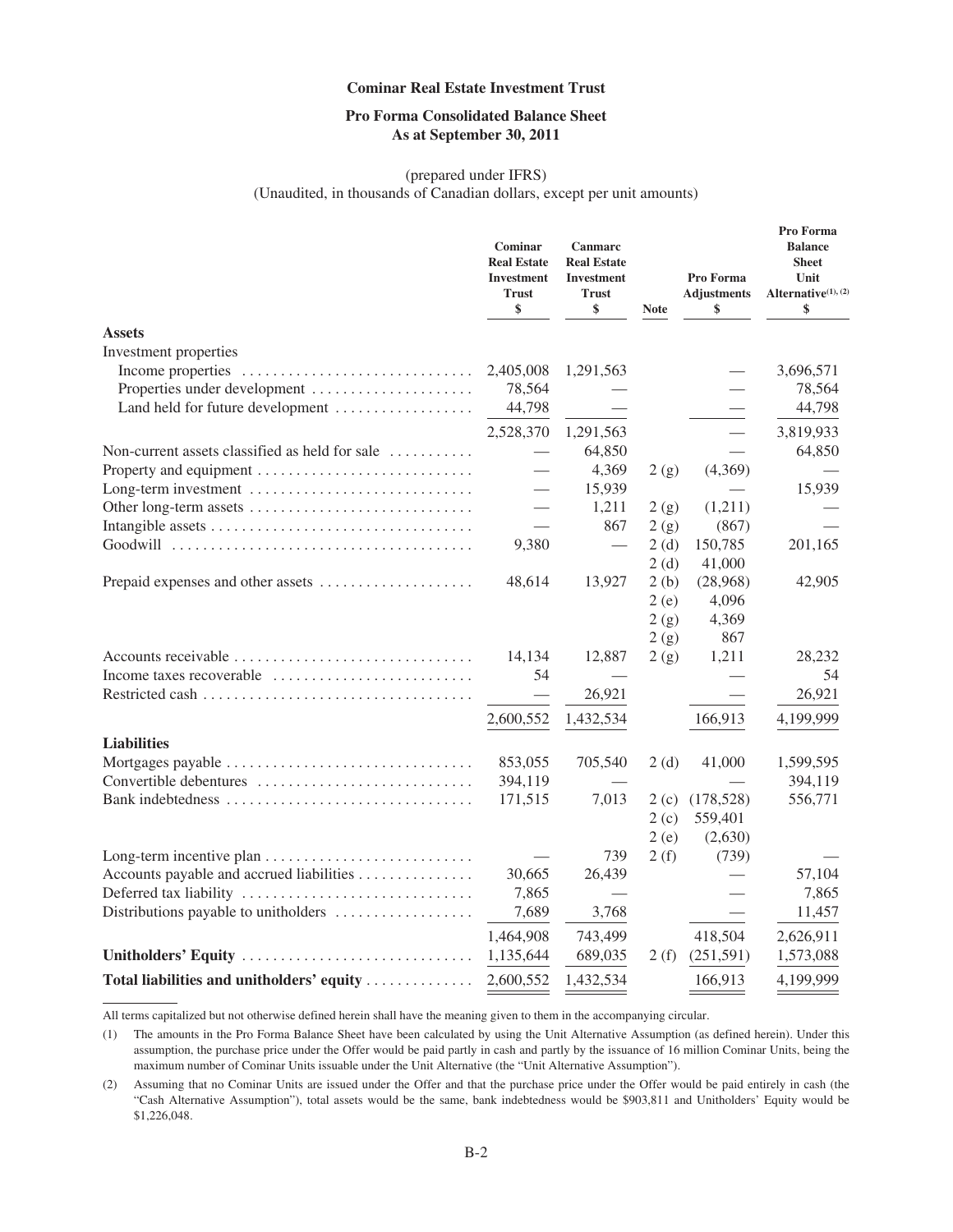## **Pro Forma Consolidated Statement of Income For the period ended September 30, 2011**

## (prepared under IFRS)

(Unaudited, in thousands of Canadian dollars, except per unit amounts)

|                                               | Cominar<br><b>Real Estate</b><br>Investment<br><b>Trust</b><br>\$ | Canmarc<br><b>Real Estate</b><br>Investment<br><b>Trust</b><br>\$ | <b>Note</b>  | Pro Forma<br><b>Adjustments</b><br>\$ | Pro Forma<br><b>Statement</b><br>of Income<br>Unit<br>Alternative <sup>(1)</sup> , (2)<br>\$ |
|-----------------------------------------------|-------------------------------------------------------------------|-------------------------------------------------------------------|--------------|---------------------------------------|----------------------------------------------------------------------------------------------|
| <b>Operating revenues</b>                     |                                                                   |                                                                   |              |                                       |                                                                                              |
| Rental revenue from investment properties     | 239,758                                                           | 137,781                                                           |              |                                       | 377,539                                                                                      |
|                                               | 102,251                                                           | 66,394                                                            | 3(c)<br>3(c) | 312<br>259                            | 169,216                                                                                      |
|                                               | 137,507                                                           | 71,387                                                            |              | (571)                                 | 208,323                                                                                      |
|                                               | (50, 158)                                                         | (27, 551)                                                         | 3(a)         | (16, 683)                             | (86, 637)                                                                                    |
|                                               |                                                                   |                                                                   | 3(a)         | (2,267)                               |                                                                                              |
|                                               |                                                                   |                                                                   | 3(a)         | 6,685                                 |                                                                                              |
|                                               |                                                                   |                                                                   | 3(a)         | 3,337                                 |                                                                                              |
|                                               | (4,266)                                                           | (7,543)                                                           | 3(c)         | (578)                                 | (12, 387)                                                                                    |
|                                               |                                                                   | 2,993                                                             |              |                                       | 2,993                                                                                        |
| Long-term incentive plan                      |                                                                   | (578)                                                             | 3(c)         | 578                                   |                                                                                              |
| Depreciation of property and equipment        | $\overline{\phantom{0}}$                                          | (312)                                                             | 3(c)         | 312                                   |                                                                                              |
| Amortization of intangible assets             | $\overline{\phantom{0}}$                                          | (259)                                                             | 3(c)         | 259                                   |                                                                                              |
|                                               |                                                                   | (1,719)                                                           | 3(b)         | 1,719                                 |                                                                                              |
| Fair value adjustment – Class B LP Units      |                                                                   | (254)                                                             | 3(b)         | 254                                   |                                                                                              |
| Fair value adjustment – investment properties |                                                                   | (687)                                                             |              |                                       | (687)                                                                                        |
| Loss on disposal of investment properties     |                                                                   | (298)                                                             |              |                                       | (298)                                                                                        |
| Transaction costs – business combination      | (646)                                                             |                                                                   |              |                                       | (646)                                                                                        |
|                                               | 82,437                                                            | 35,179                                                            |              | (6,955)                               | 110,661                                                                                      |
| <b>Income taxes</b>                           |                                                                   |                                                                   |              |                                       |                                                                                              |
|                                               | 78                                                                |                                                                   |              |                                       | 78                                                                                           |
|                                               | (757)                                                             |                                                                   |              |                                       | (757)                                                                                        |
|                                               | (679)                                                             |                                                                   |              |                                       | (679)                                                                                        |
|                                               | 81,758                                                            | 35,179                                                            |              | (6,955)                               | 109,982                                                                                      |
| Net income per unit (note 5)                  |                                                                   |                                                                   |              |                                       |                                                                                              |
|                                               | 1.29                                                              |                                                                   |              |                                       | 1.30                                                                                         |
|                                               | 1.28                                                              |                                                                   |              |                                       | 1.29                                                                                         |

(1) The amounts in the Pro Forma Statement of Income have been calculated by using the Unit Alternative Assumption. Under this assumption, the purchase price under the Offer would be paid partly in cash and partly by the issuance of 16 million Cominar Units, being the maximum number of Cominar Units issuable under the Unit Alternative.

(2) Under the Cash Alternative Assumption, the financial expense would be \$117,753, the net income would be \$78,866, the basic net income per unit would be \$1.15 and the diluted net income per unit would be \$1.14.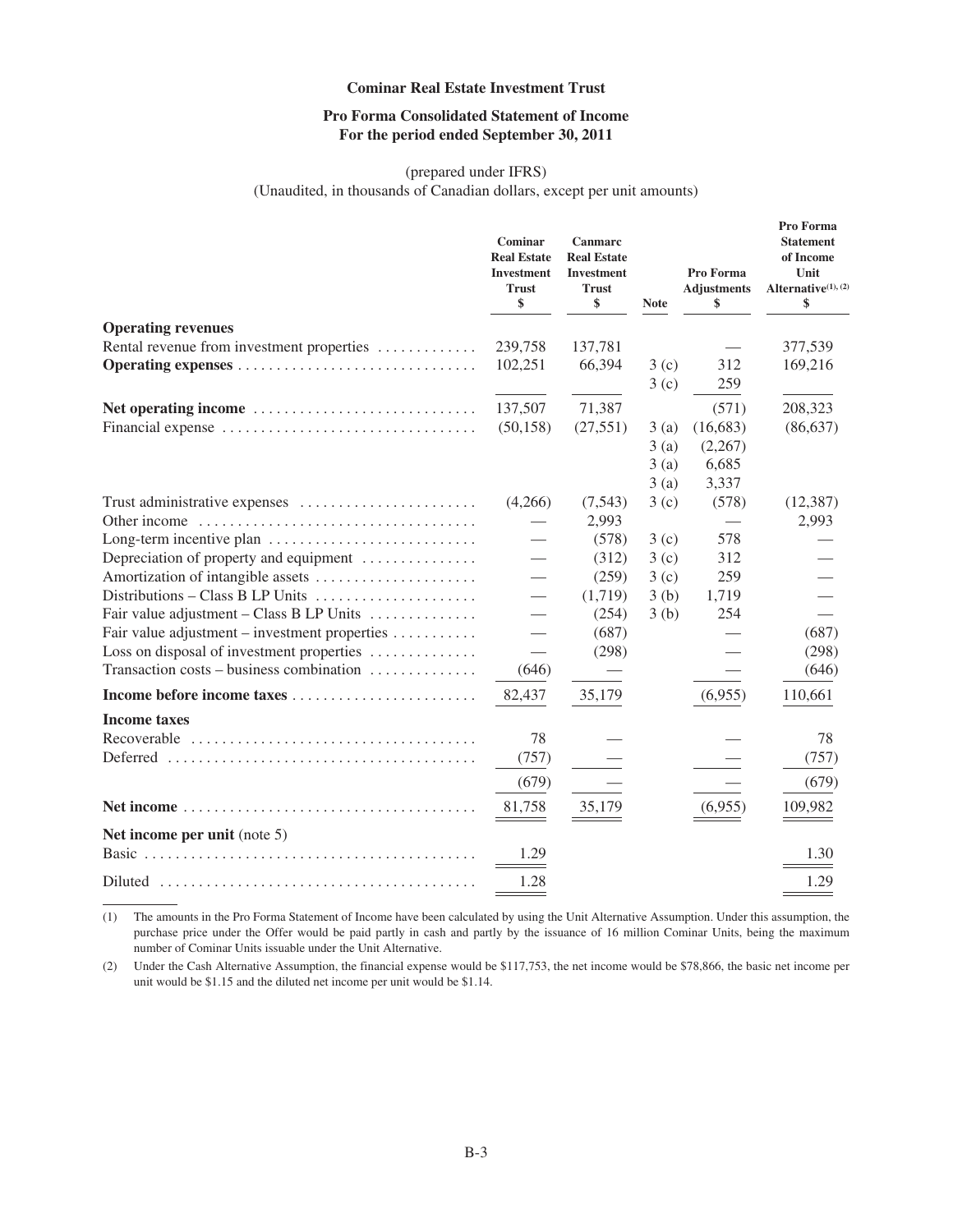## **Pro Forma Consolidated Statement of Income For the year ended December 31, 2010**

## (prepared under IFRS)

(Unaudited, in thousands of Canadian dollars, except per unit amounts)

|                                                                                                   | Cominar<br><b>Real Estate</b><br>Investment<br><b>Trust</b><br>\$ | Canmarc<br><b>Real Estate</b><br><b>Investment</b><br><b>Trust</b><br><b>Period from</b><br>May 25, 2010<br>to<br>December 31,<br>2010<br>(Note 6)<br>\$ | <b>Note</b>  | Pro Forma<br><b>Adjustments</b><br>\$ | Pro Forma<br><b>Statement</b><br>of Income<br>Unit<br>Alternative <sup>(1), (2)</sup><br>\$ |
|---------------------------------------------------------------------------------------------------|-------------------------------------------------------------------|----------------------------------------------------------------------------------------------------------------------------------------------------------|--------------|---------------------------------------|---------------------------------------------------------------------------------------------|
| <b>Operating revenues</b>                                                                         |                                                                   |                                                                                                                                                          |              |                                       |                                                                                             |
| Rental revenue from investment properties                                                         | 282,385                                                           | 92,759                                                                                                                                                   |              |                                       | 375,144                                                                                     |
| Operating expenses                                                                                | 117,627                                                           | 44,523                                                                                                                                                   | 4(d)         | 956                                   | 163,106                                                                                     |
| Net operating income                                                                              | 164,758                                                           | 48,236                                                                                                                                                   |              | (956)                                 | 212,038                                                                                     |
| Financial expense                                                                                 | (56, 636)                                                         | (19,751)                                                                                                                                                 | 4 (a)        | (12, 415)                             | (83,370)                                                                                    |
|                                                                                                   |                                                                   |                                                                                                                                                          | 4(a)         | (2,585)                               |                                                                                             |
|                                                                                                   |                                                                   |                                                                                                                                                          | 4 (a)        | 5,397                                 |                                                                                             |
|                                                                                                   | (5,315)                                                           | (4,299)                                                                                                                                                  | 4(a)<br>4(d) | 2,620<br>(160)                        | (9,774)                                                                                     |
| Trust administrative expenses<br>Distributions – long-term investment $\dots\dots\dots\dots\dots$ |                                                                   | 943                                                                                                                                                      | 4(d)         | (943)                                 |                                                                                             |
|                                                                                                   |                                                                   | 1,078                                                                                                                                                    | 4(d)         | 943                                   | 2,021                                                                                       |
| Unit-based compensation expense                                                                   |                                                                   | (160)                                                                                                                                                    | 4(d)         | 160                                   |                                                                                             |
| Depreciation and amortization                                                                     |                                                                   | (956)                                                                                                                                                    | 4(d)         | 956                                   |                                                                                             |
| Business combination, bargain purchase gain                                                       |                                                                   | 141,043                                                                                                                                                  |              | 4(b) $(141,043)$                      |                                                                                             |
| Adjustment to investment properties at fair value                                                 | 7,198                                                             | (4,064)                                                                                                                                                  |              |                                       | 3,134                                                                                       |
| Fair value adjustment and distribution expenses - Class                                           |                                                                   |                                                                                                                                                          |              |                                       |                                                                                             |
|                                                                                                   |                                                                   | (4,536)                                                                                                                                                  | 4(c)         | 4,536                                 |                                                                                             |
| Transaction costs – business combination                                                          | (685)                                                             | (4,957)                                                                                                                                                  | 4(b)         | 4,957                                 | (685)                                                                                       |
| Income before income taxes                                                                        | 109,320                                                           | 152,577                                                                                                                                                  |              | (138, 533)                            | 123,364                                                                                     |
| <b>Income taxes</b>                                                                               |                                                                   |                                                                                                                                                          |              |                                       |                                                                                             |
|                                                                                                   | (80)                                                              |                                                                                                                                                          |              |                                       | (80)                                                                                        |
|                                                                                                   | (446)                                                             |                                                                                                                                                          |              |                                       | (446)                                                                                       |
|                                                                                                   | (526)                                                             |                                                                                                                                                          |              |                                       | (526)                                                                                       |
|                                                                                                   | 108,794                                                           | 152,577                                                                                                                                                  |              | (138, 533)                            | 122,838                                                                                     |
| Net income per unit                                                                               |                                                                   |                                                                                                                                                          |              |                                       |                                                                                             |
| <b>Basic</b>                                                                                      | 1.81                                                              |                                                                                                                                                          |              |                                       | 1.69                                                                                        |
|                                                                                                   | 1.80                                                              |                                                                                                                                                          |              |                                       | 1.68                                                                                        |

(1) The amounts in the Pro Forma Statement of Income have been calculated by using the Unit Alternative Assumption. Under this assumption, the purchase price under the Offer would be paid partly in cash and partly by the issuance of 16 million Cominar Units, being the maximum number of Cominar Units issuable under the Unit Alternative.

(2) Under the Cash Alternative Assumption, the financial expense would be \$103,832, the net income would be \$102,376, the basic net income per unit would be \$1.62 and the diluted net income per unit would be \$1.61.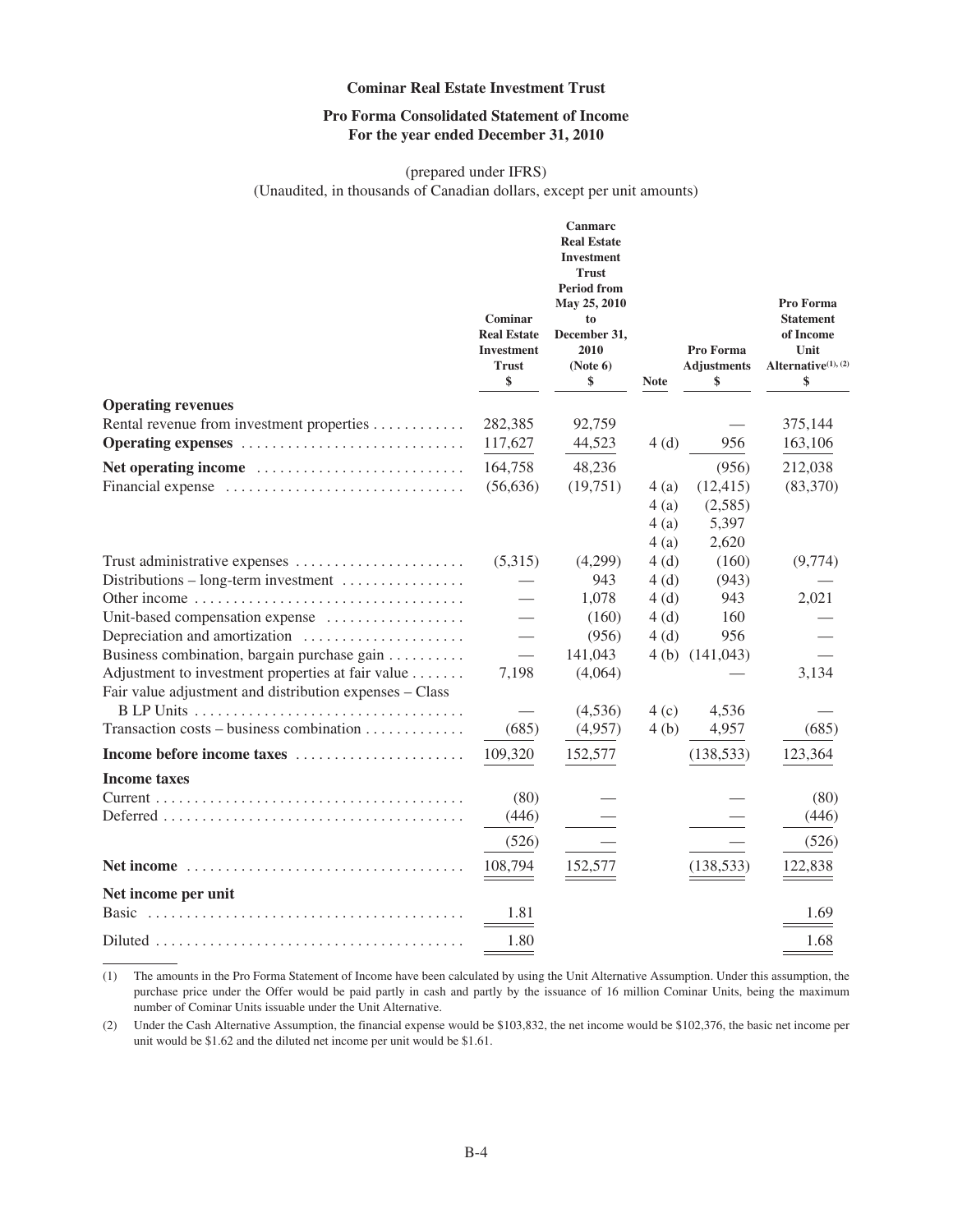## **Notes to the Pro Forma Consolidated Financial Statements**

(Unaudited, in thousands of Canadian dollars, except per unit amounts)

#### **1 Basis of presentation**

The unaudited pro forma consolidated balance sheet and unaudited pro forma consolidated statements of income of Cominar Real Estate Investment Trust ("Cominar" or the "Trust") as at September 30, 2011 and for the nine-month period ended September 30, 2011 and the year ended December 31, 2010, have been prepared by management of Cominar to give effect to the proposed acquisition (the "Acquisition") of all the issued and outstanding units of Canmarc Real Estate Investment Trust ("Canmarc") by Cominar on the basis of the assumptions and adjustments described below.

In the opinion of management, the unaudited pro forma consolidated balance sheet and unaudited pro forma consolidated statements of income as at September 30, 2011 and for the nine-month period ended September 30, 2011 and for the year ended December 31, 2010, include all adjustments necessary for the fair presentation of the transaction in accordance with International Financial Reporting Standards ("IFRS") on a basis consistent with Cominar's accounting policies applied in the condensed interim consolidated financial statements for the quarter ended September 30, 2011.

The unaudited pro forma consolidated financial statements may not be indicative of the financial position that would have prevailed and operating results that would have been obtained if the transactions had taken place on the dates indicated or of the financial position or operating results which may be obtained in the future. The unaudited pro forma consolidated financial statements are not a forecast or projection of future results. The actual financial position and results of operations of the Trust for any period following the closing of the Acquisition will likely vary from the amounts set forth in the unaudited pro forma consolidated financial statements and such variation may be material.

The unaudited pro forma consolidated financial statements should be read in conjunction with the unaudited interim consolidated financial statements of Cominar as at and for the three months ended March 31, 2011 and the three and nine month periods ended September 30, 2011, both of which prepared in accordance with IAS 34, *Interim Financial Reporting* ("IAS 34"), the unaudited interim consolidated financial statements of Canmarc as at and for the three and nine month periods ended September 30, 2011, prepared in accordance with IAS 34, and the audited consolidated financial statements of Cominar and Canmarc as at and for the year ended December 31, 2010, both of which prepared in accordance with Canadian Generally Accepted Accounting Principles ("Canadian GAAP") prior to the transition to IFRS.

The unaudited pro forma consolidated balance sheet as at September 30, 2011, has been prepared using information from the unaudited consolidated balance sheet of Cominar as at September 30, 2011, the unaudited consolidated statement of financial position of Canmarc as at September 30, 2011, and the adjustments and assumptions outlined below. The unaudited pro forma consolidated balance sheet gives effect to the Acquisition as if it had occurred on September 30, 2011.

The unaudited pro forma consolidated statement of income for the nine-month period ended September 30, 2011, has been prepared using information from the unaudited consolidated statement of comprehensive income of Cominar for the nine-month period ended September 30, 2011, the unaudited consolidated statement of income of Canmarc for the nine-month period ended September 30, 2011, and the adjustments and assumptions outlined below. The unaudited pro forma consolidated statement of income for the nine-month period ended September 30, 2011 gives effect to the Acquisition as if it had occurred on May 25, 2010, the date of formation of Canmarc.

The unaudited pro forma consolidated statement of income for the year ended December 31, 2010, has been prepared using information from the unaudited consolidated statement of comprehensive income of Cominar for the year ended December 31, 2010 as disclosed in the notes to Cominar's unaudited condensed interim consolidated financial statements as at and for the three months ended March 31, 2011 in conjunction with Cominar' first time adoption of IFRS, the audited consolidated statement of earnings and comprehensive earnings of Canmarc for the period of May 25, 2010 to December 31, 2010 prepared in accordance with Canadian GAAP, the unaudited reconciliation of net income and comprehensive income of Canmarc for the period of May 25 to December 31, 2010 as disclosed in the notes to Canmarc's unaudited interim consolidated financial statements as at and for the three and nine month periods ended September 30, 2011 in conjunction with Canmarc's first time adoption of IFRS, and the adjustments and assumptions outlined below. The unaudited pro forma consolidated statement of income for the year ended December 31, 2010 gives effect to the Acquisition as if it had occurred on May 25, 2010, the date of formation of Canmarc.

#### **2 Pro forma assumptions and consolidated balance sheet adjustments**

#### (a) Public offering of Cominar Units

On October 20, 2011, Cominar issued 5,207,000 units for net proceeds of \$107,472 under a public offering (the "Public Offering"). The proceeds from the Public Offering were used to pay down the bank indebtedness. The Public Offering is included in the pro forma adjustments as it has a direct impact on the financing of the Acquisition and the refinancing of Cominar and Canmarc credit facilities.

#### (b) Prior acquisition of Canmarc Units by Cominar

As at September 30, 2011, Cominar held 2,372,500 units of Canmarc. The investment in Canmarc Units is recorded at an amount of \$28,968 under Prepaid expenses and other assets by Cominar as at September 30, 2011.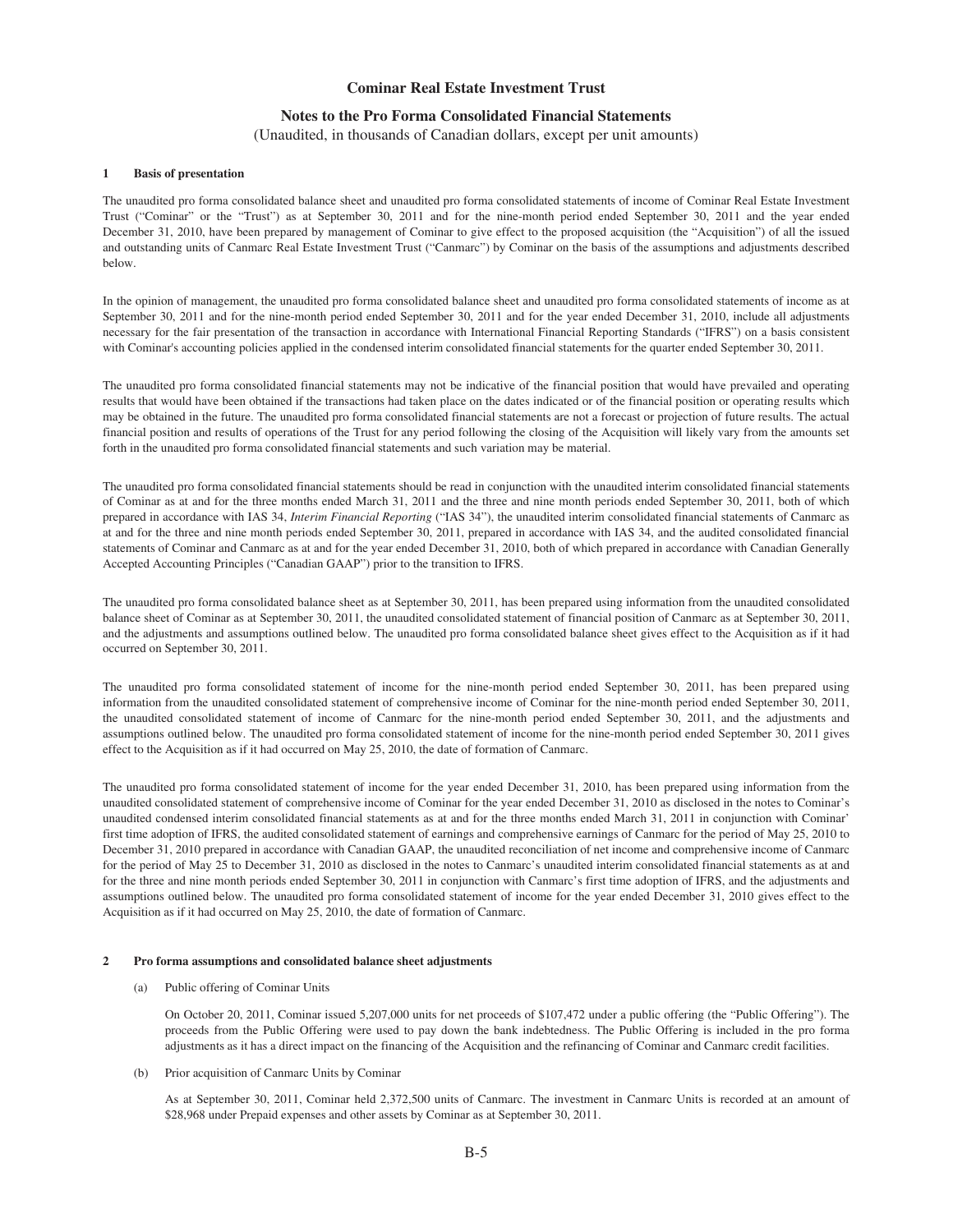## **Notes to the Pro Forma Consolidated Financial Statements**

(Unaudited, in thousands of Canadian dollars, except per unit amounts)

#### (c) Proposed acquisition of Canmarc

The acquisition is assumed to be paid in cash under the Cash Alternative Assumption or to be paid partly in cash and partly by the issuance of a maximum of 16,000,000 Cominar Units under the Unit Alternative Assumption.

Under the Unit Alternative Assumption, the Trust is assumed to purchase 54,784,294 issued and outstanding Canmarc Units as at September 30, 2011, plus 154,182 units of the long-term incentive plan that are assumed to be vesting upon acquisition of control, less 2,372,500 Canmarc Units already held by Cominar as at September 30, 2011, for a total number of 52,565,976 units at \$15.30 per unit for a total consideration of \$835,385, including acquisition costs of \$31,125. The acquisition costs include \$24,400 of transaction costs that are charged directly to equity.

The Trust's sources and uses of funds after completion of the offer to purchase contemplated are as follows:

| Unit<br><b>Alternative</b> | Cash<br><b>Alternative</b> |
|----------------------------|----------------------------|
| 347,040                    |                            |
| 498,000                    | 498,000                    |
| 61.401                     | 413.189                    |
| 107.472                    | 107,472                    |
| (178,528)                  | (178, 528)                 |
| 835.385                    | 840.133                    |

#### (d) Goodwill

The Acquisition is recorded at its purchase price and the excess of the purchase price over the carrying amount of the net assets acquired has been allocated to mortgages payable and goodwill. As at September 30, 2011, the fair value of the mortgages payable is \$746,540, being \$41,000 over the carrying amount as per the unaudited interim financial statements of Canmarc. The allocation of the purchase price is preliminary. The allocation of the fair value of the net assets acquired and the goodwill may differ upon finalization of the purchase price allocation.

**\$**

**\$**

#### (e) Bank indebtedness

The Trust has entered into a credit facilities agreement and is assumed to draw \$498,000 on the Revolving Loan bearing interest at variable rates, repayable in 2 years and 3 years and to draw \$61,401 on the Equity Bridge Loan repayable within a year and bearing interest at variable rates with an increasing spread over the term of the Equity Bridge Loan.

Financing costs related to the credit facilities amount to \$6,726. These costs will be amortized over the respective term of the facilities. Financing costs related to the Revolving Loan are classified as an asset in the Prepaid expenses and other assets and the financing costs related to the Equity Bridge Loan and the Mortgage Bridge Loan are presented against the bank indebtedness.

#### (f) Unitholder's equity

The pro forma adjustment to the Unitholders' equity reconciles as follows:

| 347,040   |
|-----------|
|           |
|           |
|           |
|           |
|           |
|           |
| (251.591) |

#### (g) Reclassification

Reclassification adjustments have been made to Canmarc's presentation to be in accordance with Cominar's presentation.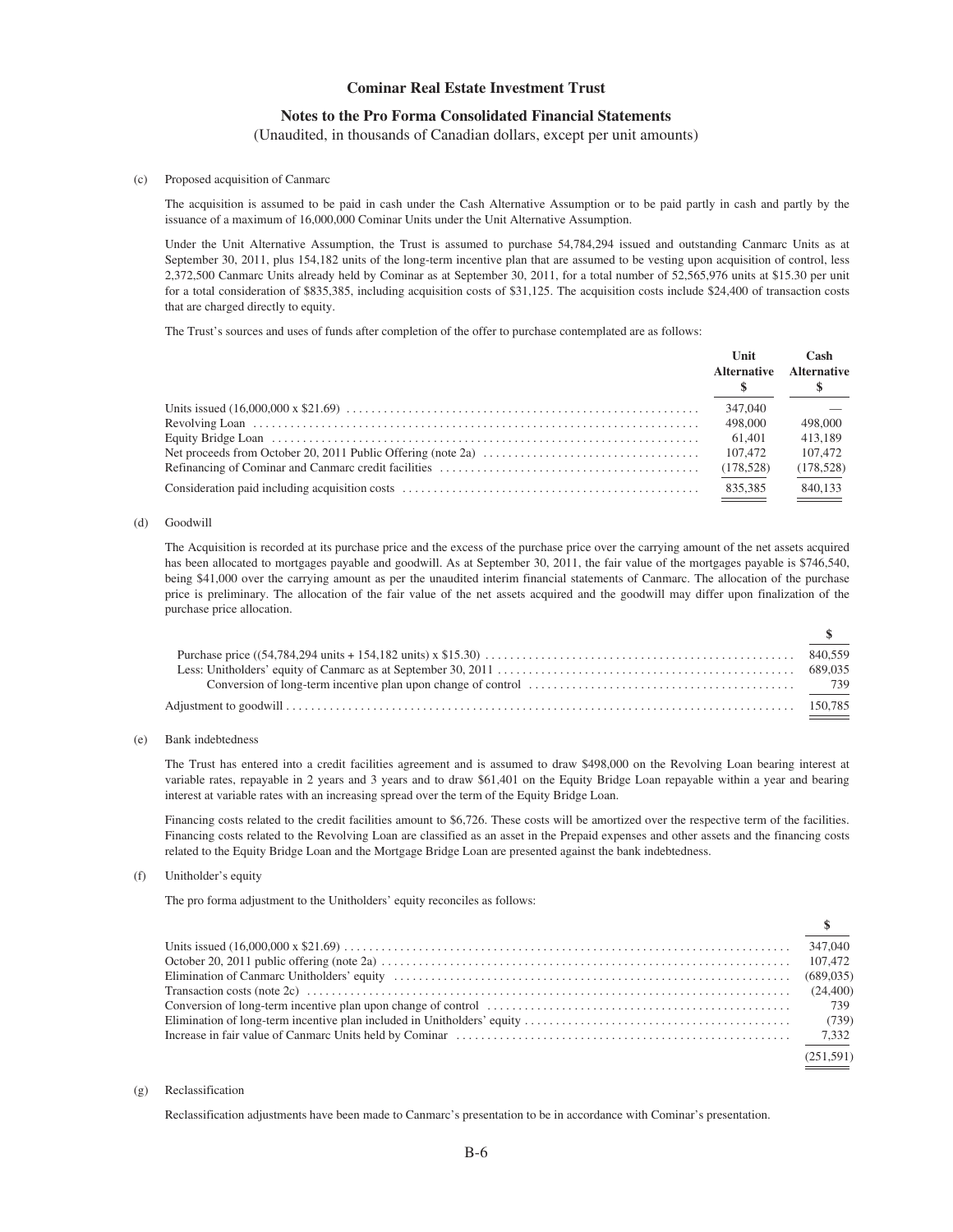## **Notes to the Pro Forma Consolidated Financial Statements**

(Unaudited, in thousands of Canadian dollars, except per unit amounts)

#### **3 Pro forma assumptions and statement of income adjustments for the nine month period ended September 30, 2011**

(a) Financial expense

Financial expense has been adjusted to reflect the interest expense on the Trust's financing for the Acquisition, the duration fee and the amortization of financing costs for the nine months ended September 30, 2011. Interest expenses relating to the credit facilities would amount to a total of \$16,683.

The amortization expense of the related financing costs represents a total amount of \$2,267.

An adjustment has been made to recognize the amortization of the \$41,000 increase in fair value of Canmarc's mortgages payable over their estimated remaining life of 4.6 years. This amount of \$6,685 is presented against the financial expense.

Interest expense related to Cominar and Canmarc bank indebtedness has been removed since it has been refinanced at the Acquisition date as mentioned in Note 2c).

(b) Class B LP Units

As at September 30, 2011, all Class B LP Units issued by one of Canmarc's subsidiary were exchanged for Canmarc Units. The adjustment removes the expenses related to the distributions and the fair value adjustment of the Class B LP Units.

(c) Reclassification

Reclassification adjustments have been made to Canmarc's presentation to be in accordance with Cominar's presentation.

#### **4 Pro forma assumptions and statement of income adjustments for the year ended December 31, 2010**

(a) Financial expense

Financial expense has been adjusted to reflect the interest expense on the Trust's financing for the Acquisition, the duration fee and the amortization of financing costs for the year ended December 31, 2010. Interest expenses relating to the credit facilities would amount to a total of \$12,415.

The amortization expense of the related financing costs represents a total amount of \$2,585.

An adjustment has been made to recognize the amortization of the \$41,000 increase in fair value of Canmarc's mortgages payable over their estimated remaining life of 4.6 years. This amount of \$5,397 is presented against the financial expense.

Interest expense related to Cominar and Canmarc bank indebtedness has been removed since it has been refinanced at the Acquisition date as mentioned in Note 2c).

(b) Business combination

The pro forma statement of income for the year ended December 31, 2010, gives effect to the Acquisition as if it had occurred on May 25, 2010. Adjustments have been made to eliminate the bargain purchase gain and the transaction costs reported by Canmarc relating to the May 25, 2010 business combination that lead to the formation of Canmarc.

(c) Class B LP Units

As at September 30, 2011, all Class B LP Units issued by one of Canmarc's subsidiary were exchanged for Canmarc Units. The adjustment removes the expenses related to the distributions and the fair value adjustment of the Class B LP Units.

(d) Reclassification

Reclassification adjustments have been made to Canmarc's presentation to be in accordance with Cominar's presentation.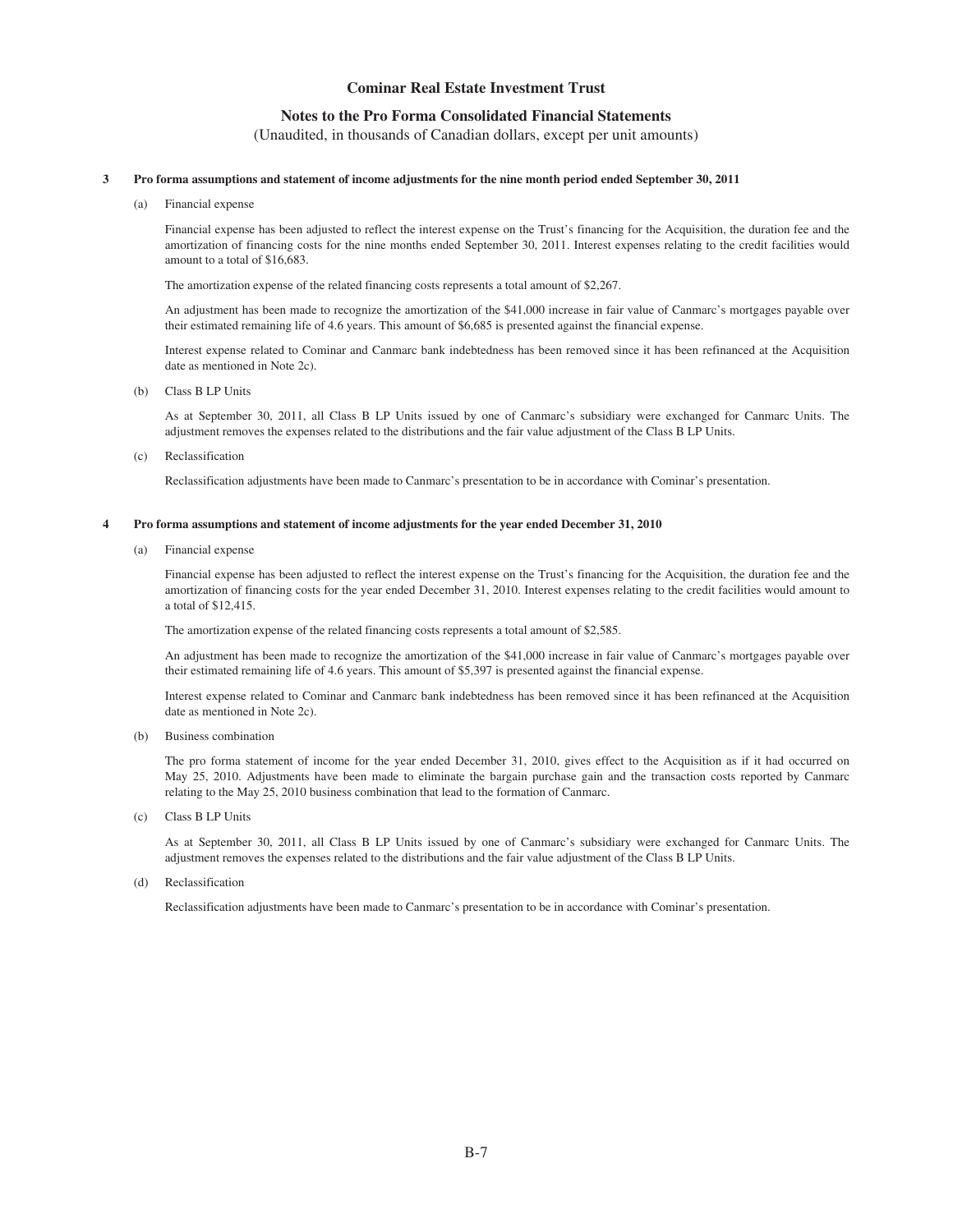## **Notes to the Pro Forma Consolidated Financial Statements**

(Unaudited, in thousands of Canadian dollars, except per unit amounts)

## **5 Cominar pro forma units outstanding and net income per unit**

The average number of units used in the computation of pro forma basic and diluted net income per unit has been determined as follows:

|                         |            | <b>Basic</b>  | <b>Diluted</b> |                 |
|-------------------------|------------|---------------|----------------|-----------------|
| (in thousands of units) | 2011       | <b>2010</b>   | 2011           | 2010            |
|                         | 63,367     | 60,055        | 63.755         | 60,401          |
|                         | 16,000     | $9.688^{(1)}$ | 16,000         | $9,688^{(1)}$   |
|                         | 5,207      | $3.153^{(2)}$ | 5.207          | $3.153^{(2)}$   |
|                         | 84,574     | 72,896        | 84,962         | 73,242<br>_____ |
|                         | \$109.982  | \$122,838     | \$109,982      | \$122,838       |
|                         | 1.30<br>S. | S.<br>1.69    | 1.29<br>S      | 1.68            |

(1) Assuming the issuance of 16,000,000 Cominar Units on May 25, 2010 for the Acquisition (note 2 (c))

(2) Assuming the issuance of 5,207,000 Cominar Units on May 25, 2010 from the October 20, 2011 public offering (note 2 (a))

## **6 Canmarc income statement information in accordance with IFRS for the period from May 25, 2010 to December 31, 2010**

|                                                                    | Canadian<br><b>GAAP</b><br>\$         | <b>IFRS</b><br><b>Adjustments</b><br>S | <b>IFRS</b><br>\$ |
|--------------------------------------------------------------------|---------------------------------------|----------------------------------------|-------------------|
| <b>Operating revenues</b>                                          |                                       |                                        |                   |
|                                                                    | 92,759                                |                                        | 92,759            |
|                                                                    | 44,523                                |                                        | 44,523            |
|                                                                    | 48,236                                |                                        | 48,236            |
|                                                                    | (19,751)                              |                                        | (19,751)          |
|                                                                    | (4,299)                               |                                        | (4,299)           |
|                                                                    | 943                                   |                                        | 943               |
|                                                                    | 1,078                                 |                                        | 1,078             |
|                                                                    | (160)                                 |                                        | (160)             |
|                                                                    | (9,717)                               | 8,761                                  | (956)             |
|                                                                    |                                       | 141,043                                | 141,043           |
|                                                                    |                                       | (4,957)                                | (4,957)           |
|                                                                    |                                       | (4,064)                                | (4,064)           |
| Fair value adjustment and distribution expenses - Class B LP Units |                                       | (4,536)                                | (4,536)           |
|                                                                    | 16.330                                | 136,247                                | 152,577           |
|                                                                    | (1,218)                               | 1,218                                  |                   |
|                                                                    | 15.112                                | 137.465                                | 152,577           |
|                                                                    | <u> The Common State State Sta</u> te |                                        |                   |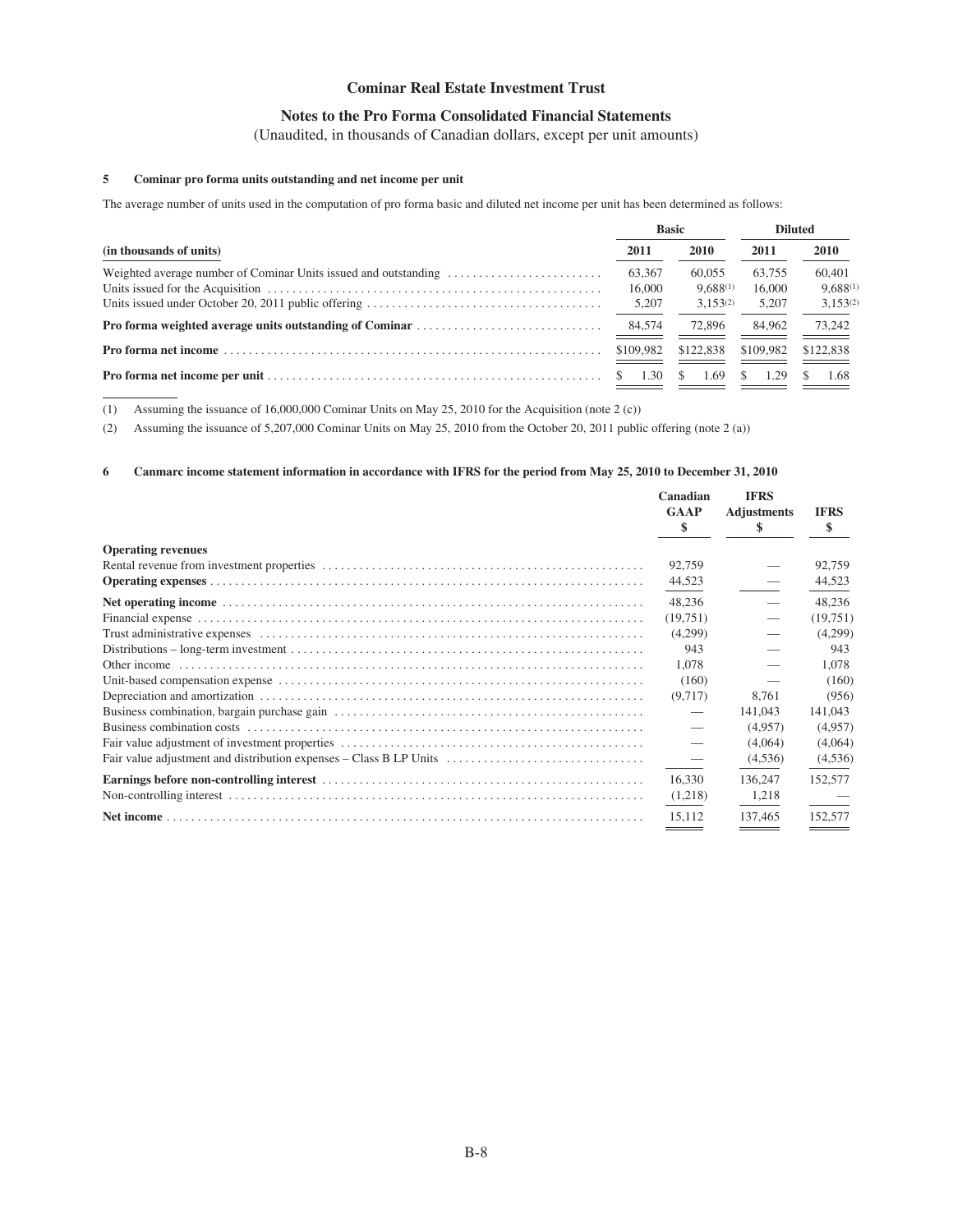## **AUDITOR'S CONSENT**

We have read the offer to purchase all of the issued and outstanding trust units of Canmarc Real Estate Investment Trust by the Cominar Acquisition Group (the "offering document") dated December 2, 2011. We have complied with Canadian generally accepted standards for an auditor's involvement with offering documents.

We consent to the incorporation by reference in the above-mentioned offering document of our report to the unitholders of Cominar on the consolidated balance sheet of Cominar as at December 31, 2010 and the consolidated statements of income and comprehensive income, unitholders' equity and cash flows for the year ended December 31, 2010. Our report is dated March 2, 2011.

(signed) PricewaterhouseCoopers LLP

Chartered Accountants

Québec, Canada

December 2, 2011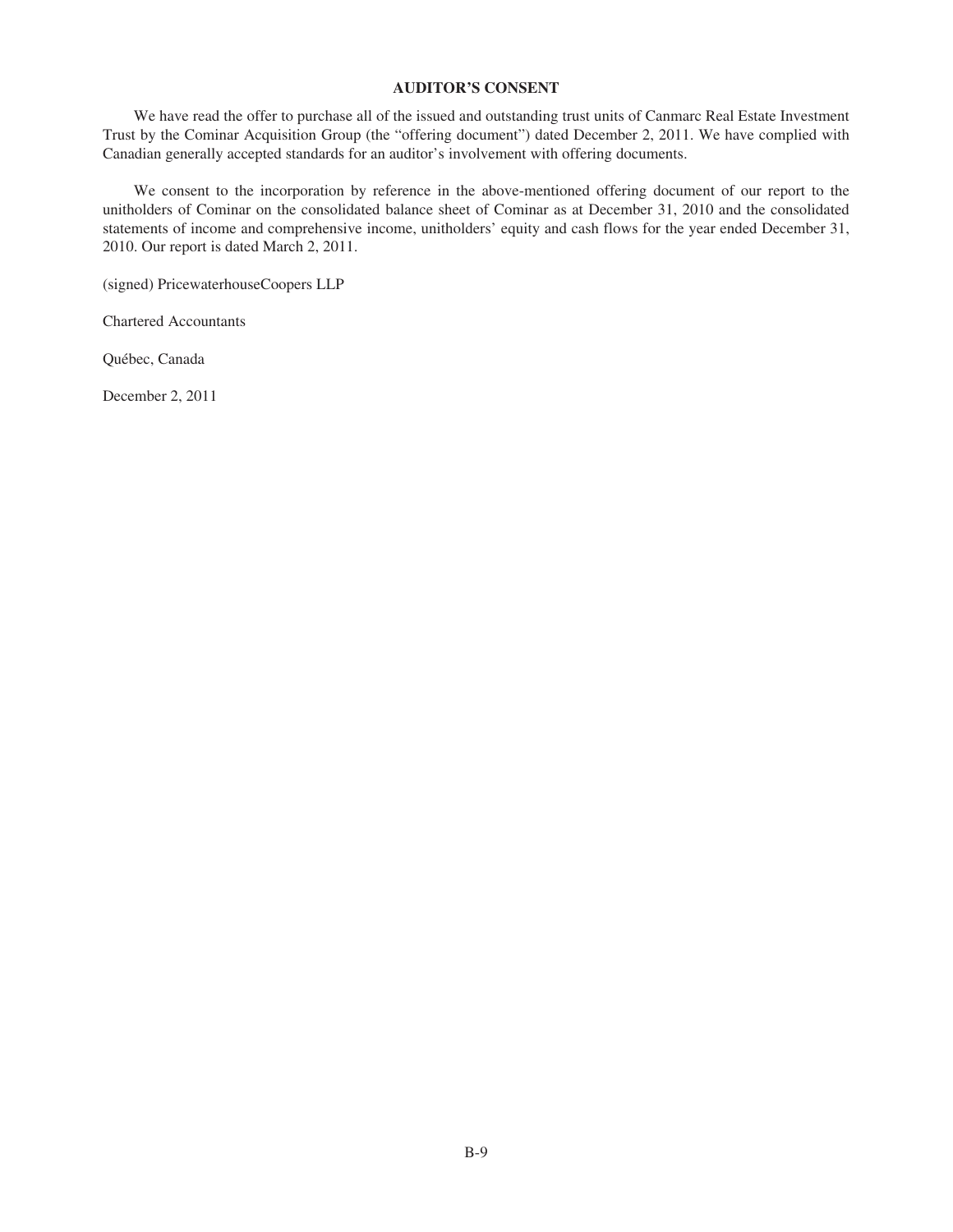## **FORMER AUDITORS' CONSENT**

We have read the offer to purchase all of the issued and outstanding trust units of Canmarc Real Estate Investment Trust by the Cominar Acquisition Group ("the offering document"), dated December 2, 2011. We have complied with Canadian generally accepted standards for an auditor's involvement with offering documents.

We consent to the incorporation by reference in the above-mentioned offering document of our report to the unitholders of Cominar Real Estate Investment Trust (the "REIT") on the consolidated balance sheet of the REIT as at December 31, 2009 and the consolidated statements of income and comprehensive income, unitholders' equity and cash flows for the year ended December 31, 2009. Our report is dated February 16, 2010 (except as to note 24b which is as at March 10, 2010).

(signed) Ernst & Young LLP1

Chartered Accountants

Québec, Canada

December 2, 2011

<sup>&</sup>lt;sup>1</sup> CA auditor permit no. 10845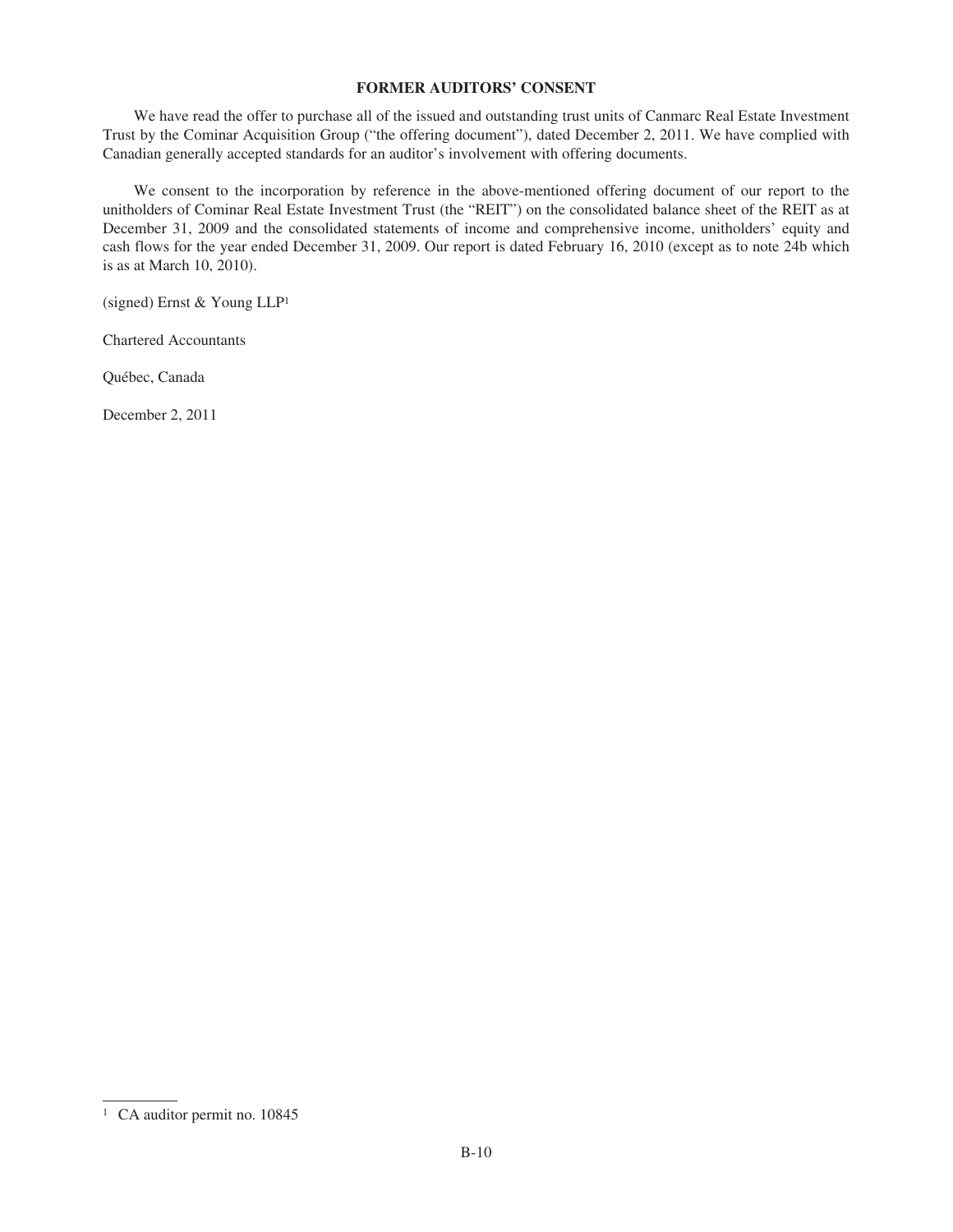## **CONSENT OF LEGAL ADVISOR**

TO: The Directors of each of 8012075 Canada Inc., 8012083 Canada Inc., 8012091 Canada Inc., 8012105 Canada Inc., 8012113 Canada Inc., 8012121 Canada Inc., 8012130 Canada Inc., 8012148 Canada Inc., 8012156 Canada Inc. and 8012164 Canada Inc.; and

TO: The Trustees of Cominar Real Estate Investment Trust

We hereby consent to the reference to our name and opinion contained under "Certain Canadian Federal Income Tax Considerations" in the Circular accompanying the Offer dated December 2, 2011 made by Cominar Real Estate Investment Trust to the holders of trust units of Canmarc Real Estate Investment Trust.

Montréal, Canada *(Signed)* Davies Ward Phillips & Vineberg LLP

December 2, 2011 DAVIES WARD PHILLIPS & VINEBERG LLP